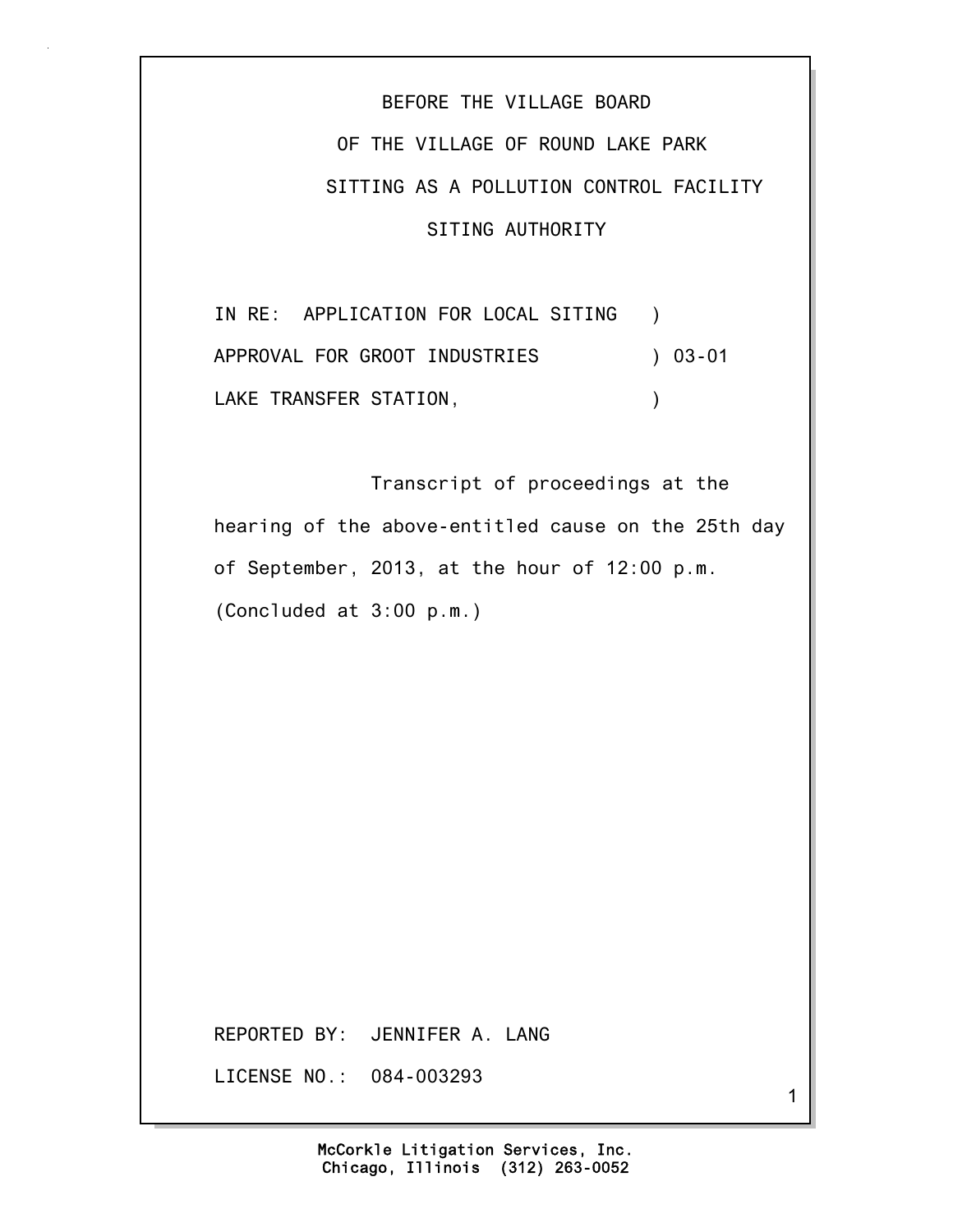```
1 APPEARANCES:
2 SCHIROTT, LUETKEHANS & GARNER, LLC,
3 BY: MR. PHILLIP A. LUETKEHANS
4 The Hearing Officer;
5
6 HINSHAW & CULBERTSON,
7 BY: MR. CHARLES HELSTEN and
8 MR. RICHARD S. PORTER
9 On behalf of Groot Industries;
10
11 THE LAW OFFICES OF RUDOLPH F. MAGNA,
12 BY: MR. PETER S. KARLOVICS
13 On behalf of Board of Trustees of the
14 Village of Round Lake Park;
15
16 THE SECHEN LAW GROUP, P.C.,
17 BY: MR. GLENN C. SECHEN
18 On behalf of Village of Round Lake Park;
19
20
21
22
23
24
```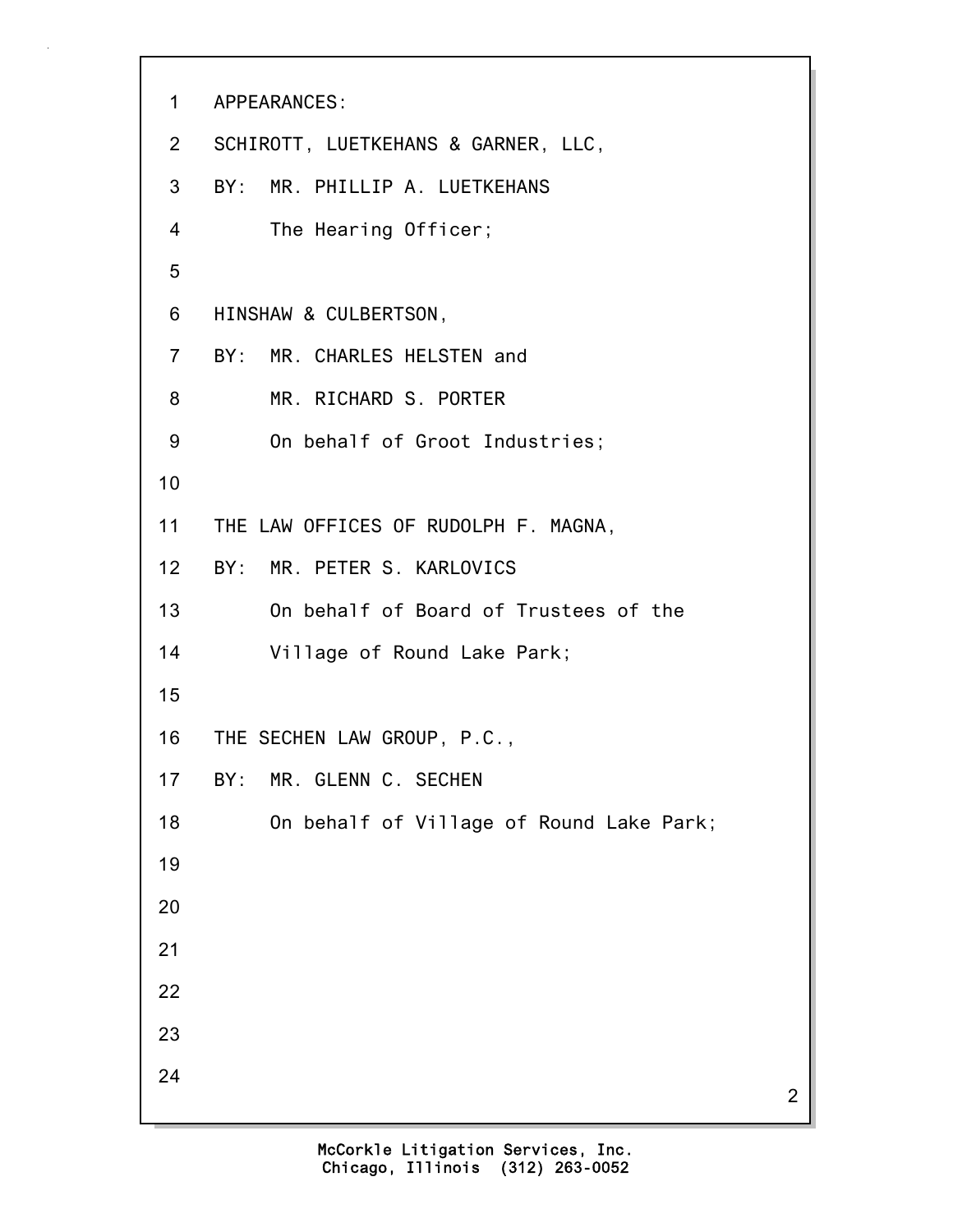```
1 APPEARANCES (CONT'D):
2 TRESSLER, LLP,
3 BY: MR. STEPHEN T. GROSSMARK
4 On behalf of the Village of Round Lake;
5
6 JEEP & BLAZER, LLC,
7 BY: MR. MICHAEL S. BLAZER
8 On behalf of Timber Creek
9 Homes, Inc.;
10
11 MR. LARRY M. CLARK
12 On behalf of the Solid Waste Agency
13 of Lake County, Illinois.
14
15
16
17
18
19
20
21
22
23
24
```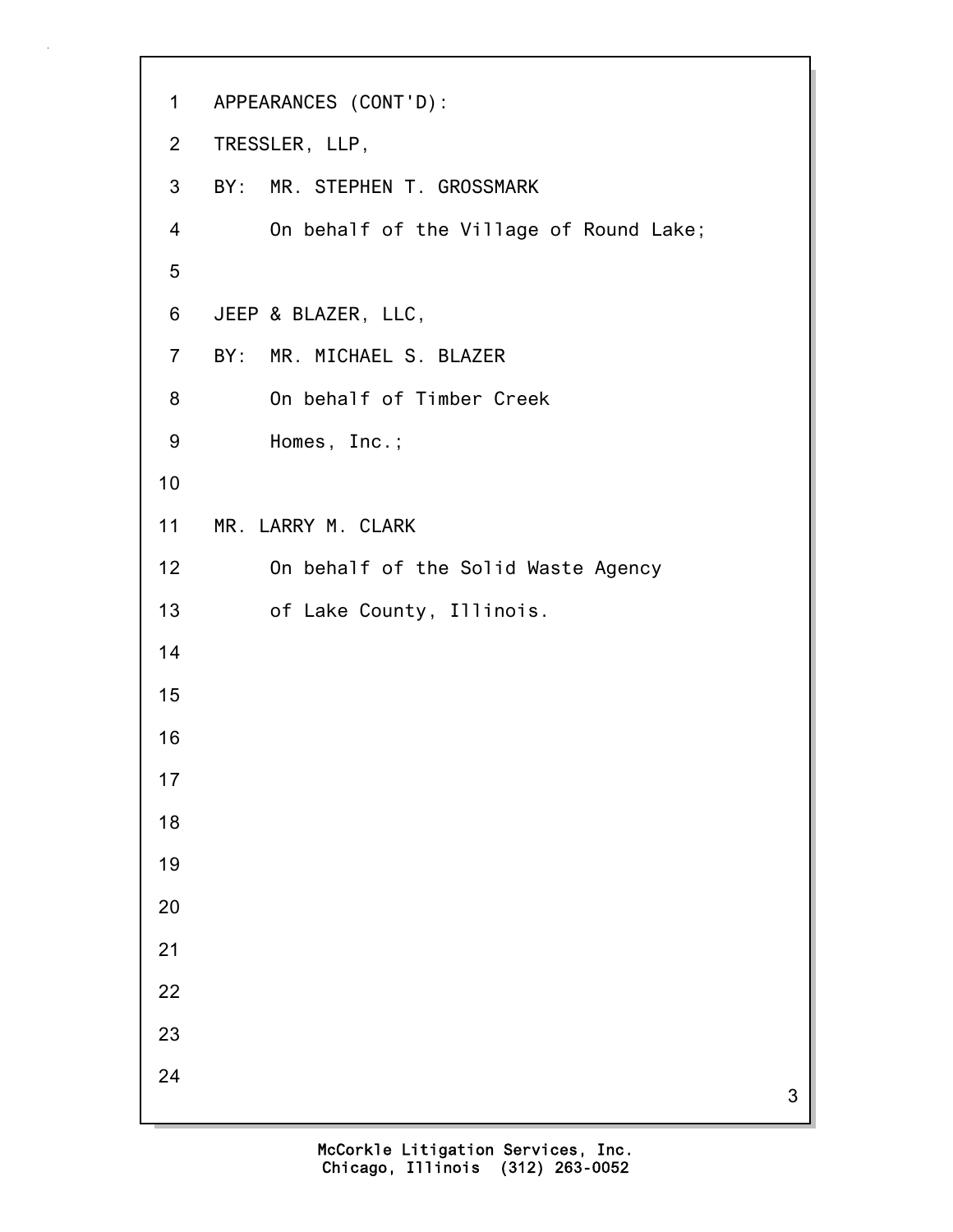| 1              | INDEX                                         |                |   |
|----------------|-----------------------------------------------|----------------|---|
| $\overline{2}$ | WITNESS:                                      | <b>PAGE</b>    |   |
| 3              | MICHAEL WERTHMANN                             |                |   |
| 4              | Direct Examination by Mr. Helsten             | 15             |   |
| 5              | Cross Examination by Mr. Blazer               | 48             |   |
| 6              | Cross Examination by Mr. Clark                | 81             |   |
| $\overline{7}$ | Cross-Examination by Mr. Sechen               | 105            |   |
| 8              | Examination by Hearing Officer Luetkehans 116 |                |   |
| 9              | DEVIN MOOSE                                   |                |   |
| 10             | Direct Examination by Mr. Helsten             | 121            |   |
| 11             |                                               |                |   |
| 12             |                                               |                |   |
| 13             | EXHIBITS                                      |                |   |
| 14             |                                               | <b>PAGE</b>    |   |
| 15             |                                               |                |   |
| 16             | Applicant's 7                                 | $\overline{7}$ |   |
| 17             | <b>TCH 36B</b>                                | 75             |   |
| 18             |                                               |                |   |
| 19             |                                               |                |   |
| 20             |                                               |                |   |
| 21             |                                               |                |   |
| 22             |                                               |                |   |
| 23             |                                               |                |   |
| 24             |                                               |                | 4 |
|                |                                               |                |   |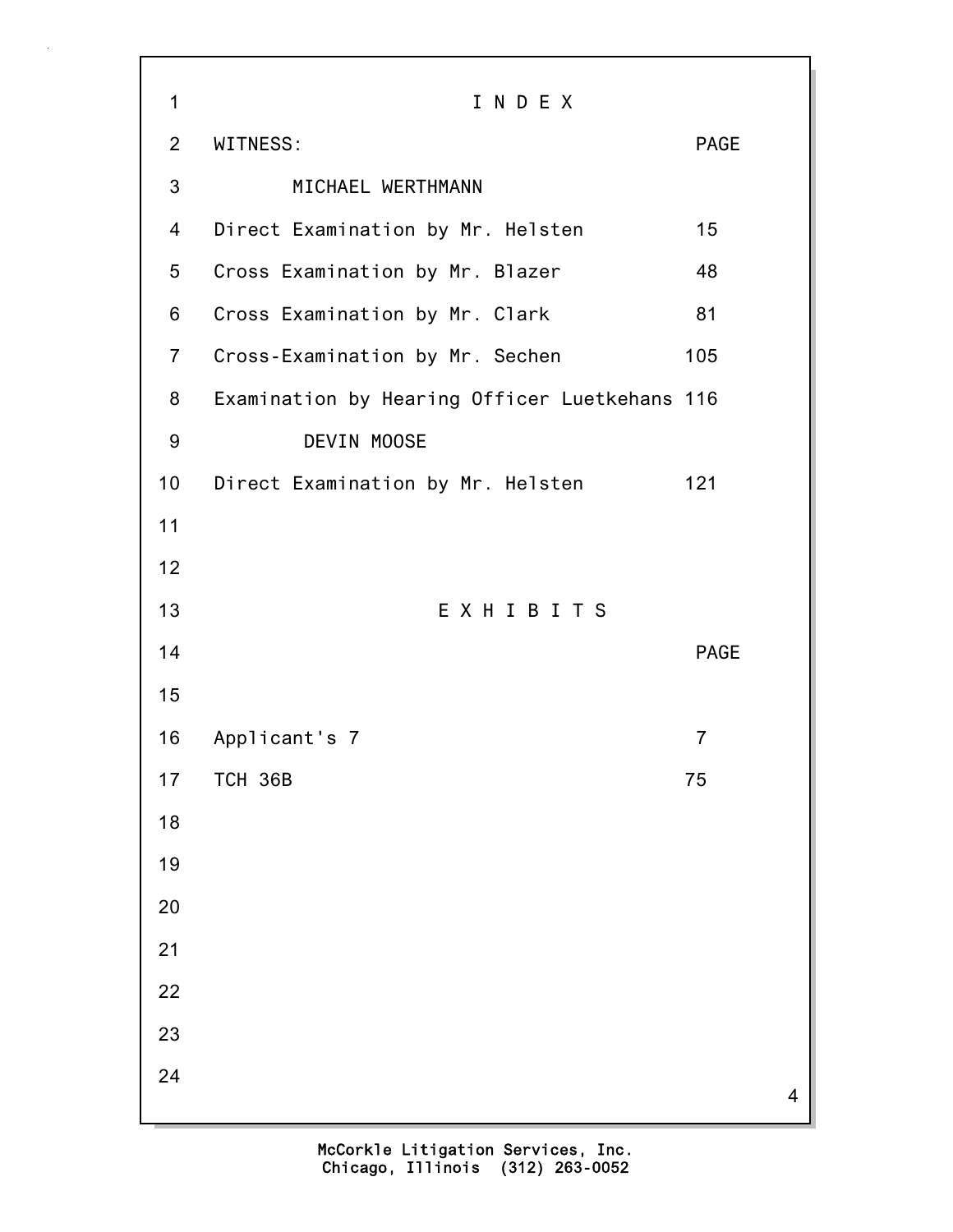5 1 HEARING OFFICER LUETKEHANS: I will call 2 the siting hearing before the Village of Round Lake 3 Park of the Groot Industrial Lake Transfer Station 4 application for local site approval to order. 5 Gentlemen, would you please identify 6 yourselves. 7 MR. HELSTEN: For the Applicant -- good 8 morning, Mr. Hearing Officer, for the applicant 9 Chuck Helsten with my co-counsel Rick Porter, also 10 at the table with me Marty Fallon. 11 MR. SECHEN: Glen Sechen on behalf of the 12 Village of Round Lake Park. 13 MR. BLAZER: Michael Blazer for Timber 14 Creek Homes. 15 MR. GROSSMARK: Steve Grossmark for the 16 Village of Round Lake. 17 MR. BLAZER: Larry Clark on behalf of the 18 Solid Waste Agent in Cook County. 19 HEARING OFFICER LUETKEHANS: Mr. Karlovics 20 is also here, when he gets back in here. 21 identify yourself and the Board 22 Members who are here. 23 MR. KARLOVICS: Yes, for the Village Board 24 of the Village of Round Lake Park, Peter Karlovics.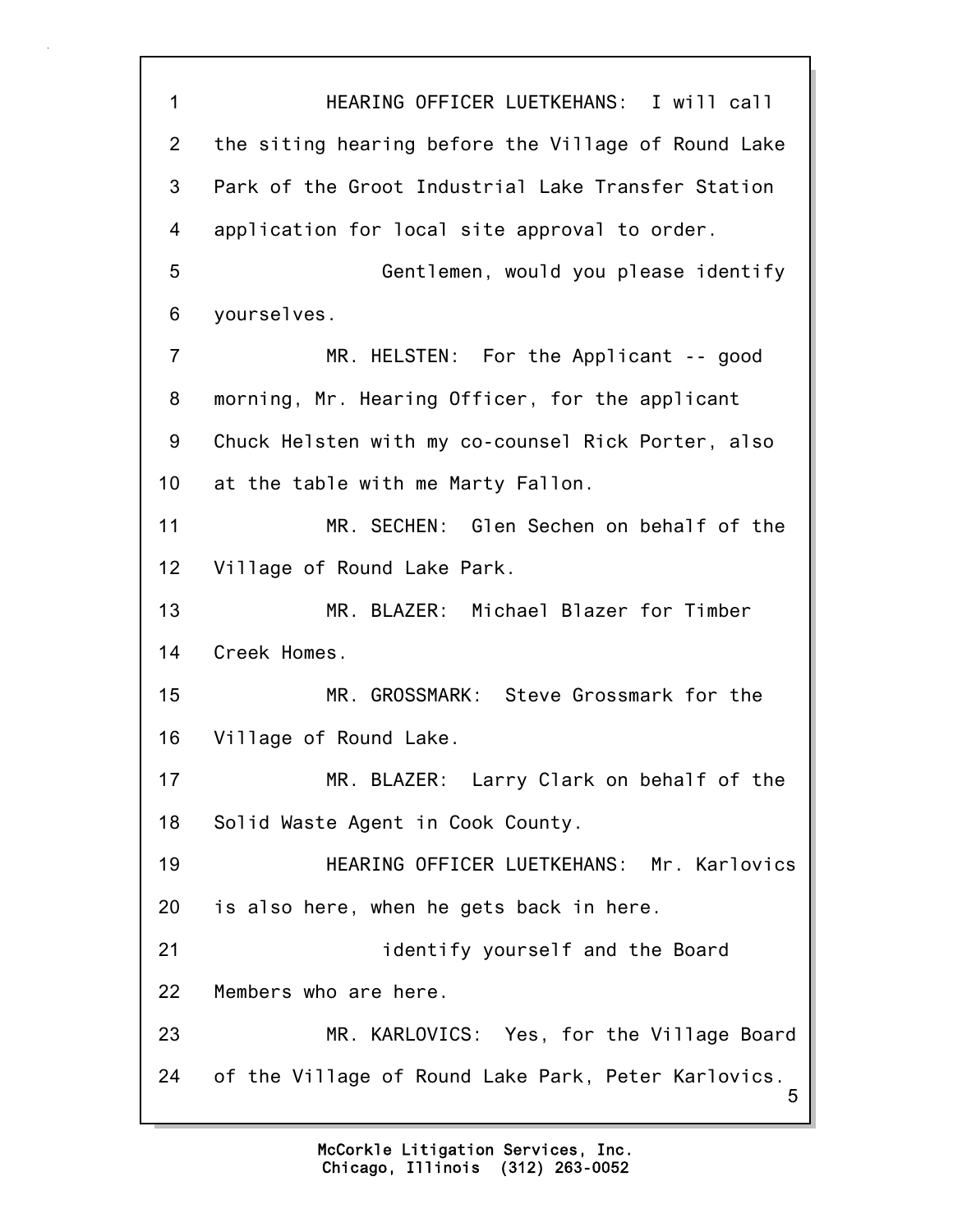6 1 With me today, Trustee Bob Ceretti, Trustee Jean 2 McCue. And the also the Village Board is making a 3 motion this morning for all parties to provide 4 copies of exhibit for the board members. They had 5 difficulty yesterday following some of the cross 6 examination. So we're they're asking that they 7 receive copies. Specifically, Mr. Blazer if you 8 could provide copies of some of your materials from 9 last night to the Board so they could review it. 10 MR. BLAZER: Absolutely. I don't have any 11 now unfortunately, but I could certainly have them 12 have copies made this evening after we're done and 13 bring them first thing in the morning. 14 UNKNOWN SPEAKER: Could you use the 15 microphone? 16 MR. BLAZER: I said obviously I don't have 17 multiple copies, I apologize, I don't have multiple 18 copies available now but I will arrange this evening 19 to have copies printed. I will have enough for the 20 entire board. I will bring them tomorrow. 21 HEARING OFFICER LUETKEHANS: In the 22 meantime, the Board Members, I have the originals 23 here, if you want while we're going through, to look 24 over everything that have already gone through,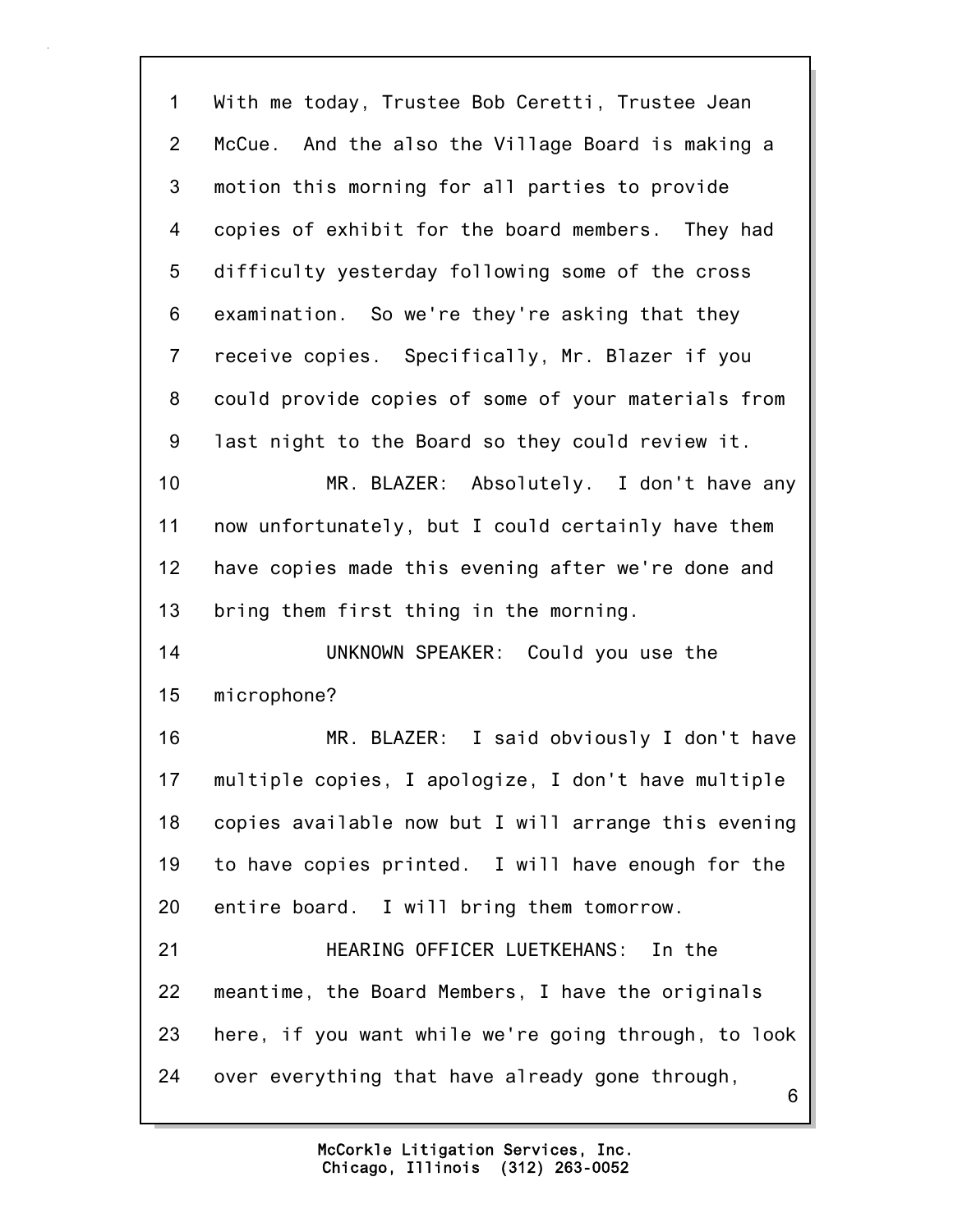7 1 please let know you can go through these exhibits 2 because they're obviously the village's exhibits, 3 okay. 4 MR. BLAZER: Seven copies you said. 5 MR. KARLOVICS: Seven copies. 6 HEARING OFFICER LUETKEHANS: Thank you. 7 Anything else preliminary before we 8 start 9 MR. HELSTEN: Yes. Mr. Hearing Officer, 10 on the same subject matter as a housekeeping matter, 11 as you know we have previously marked Devin Moose's 12 PowerPoint presentation on all Criterion but 13 Criterion 8 as Applicant's 4 in accord with your 14 suggestion direction. 15 We also marked Chris Lannert's 16 PowerPoint presentation on the first portion of 17 Criterion 5 -- or Criterion 3, excuse me, as 18 Applicant's Exhibit No. 5. 19 We marked Peter Poletti's PowerPoint 20 presentation the second portion of Criterion 3 as 21 Applicant's No. 6. 22 **And in chronological order we have** 23 marked Christina Seibert's PowerPoint presentation 24 as Applicant's Exhibit No. 7.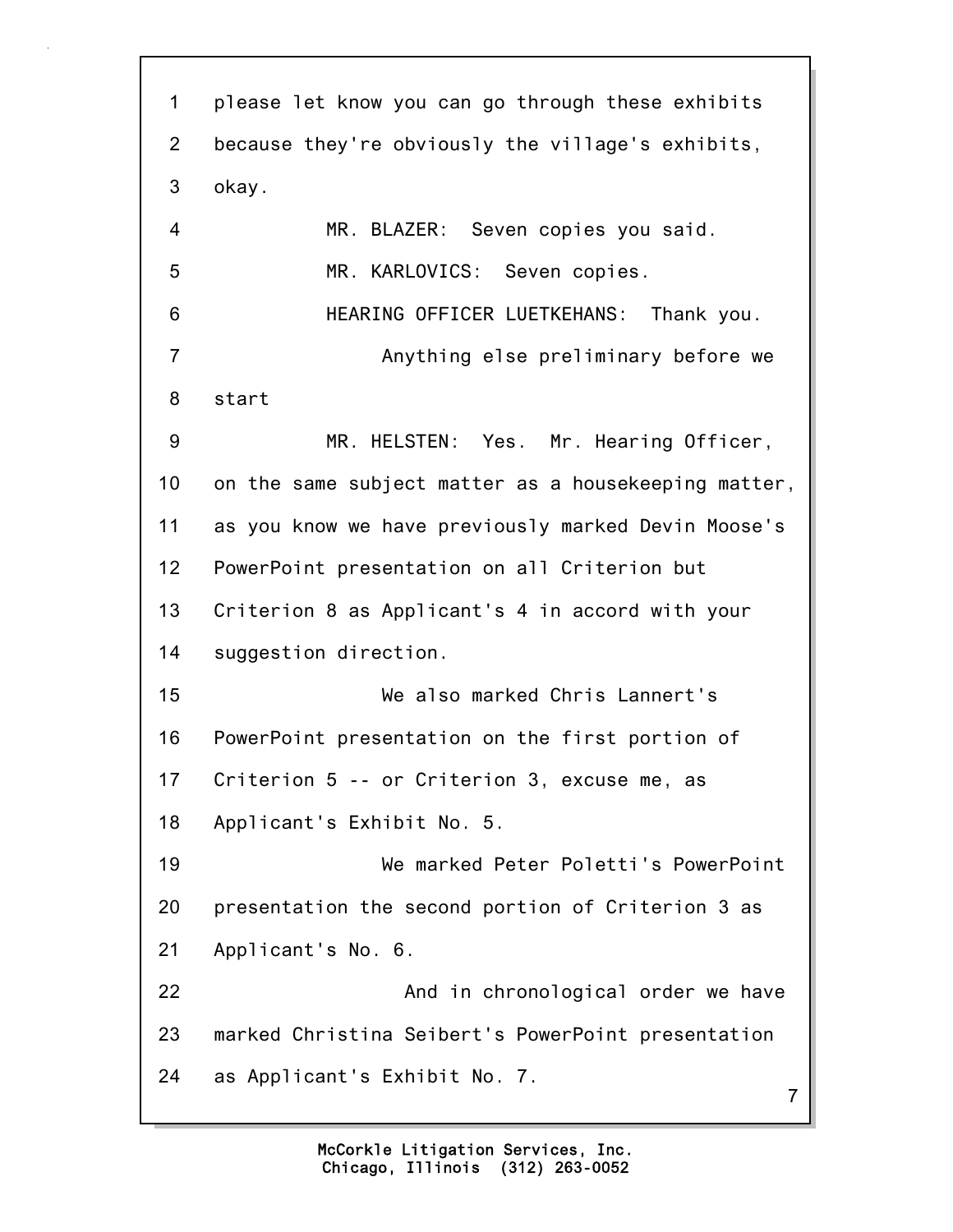8 1 As Mr. Mueller and I previously 2 indicated to you in response to your inquiry, these 3 are demonstrative exhibits which we believe are 4 squarely allowed to be introduced into evidence by 5 the Village Siting Ordinance, and we are offering 6 them at this time and will, of course, offer the 7 other PowerPoint presentations for Werthmann and 8 Mr. Moose after they completed their testimony. 9 MR. SECHEN: No objection? 10 HEARING OFFICER LUETKEHANS: Mr. Blazer? 11 MR. BLAZER: A couple of things, 12 Mr. Hearing Officer. 13 Number one, we believe these 14 PowerPoints are cumulative with the application 15 that's already in evidence. 16 Number two, because they are selected 17 summaries, at least that's what they're represented 18 to be, of the Siting Application, they could tend 19 to, in fact, be misleading because they are 20 incomplete in many respects. And while we recognize 21 that the Board has indicated that they intend -- if 22 they haven't already and they probably have -- 23 intend to read the Application. As a matter of 24 practicality, by submitting these in evidence, it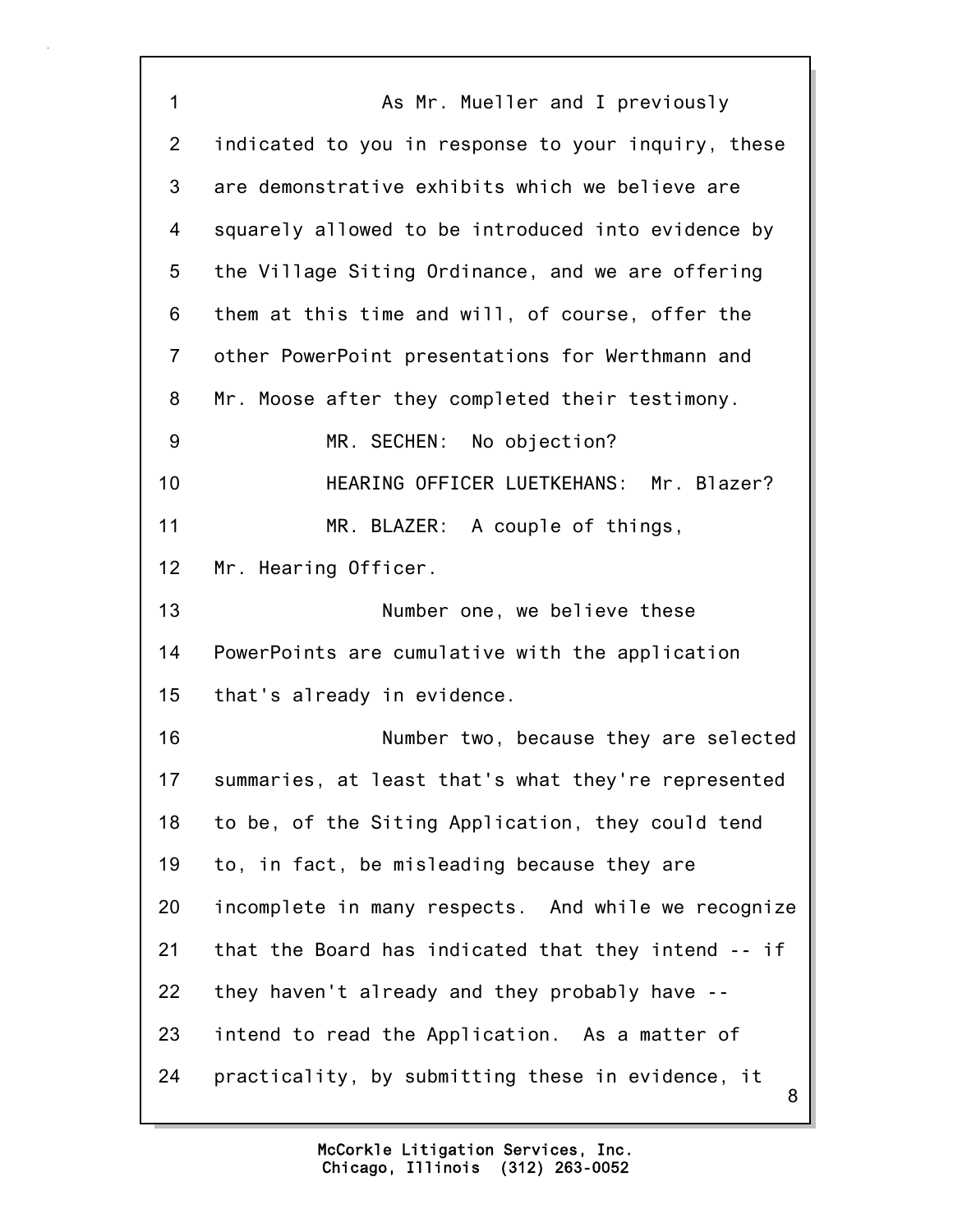9 1 will tend to lead people to rely on these rather 2 than the Application itself, which is what this 3 hearing is about. So for all of these reasons, 4 because they're unnecessary and because they're 5 cumulative, we do object. 6 HEARING OFFICER LUETKEHANS: Mr. Helsten? 7 MR. HELSTEN: I give the Village Board 8 more credit than Mr. Blazer does. I think they have 9 put a lot of time into reviewing the Application and 10 all of the documents that have been submitted here. 11 These, again, are simply illustrative and 12 demonstrative of certain portions of the Application 13 that we have focused on. Mr. Blazer says they might 14 be cumulative or duplicative, well, I don't agree 15 with that. If they are, assuming arguendo they 16 were, then there's no harm any way because they 17 pertain to matters that are already in the record. 18 But more importantly, they are -- the Village 19 Ordinance specifically contemplates, for good 20 reason, the use of PowerPoint presentations to aid 21 the decision maker in its deliberations, and that's 22 what we did. And I think that these are, with all 23 due respect, are squarely allowed to be entered as 24 exhibits into this record. And we, again, are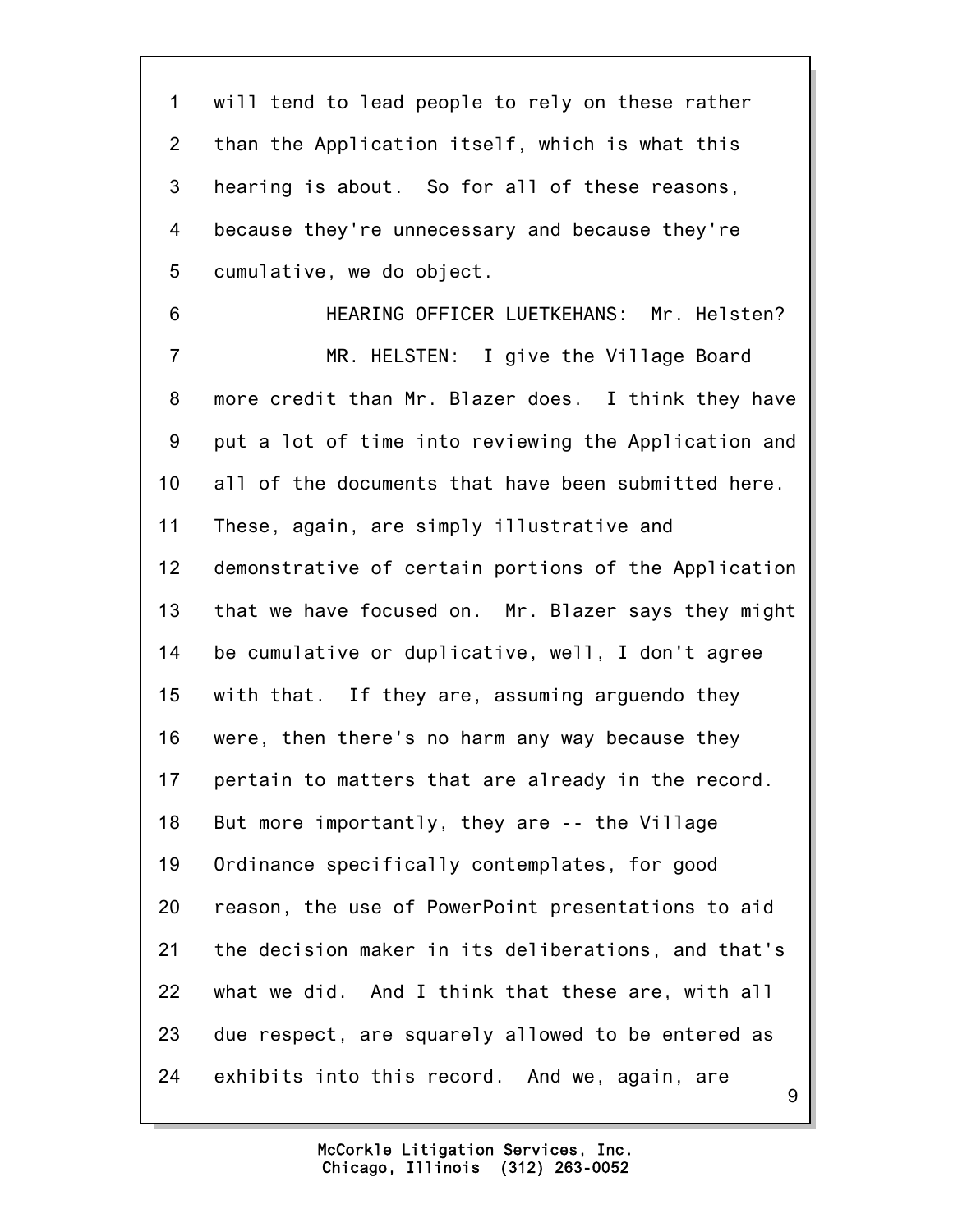10 1 respectfully requesting that they be added. 2 MR. BLAZER: If I may, Mr. Hearing 3 Officer? 4 HEARING OFFICER LUETKEHANS: One last 5 time. 6 MR. BLAZER: First of all, I re-correct 7 Mr. Helsten's characterization of my description of 8 the County Board Members and their role and their 9 responsibility, that's ridiculous. I have 10 acknowledged from day one that I recognize how 11 important and difficult this is job is for them, and 12 I recognize that they intend to view the record in 13 great detail, probably with little, if no 14 compensation. So I reject the notion that I am 15 somehow belittling them. That's not point here, and 16 he knows it. 17 More to the point, the Ordinance, 18 which is the procedural guide for this hearing, does 19 not contemplate the automatic admission of these 20 things. It contemplates the possibility that 21 Mr. Helsten claimed they use something like this, 22 but it does not in any way, shape or form 23 contemplate their automatic admissibility, in fact, 24 it leaves that issue upon showing of good cause to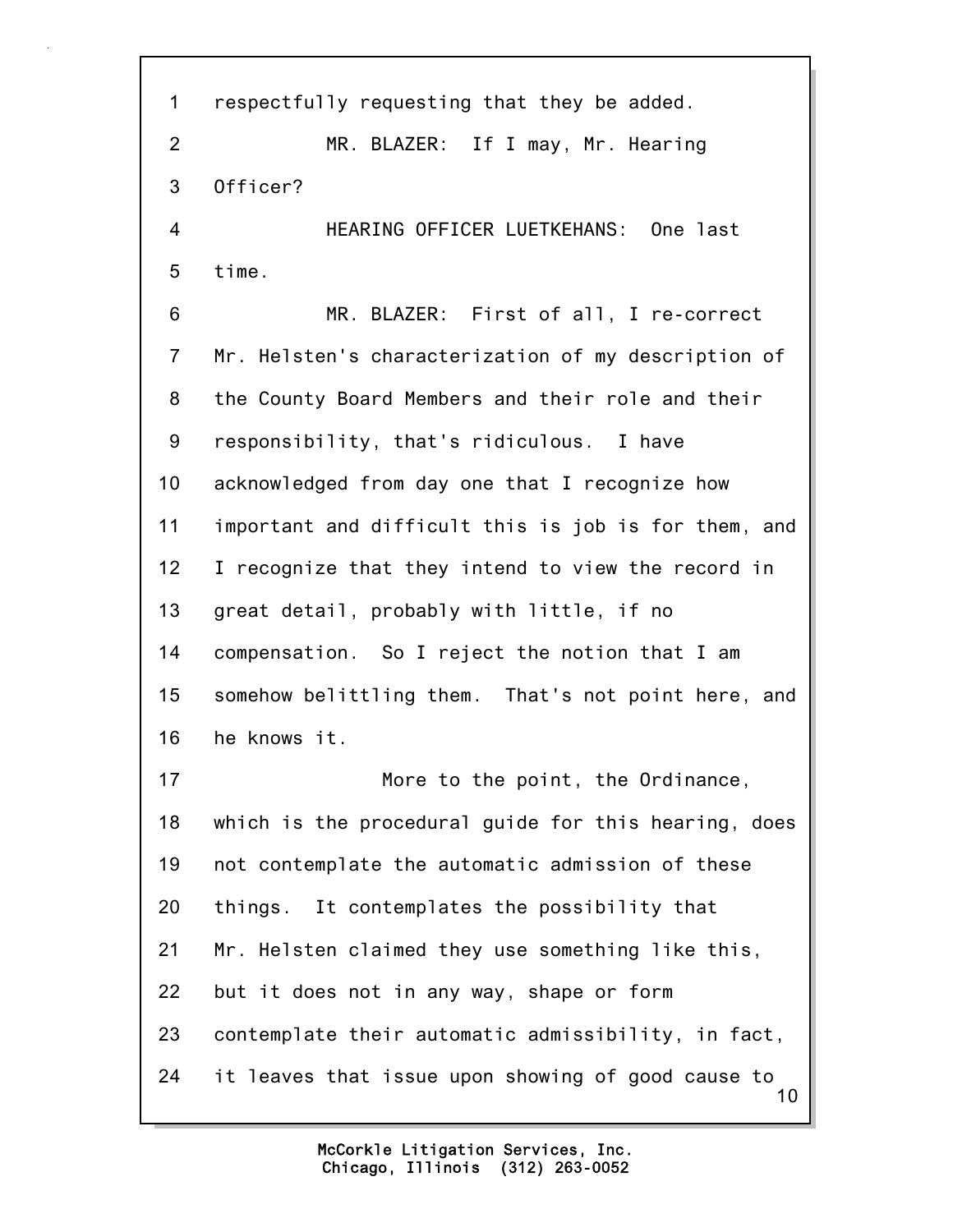1 you. So he's wrong.

2 HEARING OFFICER LUETKEHANS: Let's go back 3 to the Ordinance for a second. I want Mr. Helsten 4 to start.

5 Mr. Helsten, will you point out to me 6 which session in the Ordinance you are relying on? 7 We kind of have a couple different points here, we 8 have a PowerPoint section and we have a 9 demonstrative evidence section.

11 10 MR. HELSTEN: Sure. I am relying on both. 11 First of all, on page 8, Section F or G3 of the 12 ordinance. And I quote: Any additional 13 demonstrative evidence or exhibits which the 14 Applicant wishes to use in its case in chief which 15 are not contained in the Application, may be 16 utilized by the Applicant upon entering an order by 17 the hearing officer, which is what we're asking for 18 because we think they're allowed, upon the same 19 considerations as a waiver of the time limit as 20 described here in. 21 Moreover, as you point out, 22 Mr. Hearing Officer, going to G7, witness testimony 23 may utilize prepared statements or may lead by way 24 of PowerPoint. The testimony by a prepared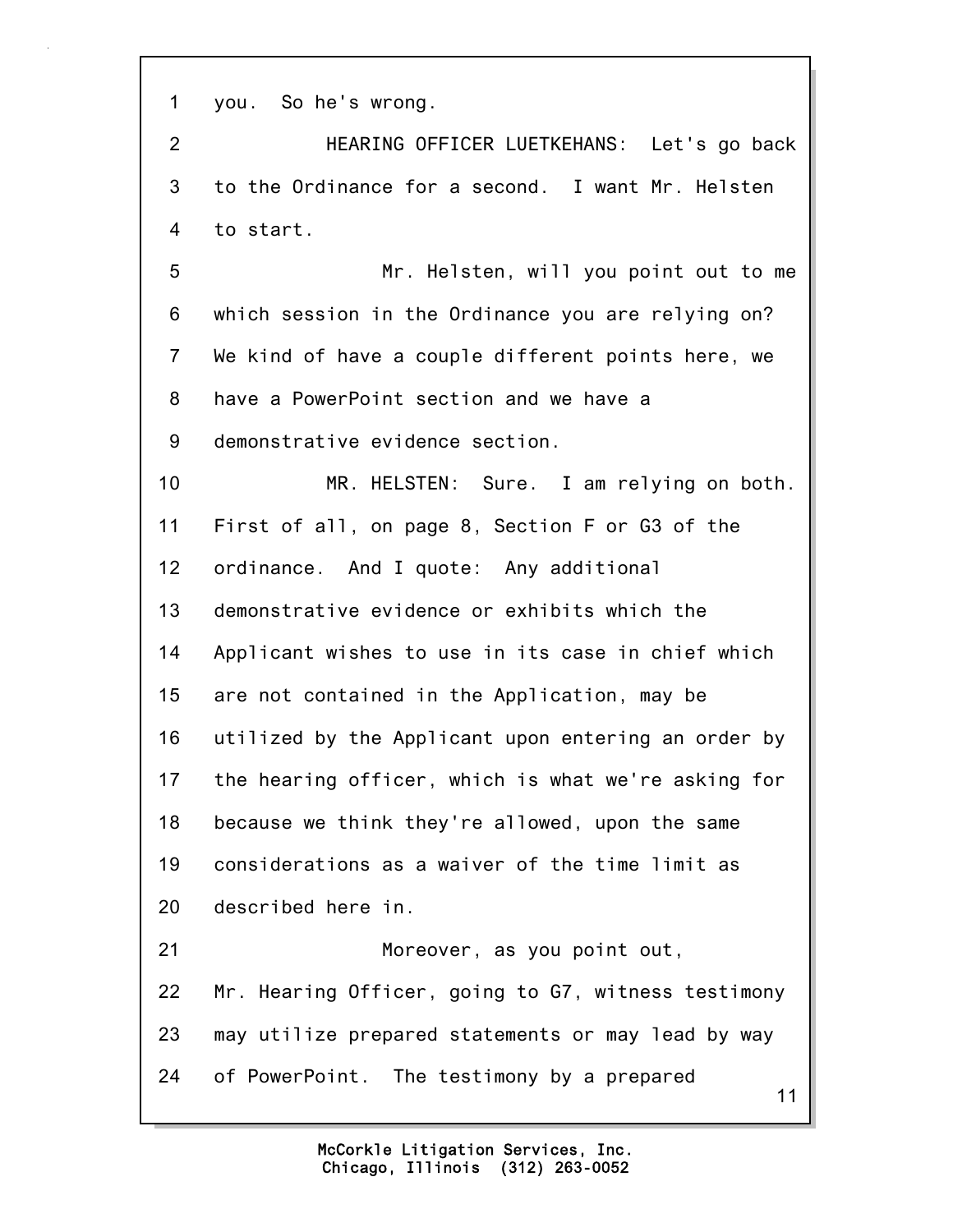12 1 statement or PowerPoint, hard copies and electronic 2 copies in portable document format, shall be filed 3 prior to such testimony and properly served on the 4 parties in attendance. Parties not in attendance 5 shall be served in accordance with this ordinance. 6 We did produce copies of these and 7 distributed them at your direction to each of the 8 participants here prior to the start of testimony of 9 each of the witnesses. So I think we complied with 10 and fall within the purview of both of these 11 sections. And again, we're requesting that you 12 allow these be to be entered as evidence. 13 HEARING OFFICER LUETKEHANS: Mr. Blazer, 14 do you have any response to that particular issue of 15 what the Siting Ordinance says and the language? 16 MR. BLAZER: I do. And thank you very 17 much. 18 **I** am relying on actually the 19 identical provision that Mr. Helsten is. 20 Subparagraph 3 addressing 21 demonstrative evidence nowhere states that that 22 evidence will be admissible. It simply indicates, 23 it simply addresses whether or not the applicant 24 wishes to use them in its case in chief. I would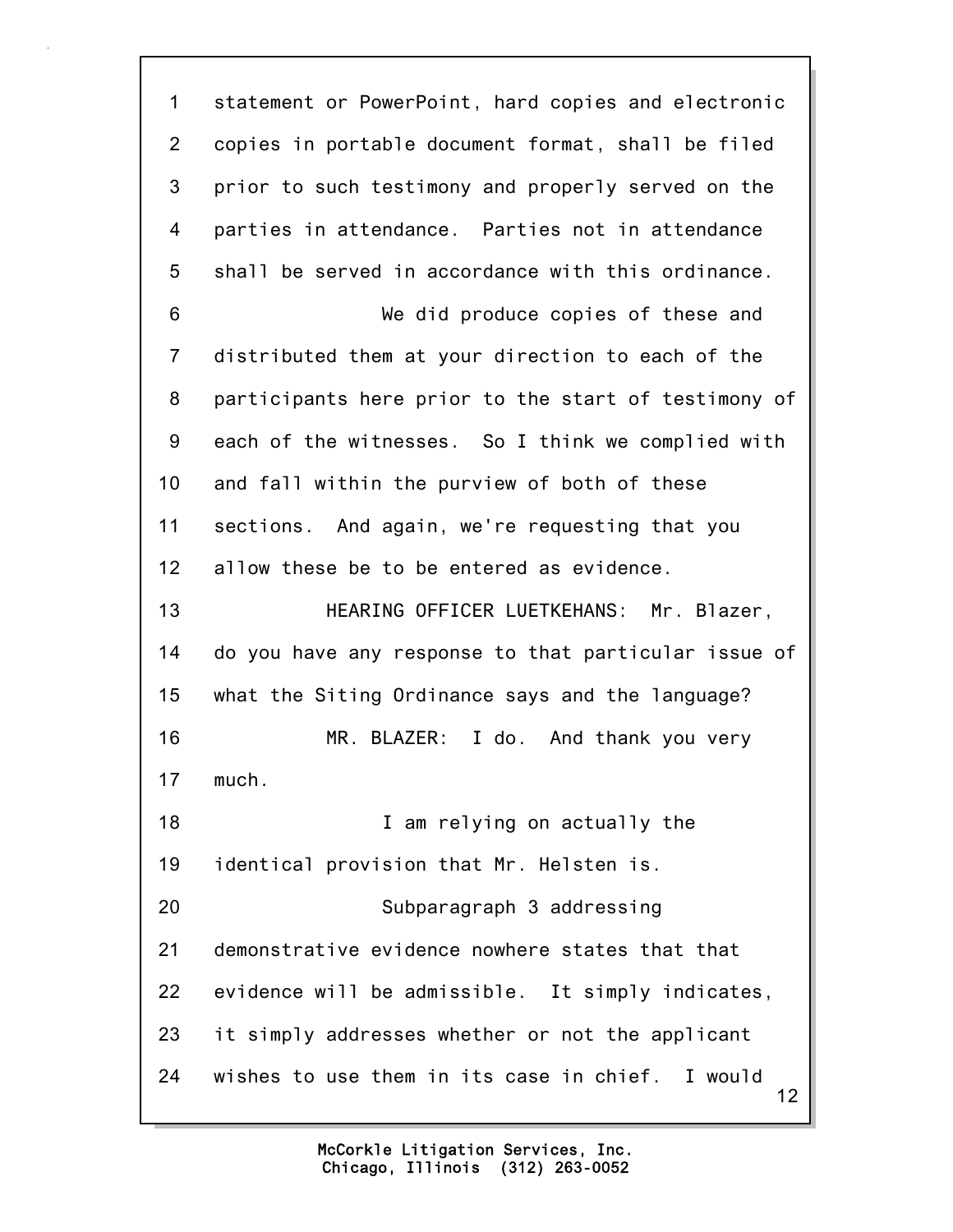13 1 highlight this language, which are not contained in 2 the Application. Well, at least according to 3 Mr. Helsten, all of the information contained in 4 these PowerPoints is contained in the Application. 5 Number two, subparagraph 7 again 6 contemplates the use by witnesses of these 7 presentations, it does not contemplate in any way, 8 shape or form their admission into evidence. 9 HEARING OFFICER LUETKEHANS: Here's what 10 we're going to do, we're going to admit these as 11 demonstrative at this point only. I don't think 12 they're substantive in any way beyond the testimony, 13 which is really what's important, so it should be 14 important to the Board as well as the Application. 15 So they're going to go in as 16 demonstrative exhibits. I would let the Board know 17 my opinion and I am sure Mr. Karlovics will give it 18 at the right appropriate time because he's, you 19 know, done a wonderful job for you. 20 The important part here is the 21 evidence that goes in, the testimony, the 22 Application. This is a summary of the testimony. I 23 think it is helpful to go in the record, 24 particularly because there's been cross examination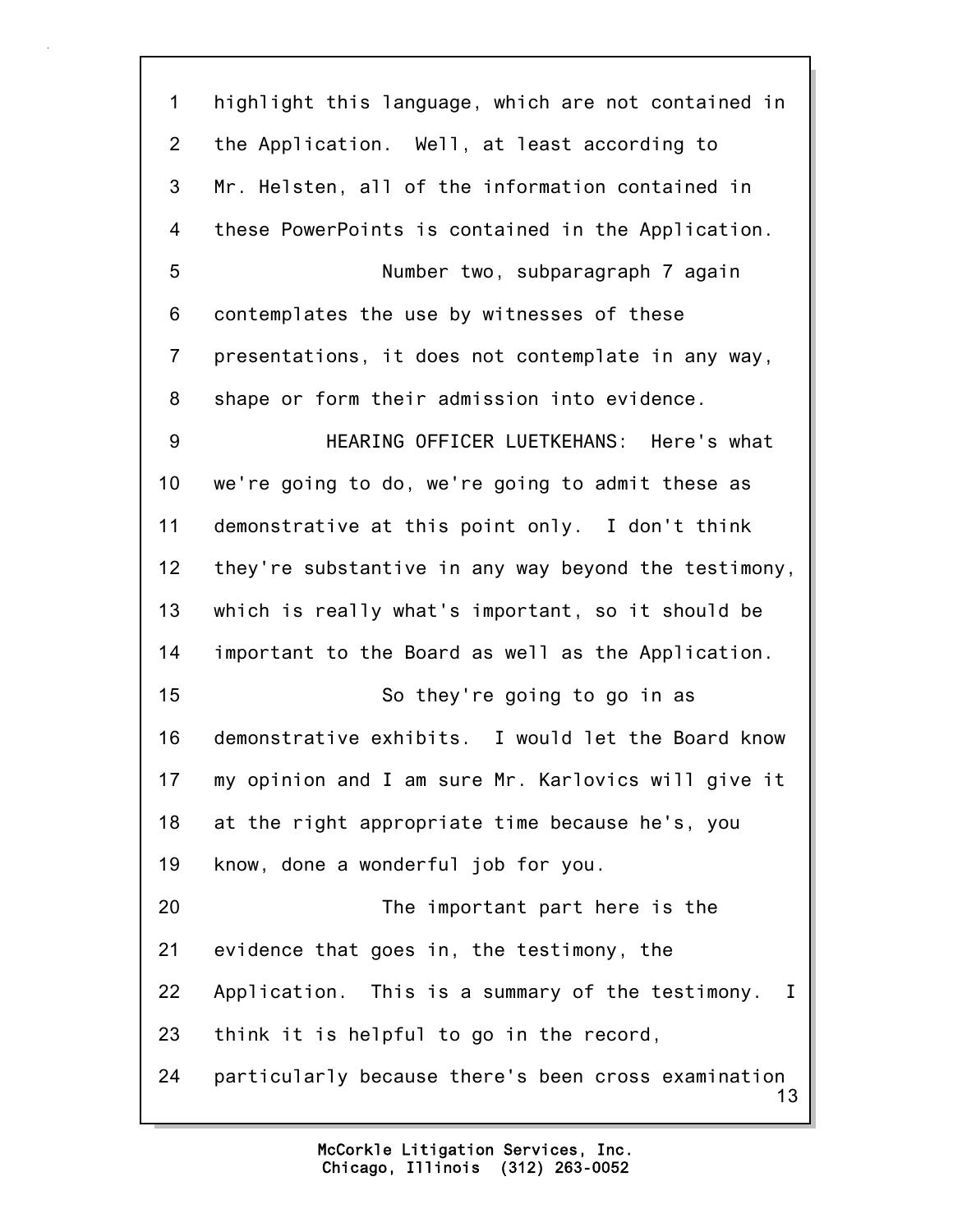14 1 about certain parts of it, and the witnesses have 2 summarized their testimony fairly consistently with 3 the demonstrative evidence. So I think it maybe 4 have some help, and I also think it clarifies the 5 record. However, I am not letting it go in as 6 evidence per se as we may look at it normally in a 7 case in chief. I do think it's not prejudicial, 8 it's helpful and it will clean up the record. 9 So for demonstrative purposes, 10 Exhibits 4, 5, 6 and 7. And I think, if you would, 11 Mr. Helsten, 7 was not actually tendered yesterday. 12 And so if you could mark that and if I could put 13 that with the originals. 14 MR. HELSTEN: Thank you. I will actually 15 tender the originals. I believe, it's my fault, 16 Mr. Hearing Officer, that all of the originals are 17 here. I would tender all of the originals 4 through 18 7 to you. 19 HEARING OFFICER LUETKEHANS: Yesterday we 20 didn't identify Ms. Seibert's 7 and I think also we 21 were going there. 22 MR. HELSTEN: I agree. I think we also 23 were going there. Again, it's my fault that I did 24 not physically tender those to you. I apologize.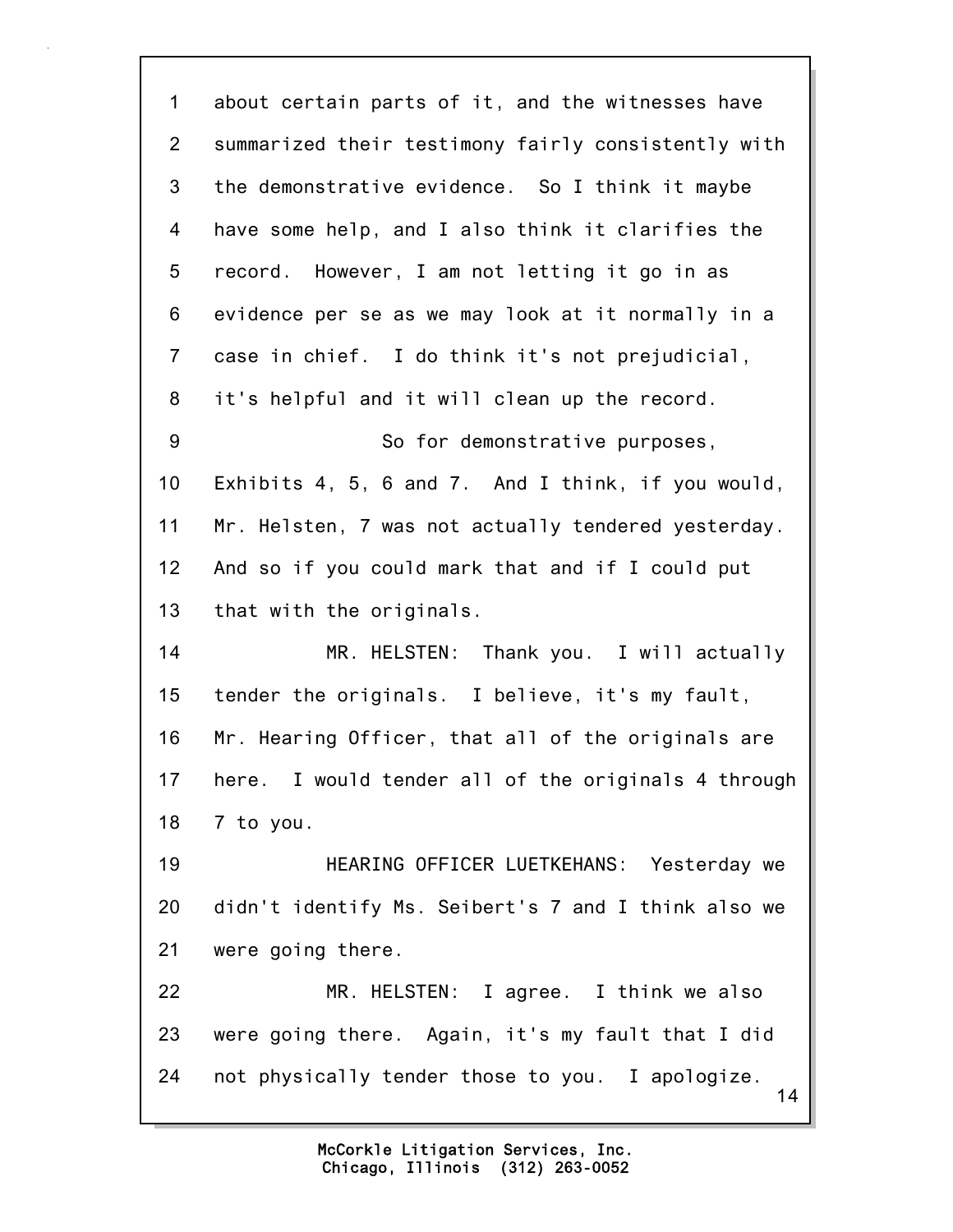15 1 HEARING OFFICER LUETKEHANS: Do we have 2 any further preliminary matters before we proceed? 3 Seeing none, Mr. Helsten, you may 4 call your next witness. 5 I assume that's Mr. Werthmann? 6 MR. HELSTEN: Yes. Thank you, Mr. Hearing 7 Officer. We would call Mr. Michael Werthmann. 8 (Witness sworn.) 9 MICHAEL WERTHMANN, 10 called as a witness herein, having been first duly 11 sworn, was examined and testified as follows: 12 DIRECT EXAMINATION 13 BY MR. HELSTEN: 14 Q. Would you state your name for the record? 15 A. Michael Alan Werthmann. 16 Q. Mr. Werthmann, what do you do for a 17 living? 18 A. I am a principal with the firm of Kenig, 19 Lindgren, O'Hara & Aboona. We are in traffic and 20 transportation firm out of Rosemont, Illinois. 21 MR. BLAZER: Okay. Mr. Werthmann, I am 22 going to cut you off, if you could -- I think 23 everybody in this room or at least everybody at 24 these knows what KLOA is, and I am sure she has no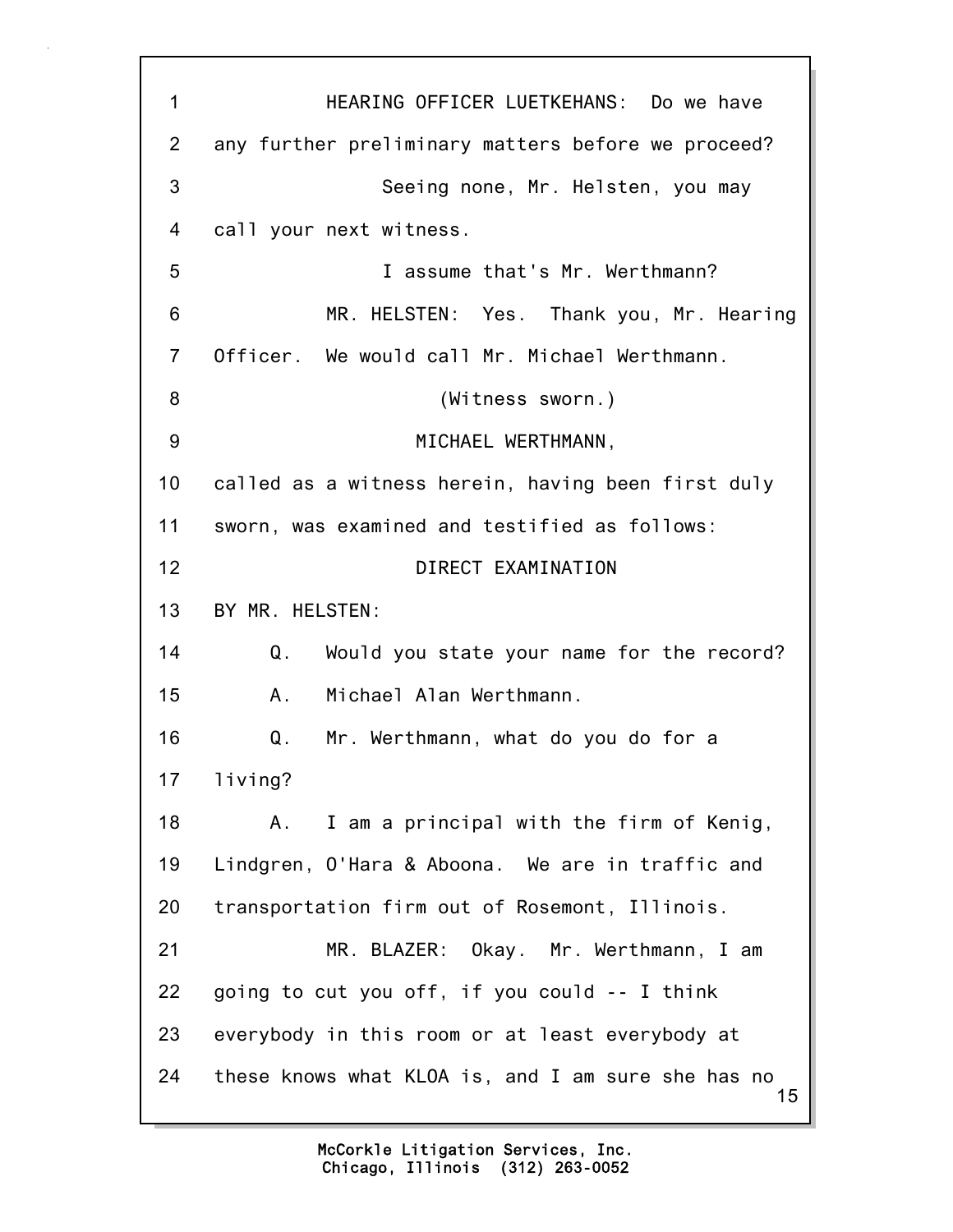16 1 idea how to spell. If you would go there for us, I 2 appreciate it? 3 THE WITNESS: No problem. Kenig, 4 K-E-N-I-G, Lindgren, L-I-N-D-G-R-E-N, O'Hara O 5 apostrophe, H-A-R-A, Aboona, A-B-O-O-N-A. 6 HEARING OFFICER LUETKEHANS: Thank you. 7 You may proceed, Mr. Helsten. 8 BY MR. HELSTEN: 9 Q. And Mr. Werthmann, did you participate in 10 preparation of a portion of the Application which is 11 the subject of this public hearing? 12 A. Yes, I did. 13 Q. Which portion? 14 A. Criterion 6. 15 Q. Okay. And in connection with the same, 16 have you prepared a PowerPoint presentation which 17 you think is demonstrative and illustrative of 18 certain portions of the Application? 19 A. Yes, I do. 20 Q. And you would like to make a presentation 21 on it today? 22 A. Yes, I would. 23 MR. HELSTEN: Mr. Hearing Officer, we 24 would request leave to allow Mr. Werthmann to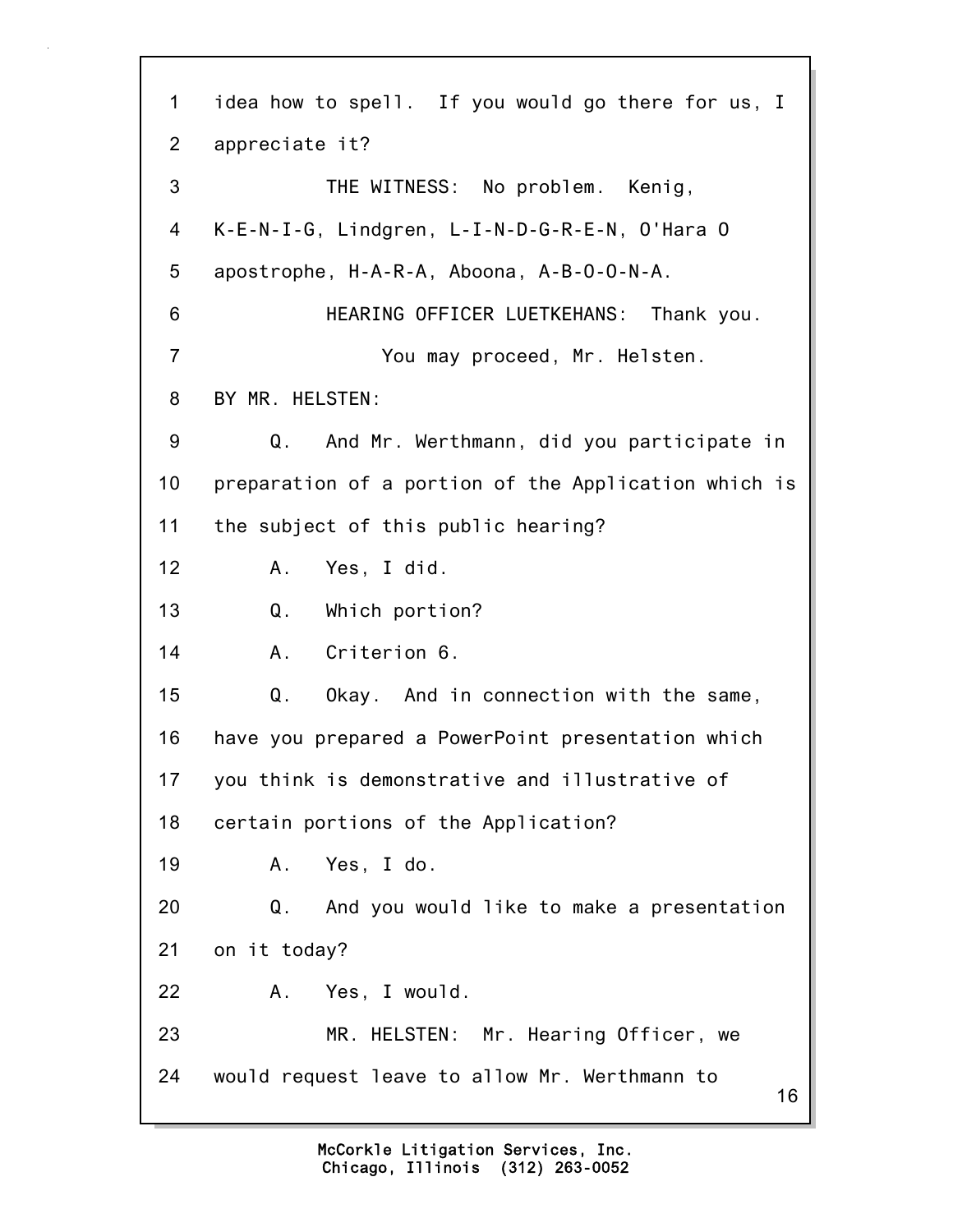1 proceed in narrative form.

2 HEARING OFFICER LUETKEHANS: Leave is 3 granted.

17 4 THE WITNESS: Good afternoon. Once again, 5 my name is Michael Werthmann. I am a principal with 6 the firm of KLOA, Inc. We are a traffic and 7 transportation firm out of Rosemont, Illinois. I am 8 a registered professional engineer in the State of 9 Illinois and also a certified professional traffic 10 operations engineer. 11 I have a Bachelors of Science in 12 Civil Engineering from Michigan State University. 13 And I have been practicing for 23 years now in the 14 field of traffic and transportation engineering. 15 **I** have provided testimony on over 20 16 solid waste projects. 17 BY MR. HELSTEN: 18 Q. When you say you provided testimony, was 19 that testimony given in connection with work and 20 planning you had done on projects? 21 A. Correct. 22 Q. Okay. Thank you. 23 A. Thank you. 24 As you heard, I am here to address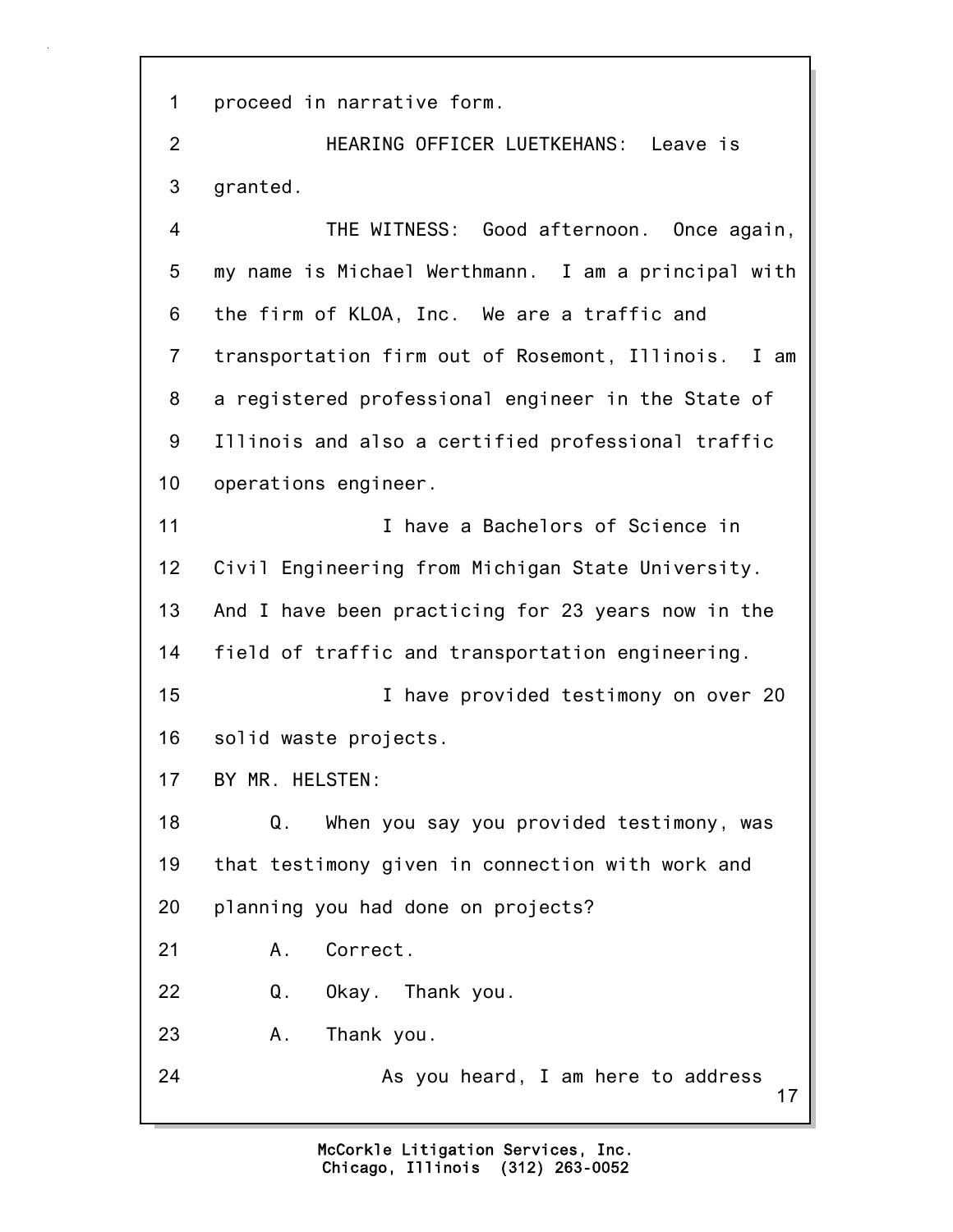18 1 Criterion 6 which states that the traffic patterns 2 to or from the facility are so designed to minimize 3 the impact on the existing traffic flows. 4 Criterion 6 acknowledges, similar to 5 any development, that these facilities generate 6 traffic and, therefore, do have an impact on the 7 roadway system. 8 Therefore, the Criterion requires 9 that these facilities and the routes serving them 10 are so designed and operated to minimize the impact 11 on the existing traffic flows, to minimize the 12 impact on the existing traffic flow. 13 Two points of clarification, the 14 Criterion does not state that the impacts must be 15 eliminated. We just must minimize those impacts. 16 Two, the Criterion only requires that these 17 facilities minimize the impact on the existing 18 traffic flows, it does not require these facilities 19 to mitigate impact associated with other growth or 20 future growth in the area. So what we're looking at 21 is minimizing the impact on those existing traffic 22 flows that exist out there today. 23 The methodology we used to conduct 24 our traffic study was based on that accepted within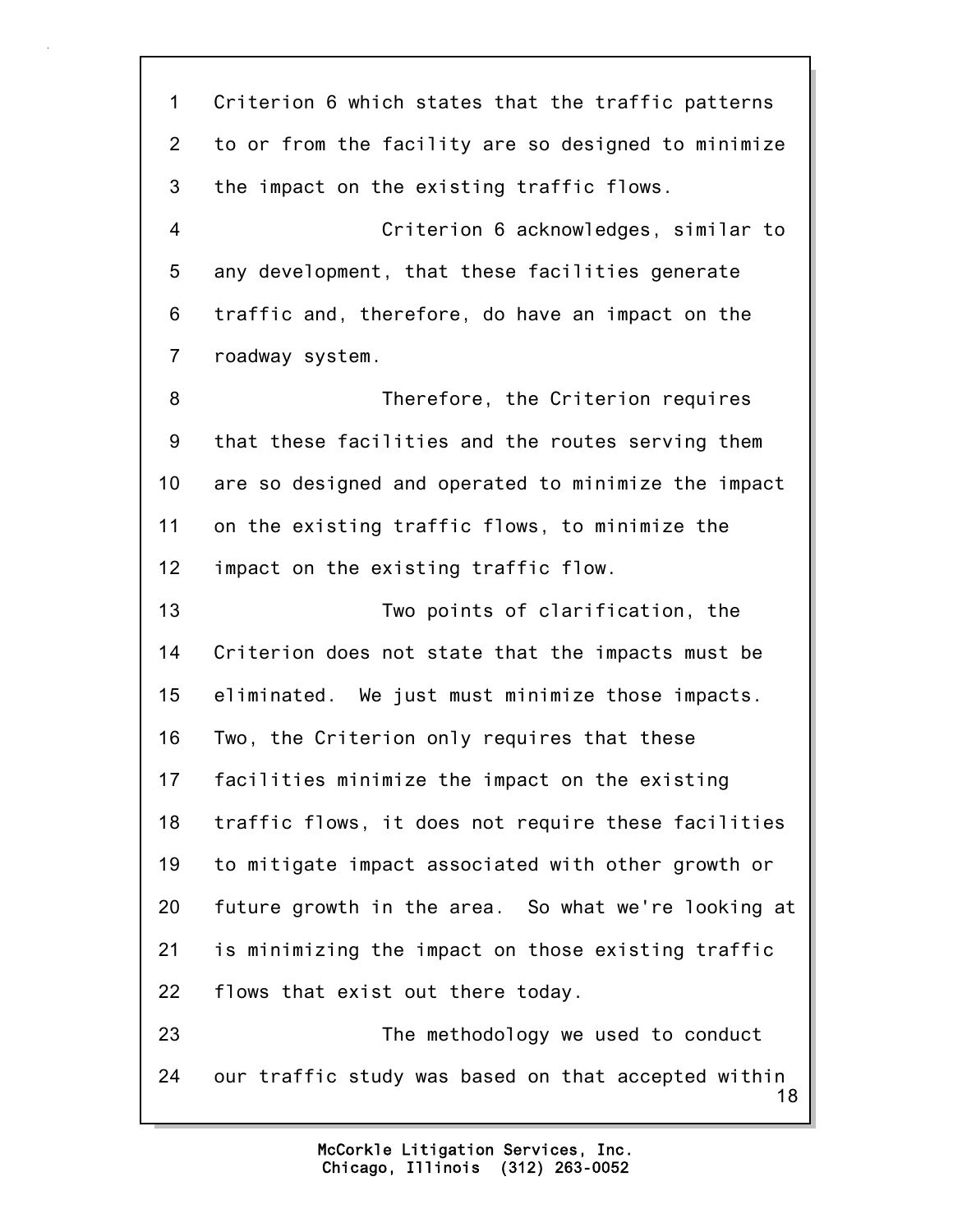19 1 the industry and with transportation planning and 2 transportation and planning officials. It's a 3 three-phase study, with the first phase examining 4 the physical and operating characteristics of the 5 roadway system. This is sort of our base condition. 6 Next we look at the traffic 7 characteristics of the facility, determining the 8 type and volume of traffic that will be generated 9 and the travel routes that will be used to access 10 the facility. 11 The third phase is the evaluation and 12 recommendation phase. This is when we evaluate the 13 impact that the facility will have on the existing 14 roadway system. 15 So let's begin with phase one, which 16 is the existing conditions. Some of the tasks that 17 we have completed under existing conditions, first, 18 we conducted a number of field investigation, field 19 observations in order to inventory the existing 20 physical and operating characteristics of the 21 roadway system. We had discussions with various 22 transportation officials to obtain data and 23 information which we review and use in a traffic 24 study. This includes previous traffic towns,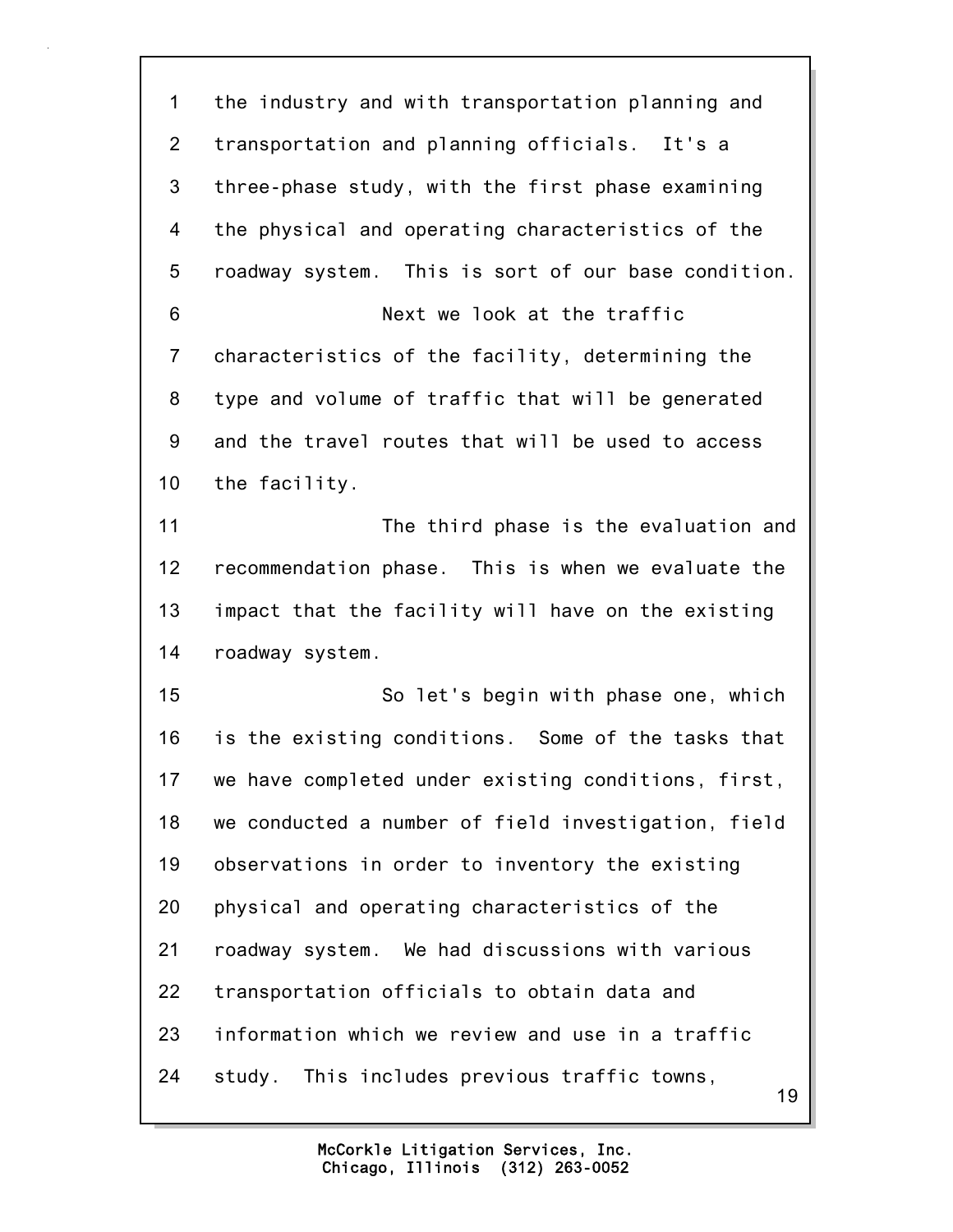20 1 proposed roadway improvements, crash data, accident 2 data. 3 In addition, we conducted traffic 4 counts at nine intersections within the vicinity of 5 the facility and also conducted 24-hour counts along 6 Porter Drive. 7 Lastly, we performed a gap study 8 along Illinois 120 at Porter Drive. 9 As you well know where the site is by 10 now after two and a half days, it's located in the 11 northeast corner of Illinois 120 and Porter Drive 12 within an existing industrial park. 13 **I** would like to briefly go through 14 some of the major roads serving the site. 15 Illinois 120 is an east/west arterial 16 roadway. It's got a two-lane cross section with 17 separate left turn lanes provided at most 18 intersection, however, currently there's no turn 19 lane provided at the Porter Drive intersection. 20 It's got a posted speed limit between 40 and 21 50 miles an hour. It's under the jurisdiction of 22 IDOT and is classified as a Class II truck route. 23 It has a daily traffic volume of about 18,000 24 vehicles of which approximately four and a half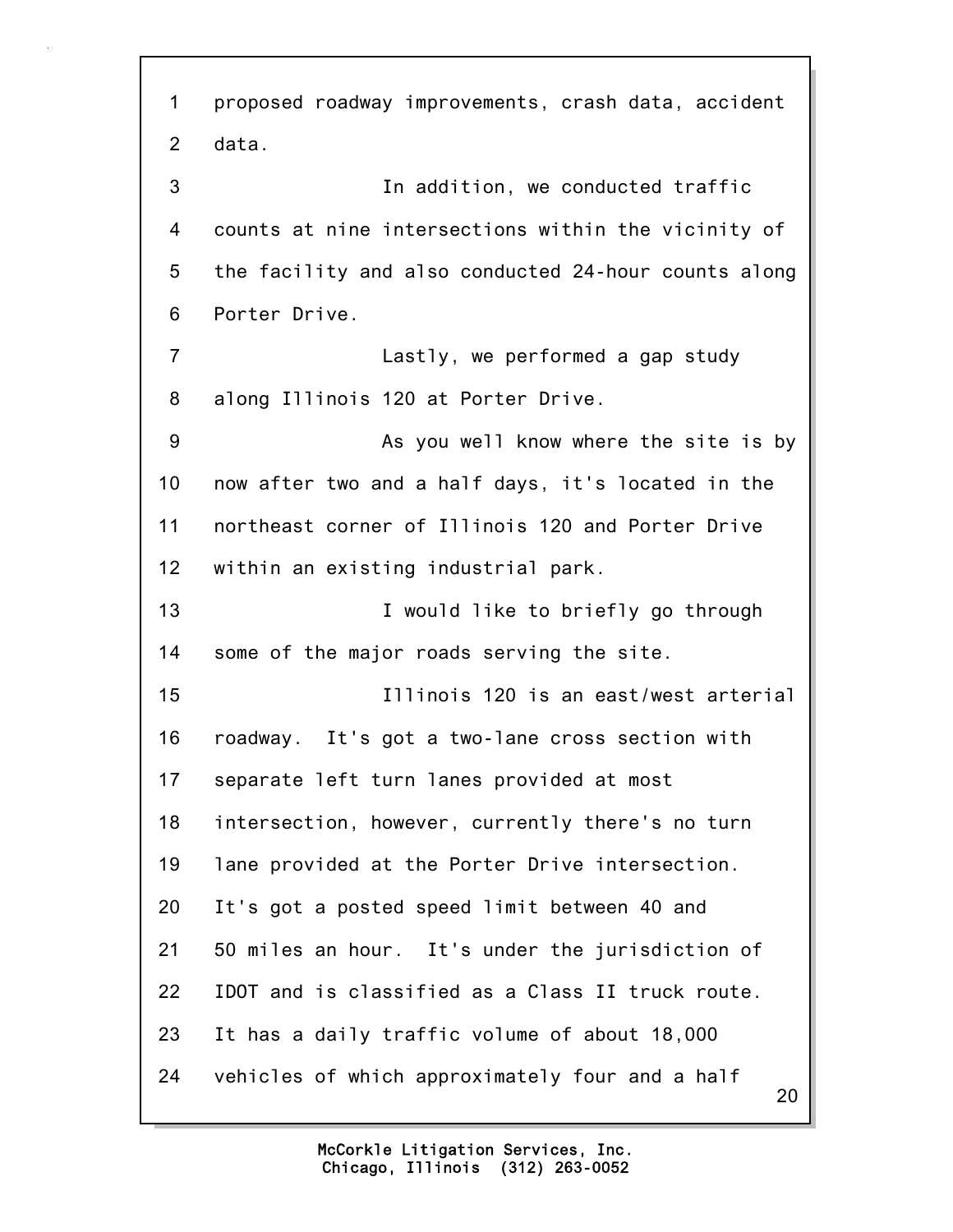21 1 percent of those vehicles are trucks. 2 The next route is Illinois 34, it's a 3 southeast and northwest arterial roadway. 4 Q. Did you mean Illinois 134? 5 A. I am sorry. Thank you very much. 6 Illinois 134, two lane cross-section, 7 posted speed limit between 30 and 40 miles an hour. 8 It's also under the jurisdiction of IDOT. It has an 9 average daily traffic volume of approximately just 10 under 10,000 vehicles with approximately 4 percent 11 consisting of trucks or truck traffic. 12 Hainesville Road, it's a north/south 13 arterial roadway. It's a county highway. It has a 14 two lane cross-section, seven left turn lanes 15 provided at most intersections including at its 16 intersection with Illinois 120. It's got a posted 17 speed limit of 40 miles an hour. Under the 18 jurisdiction of the Lake County Division of 19 Transportation. It has an average daily traffic 20 volume of over just over 12,000 vehicles. 21 Cedar Lake Road north/south arterial 22 roadway, two lane cross section. At its signalized 23 intersection with Illinois 120 it is widened, 24 recently widened to provide a five lane cross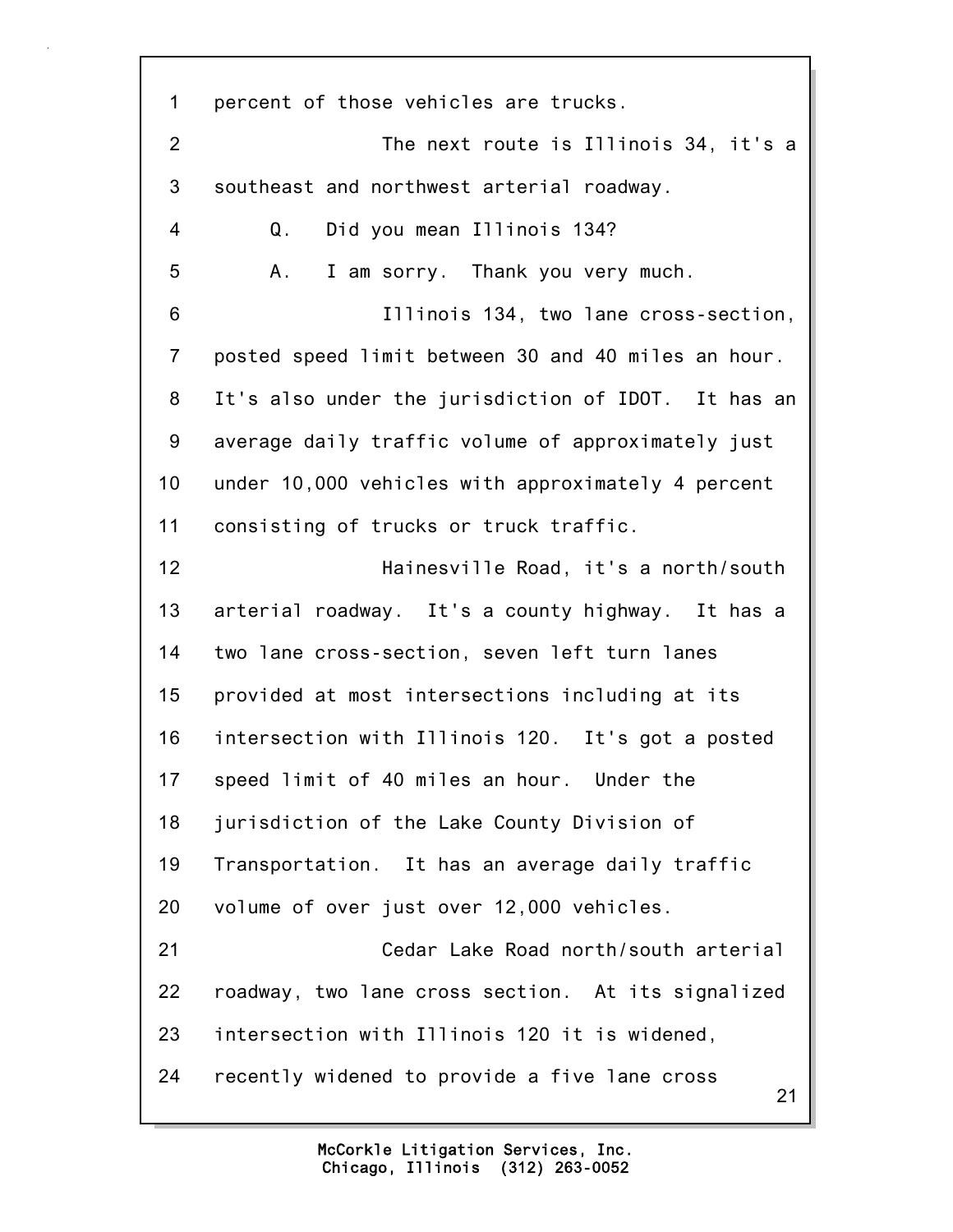| $\mathbf 1$    | section, two lanes in each direction with a separate   |
|----------------|--------------------------------------------------------|
| $\overline{2}$ | left turn lane. It's got a posted speed limit of       |
| 3              | 45 miles an hour, and is under the jurisdiction of     |
| 4              | the Lake County Division of Transportation.            |
| 5              | The last road I would like to talk                     |
| 6              | about is Porter Drive. Is a north/south collector      |
| $\overline{7}$ | road. It's the collector road that provides access     |
| 8              | from the industrial park to Illinois 120 to Illinois   |
| 9              | 34.<br>It has a two lane cross section. Posted speed   |
| 10             | limit of 25 miles an hour and is under the             |
| 11             | jurisdiction of the Village of Round Lake which        |
| 12             | classifies it as a Class III truck Route.              |
|                |                                                        |
| 13             | This slide shows our study are and                     |
| 14             | the roadway characteristics. The study area            |
| 15             | includes the Illinois 120 corridor from Hainesville    |
| 16             | Road on the east to Cedar Lake Road on the west.<br>It |
| 17             | includes the Illinois 134 corridor from Illinois 120   |
| 18             | to Porter Drive and also includes Porter Drive.        |
| 19             | There are a number of roadway                          |
| 20             | improvements that are proposed in the area either as   |
| 21             | part of the transfer station and two proposed as       |
| 22             | part of the -- proposed as part of IDOT and the Lake   |
| 23             | County Division of Transportation.                     |

l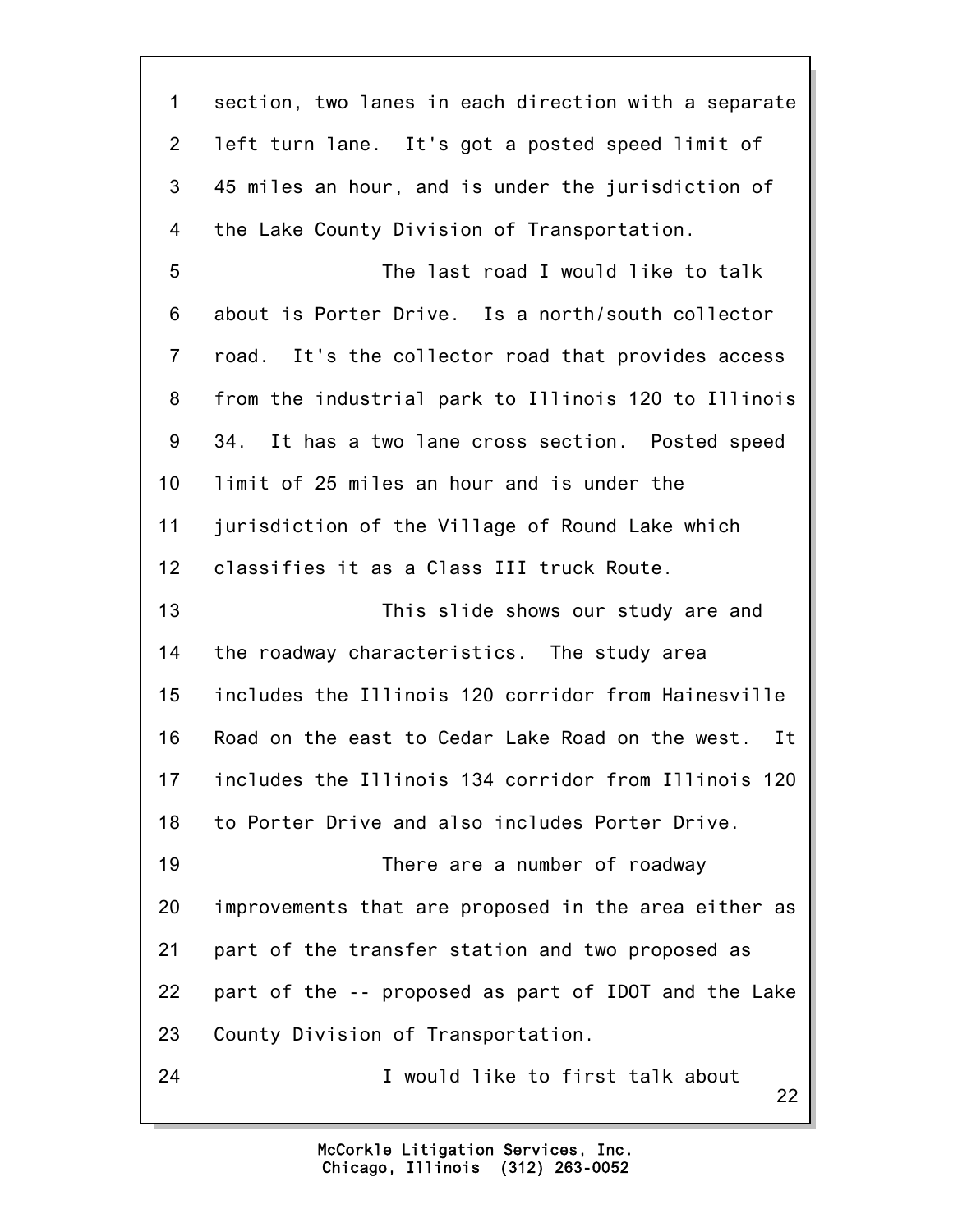23 1 those improvements that are proposed as part of the 2 Application, the part about the transfer station. 3 The first is at the intersection of Illinois 120 4 with Porter Drive. This is the critical 5 intersection that is serving the transfer station. 6 As proposed, Illinois 120 will be widened to provide 7 both a separate left turn lane and a separate right 8 turn lane serving Porter Drive. These turn lanes 9 provide deceleration lanes to move the slower 10 turning vehicles out of the through movement on 11 Illinois 120. It greatly improves the operation of 12 the intersection and adds to capacity of the 13 intersection. 14 The second improvement is widening 15 the approach of Illinois 120 -- excuse me, the 16 approach the Porter Drive at Illinois 120 to provide 17 a three lane cross section, one northbound lane on 18 Porter Drive and two southbound lanes in order to 19 provide a separate left turn lane and a separate 20 right turn lane as you're turning out onto Porter 21 Drive. This enhances the capacity of the Porter 22 Drive approach. 23 Lastly, we're proposing to increase 24 the radiuses at the intersection to better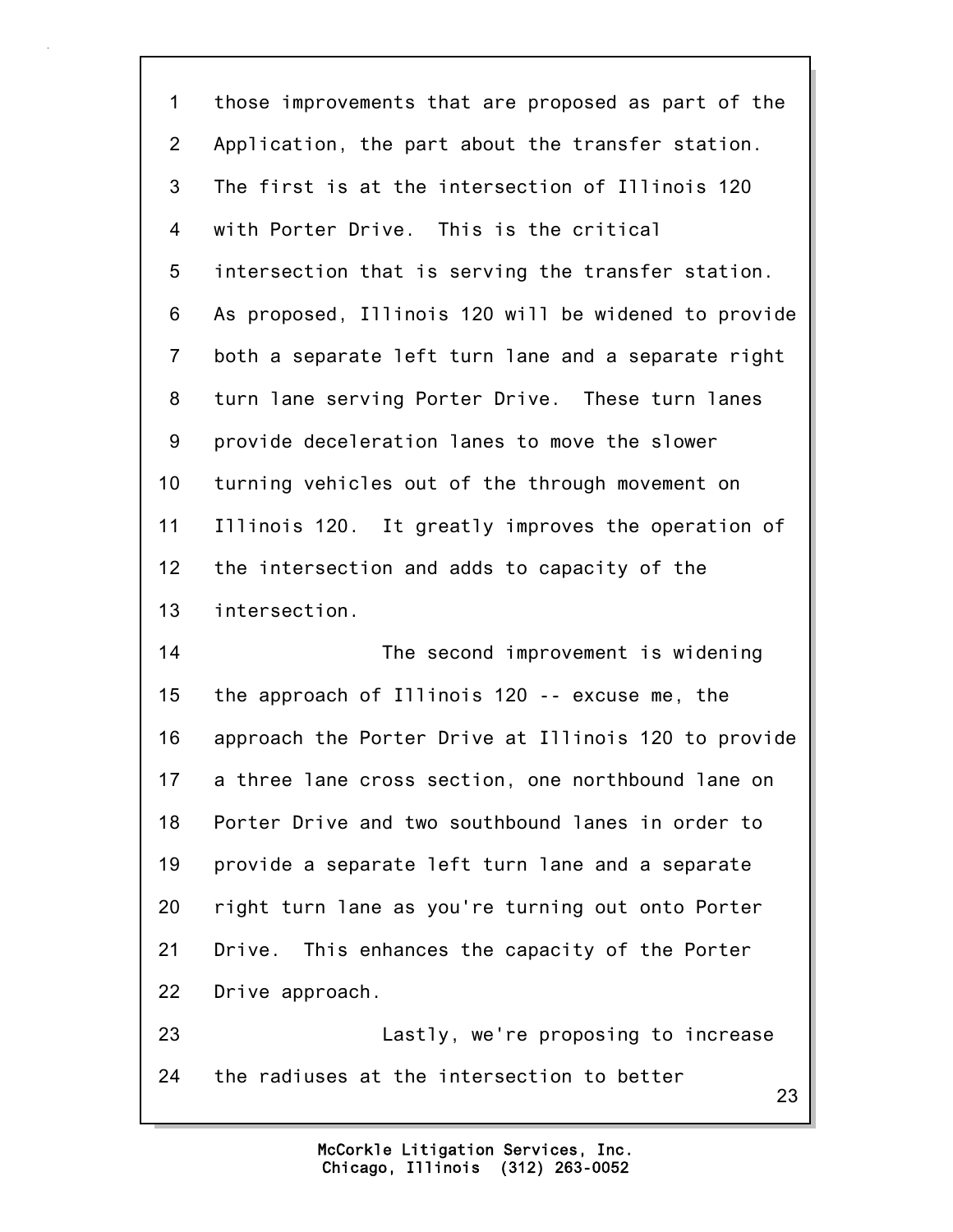24 1 accommodate the turning truck traffic that will be 2 turning to and from the intersection. As I 3 indicated, this will significantly enhance the 4 operation an and the capacity of the intersection 5 providing much more efficient and orderly flow of 6 traffic through this intersection. 7 In addition, as part of the 8 Application, all of Porter Drive from Illinois 120 9 to Illinois 34 will be resurfaced, the whole thing 10 will be resurfaced with new asphalt. 11 These improvements are one of the 12 ways that the Applicant, the Application, is one of 13 the ways that we are addressing Criterion 6 in 14 minimizing the impact on the existing flow, these 15 improvements are one of the ways. 16 Q. So, Mr. Werthmann, just so we're clear, 17 these are improvements that are being proposed by 18 the applicant at the applicant's own expense? 19 A. Correct. 20 Q. In addition to the improvements to be 21 provided by the applicant, there are a number of 22 other improvements on other projects proposed in the 23 area by IDOT and Lake County Division of 24 Transportation.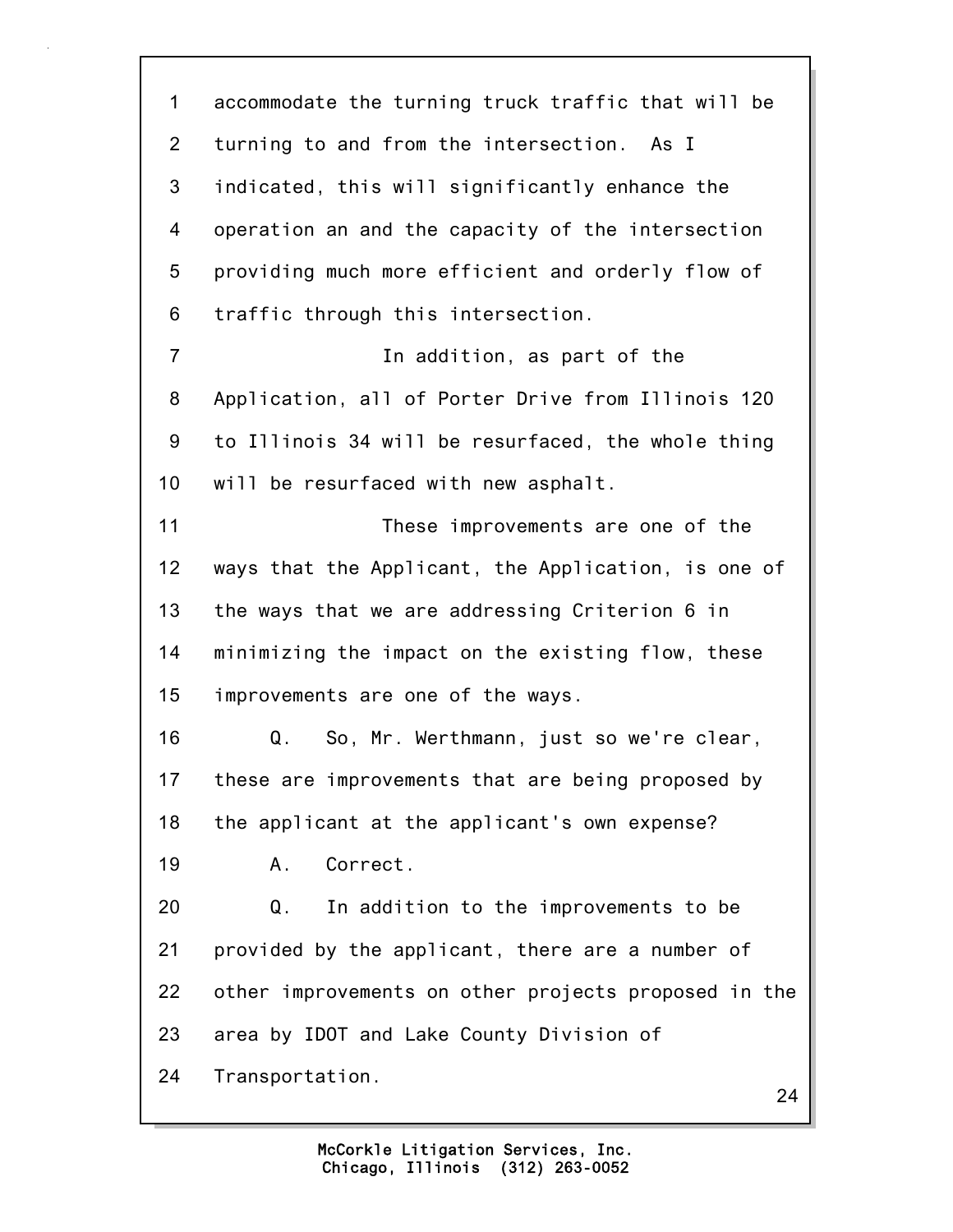1 The first project is at Illinois 120 2 with the Hainesville Road intersection. IDOT has 3 recently received design approval to add a westbound 4 to northbound right turn lane on Illinois 120 and 5 also to upgrade the existing traffic signal. Now 6 this will provide some additional capacity at this 7 intersection.

25 8 The second project is a traffic 9 signal interconnect project that the Lake County 10 Division of Transportation is currently preparing 11 plans for. Under this project the traffic signals 12 between Illinois 83 and Illinois 134 will all be 13 interconnected so the traffic signals can talk to 14 one another. It will greatly improve the 15 progression of traffic and the flow of traffic along 16 Illinois 120. We received some good news about a 17 week ago or two weeks ago that both of these 18 projects, the Hainesville Road intersection with 120 19 and the 120 traffic signal interconnect project have 20 been recommended on the list for CMAQ funding, 21 Congestive Management and Air Quality funding. The 22 final approval comes in October. But both agencies 23 are planning or anticipating to implement these 24 improvements to construct them in 2015. So they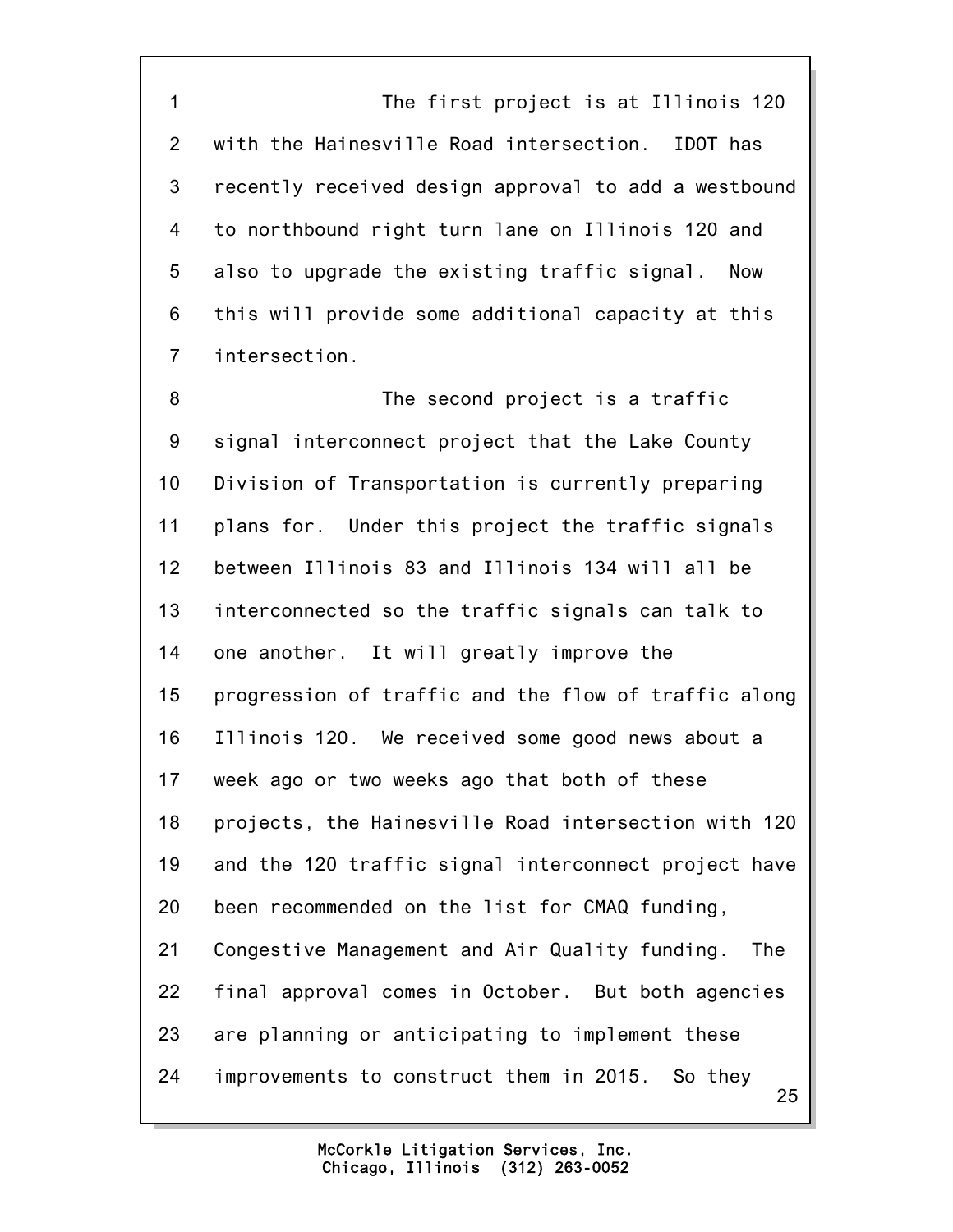26 1 have received funding or are about to receive 2 funding with construction to begin in 2015, 3 according to both IDOT and the Lake County Division 4 of Transportation. 5 The third project is the Cedar Lake 6 Road reconstruction project. The Lake County 7 Division of Transportation is currently completing a 8 Phase 1 study to reconstruct Cedar Lake Road from 9 Illinois 120 to Nippersink Road. 10 The last project, which I am sure 11 you're all familiar with, is the Illinois 120 12 Corridor Study. This was a planning study conducted 13 a couple of years ago to determine the alternate 14 cross section and alignment of Illinois 120 through 15 the county. The Route 120 Corridor Planning Council 16 recommended improving Illinois 120 to a four-lane 17 cross section, and this is a big part, with a 7-mile 18 bypass that would run south of the existing 120 from 19 just west of Almond Road to just east of Fish Lake 20 Road. This would be a significant improvement for 21 the community around the site as a bypass would be 22 provided diverting a lot of traffic that's currently 23 traversing on 120 to the bypass route. 24 It's important to know that while we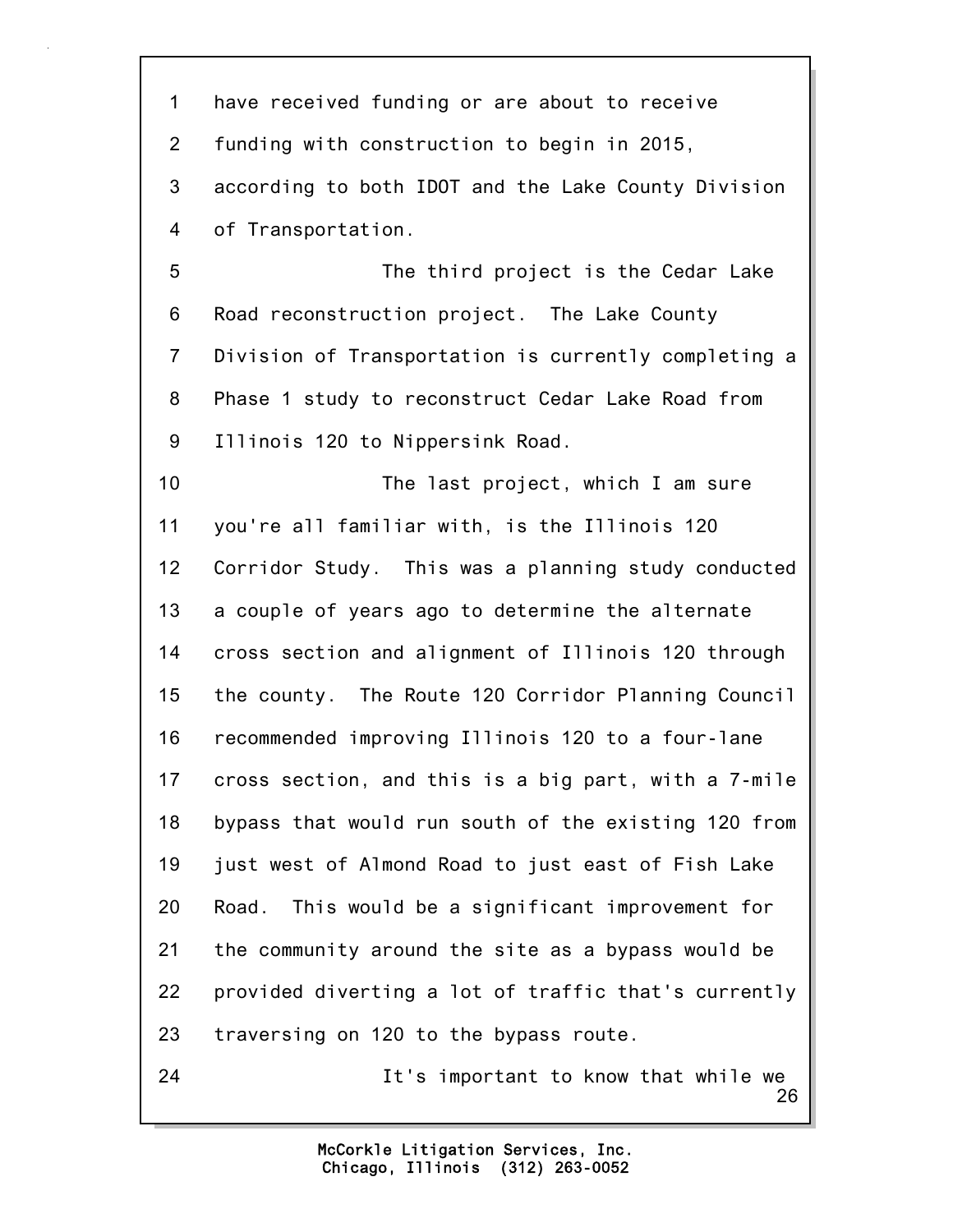27 1 indicate these improvements proposed in the area, we 2 did not consider any of these improvements when 3 performing our traffic study, when looking at the 4 projected conditions. More importantly, I did not 5 rely on these improvements in formatting or 6 developing my conclusions regarding Criterion 6. 7 Q. Why is that, Mr. Werthmann, is that 8 because these are, some of these are contingent and 9 not yet final? 10 A. Correct. 11 Q. Okay. Thank you. 12 A. Thank you. 13 Q. Lastly, under existing conditions, as I 14 already indicated, we conducted traffic counts, 15 morning and evening peak period traffic counts at a 16 number of intersections within the vicinity on the 17 site. Counts were conducted from 6:00 a.m. to 9:00 18 am in the morning and 3:00 p.m. to 6:00 p.m. in the 19 evening. 20 In addition, we conducted 24-hour 21 machine counts along Porter Drive just north of 22 Illinois 120. The results of the traffic count show 23 that morning peak hour occurs from about 7:15 to 24 8:15 in the morning, that's when the highest volume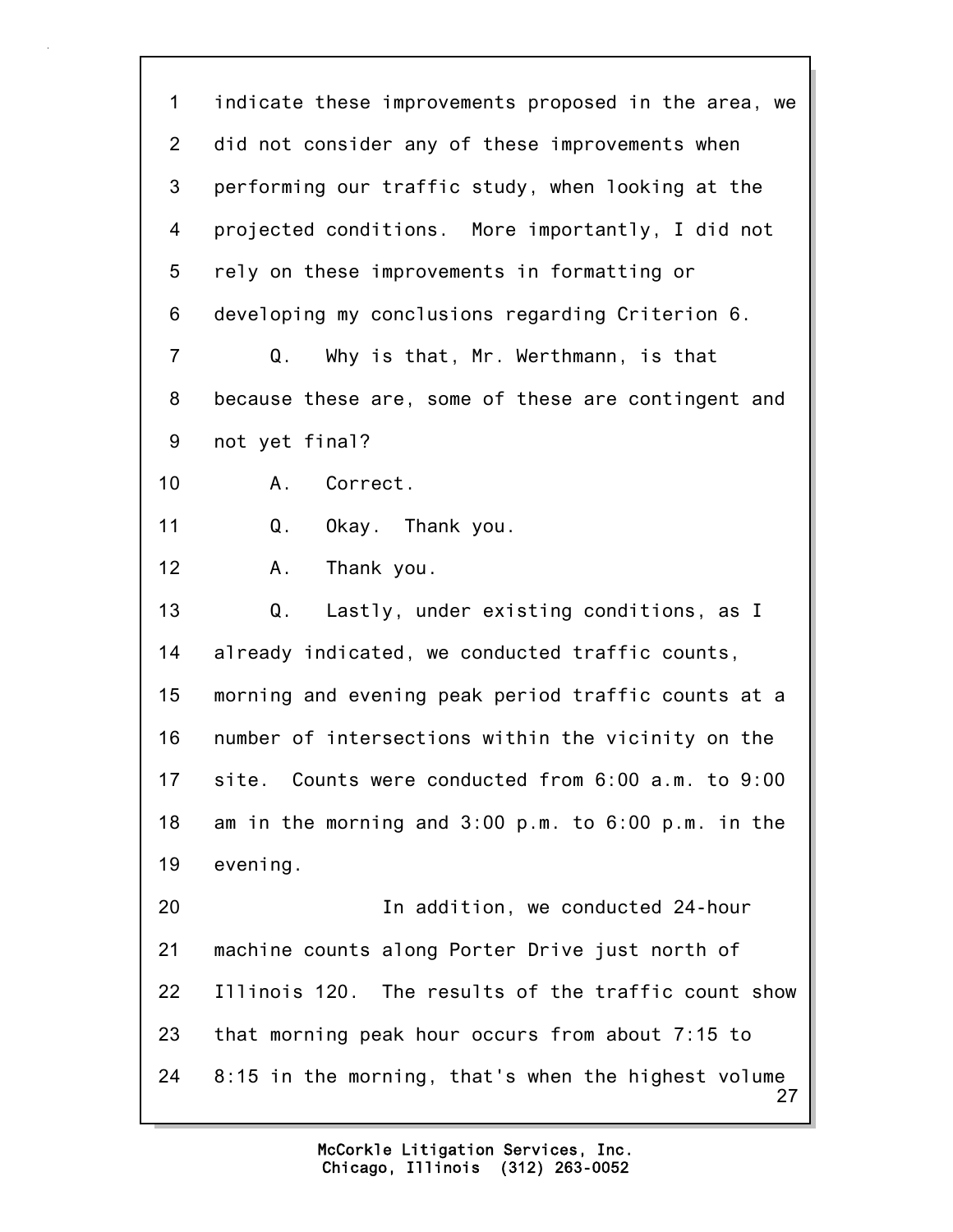28 1 of traffic occurs on the roadway, and in the evening 2 the peak hour occurs from 4:00 to 5:00 p.m. 3 This slide shows the existing peak 4 hour traffic counts. As you can see, traffic counts 5 were conducted along the 120 corridor at Hainesville 6 Road, Illinois 134, Porter Drive, Curran Road, Wild 7 Spring Road and Cedar Lake Road. Counts were also 8 conducted at Illinois 134 with Porter Drive. Porter 9 Drive with Cedar Mound Road and Porter Drive with 10 the existing Groot North facility. 11 One third through the presentation. 12 Let's go through the second phase of the traffic 13 study which is determining the facilities 14 characteristics. 15 Q. Why is it important to determine the 16 facility characteristics, Mr. Werthmann? 17 A. It's important because you want to know 18 the type and volume of traffic that will be 19 generated and the routes that they will be using to 20 get to the facility. 21 What we do is we take the existing 22 traffic and we add the traffic that will be 23 generated by the traffic station on top of that to 24 get our projected volumes, and then we analyze those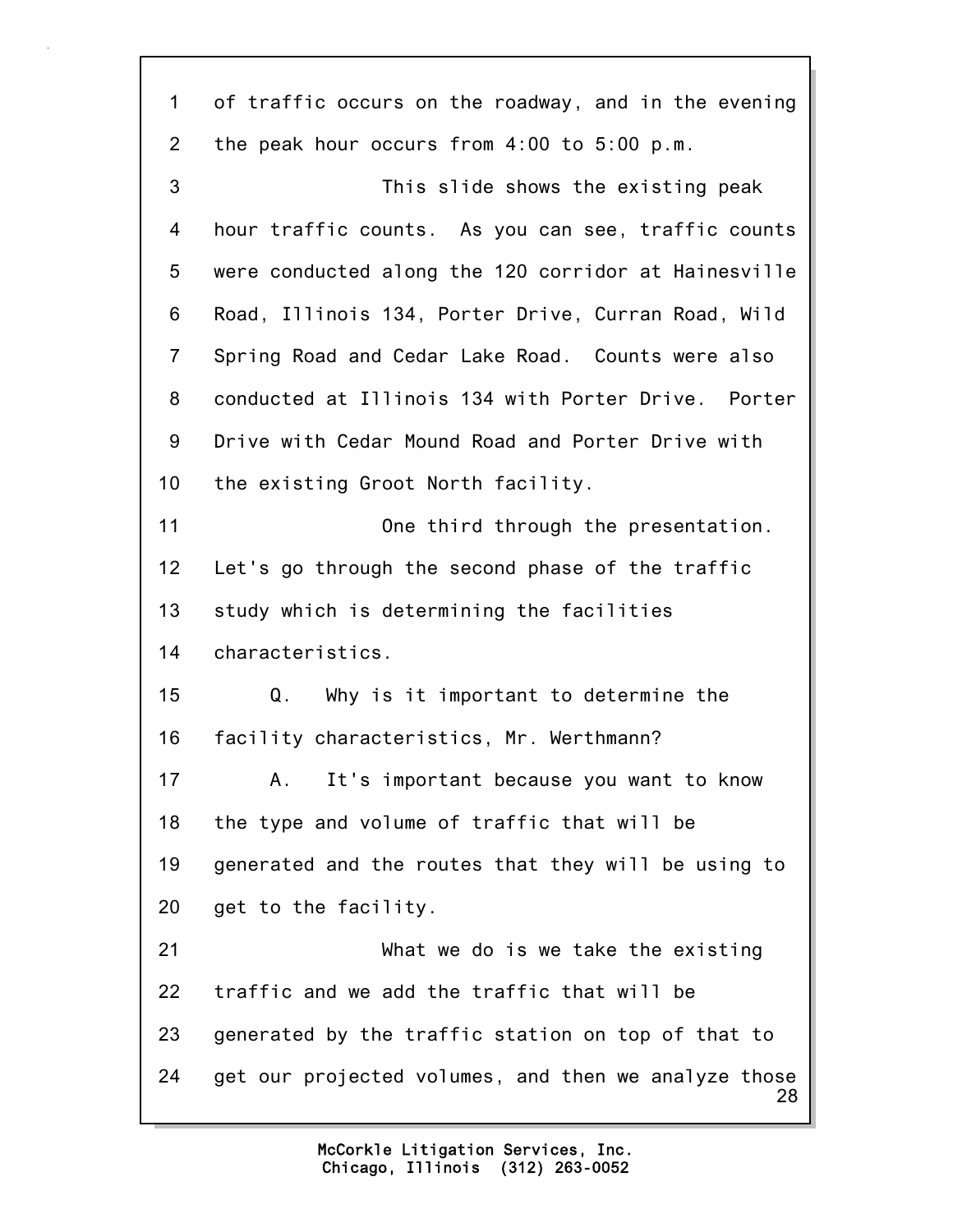29 1 projected volumes to what the impact is on the 2 roadway system. 3 Some of the tasks that we completed 4 included term the facility and hauling 5 characteristics; determining the routes that will be 6 used to travel to and from the transfer sayings; 7 determining the volume of traffic that will be 8 generated, and developing future traffic 9 assignments. 10 Just quickly, I am sure you heard 11 this over the last several days, the site is 12 3.9 acres in size. We will typically accept 13 750 tons of waste per day. And access will be 14 provided via one access drive on Porter Drive. 15 There are several characteristics of 16 the facility that directly address Criterion 6 and 17 minimize the impact on the existing traffic flows. 18 The first of these is the operation of the facility. 19 And the fact that the volume of traffic that's 20 generated by a transfer station is generally 21 distributed throughout the day. More importantly, 22 the peak periods of the transfer station occurs in 23 the late morning or early afternoon outside of those 24 critical morning and evening peak period when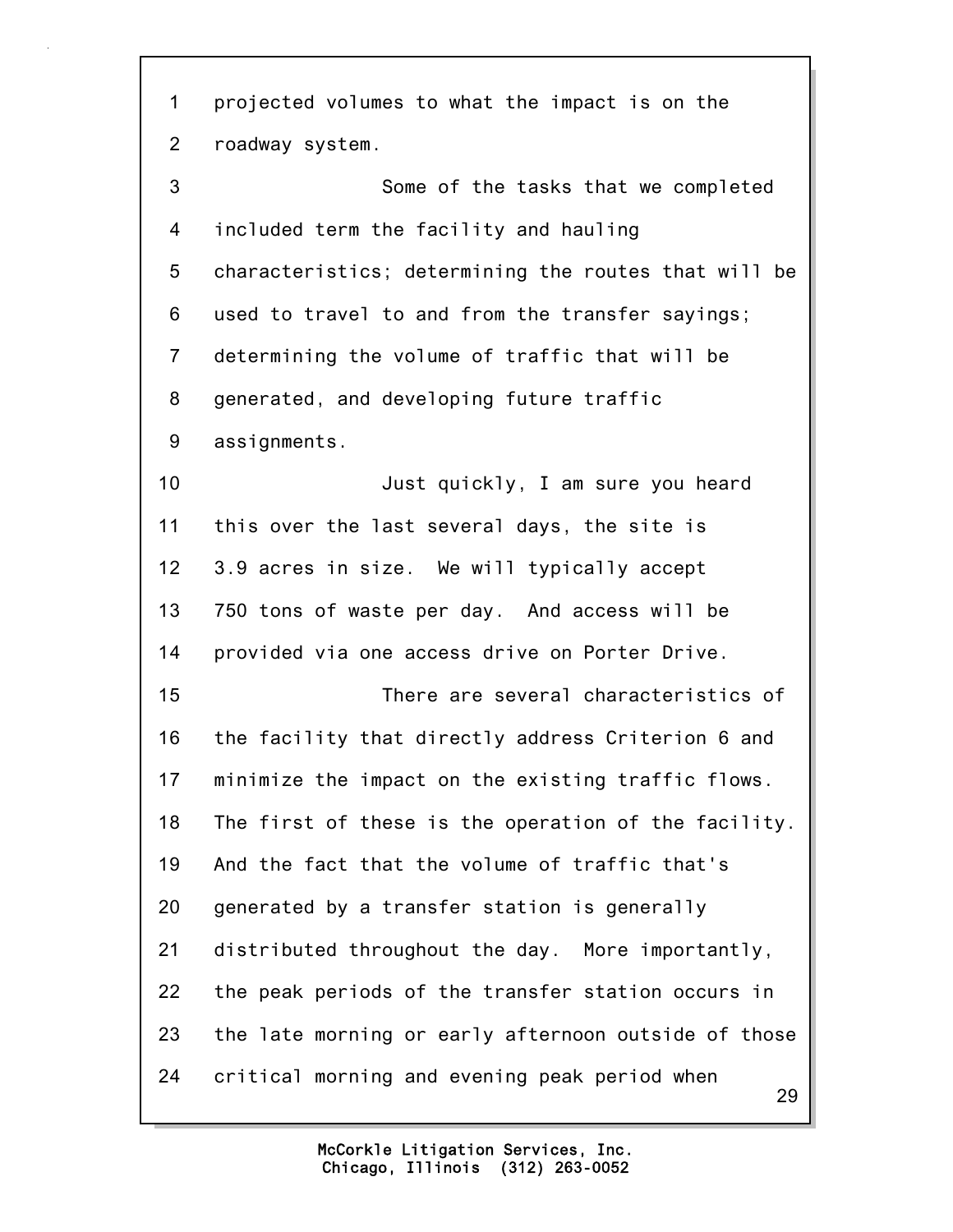1 traffic is highest on the roadway.

2 So you can see that transfer stations 3 generate a low volume of traffic in any one hour and 4 more importantly generate a very low volume during 5 those critical peak periods.

30 6 A second characteristic of this site 7 is the fact that it will be located next to the 8 Groot North facility. The existing Groot North 9 facility is a storage and maintenance yard for 10 approximately 60 Groot trucks, 55 to 60 Groot trucks 11 and containers. As such, the traffic -- the net 12 increase in traffic or the incremental increase in 13 traffic to be generated by the transfer station will 14 be significantly reduced due to several reasons. A 15 portion of the traffic is already generated by the 16 Groot North facility and is already on the existing 17 roadway system. These trucks go out in the morning, 18 they go on their routes, they collect the waste. 19 Instead of going to a landfill, Grayslake or Zion, 20 they will just drive back to Porter Drive, drop 21 their load and then be parked in at the Groot North 22 facility. So a portion of this traffic is already 23 on the roadway system. More importantly, the 24 majority of the trucks when they are leaving the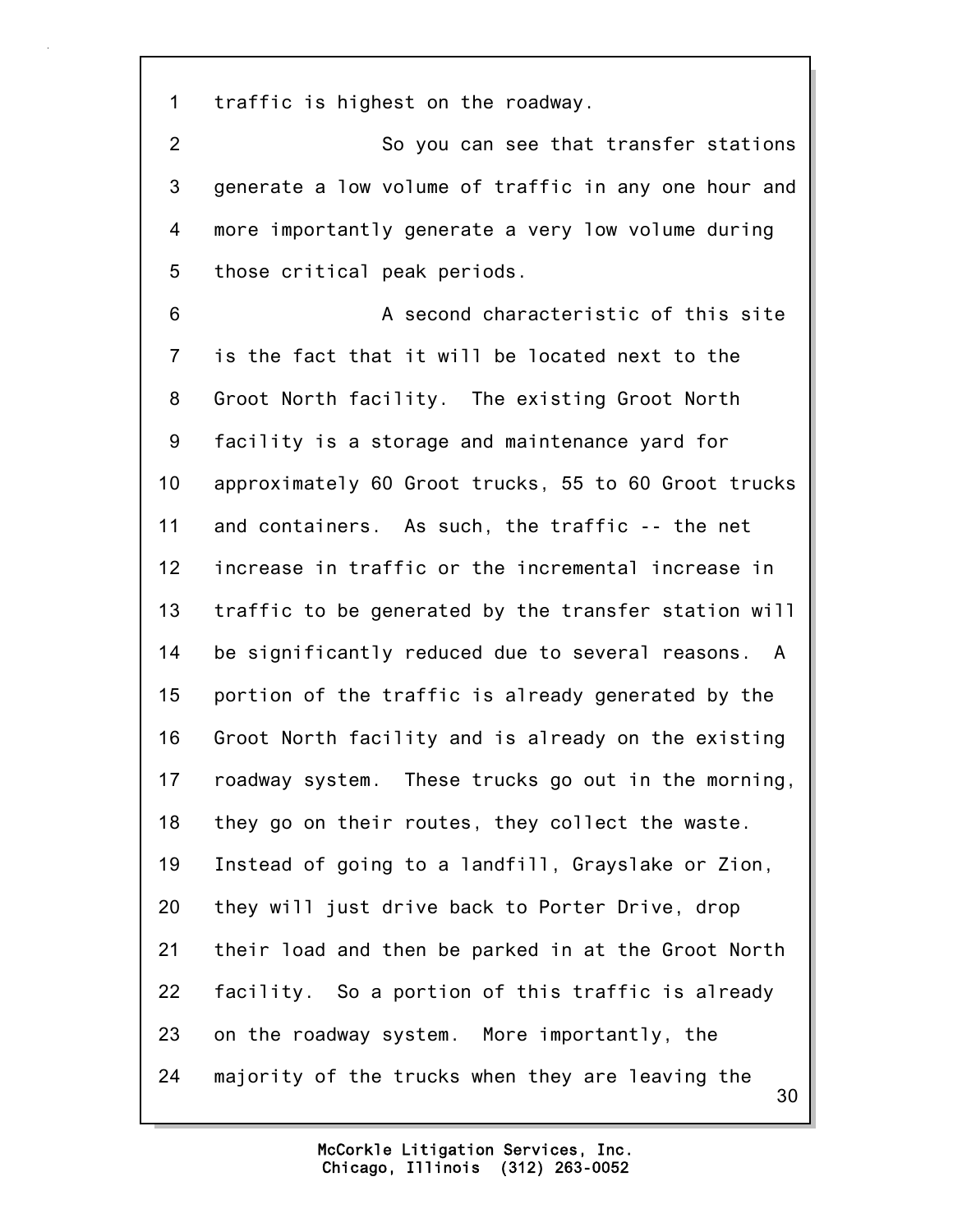31 1 facility, will not even access Illinois 120 or the 2 arterial roadway system, as they will just drive 3 north a couple hundred feet to be parked at the 4 Groot North facility. So it could be seen that 5 operations and the location of the facility are two 6 other means by which we are addressing Criterion 6 7 minimizing the impact on the existing traffic flows. 8 Next, I would like to talk about the 9 hauling characteristics. Now, all of the inbound 10 waste will be delivered to the transfer station via 11 collection trucks. These are the single-unit trucks 12 that you see running through the neighborhood, the 13 business district, collecting the waste and the 14 local area. All of the trucks will access the 15 facility via the arterial roadway system, illinois 16 120, Illinois 134, Hainesville Road. 17 All of the outbound waste will be 18 delivered to a distant landfill via 24-ton transfer 19 trailers, these are the semi trailers. The trucks 20 will be traveling to and from the transfer -- to and 21 from the landfill via the west on Illinois 120, 22 landfills are located out to the west. All of the 23 traffic will be accessing the facility to and from 24 the west on Illinois Route 120 which is a Class Two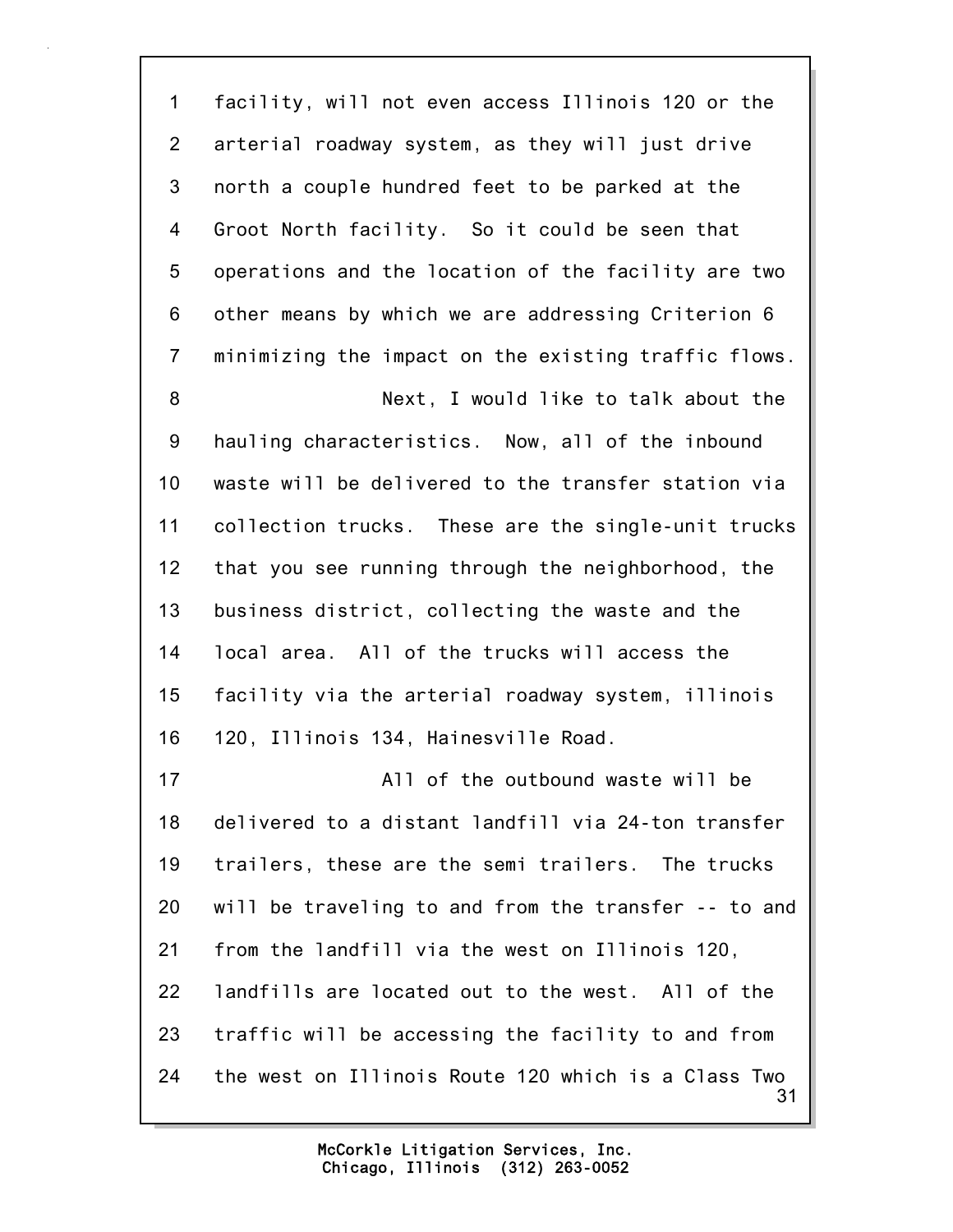1 truck route.

2 As it can be seen that these arterial 3 roads at Illinois 120 have been designed, higher 4 classification roads that have been designed to 5 accommodate truck traffic. Once again, the routes 6 we were using are just another way that we are 7 addressing Criterion 6 in minimizing the impact on 8 the existing traffic flows. 9 As part of the transfer station, 10 Groot has agreed to implement several truck 11 restrictions to further minimize the impact of the 12 facility on the existing traffic flows. The first 13 truck restriction is the fact that the truck traffic 14 will be directed to use the Illinois 120 Porter 15 Drive intersection when accessing the arterial 16 roadway system. The only truck traffic that will be 17 traveling north along Porter Drive will be that 18 truck that's traveling between the transfer station 19 and the Groot North facility. No truck traffic will 20 be traveling on Porter Drive north of the Groot

21 facility.

32 22 The second restriction is at the 23 intersection of Illinois 120 and Porter Drive, due 24 to the higher volumes of traffic on Illinois 120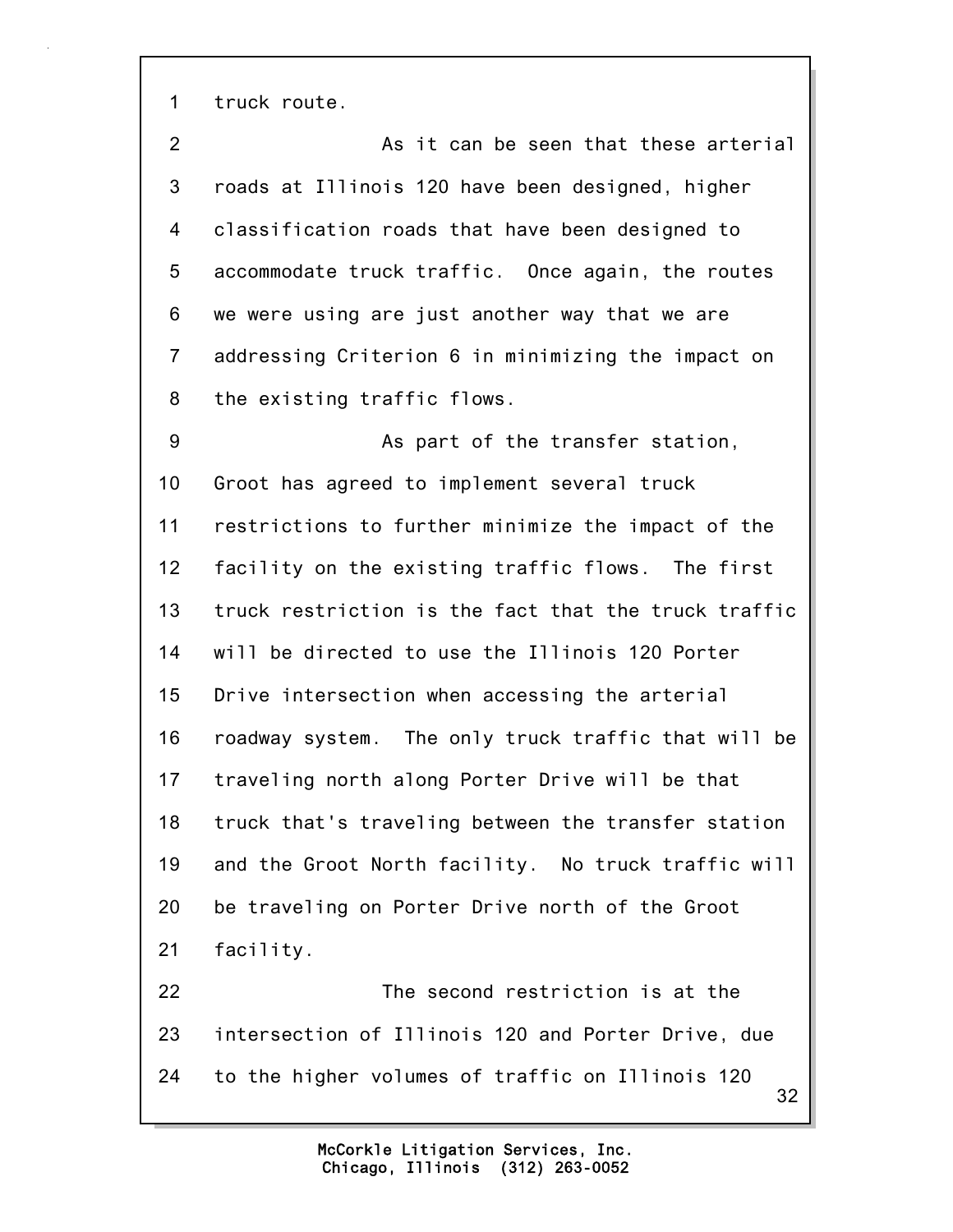33 1 during the morning and evening peak periods and the 2 fact that eastbound in the morning the queue up of 3 traffic can back up past Porter Drive, all of the 4 truck traffic will be prohibited from making a left 5 turn from Porter Drive to Illinois 120 between the 6 hours of 7:00 a.m. and 9:00 a.m. and 3:00 p.m. and 7 5:00 p.m. So the truck traffic during those hours 8 will have to make a right turn onto Illinois 120 9 when exiting from Porter Drive. It should be noted 10 that this restriction will only affect the 11 collection trucks because all of the transfer 12 trailers are already making a right turn onto 13 Illinois 120. And it really impacts a limited 14 number of collection trucks particularly in a p.m. 15 peak hour and the evening peak period due to the 16 fact that a large percentage of the trucks will just 17 be going north parked at the Groot North facility. 18 These restrictions, once again, are 19 another way that the Application is addressing 20 Criterion 6 and minimizing our impact on the roadway 21 system. 22 Q. Mr. Werthmann, do you know how Groot 23 proposes to impose these restrictions? 24 A. Yes, I do.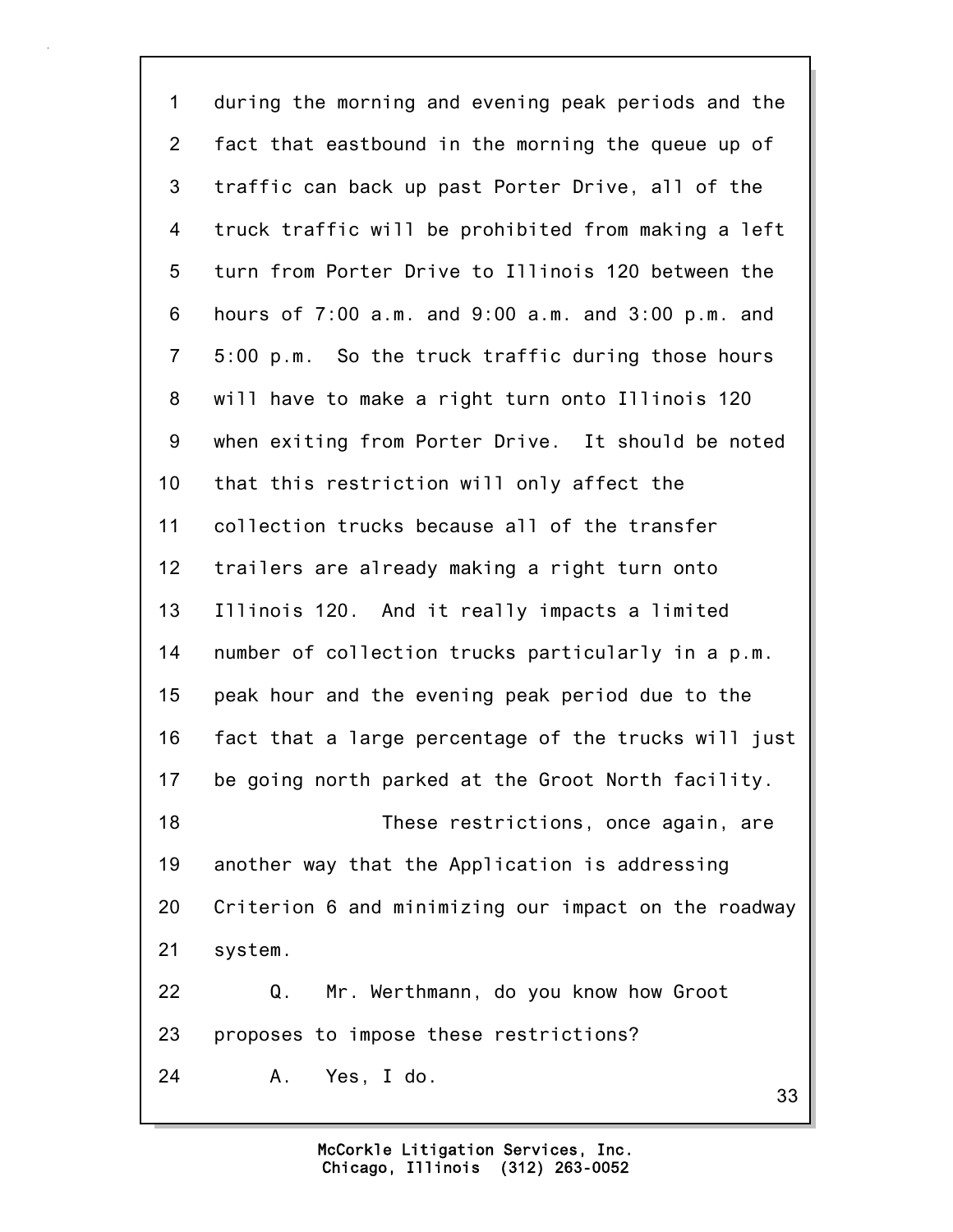1 Q. Please tell us.

34 2 A. They're going to impose these through 3 their internal controls. As Mr. Moose indicated, 4 there are a number of operating procedures regarding 5 a transfer station and the operation and the 6 movement of vehicles in and around the transfer 7 station. And this will just be one of the 8 operational procedures that they will implement as 9 parts of the operation plan. Groot is currently 10 doing this at their Groot North facility where the 11 majority of their trucks are directed to use the 12 Illinois 120/Porter Drive intersection. 13 Q. And is it your understanding that the 14 institutional controls and internal controls that 15 they have implemented with respect to the Groot 16 North truck maintenance facility have worked? 17 A. It's my understanding that they have been 18 very successful. 19 Q. Thank you. 20 A. Thank you. 21 This slide shows the directional 22 distribution for the routes that the collection 23 trucks and the transfer trailers will take to access 24 a facility. Regarding the collection trucks,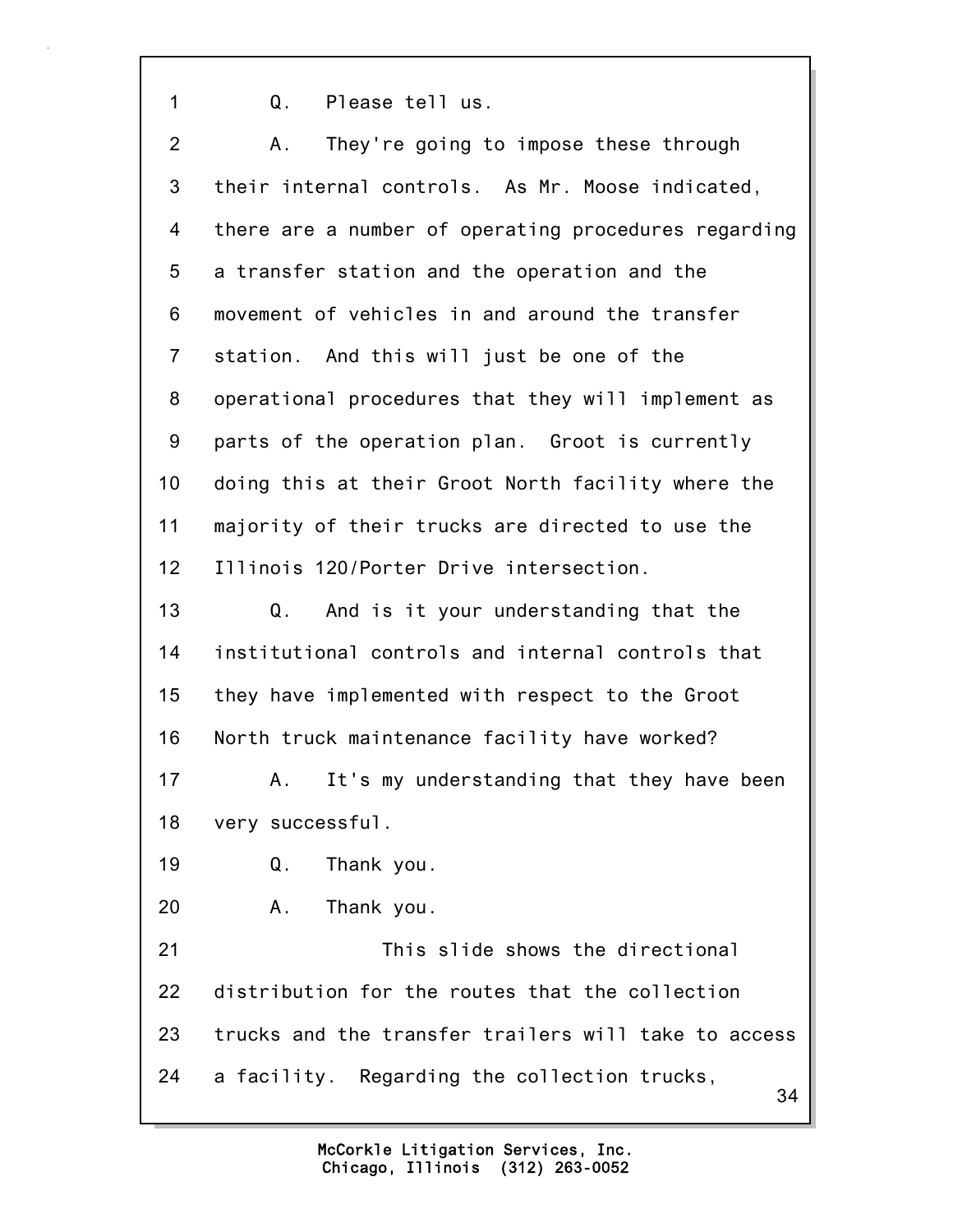35 1 approximately 65 percent of the trucks will be 2 traveling to and from the east of the facility 3 either on Illinois 120 or Hainesville Road. 4 35 percent of the collection trucks will be 5 traveling to and from the west of the facility along 6 Illinois 120, Cedar Lake Road, and so forth. 7 As you can see, it's estimated that 8 100 percent of the transfer trailers will be 9 traveling to and from the west on Illinois 120. 10 Let's next talk about the volume of 11 traffic that will be generated. As we indicated, 12 it's anticipated that the facility will process 13 750 tons of waste per day, however, to provide a 14 conservative analysis or worst case analysis, the 15 traffic study was conducted assuming that facility 16 processes 900 tons of waste per day. So we did that 17 conservative analysis. 18 In addition to truck traffic, the 19 transfer station will probably generate a handful of 20 trucks due to maintenance and service of the 21 facility, and we will also have a total of 12 22 employees that will work one of two shifts. 23 The next slide shows the volume of 24 traffic that it's estimated be generated by the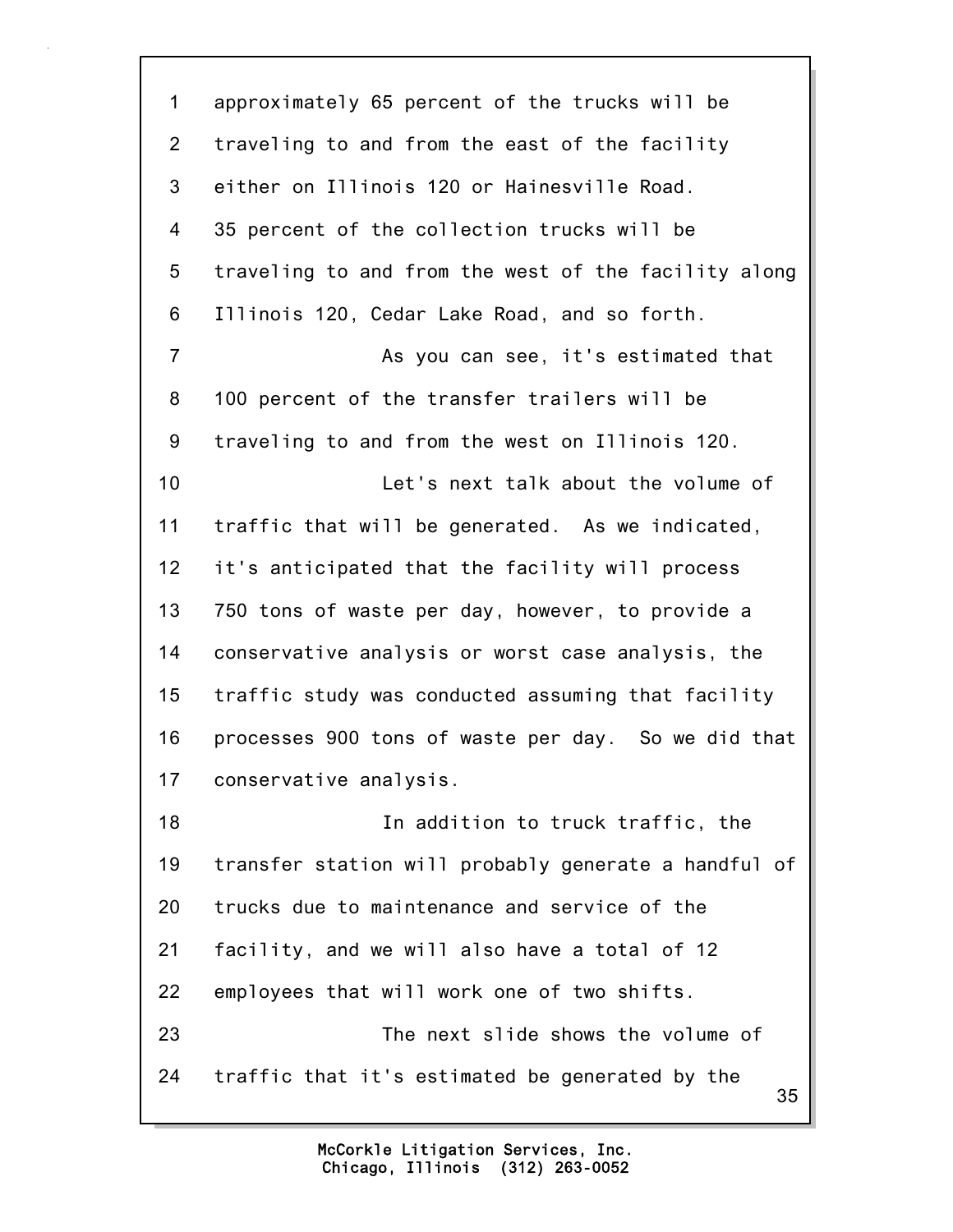36 1 transfer station, assuming both 750 tons of waste 2 per day and 900 tons of waste per day. What can be 3 seen from here is that the facility generate a 4 limited volume of traffic during those critical 5 morning and evening peak periods. 6 In the morning it is projected to 7 generate 11 to 14 round trips in an hour. And in 8 the evening, it is projected to generate 8 to 10 9 round trips in the evening, which is relatively low 10 in the traffic world. 11 Q. Why is that, how do you know that? 12 A. How do we know that? 13 Q. Yeah, how do you know that will be the 14 number of trips? 15 A. It's based on experience, and information 16 that was provided by Shaw working with the 17 applicant. 18 Q. So, in other words, the peak hours of 19 operation of the transfer station are different than 20 the peak hours for general traffic in and around the 21 area? 22 A. Correct. As I indicated previously, the 23 peak period of the transfer station typically occurs 24 later in the morning and earlier in the afternoon,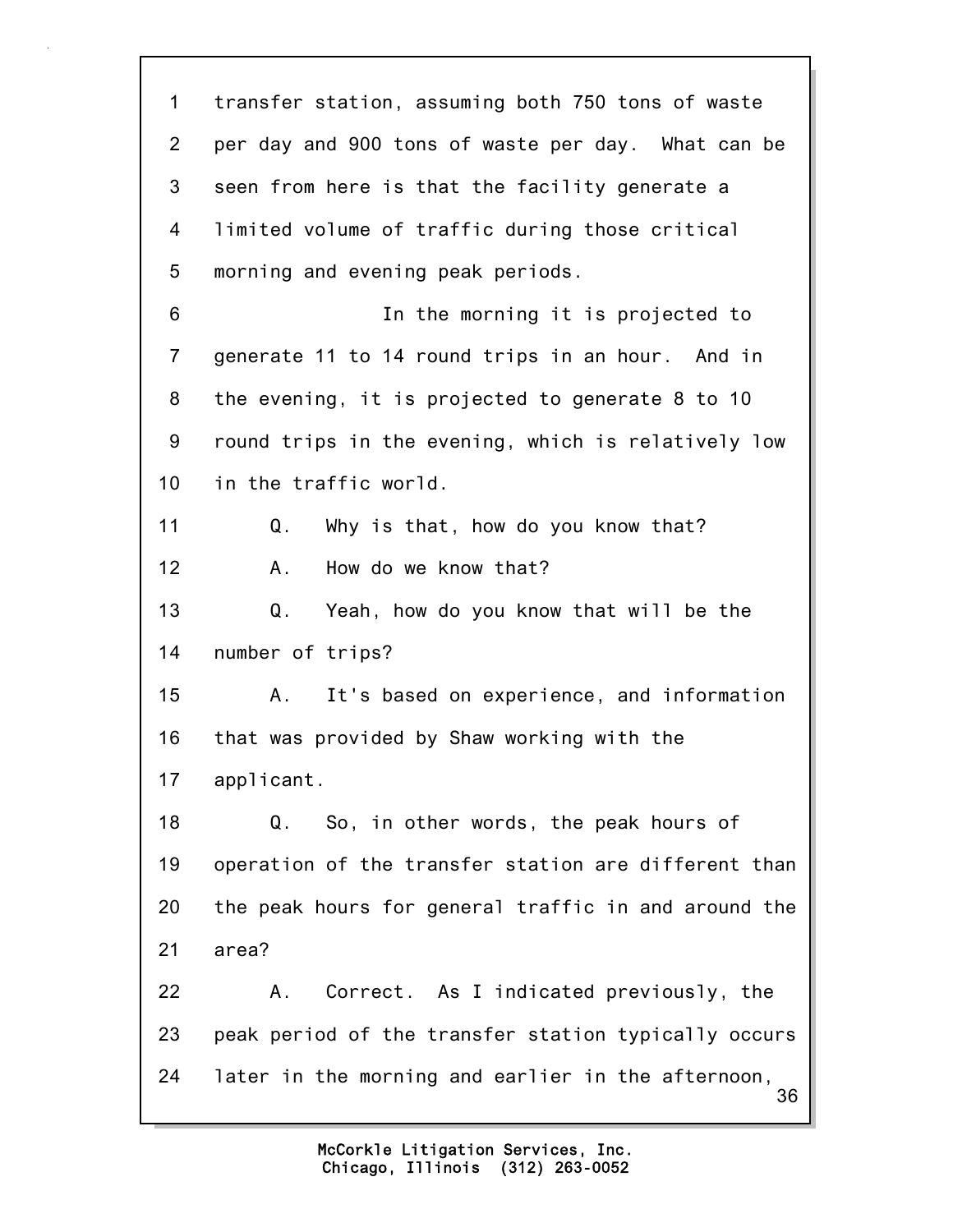37 1 it does not occur during those critical morning and 2 evening peak periods when traffic is at its highest 3 levels on the roadway system. 4 This slide just shows the assignment 5 of the traffic on the roadway system. Again, it's 6 hard to see, but the number of trips in any one 7 intersection is relatively low, particularly 8 considering the volume of traffic that is already at 9 these intersections. 10 **It's important to know that the peak** 11 hour volumes assumed for the transfer station and 12 what we assumed in the traffic study, as I 13 indicated, are very conservative or worst case 14 projections for a number of reasons. 15 The first is the fact that we're 16 assuming the facility processes 900 tons of waste 17 per day as opposed to the anticipated 750 tons. 18 Second, we did not take any 19 reductions for the existing traffic that is 20 generated by the Groot North facility that will be 21 supporting this facility. So we didn't assume any 22 deduction. 23 And third, which is even more 24 critical, we assumed that all of the traffic leaving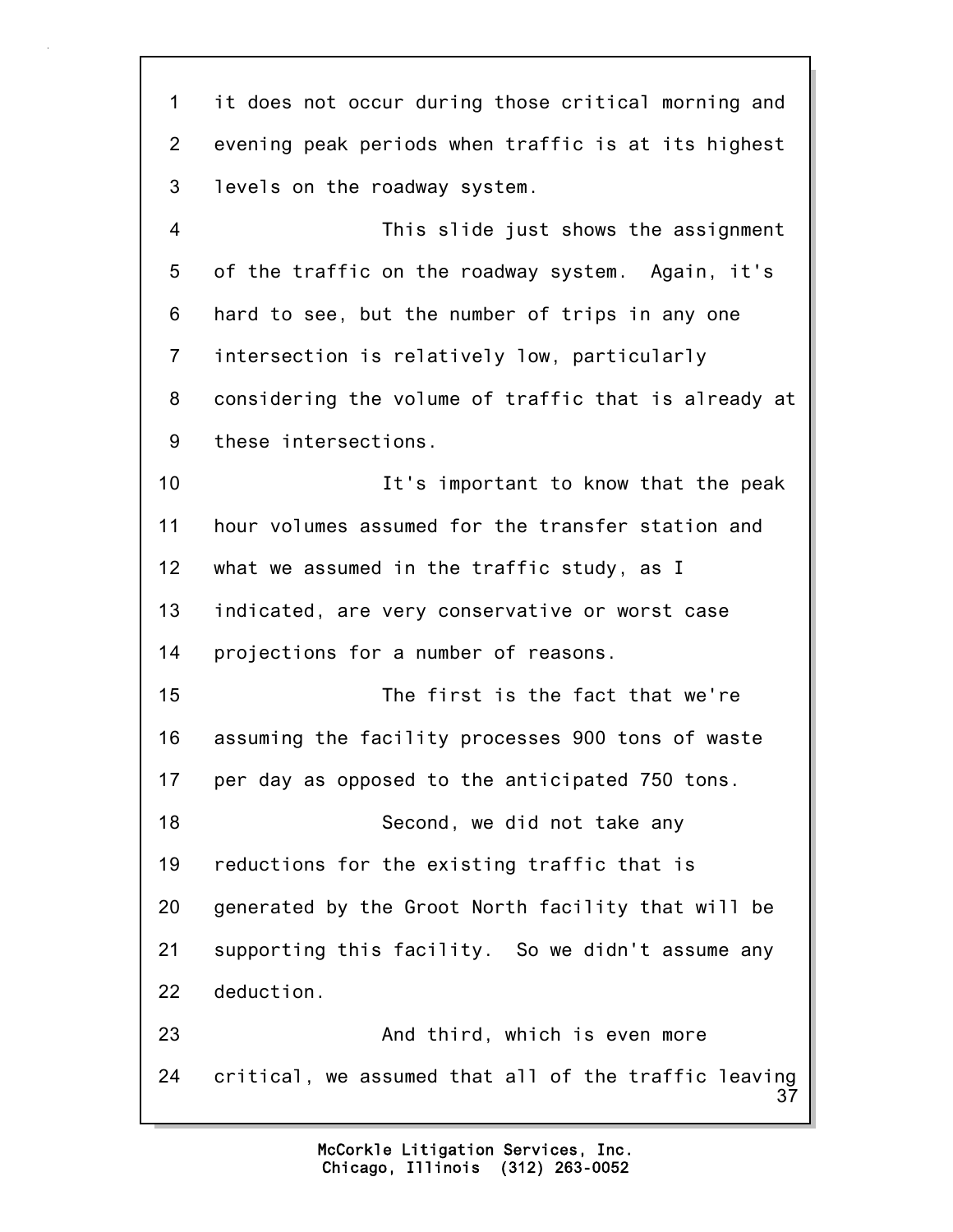1 the transfer station would go back onto Illinois 120 2 and traverse the external roadway system, even 3 though we know a good portion of that traffic will 4 just travel up Porter Drive to be parked for the 5 evening at the Groot North facility.

6 Q. Mr. Werthmann, I would like to go to point 7 number two for a second, which reads, no reductions 8 were assumed for existing truck traffic that is 9 generated by the Groot North facility which will be 10 supporting the operation of the proposed transfer 11 station. So, put a different way, as I understand 12 it, you double count some of that truck driving, 13 correct?

14 A. Correct. What we did is whatever we 15 projected to be generated by the transfer station, 16 we assume it to be all new traffic on the roadway 17 system and assign it to the roadway system.

18 Q. When, in fact, it is not?

19 A. When it is not.

20 Q. We know that because it currently is not? 21 A. Correct.

38 22 Even though Criterion 6 indicates we 23 only have to minimize impact on the existing traffic 24 flows, for the purpose of this study to provide a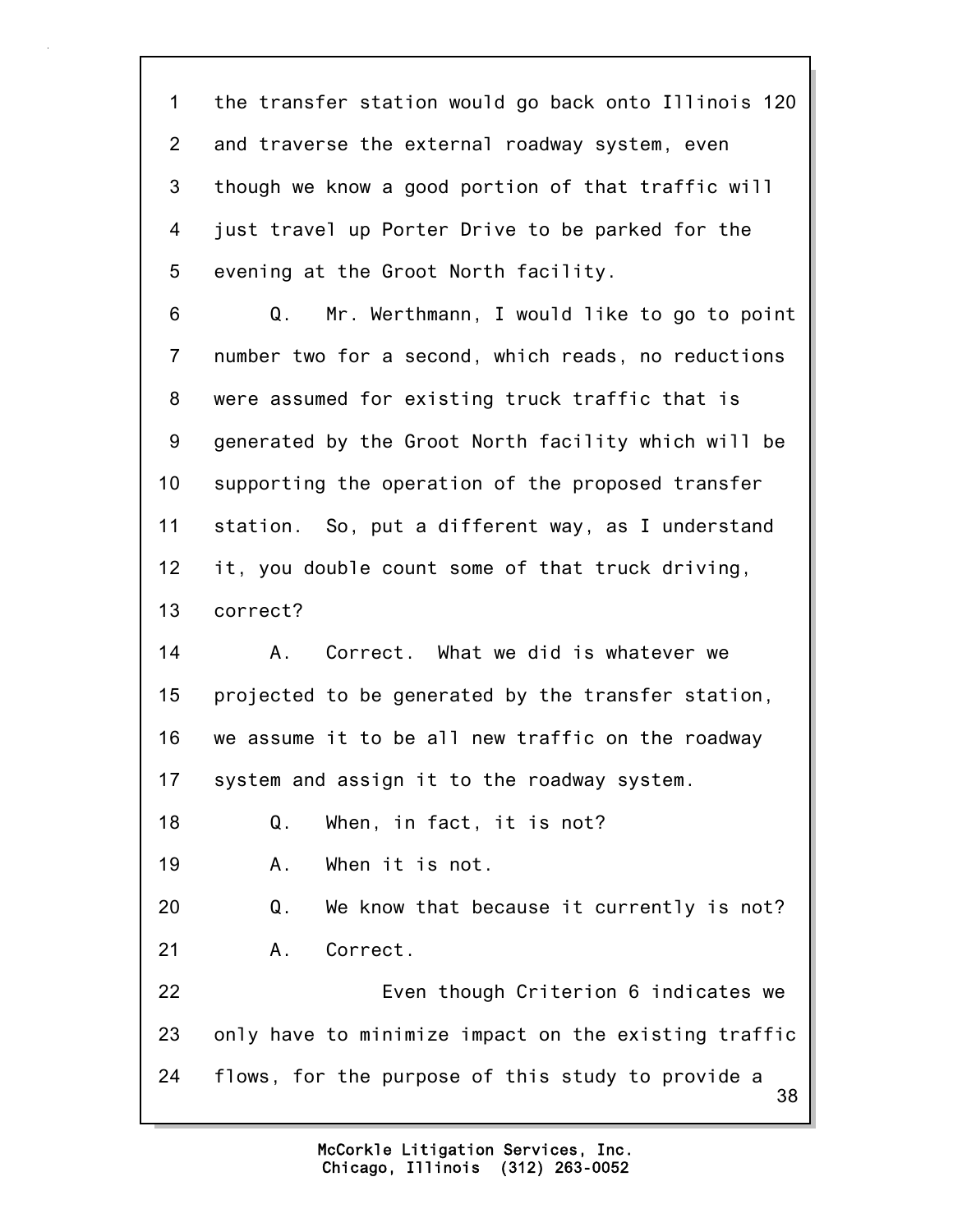1 conservative analysis, we also included some 2 additional growth in the area, the study included 3 the Groot Industries Eco-campus. As you have heard, 4 an Eco-campus is to be located in the northwest 5 quadrant of Illinois 120 and Porter Drive. This 6 facility will process a maximum of 500 tons of 7 construction and demolition material per day, and 8 similar to the transfer station it will also follow 9 the truck restrictions regarding going north on 10 Porter Drive and also the restriction of no left 11 turns from Porter Drive to Illinois 120 between 7:00 12 and 9:00 a.m. and 3:00 and 5:00 p.m. 13 **In addition to the Eco-campus, we** 14 also increased the existing traffic volumes by an 15 ambient growth factor to account for some other 16 growth in the year. 17 Q. What growth factor did you use and why did 18 you rely on that specific ambient growth factor? 19 A. We used 1 percent per year based on the 20 growth factors that were used in the Illinois 120 21 Corridor Study, a planning study that was conduct 22 several years ago. And we projected traffic to the 23 year 2016, which is the year the transfer station is 24 projected to open.

39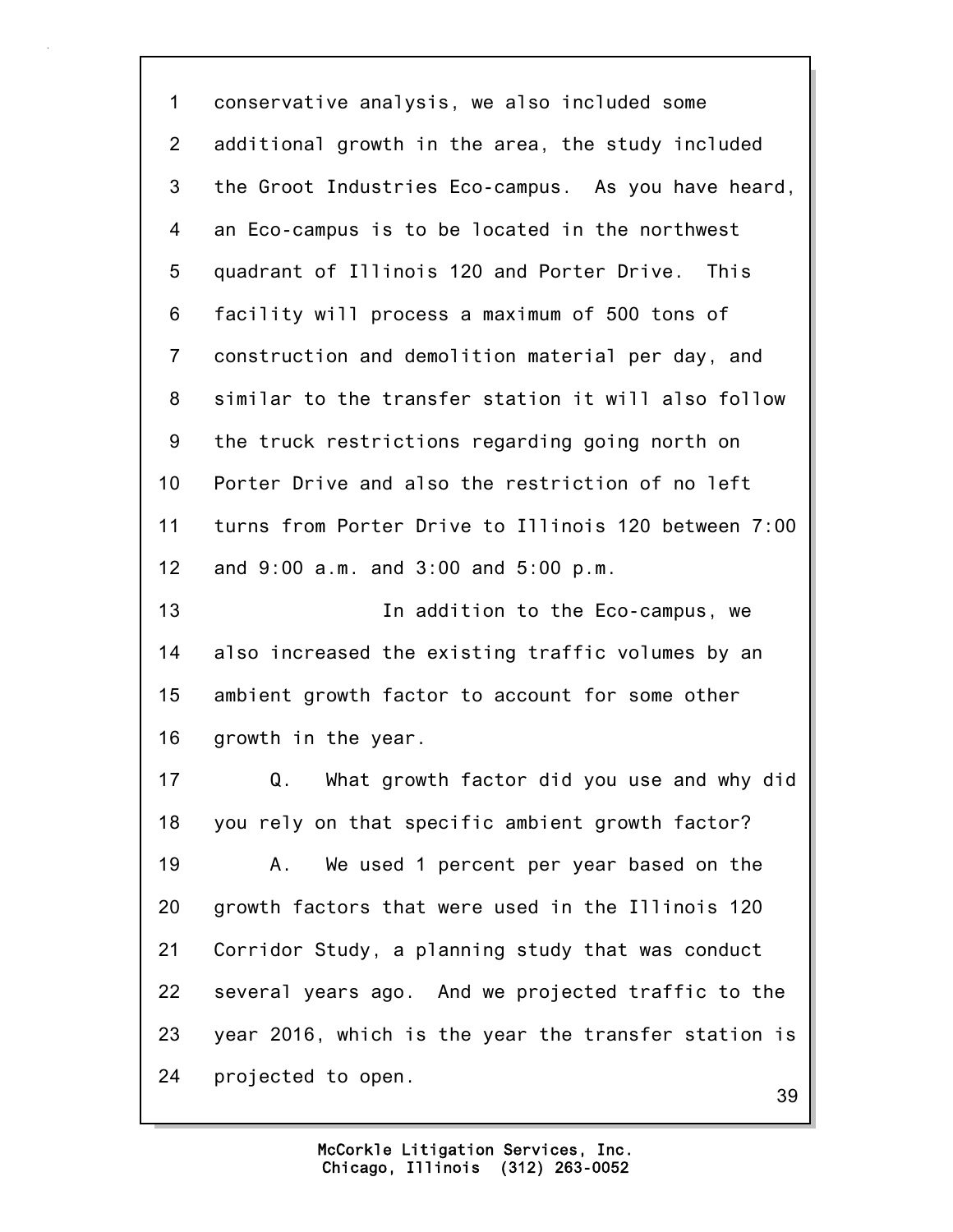1 This slide those shows the 2016 2 projected peak hour volume. Once again, it includes 3 the existing traffic volumes, it includes the 4 projected traffic to be generated by the transfer 5 station, the conservative numbers, assuming 900 tons 6 per day, assuming all new traffic to the roadway 7 system. It also includes the ambient and background 8 traffic and also includes the traffic generated by 9 the Eco-campus 10 The third phase of the study is the 11 evaluation and recommendation phase. 12 Some of the task completed under this 13 was conduct the traffic analysis. 14 Q. Mr. Werthmann, could you please, as you go 15 through these, tell me why each of these are 16 important and conduct them. Please tell everyone 17 here. 18 A. The traffic analysis were done and that's 19 the way that we evaluate how the roadway systems are 20 operating, how the intersections are operating. 21 More importantly, we can compare how they're 22 operating now and how they're going to operate with 23 the addition of the traffic generated by the 24 transfer station.

40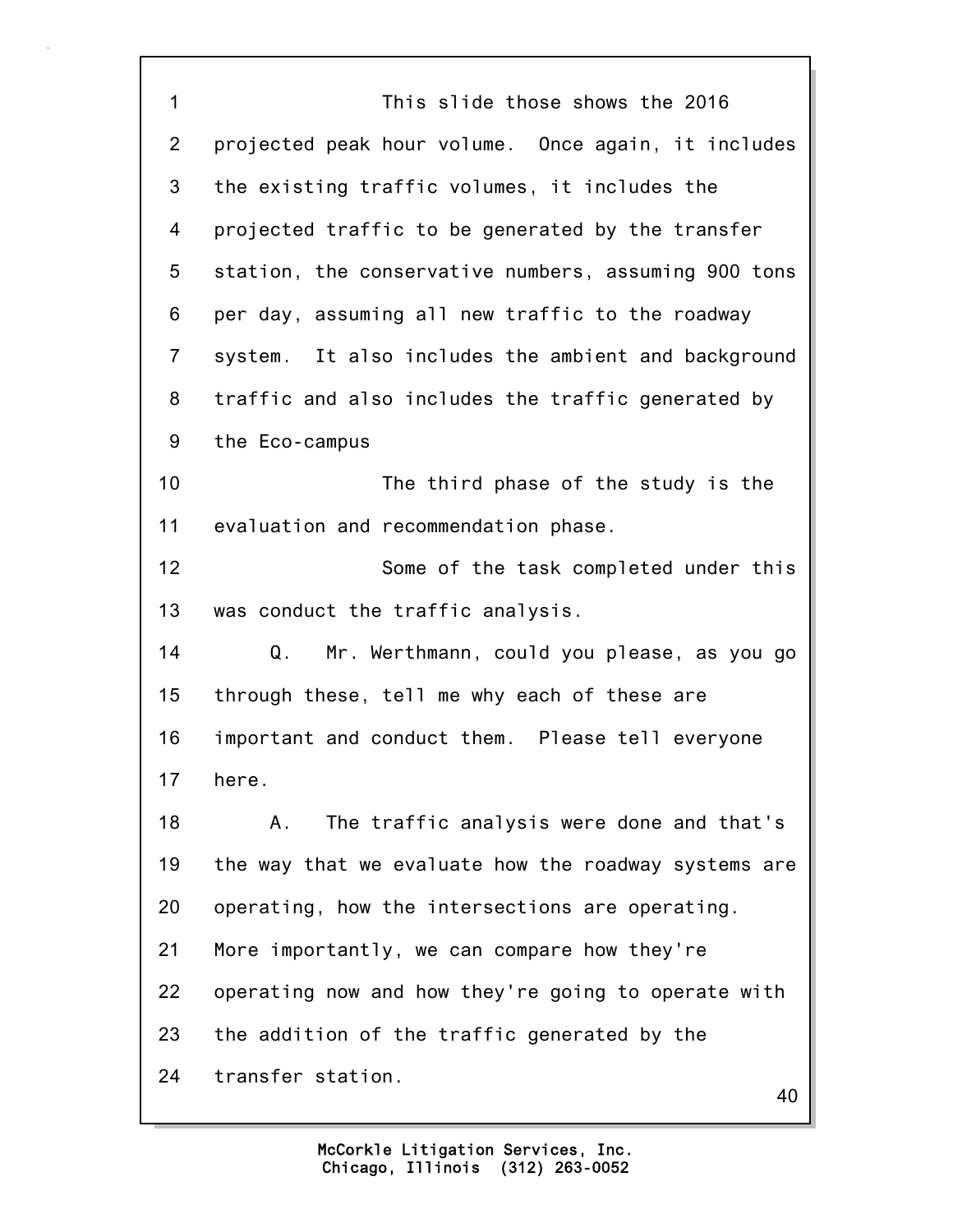41 1 The second task was evaluating the 2 gap study that was conducted. A gap study 3 determines if there's sufficient gaps in a roadway 4 stream to accommodate the traffic that's turning to 5 and from a side street. We conducted a gap study at 6 the intersection of Illinois 120 and Porter Drive to 7 ensure that there was sufficient gaps to accommodate 8 the truck traffic. 9 Lastly, we reviewed and evaluate the 10 access drive that would be serving the transfer 11 station. 12 Let's talk about the traffic analysis 13 first. The traffic analysis were performed using 14 the highway capacity software. This is software 15 that actually put a number of inputs in there from 16 the number of lane to the traffic volumes to the 17 signal timing, and it actually determines how an 18 intersection is operating. The ability of an 19 intersection to accommodate traffic flow is 20 expressed in terms of level of service which is 21 assigned a letter grade based on the average delay 22 experienced at that intersection. 23 Similar to a grading scale in school, 24 intersections are graded on a grading scale of A to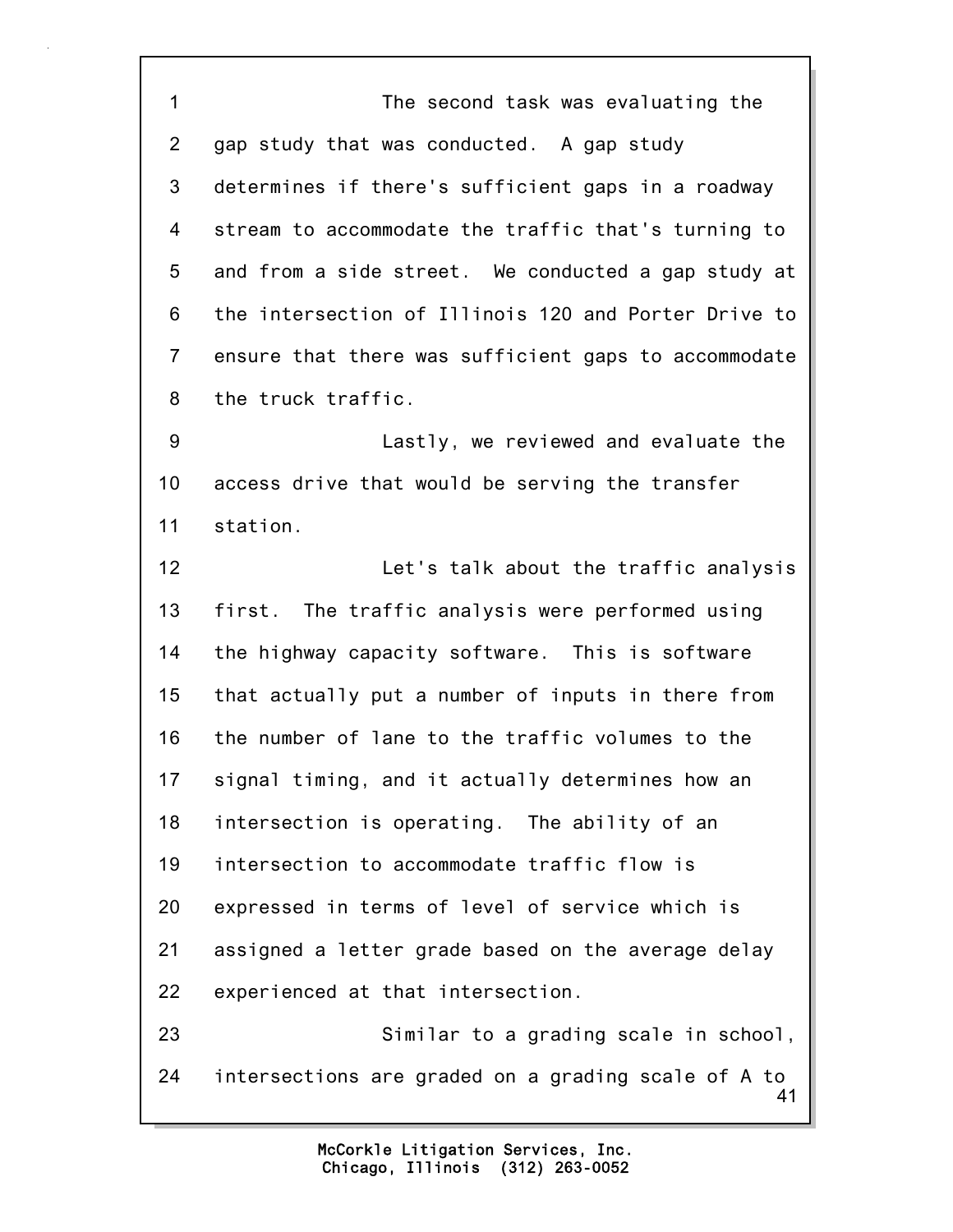1 F where A to B is desirable and E and F is 2 undesirable. So similar to the grading level when 3 we get in the level of service to intersections. 4 It's important to know that while level of service E 5 and F is undesirable, there are many intersections 6 within the Chicago area within Lake County that 7 operate at level of certificate E and F during 8 critical peak periods of the morning and evening 9 peak periods.

10 The results of the capacity analysis 11 have shown that under existing conditions all of the 12 intersections or the majority of the intersections 13 within the study area are generally operating at 14 acceptable levels of service, however, as we all 15 know, the Illinois 120 corridor experiences some 16 extended delay a queuing sense of delay, a queuing 17 during the morning and evening peak periods 18 eastbound in the morning and westbound in the 19 evening. In addition, Hainesville Road and Illinois 20 134 can also experience some congestion and delay 21 during those peak periods.

42 22 The primary reason is the fact that 23 the intersection of Hainesville and Illinois 120 is 24 operating at an undesirable level of service,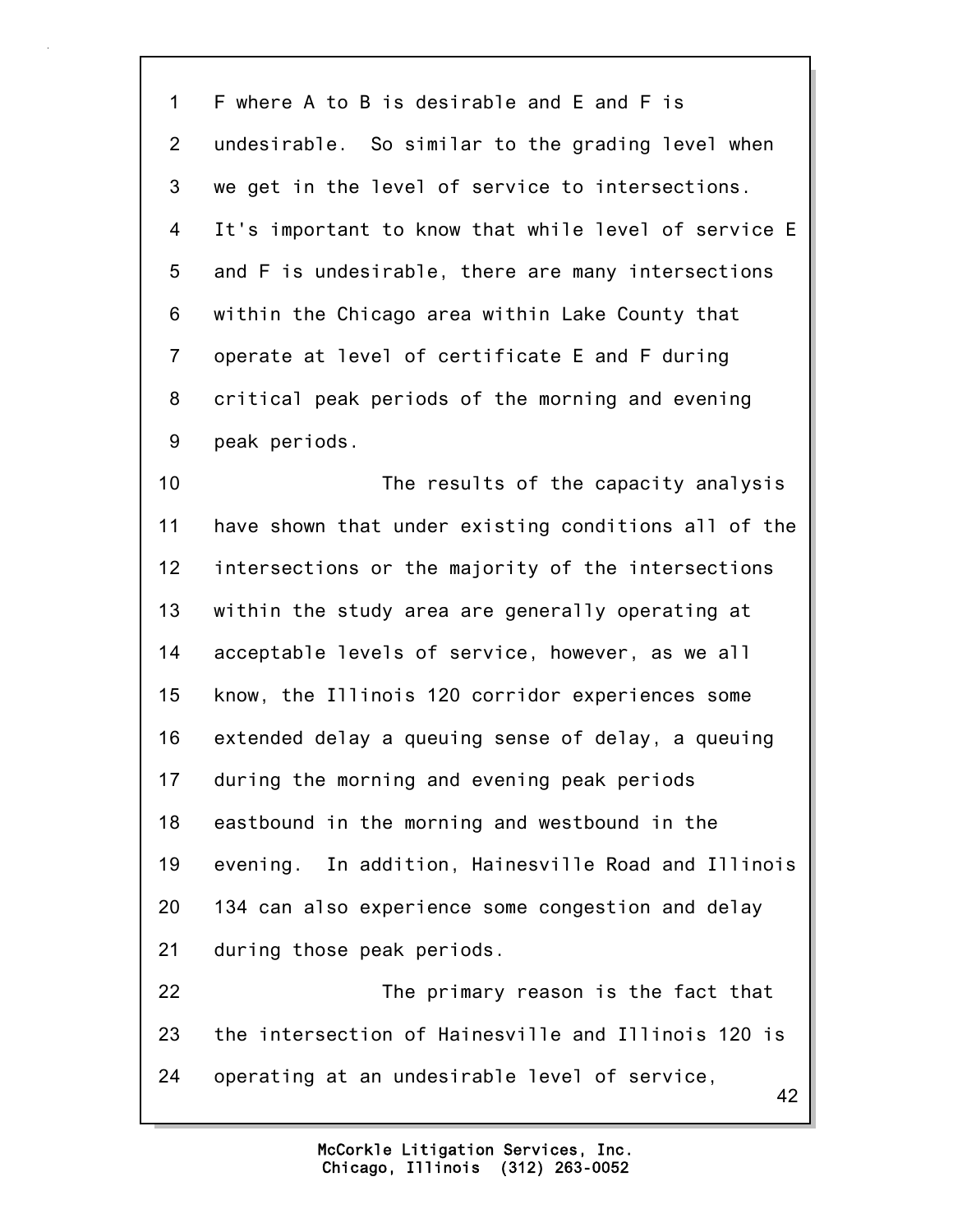1 operating at a pretty poor level of service. In 2 addition, the proximity of that intersection to 3 Illinois 120 and 134 also adds to some of the 4 operational issues in the area. However, it's 5 important to know, as I indicated, there are a 6 number of improvements that have recently received 7 funding that will help improve those existing 8 roadway conditions in the area. 9 The results of capacity analysis, 10 assuming those 2016 traffic volumes now, show that 11 all of the intersections are projected to operate at 12 approximately the same level of service with a 13 limited increase in delay. Once again, it's 14 important to note that the projected capacity 15 analysis were conducted only assuming the 16 improvements would be provided by the transfer 17 station. We did not include any of the improvements 18 that are proposed by any of the public agencies. 19 The transfer station impact will be 20 reduced for several reasons. One, it generates a

43 21 low volume of traffic during those critical peak 22 hours. Two, the incremental increase in traffic 23 will be reduced, as I indicated, due to the Groot 24 North facility. And three, given the improvements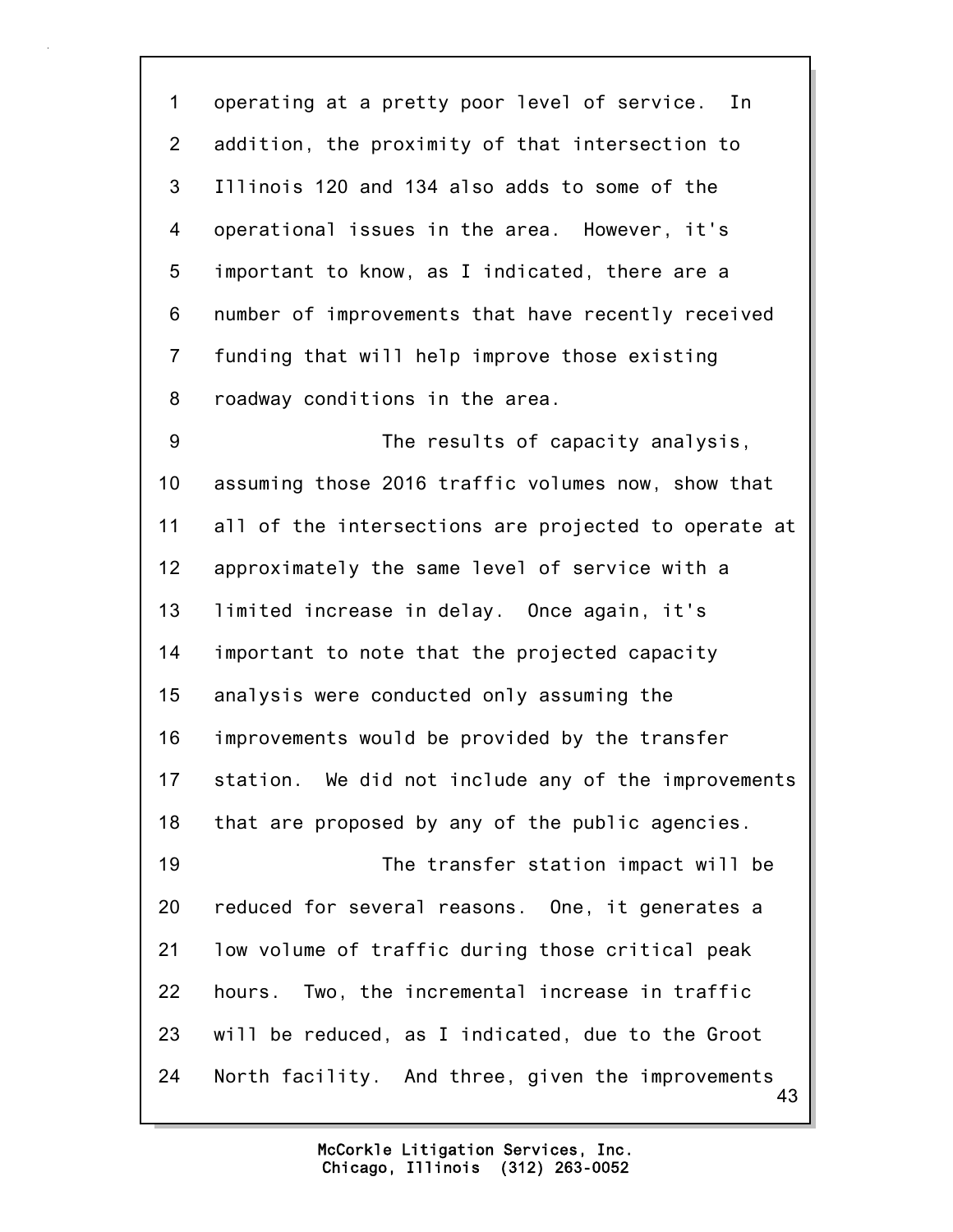44 1 and the restrictions that we are providing will also 2 help reduce our impact on the roadway system. 3 Overall, the additional traffic to be 4 generated by the transfer station will have a very 5 limited impact on the roadway system. This is 6 evident in fact that the transfer station traffic 7 will represent a maximum increase in traffic at any 8 intersection of only 1.75 percent, the increase of 9 1.75 percent or less, and that is assuming our 10 conservative analysis that this is all new traffic 11 on the roadway system. The actual increase will 12 probably be more in the range of 1 percent or less. 13 The greatest increase in traffic is 14 going to occur at the Illinois 120 Porter Drive 15 intersection, as we indicated, this is a critical 16 intersection serving the facility. To minimize our 17 impact on this intersection, as you have heard, we 18 are proposing to provide significant improvements at 19 the intersection including the turn lanes on 120, 20 widening the Porter Drive approach to provide two 21 southbound lanes, a separate left and a separate 22 right, and also increasing the radius test 23 intersection. In addition, Groot has agreed to 24 implement the truck restrictions at the Porter Drive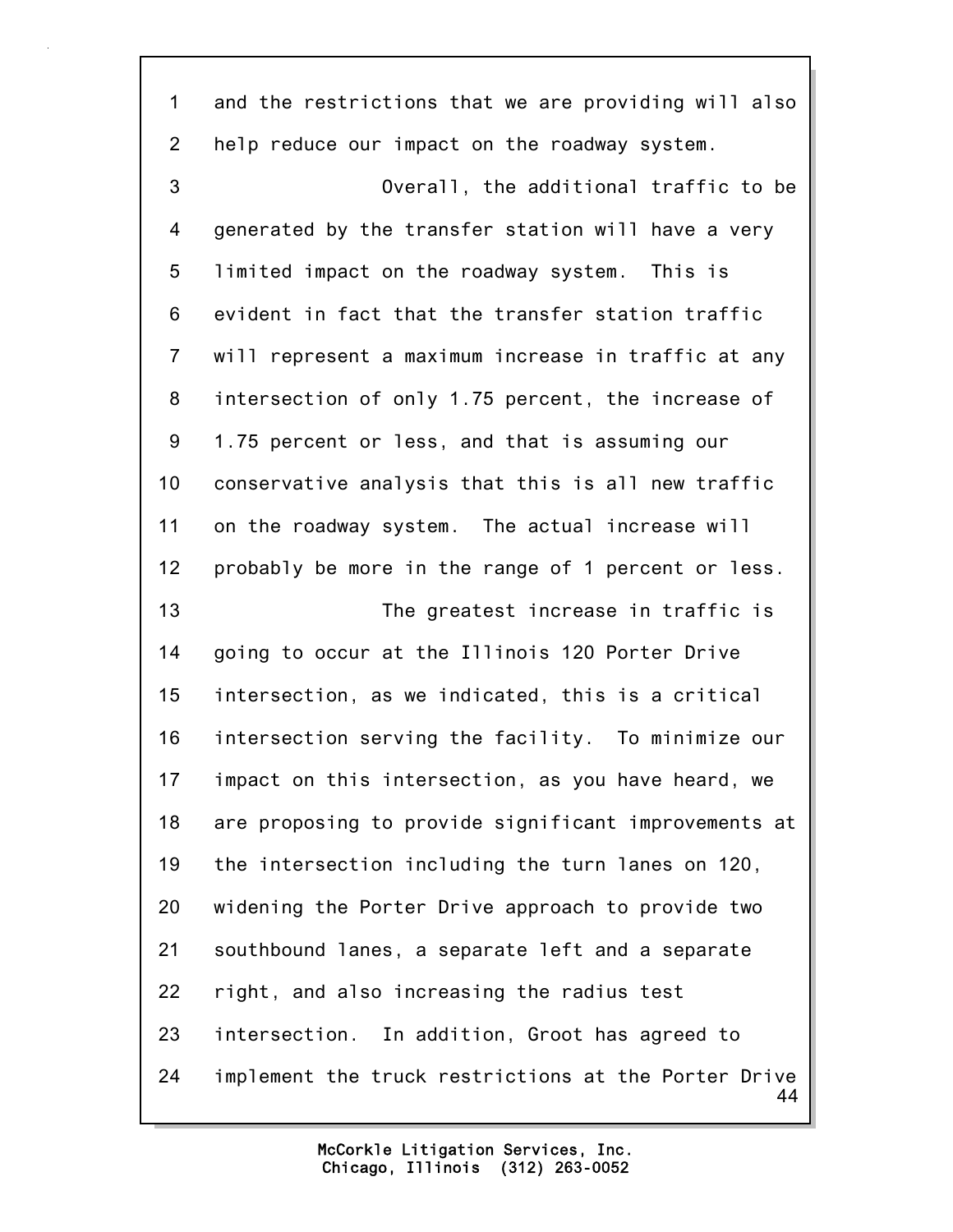45 1 Illinois 120 intersection during the hours of 7:00 2 to 9:00 a.m. and 3:00 and 5:00 p.m. 3 With these improvements and the left 4 turn restriction, the capacity analysis show that 5 all of the movement at the intersection are 6 projected to continue to operate at a good level of 7 service. So we're really minimizing our impact on 8 this critical intersection serving the facility. 9 On a side note, we looked at accident 10 data at this intersection over the past five or six 11 years. This intersection has an average of two to 12 three accidents a year, which is a very low number 13 of accidents at a intersection. The majority of 14 these accidents were rear end accidents, which these 15 improvements, separate left turn lanes, moving those 16 slower vehicles out of that through lanes or those 17 vehicles that are stopped to make a left turn will 18 really go to mitigate any existing problems at this 19 intersection. 20 Next, I would like to talk about the 21 results of the gap study. We conducted a gap study 22 at the intersection of Porter Drive with 120. The 23 results of the gap study had shown that there is 24 sufficient -- based on the operation of the transfer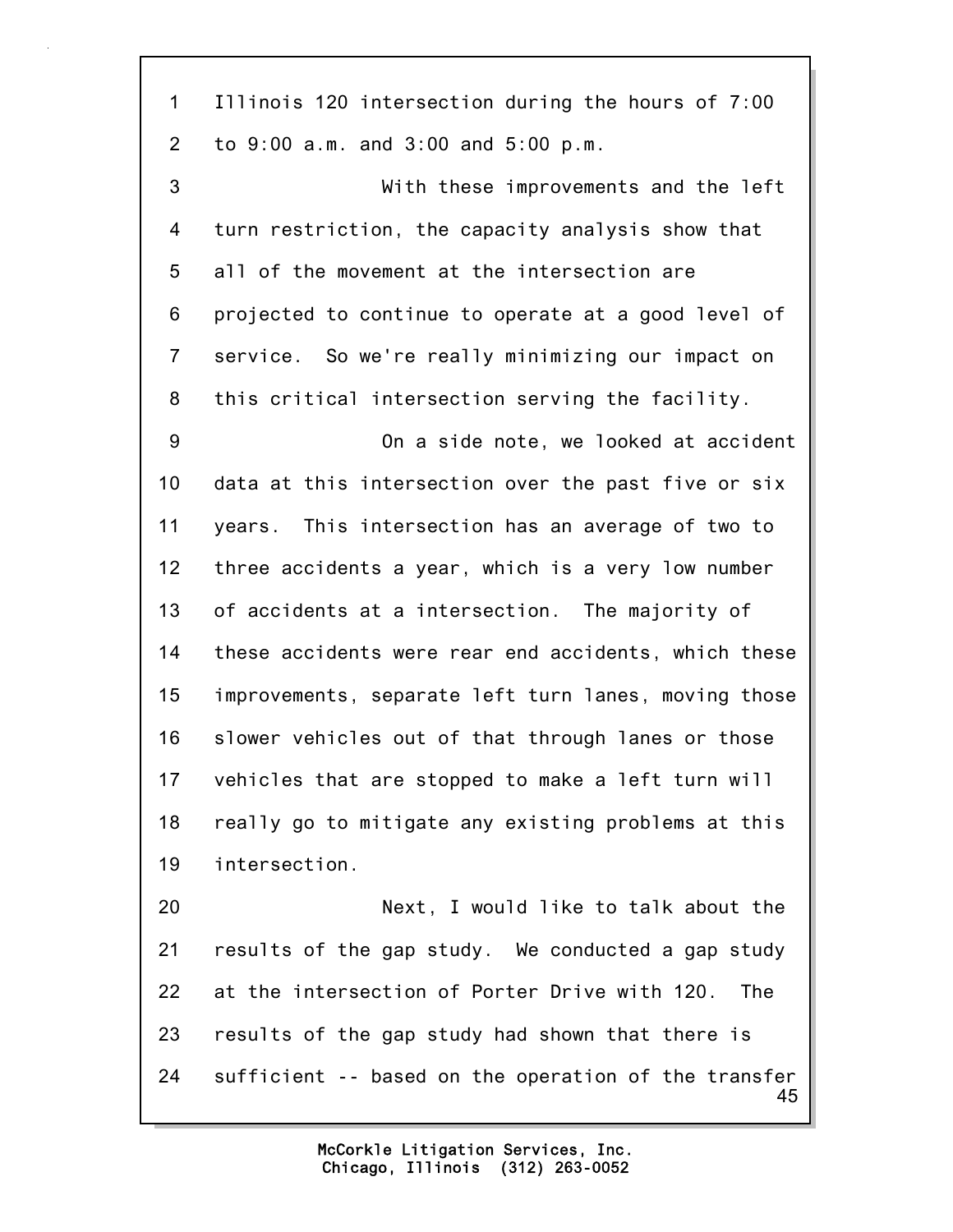46 1 station that there is sufficient gaps in Illinois, 2 in the Illinois 120 traffic stream to accommodate 3 that traffic that will be turning to and from Porter 4 Drive. So, once again, based on the projected 5 operation of the transfer station, there are 6 sufficient gaps in the Illinois 120 traffic stream 7 to accommodate the projected traffic volumes. 8 Lastly, regarding site access, access 9 to the facility will be provided via a single access 10 drive locate on Porter Drive. Once again, Porter 11 Drive is the collector road serving the industrial 12 park. It will be provided at the north end of the 13 site providing maximum spacing between the drive and 14 Illinois 120. 15 It will provide one inbound lane and 16 one outbound lane and will provide larger radiuses 17 to accommodate the turning truck traffic. 18 A single access drive is more than 19 sufficient to accommodate traffic using the transfer 20 station. 21 Q. Mr. Werthmann, based upon the report which 22 you prepared and submitted as part of the 23 Application, and based upon your study, your 24 knowledge and your experience and your expertise in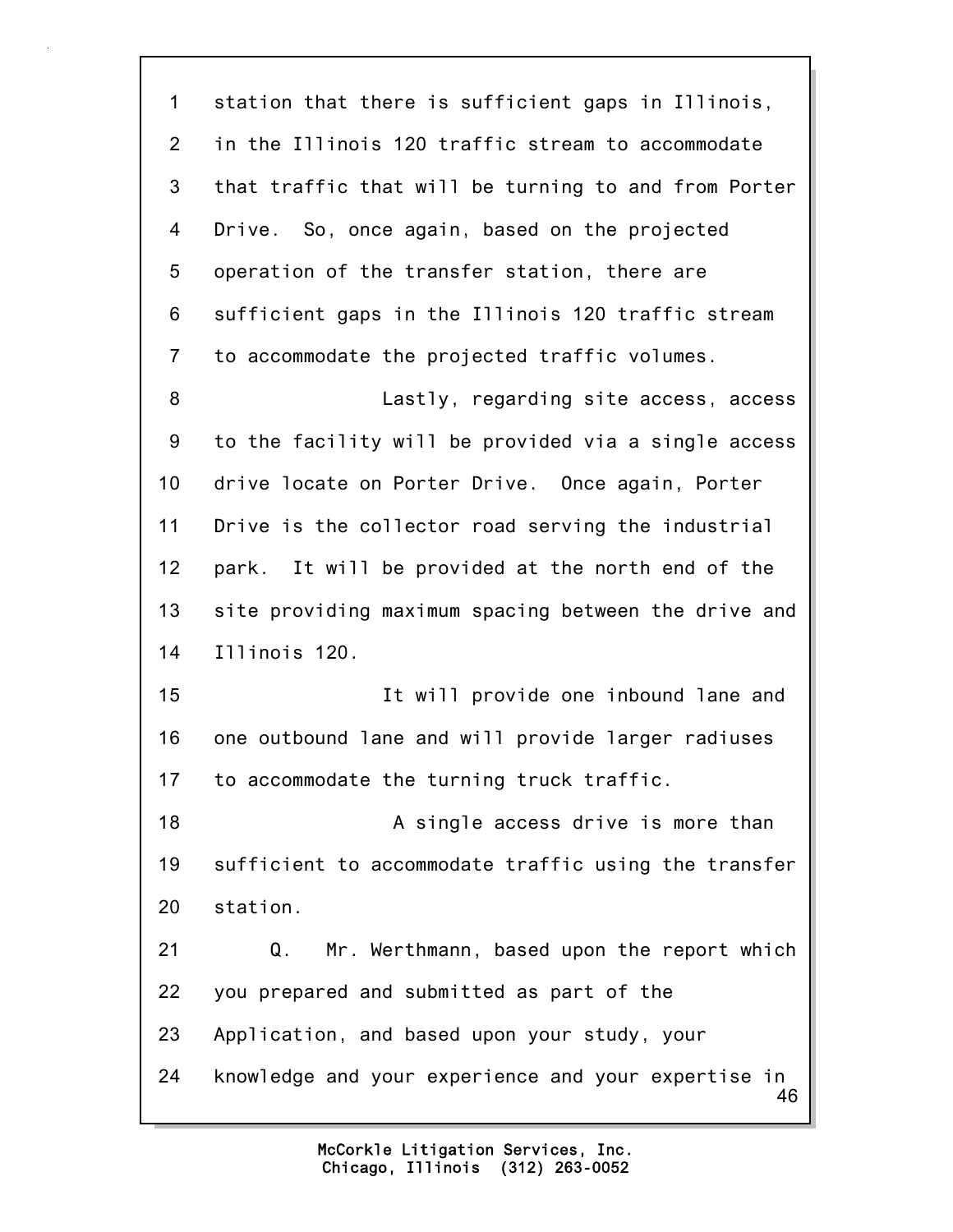1 this area, do you have an opinion as to whether the 2 traffic patterns to and from these proposed facility 3 are so designed as to minimize the impact on 4 existing traffic flows thereby satisfying Criterion 5 6?

6 A. Yes, it's my professional opinion that the 7 traffic patterns to and from the facility are so 8 designed to minimize the impact of the existing 9 traffic flows.

47 10 Q. What is the basis of your opinion? 11 A. The basis of my opinion is the traffic 12 study that we have performed, as well as my 13 testimony today. But more importantly, it's the 14 number of ways the multifaceted approach that this 15 Application is addressing Criterion 6. And one, the 16 operation of the facility, as I indicated, these 17 facilities generate a low volume of traffic in any 18 one hour, particularly in the peak hour. 19 Two, which is unique to this 20 facility, is the proximity to the Groot North 21 facility which will significantly reduce the net 22 increase in traffic on the roadway system. 23 Three, is the proposed roadway 24 improvements that will be provided as part of the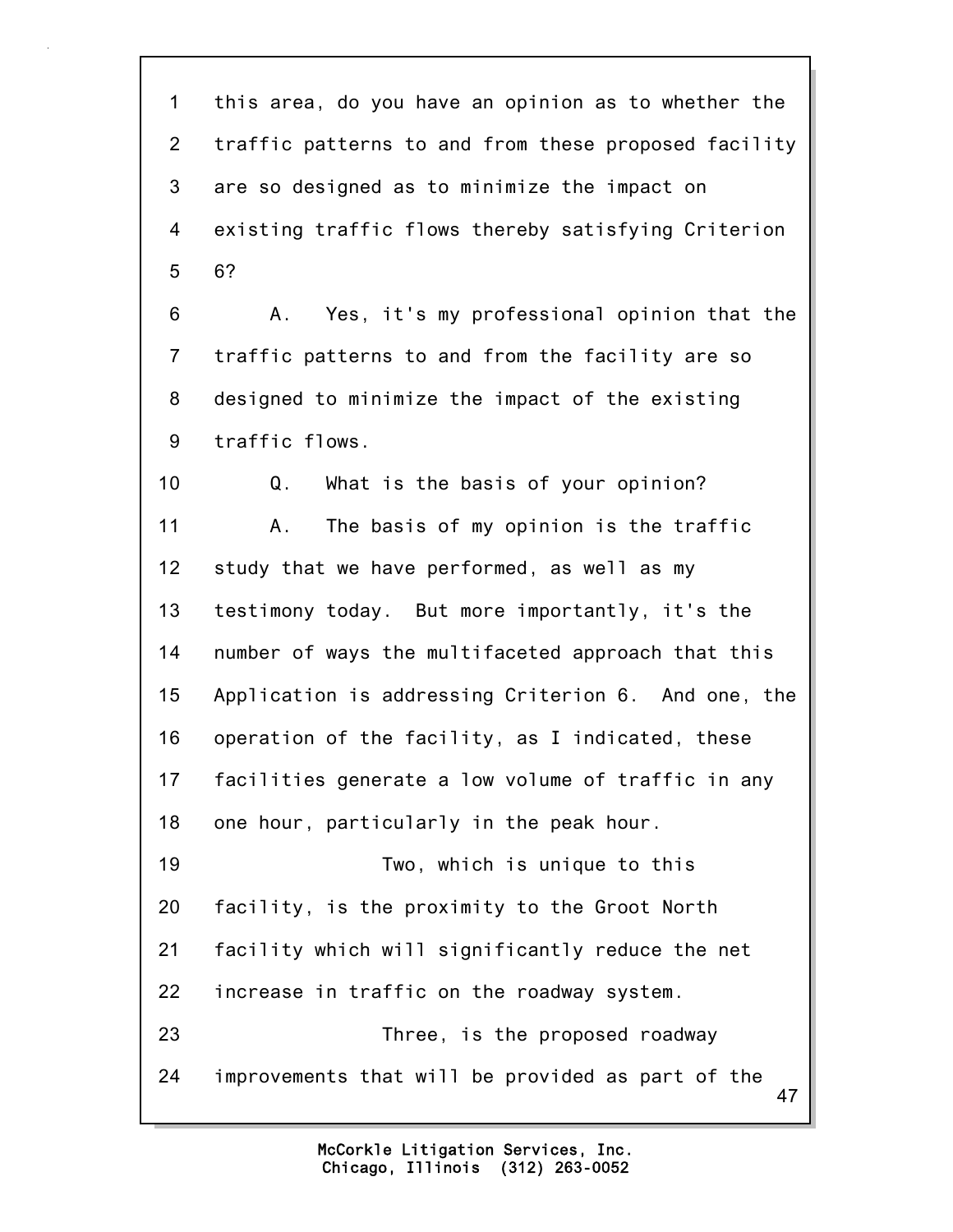1 transfer station.

| 3<br>Groot had volunteered to implement to further<br>minimize the impact on the roadway system.<br>4<br>5<br>Five is the routes serving the<br>6<br>facility. All of the routes are arterial roadways<br>$\overline{7}$<br>for Class II truck routes which have been designed<br>8<br>to accommodate that type of traffic.<br>9<br>Six is the design of the access<br>10<br>drive.<br>11<br>And seven is the fact that overall<br>12<br>the transfer station will have a limited impact on<br>13<br>the operations of the roadway system.<br>14<br>Thank you, Mr. Werthmann.<br>Q.<br>15<br>MR. HELSTEN: Mr. Hearing Officer, that's<br>16<br>all we have. And we would tender Mr. Werthmann for<br>cross examination at this time.<br>17<br>HEARING OFFICER LUETKEHANS: Mr. Blazer,<br>18<br>19<br>do you need a couple of minutes to set up or just<br>proceed?<br>20<br>21<br>MR. BLAZER: No.<br>22<br>23<br>proceed then. | $\overline{2}$ | Four is the truck restrictions that      |
|--------------------------------------------------------------------------------------------------------------------------------------------------------------------------------------------------------------------------------------------------------------------------------------------------------------------------------------------------------------------------------------------------------------------------------------------------------------------------------------------------------------------------------------------------------------------------------------------------------------------------------------------------------------------------------------------------------------------------------------------------------------------------------------------------------------------------------------------------------------------------------------------------------------------------------|----------------|------------------------------------------|
|                                                                                                                                                                                                                                                                                                                                                                                                                                                                                                                                                                                                                                                                                                                                                                                                                                                                                                                                |                |                                          |
|                                                                                                                                                                                                                                                                                                                                                                                                                                                                                                                                                                                                                                                                                                                                                                                                                                                                                                                                |                |                                          |
|                                                                                                                                                                                                                                                                                                                                                                                                                                                                                                                                                                                                                                                                                                                                                                                                                                                                                                                                |                |                                          |
|                                                                                                                                                                                                                                                                                                                                                                                                                                                                                                                                                                                                                                                                                                                                                                                                                                                                                                                                |                |                                          |
|                                                                                                                                                                                                                                                                                                                                                                                                                                                                                                                                                                                                                                                                                                                                                                                                                                                                                                                                |                |                                          |
|                                                                                                                                                                                                                                                                                                                                                                                                                                                                                                                                                                                                                                                                                                                                                                                                                                                                                                                                |                |                                          |
|                                                                                                                                                                                                                                                                                                                                                                                                                                                                                                                                                                                                                                                                                                                                                                                                                                                                                                                                |                |                                          |
|                                                                                                                                                                                                                                                                                                                                                                                                                                                                                                                                                                                                                                                                                                                                                                                                                                                                                                                                |                |                                          |
|                                                                                                                                                                                                                                                                                                                                                                                                                                                                                                                                                                                                                                                                                                                                                                                                                                                                                                                                |                |                                          |
|                                                                                                                                                                                                                                                                                                                                                                                                                                                                                                                                                                                                                                                                                                                                                                                                                                                                                                                                |                |                                          |
|                                                                                                                                                                                                                                                                                                                                                                                                                                                                                                                                                                                                                                                                                                                                                                                                                                                                                                                                |                |                                          |
|                                                                                                                                                                                                                                                                                                                                                                                                                                                                                                                                                                                                                                                                                                                                                                                                                                                                                                                                |                |                                          |
|                                                                                                                                                                                                                                                                                                                                                                                                                                                                                                                                                                                                                                                                                                                                                                                                                                                                                                                                |                |                                          |
|                                                                                                                                                                                                                                                                                                                                                                                                                                                                                                                                                                                                                                                                                                                                                                                                                                                                                                                                |                |                                          |
|                                                                                                                                                                                                                                                                                                                                                                                                                                                                                                                                                                                                                                                                                                                                                                                                                                                                                                                                |                |                                          |
|                                                                                                                                                                                                                                                                                                                                                                                                                                                                                                                                                                                                                                                                                                                                                                                                                                                                                                                                |                |                                          |
|                                                                                                                                                                                                                                                                                                                                                                                                                                                                                                                                                                                                                                                                                                                                                                                                                                                                                                                                |                |                                          |
|                                                                                                                                                                                                                                                                                                                                                                                                                                                                                                                                                                                                                                                                                                                                                                                                                                                                                                                                |                |                                          |
|                                                                                                                                                                                                                                                                                                                                                                                                                                                                                                                                                                                                                                                                                                                                                                                                                                                                                                                                |                |                                          |
|                                                                                                                                                                                                                                                                                                                                                                                                                                                                                                                                                                                                                                                                                                                                                                                                                                                                                                                                |                | HEARING OFFICER LUETKEHANS: Okay. Please |
|                                                                                                                                                                                                                                                                                                                                                                                                                                                                                                                                                                                                                                                                                                                                                                                                                                                                                                                                |                |                                          |
| 24<br>CROSS EXAMINATION                                                                                                                                                                                                                                                                                                                                                                                                                                                                                                                                                                                                                                                                                                                                                                                                                                                                                                        |                | 48                                       |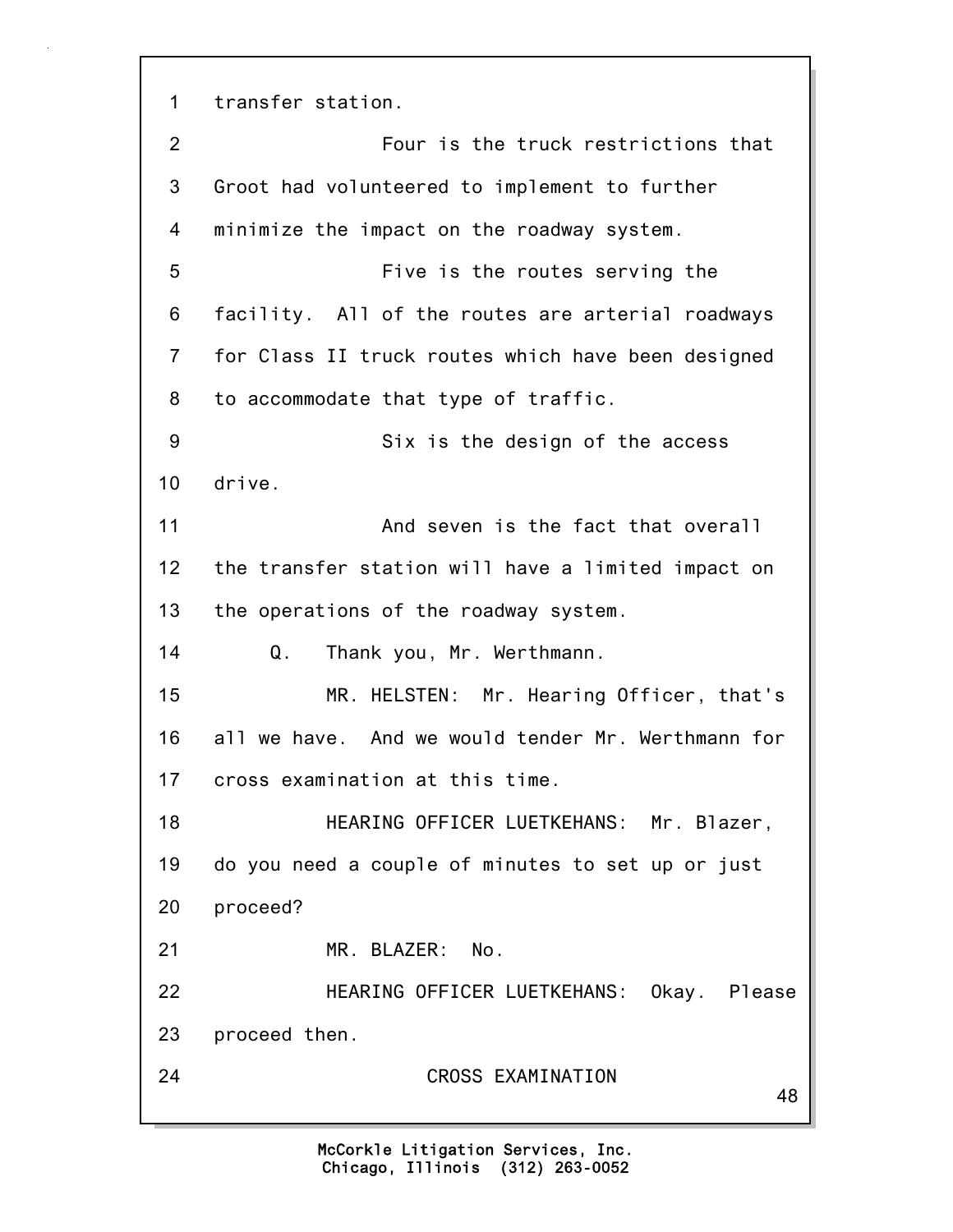49 1 BY MR. BLAZER: 2 Q. Good morning, Mr. Werthmann? 3 A. How are you? 4 Q. I am good. Thank you. 5 MR. BLAZER: Could you pull up slide 25, 6 please? Thank you. 7 BY MR. BLAZER: 8 Q. I believe, Mr. Werthmann, when you were 9 talking about this slide you said that the 10 information that's contained on here was provided to 11 you by Shaw; is that correct? 12 A. Yes. 13 Q. Who at Shaw provided this information? 14 A. I got it through several sources at Shaw. 15 Q. Would Devin Moose be one of those sources? 16 A. Devin would be one of them. 17 Q. Did you consult with anyone at Groot to 18 get their approval on the contents of your report? 19 A. They reviewed my report. 20 Q. Did you get any comments back from them? 21 A. I am not sure all of the comments went 22 through Shaw. 23 Q. Did you deal directly with Groot or did 24 you deal with Groot through Shaw?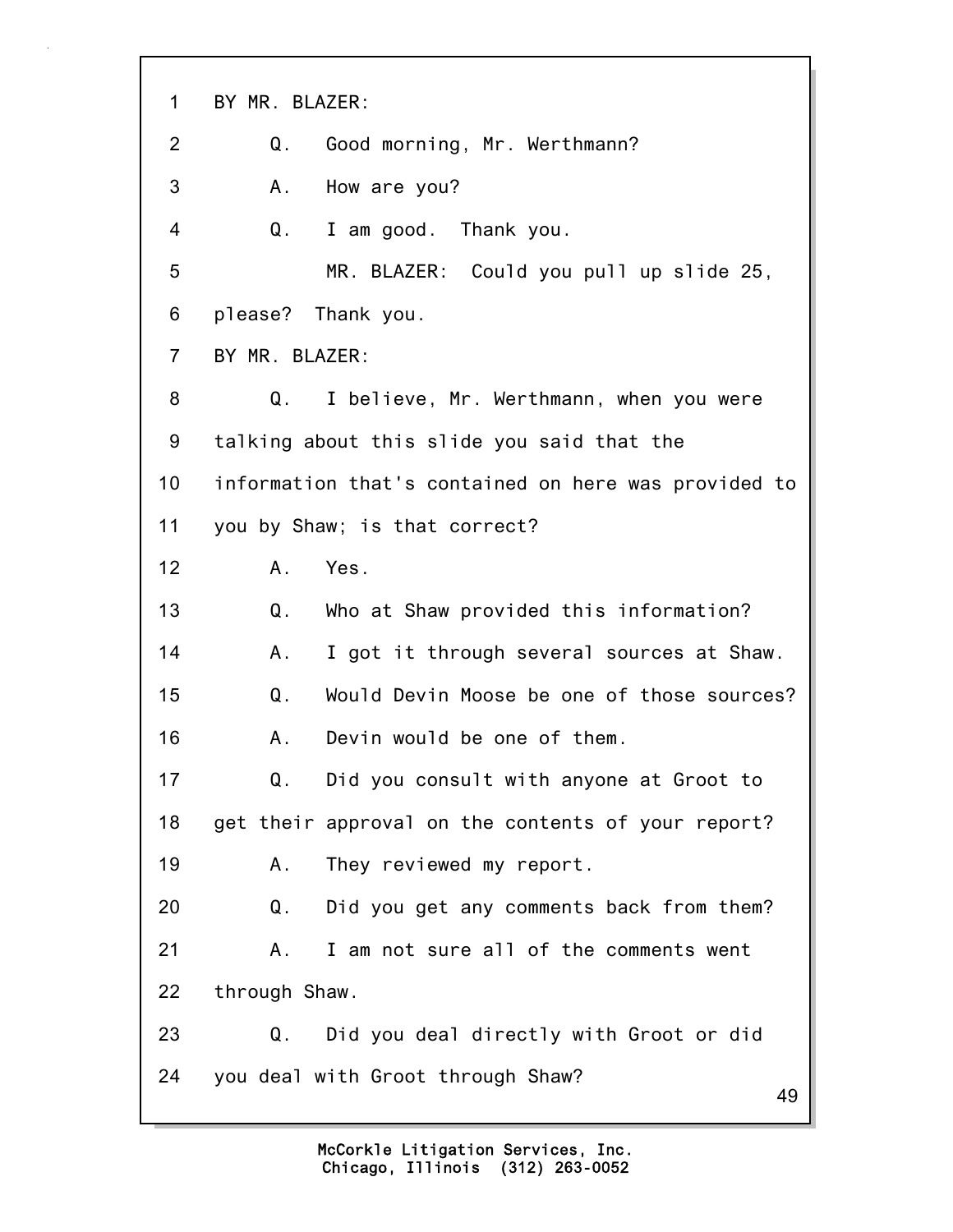50 1 A. I dealt with them too. 2 Q. But any comments you got came from Shaw 3 not from Groot? 4 A. Regarding the traffic study. 5 Q. Yes. All I am talking about is your 6 traffic study. 7 A. Yeah. 8 Q. Any comments you got came from Shaw, 9 correct? 10 A. Any written comments, yes. 11 MR. HELSTEN: Objection as to the 12 relevance as to the method in which the comments 13 were conveyed. Mr. Werthmann said he received 14 comments both from the applicant and from their 15 expert plans as well. I don't know what relevance 16 the method or avenue of communication has. 17 HEARING OFFICER LUETKEHANS: I am assuming 18 this is preliminary foundation. Objection 19 overruled. 20 MR. BLAZER: Thank you, Mr. Hearing 21 Officer. 22 BY MR. BLAZER: 23 Q. Now, apart from the requirements of the 24 siting statute, Mr. Werthmann, do you agree that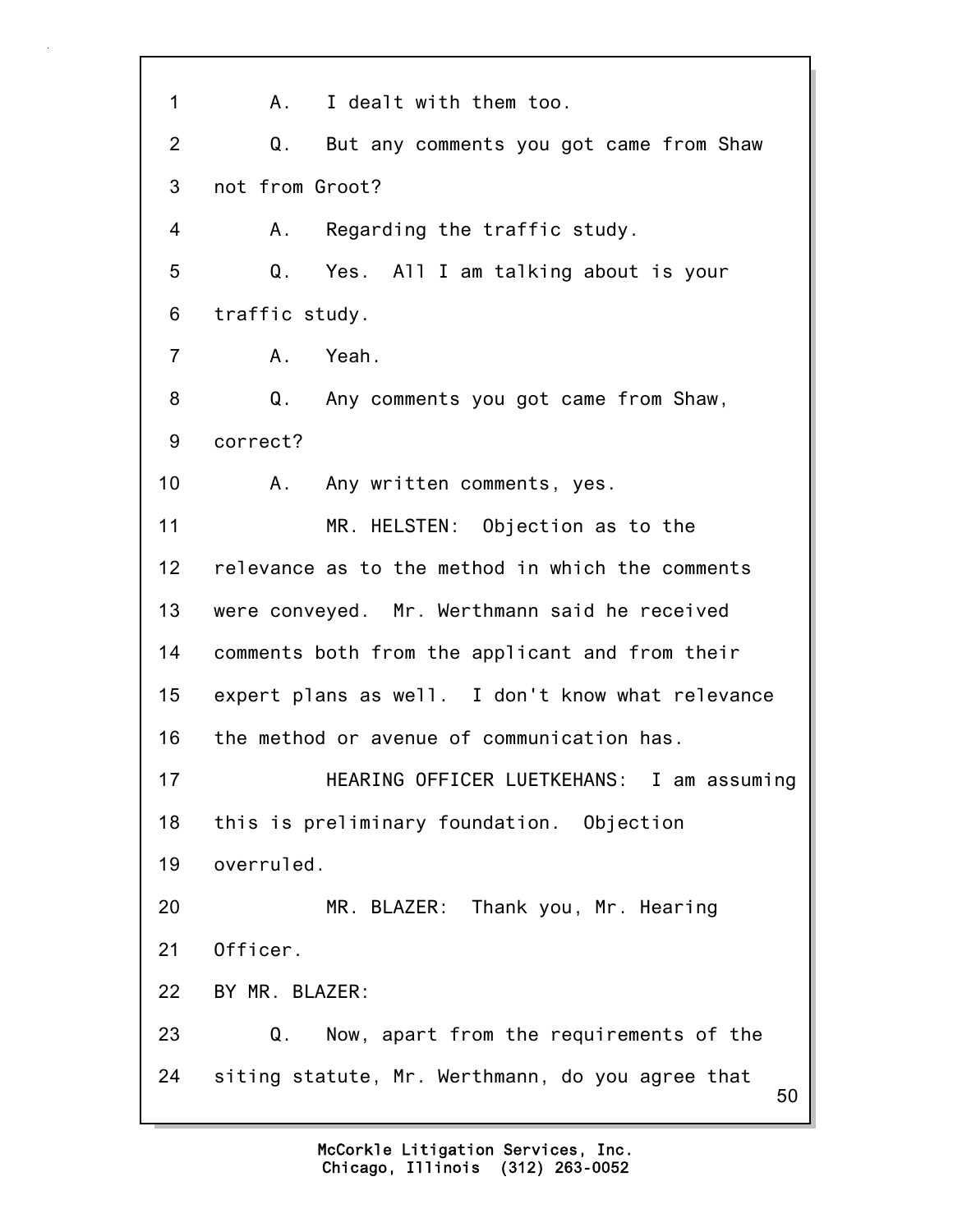51 1 minimizing the impact on existing traffic flows 2 needs to be done just as a matter of sound traffic 3 engineering practice? 4 A. As traffic engineers we always try to 5 minimize the impact. 6 Q. And to accomplish that goal here, you 7 conducted a comprehensive traffic study based on the 8 methodologies accepted in your industrial industry, 9 correct? 10 A. Correct. 11 Q. And there were several phases to your 12 study? 13 A. Correct. 14 Q. First you looked at existing physical and 15 operating conditions of the roadway system; is that 16 correct? 17 A. One of the tasks we conducted. 18 Q. Another one of the tasks that you 19 conducted was to determine the traffic 20 characteristics of the proposed transfer station 21 including the type and volume of traffic that will 22 be generated and the routes that will be used to 23 travel to and from the facility; is that correct? 24 A. That is correct.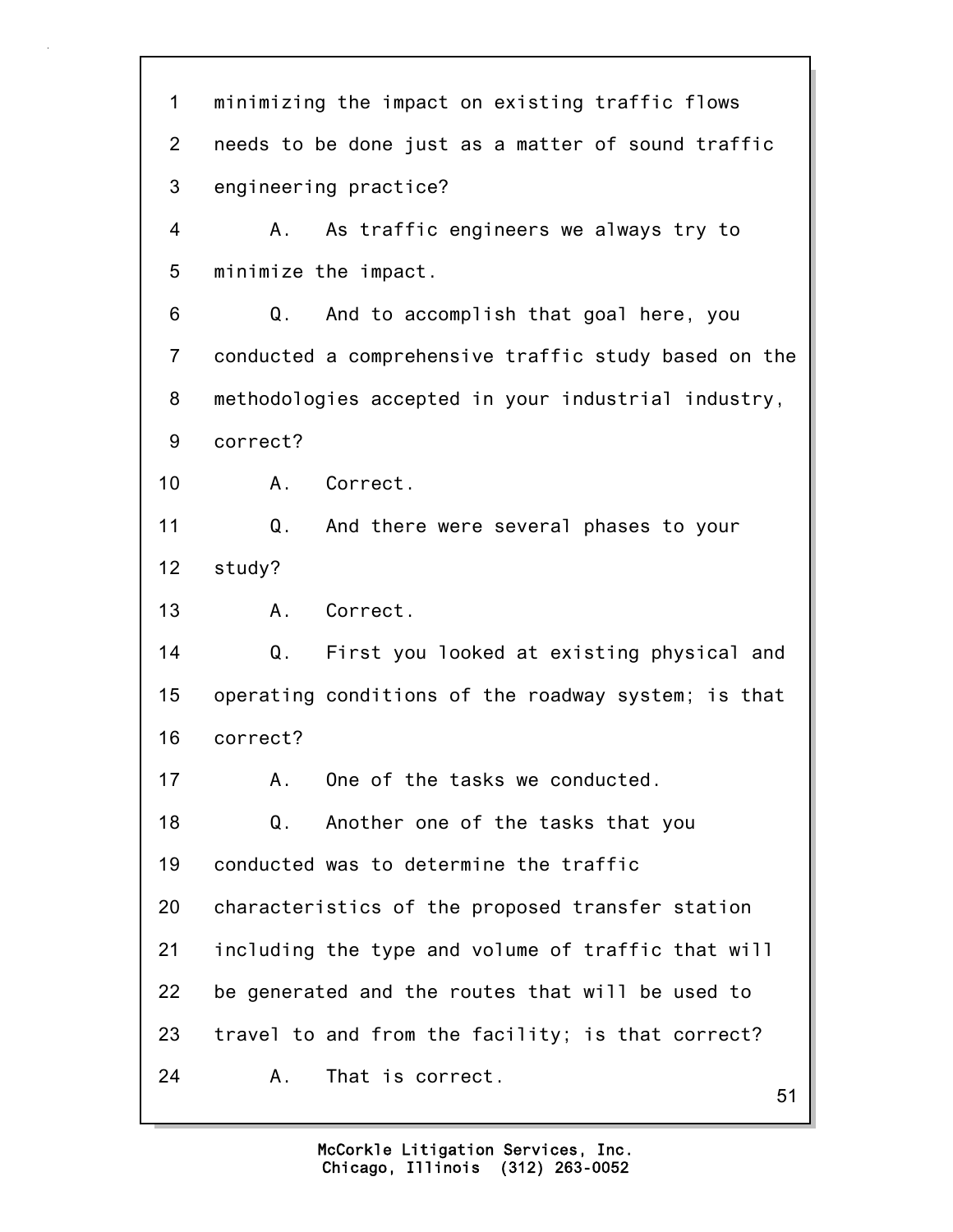52 1 Q. And then you also evaluated the impact 2 that the additional traffic will have on the roadway 3 system; is that correct? 4 A. Correct. 5 Q. And that's the same type of analysis that 6 you always perform for these waste facilities, 7 right? 8 A. The analysis that we perform for any 9 study. 10 Q. Whether it's for a waste facility or any 11 other type major development, correct? 12 A. The general means of conducting the 13 traffic study. 14 Q. In terms of a little bit more detail, some 15 of the things you determined were hauling 16 characteristics; is that correct? 17 A. That's one of the things we looked at, 18 yeah. 19 Q. And that's the types of vehicles that will 20 be used, correct? 21 A. Correct. 22 Q. And you did a directional distribution 23 analysis; is that correct? 24 A. Correct.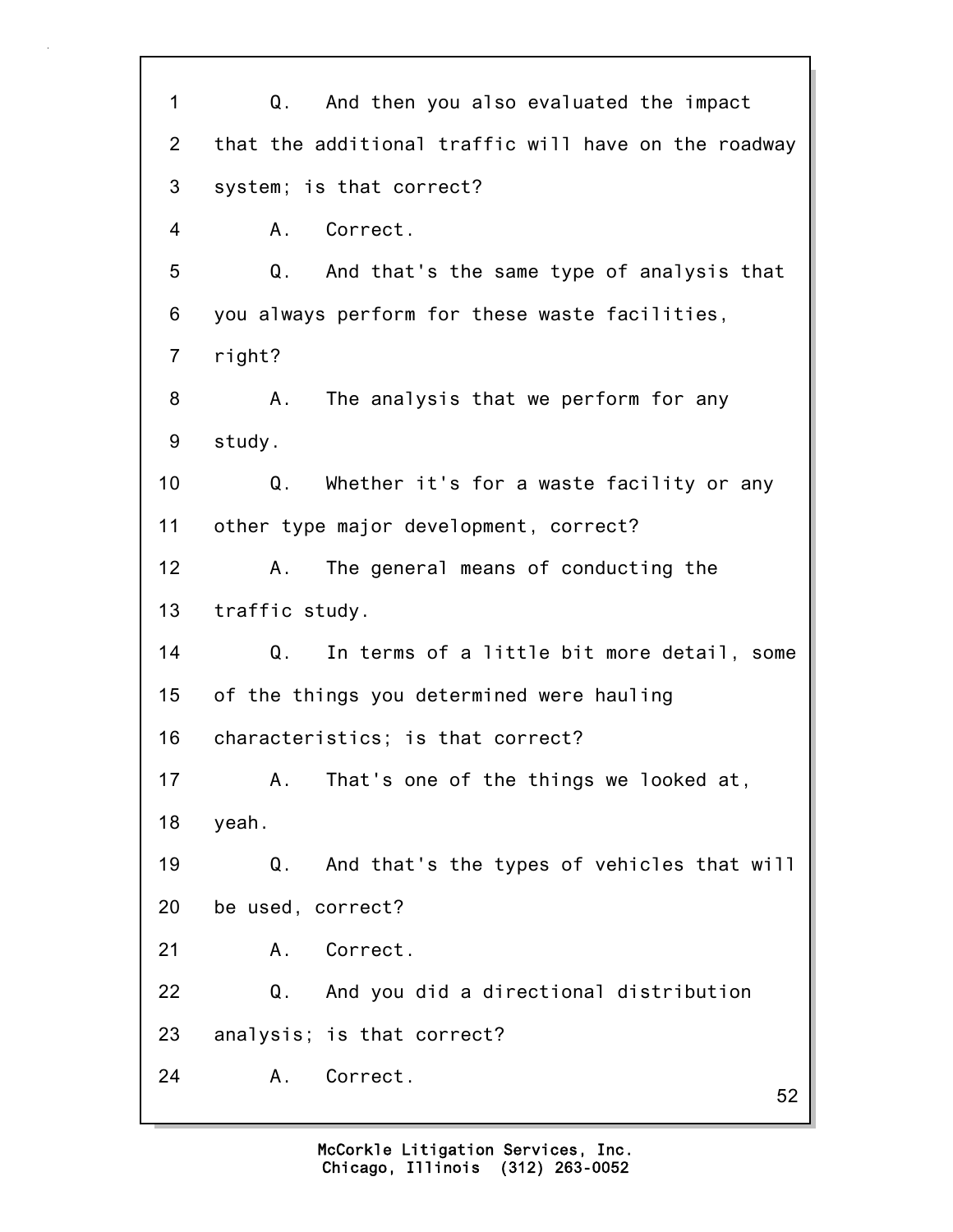53 1 Q. And that's the haul routes, correct? 2 A. Correct. 3 Q. And then you did trip generation 4 estimates, which is what we're looking at up here, 5 correct? 6 A. Correct. 7 Q. And you also did a capacity and assist, 8 right? 9 A. We did capacity analysis, correct. 10 Q. And just so we're clear -- you mentioned 11 this just a short while ago, the capacity analysis 12 looks at the ability of the intersections that will 13 be used by the transfer station traffic to 14 accommodate traffic flow, correct? 15 A. Correct. 16 Q. And as you indicated, that's determined 17 by, somewhat like grammar school, a grading system 18 of A to F, correct? 19 A. Correct. 20 MR. BLAZER: Could you pull up slide 31, 21 please. 22 BY MR. BLAZER: 23 Q. Now, when you were talking about this 24 slide, Mr. Werthmann, you said that the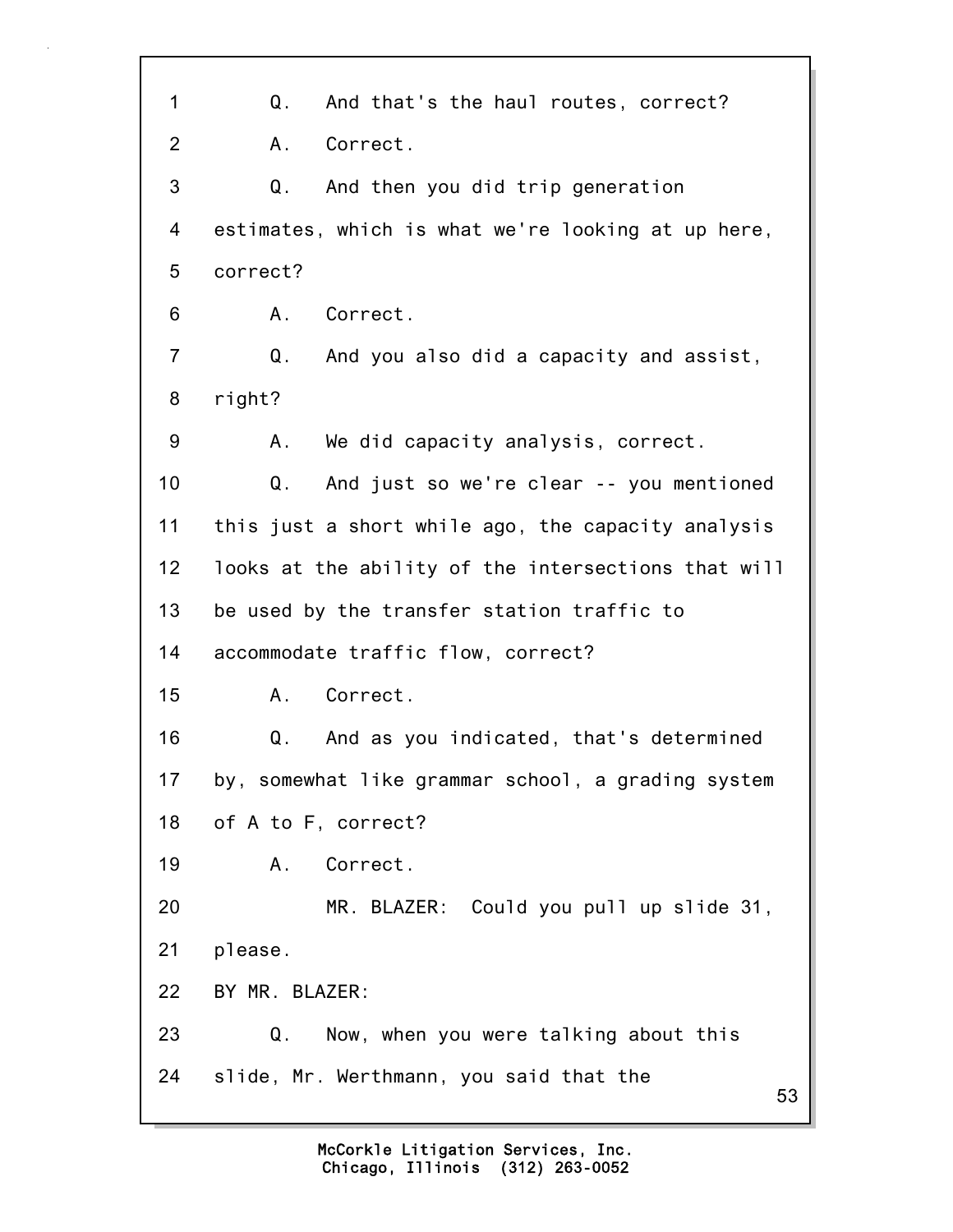54 1 intersections are currently at an acceptable level 2 of service; is that correct? 3 A. I said most of the intersections are 4 generally operating at acceptable levels of service. 5 Q. Let's try it this way. 6 MR. BLAZER: Could you go to slide 29. 7 BY MR. BLAZER: 8 Q. The intersections there, it's almost 9 impossible to read it. And I am not as familiar 10 with the area as you may be, so could you describe 11 for us which of the intersections are currently not 12 operating at an acceptable level of service? 13 A. Based on our capacity analysis and their 14 existing conditions, as I indicated, Illinois 120 15 with Hainesville Road is operating at an undesirable 16 level of service. 17 Q. What grade level is that currently 18 operating at? 19 A. That's D in the morning, E in the evening. 20 Q. Okay. 21 A. And the left turn movement at the 22 unsignalized intersection Wild Spring is operating 23 at a level F. 24 MR. SECHEN: If we can indicate that the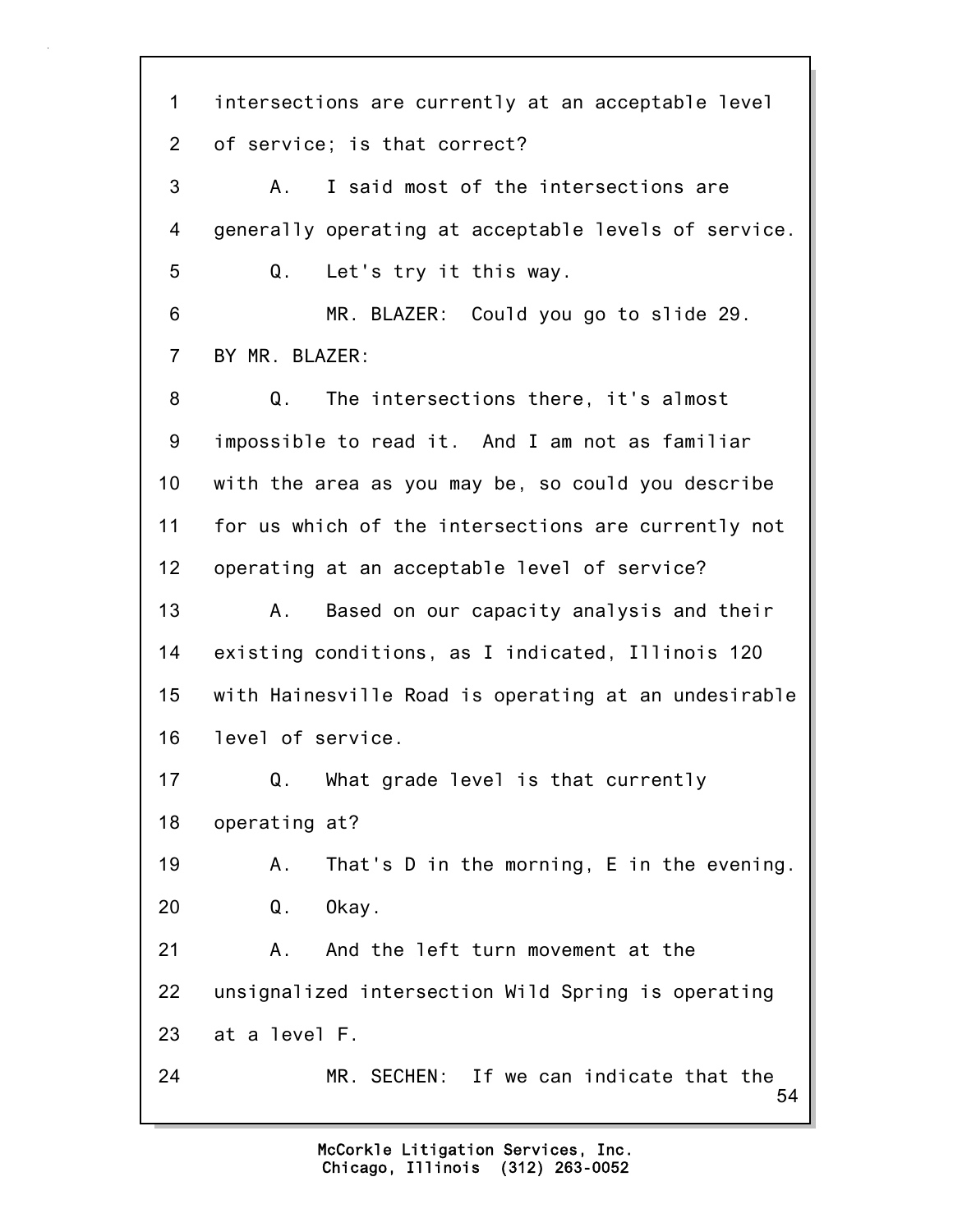55 1 witness located the last intersection he spoke of by 2 means of a laser pen. 3 THE WITNESS: Just the left turn at that 4 intersection. 5 BY MR. BLAZER: 6 Q. Any others currently not operating at an 7 acceptable level of service? 8 A. No. The intersections re operating well. 9 There is some queuing that extends past those 10 intersections that affects the operation of those 11 intersections. From a capacity standpoint they are 12 operating at acceptable levels of service. 13 Q. And you looked at all of these -- you 14 looked at all of these roadways in conducting your 15 traffic analysis, all of the ones that are up here 16 on slide 29? 17 A. Yes. 18 Q. Do you consider types of roads, traffic 19 counts, roadway configuration, those types of 20 details? 21 A. Yes. 22 Q. I believe you said in your presentation I 23 am sorry strike that. 24 Is it correct that all of the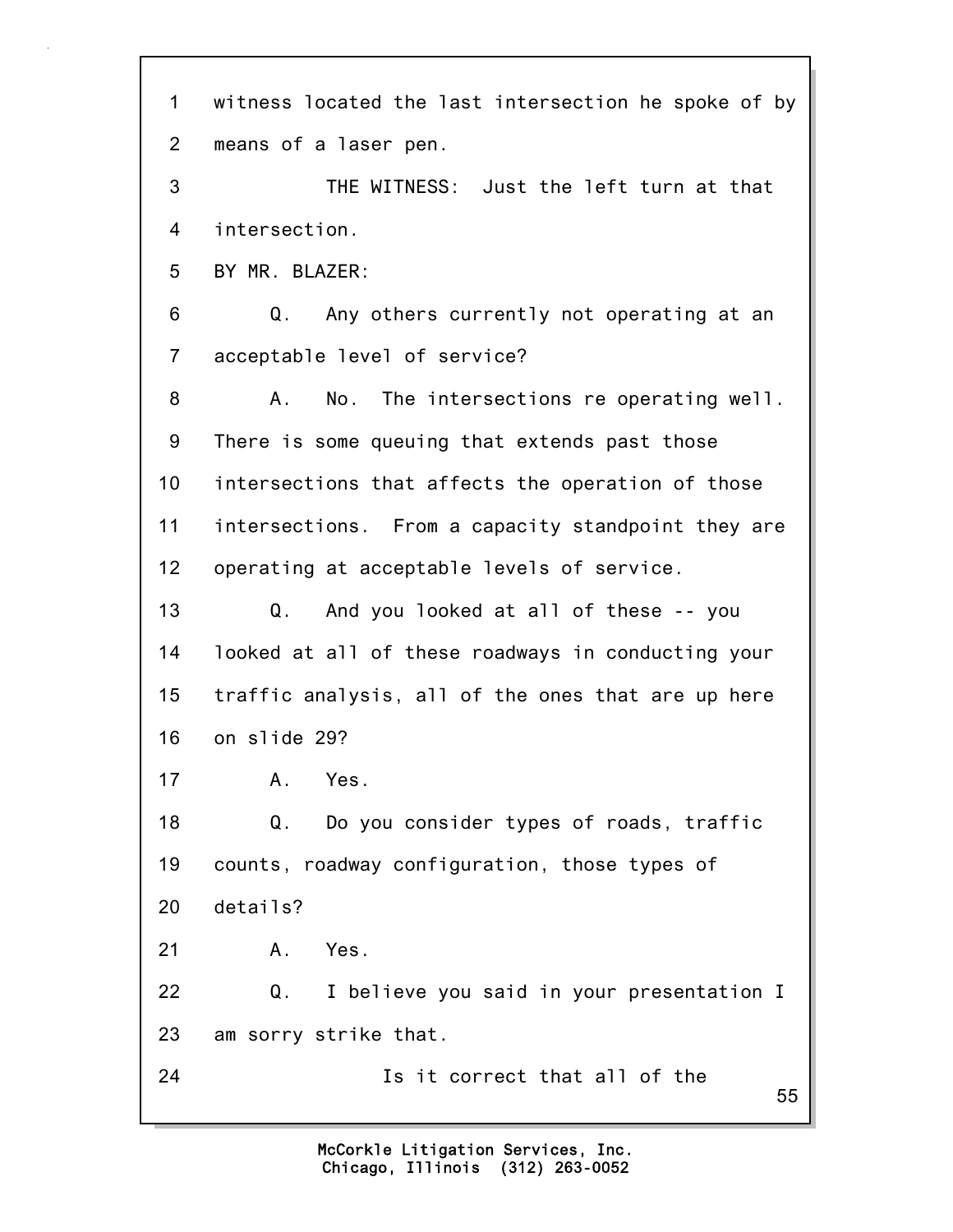1 collection trucks and transfer trailers will utilize 2 the arterial roadway system when traveling to and 3 from this transfer station?

4 A. Yeah, they will be using the arterial 5 roadway system unless they're on their collection 6 routes within the neighborhood. This facility 7 will -- to get to this facility, they will be 8 traversing the arterial roadways.

9 Q. Could you describe what arterial roads 10 are?

11 A. Our arterial roadways are our higher 12 classification roadway that are designed to carry 13 higher volume of traffic, designed to carry truck 14 traffic. Their purpose is more to carry traffic 15 over a longer distance as opposed to providing 16 access, the hierarchy of roadway from freeways, 17 arterials, minor arterials, collectors, down to 18 residential. It's all based on volume versus 19 access, where the higher arterials are higher 20 classification of a road. 21 Q. What is a Class II truck route? 22 A. A Class II truck route is a, as it 23 indicates, is a route that has been designed to 24 accommodate larger truck traffic.

56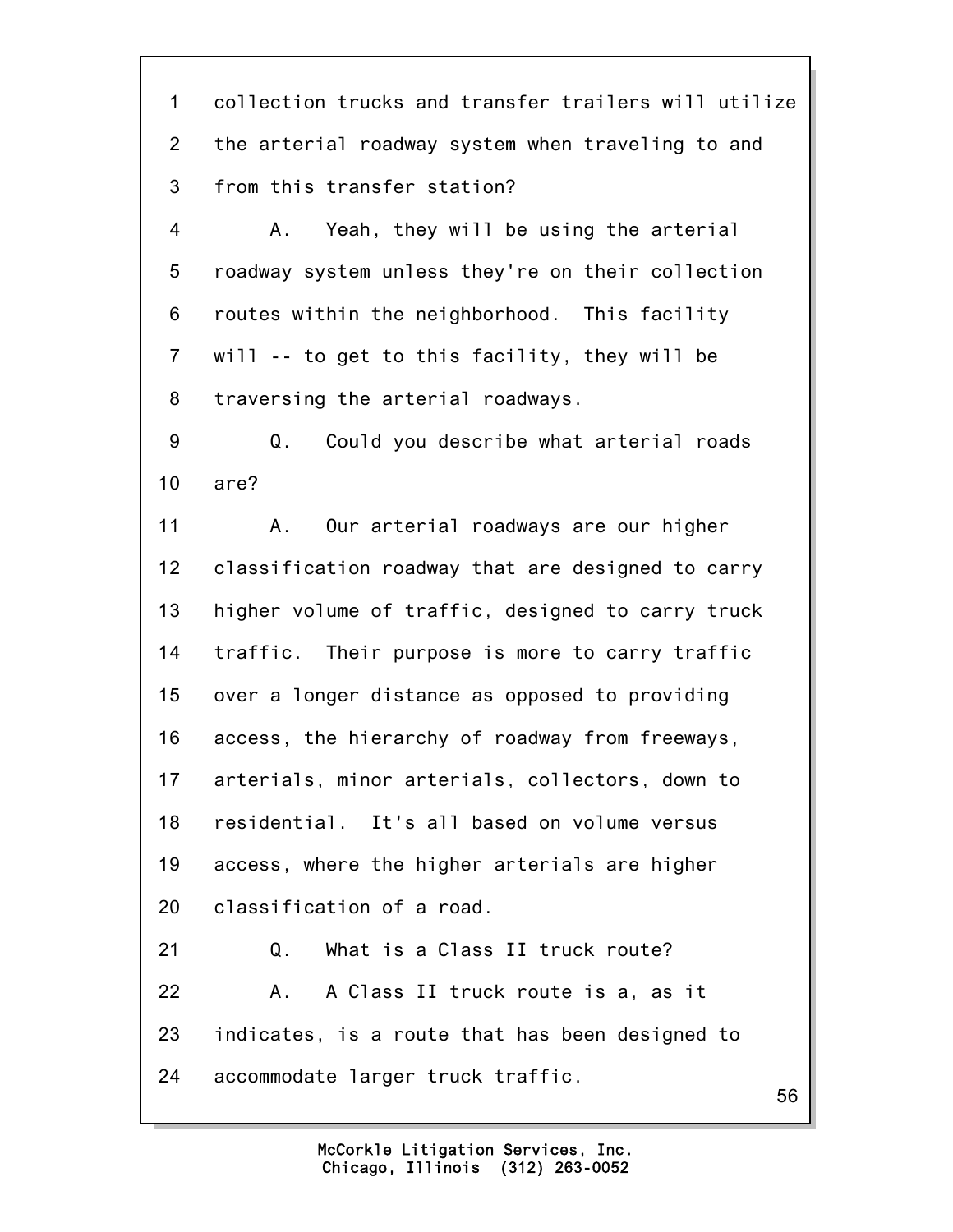57 1 Q. And what is a Class III truck route? 2 A. It depends on -- it varies on the size of 3 the vehicle, the length and width and the wheelbase 4 of vehicle. 5 HEARING OFFICER LUETKEHANS: Mr. Karlovics? 6 MR. KARLOVICS: Will the record please 7 reflect the presence of Donna Wagner, W-A-G-N-E-R. 8 HEARING OFFICER LUETKEHANS: The record 9 will reflect the time is 1:15. 10 BY MR. BLAZER: 11 Q. Do you have your report in front of you? 12 A. I do. 13 Q. Could you turn to page 6-10, last 14 paragraph? 15 MR. HELSTEN: Mr. Blazer, could you hold 16 on a second? 17 MR. BLAZER: Yes. Let know when you're on 18 the page? 19 MR. HELSTEN: Okay. 20 BY MR. BLAZER: 21 Q. Last paragraph, second sentence. 22 Last paragraph, second sentence, you 23 wrote, Groot Industries has indicated that the 24 proposed transfer station will primarily serve Lake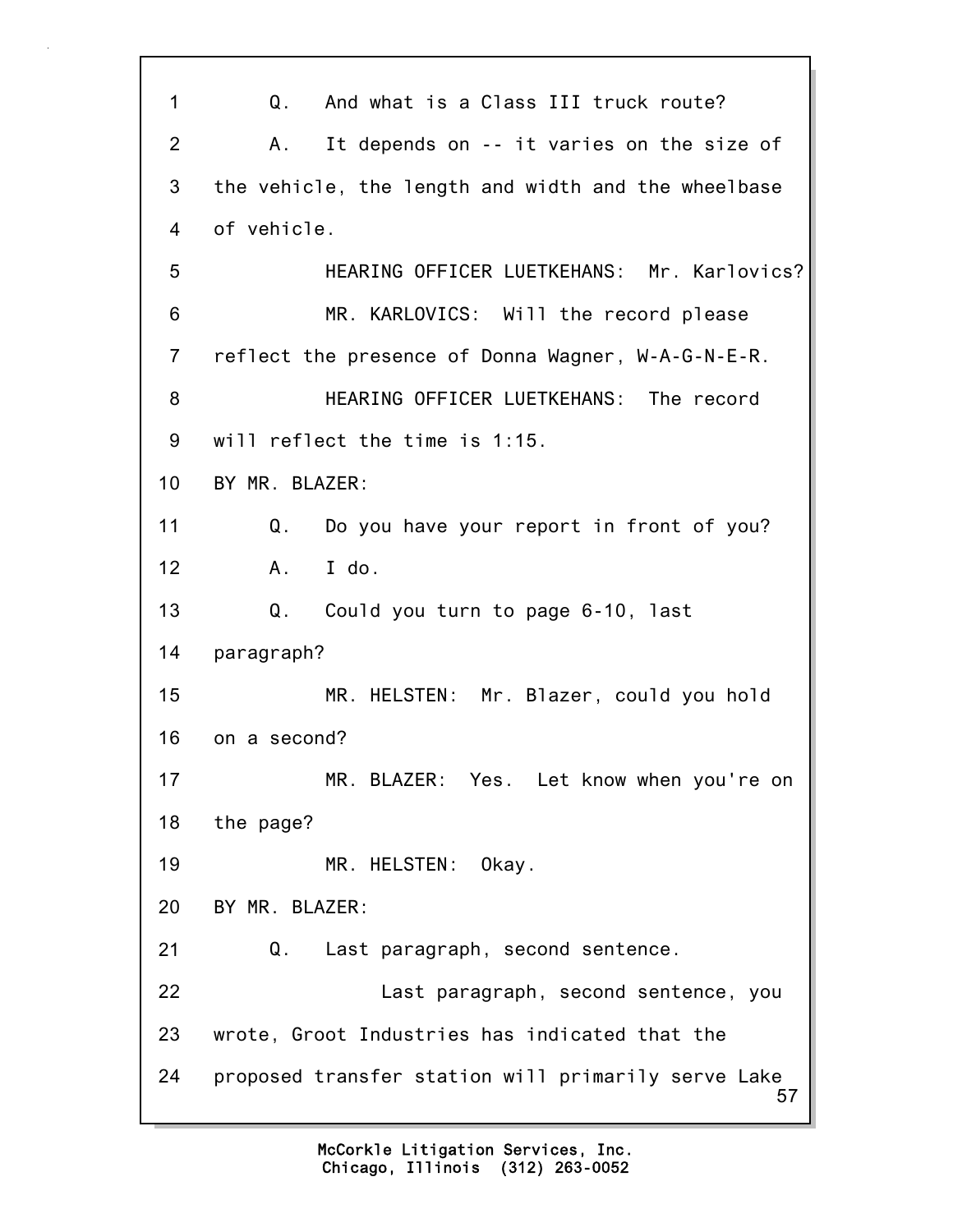| $\mathbf{1}$   | County. Do you see that?                              |
|----------------|-------------------------------------------------------|
| $\overline{2}$ | Um-hum.<br>Α.                                         |
| 3              | "Yes"?<br>Q.                                          |
| 4              | Yes, I do.<br>A.                                      |
| 5              | Q.<br>And who at Groot told you that?                 |
| 6              | Α.<br>I got that from Shaw.                           |
| $\overline{7}$ | From who at Shaw?<br>Q.                               |
| 8              | I believe Christina.<br>Α.                            |
| 9              | Seibert?<br>Q.                                        |
| 10             | Yeah, who did the needs analysis.<br>Α.               |
| 11             | And did Christina tell you where else or<br>Q.        |
| 12             | what areas outside of Lake County this transfer       |
| 13             | station will serve?                                   |
| 14             | MR. HELSTEN: Now we're going far afield.              |
| 15             | I have given Mr. Blazer some leeway, but I think at   |
| 16             | this point in time I'm going to object on the basis   |
| 17             | of relevance and make a legal point if I may, your    |
| 18             | Honor -- Mr. Hearing Officer.                         |
| 19             | HEARING OFFICER LUETKEHANS: Yes, you may.             |
| 20             | MR. HELSTEN: Okay. This issue was                     |
| 21             | squared by the Second Appellate District in the Fox   |
| 22             | Moraine case where Mr. Blazer's expert on traffic,    |
| 23             | Mr. Brent Coulter, rendered testimony as to there     |
| 24             | being unacceptable levels of service at certain<br>58 |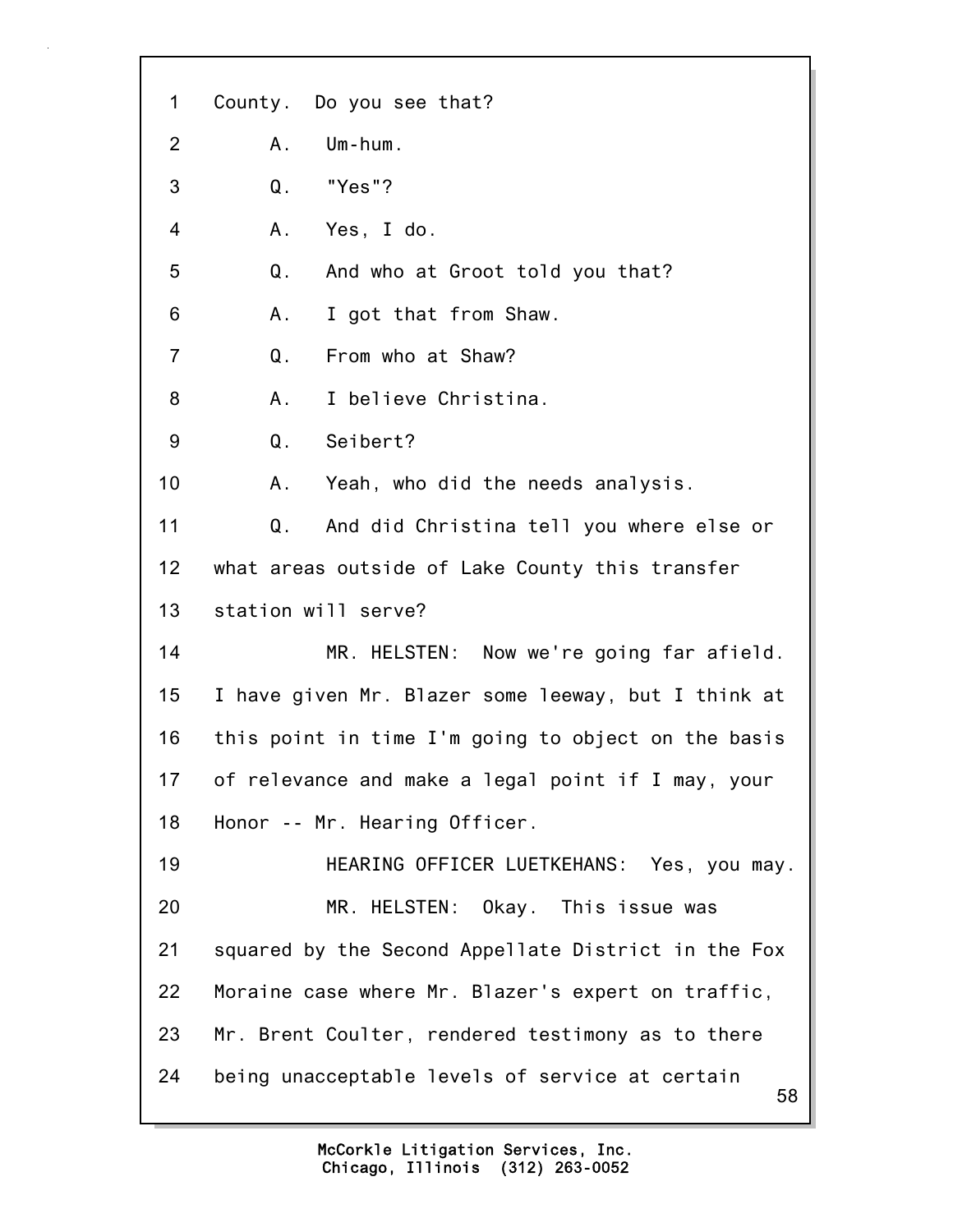59 1 intersections that may be utilized by trucks going 2 in and out of that proposed facility and the 3 direction they would be going and where they may be 4 going. The Pollution Control Board, which is the 5 first level, as you know, of review accepted Mr. 6 Coulter's analysis. However, the Second District 7 took the Pollution Control Board and Mr. Coulter to 8 task. And I asked Mr. Porter to disseminate copies 9 of a relevant portion and I only -- 10 MR. BLAZER: I object to that right now 11 with distributing that. 12 HEARING OFFICER LUETKEHANS: Let him 13 finish. 14 MR. HELSTEN: I am doing at Mr. Blazer's 15 courtesy to the Hearing Officer and to you and 16 everyone else, I want to point to, rather than read, 17 I want to point to the exact words of the Second 18 Appellate District, and Mr. Hearing Officer, I ask 19 for leave to provide you a copy of the -- a portion 20 of that opinion. 21 Mr. Blazer has done a lot of reading, 22 and I am going to do a little reading here. 23 HEARING OFFICER LUETKEHANS: Mr. Porter 24 gave it to me, Mr. Helsten.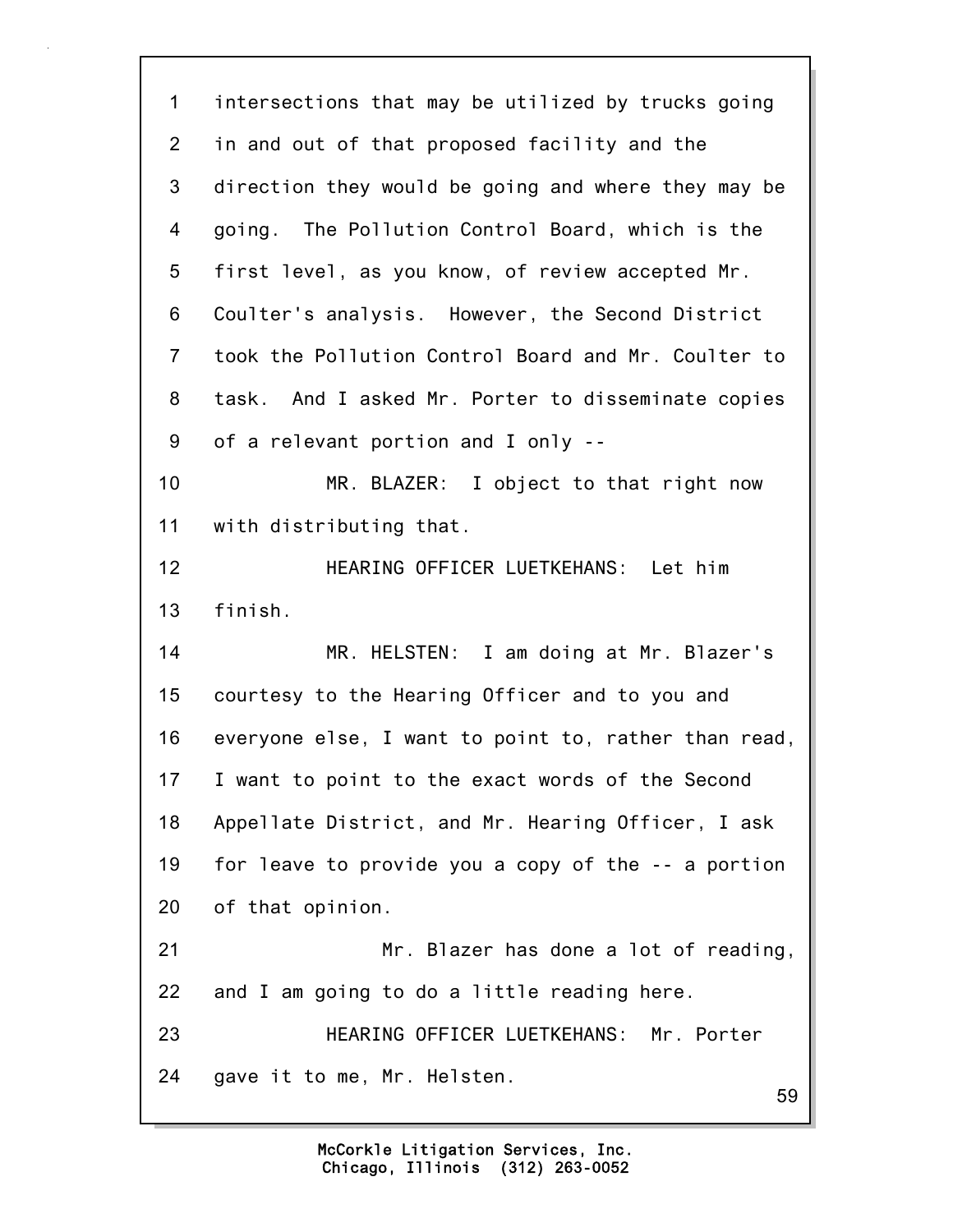60 1 MR. HELSTEN: Okay. The section on the -- 2 HEARING OFFICER LUETKEHANS: You know, can 3 I interrupt here for a second? I will be honest, I 4 think you're anticipating where Mr. Blazer is going 5 to go. And I could see why you're anticipating that 6 I am not sure he's gone there with this question. I 7 let you raise the objection, I have the case, we can 8 move along. Right now the only question pending is 9 I think was Ms. Seibert was the person who provided 10 the information, isn't that what the question was? 11 MR. BLAZER: No, we have gone past that, 12 and I asked him if Ms. Seibert told him where else 13 waste -- 14 HEARING OFFICER LUETKEHANS: Where it was 15 coming from, not the actual route? 16 MR. BLAZER: Right, exactly. I know -- 17 HEARING OFFICER LUETKEHANS: I kind of 18 took this could go a couple of different ways. And 19 I kind of want to see where it went first. 20 Mr. Helsten, I understand your objection. We will 21 deal with it if it goes that way. 22 MR. HELSTEN: Just so it clear, Mr. 23 Hearing Officer, my objection is Second Appellate 24 District says, the Act does not require elimination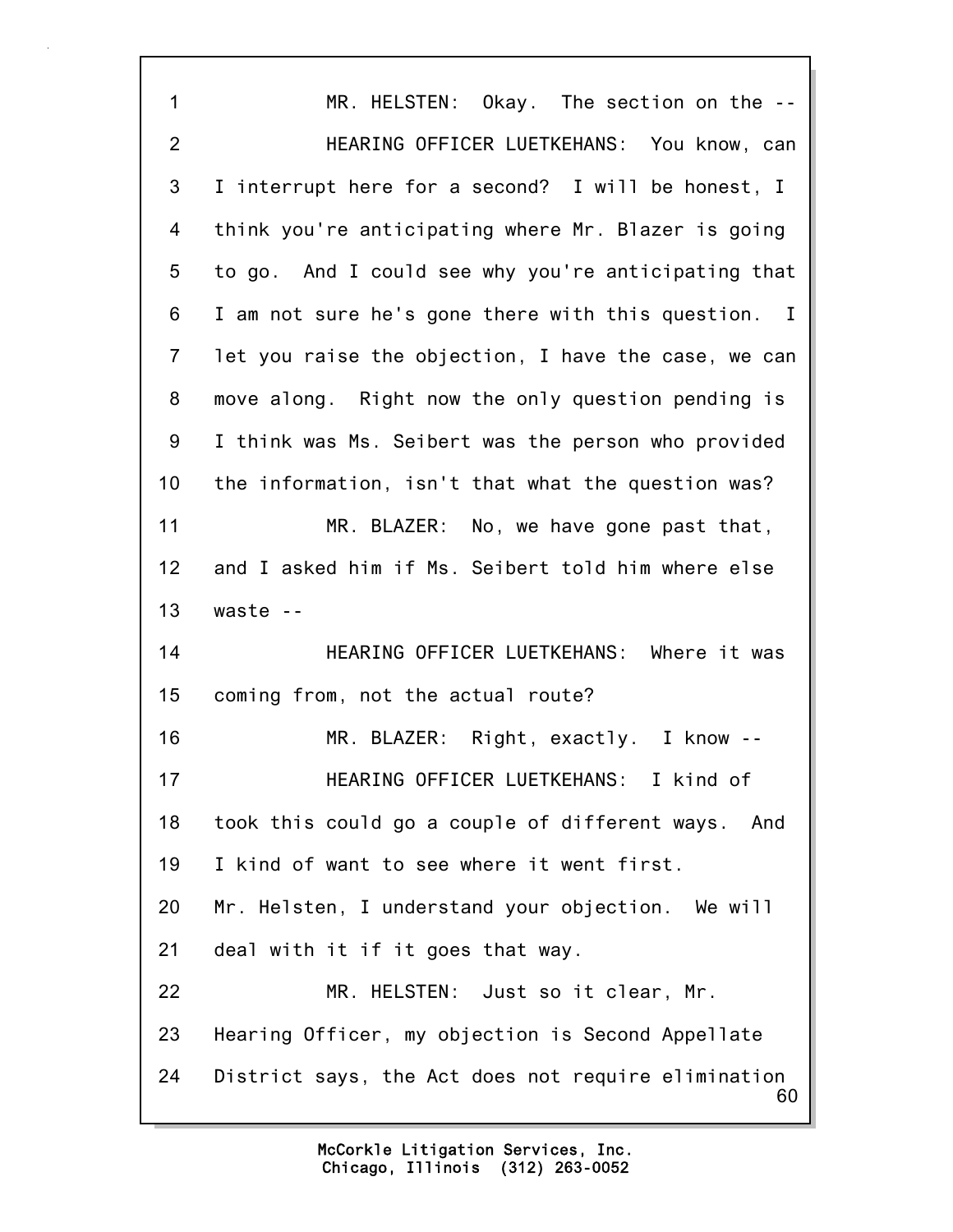61 1 of all travel problems, nor is the Applicant 2 required to provide evidence of exact routes, types 3 of traffic, noise, dust -- and this is important -- 4 nor projections of volume nor hours of traffic 5 because the Act does not require a traffic plan, but 6 rather a showing that the traffic patterns to and 7 from the facility are designed to minimize the 8 impact on existing traffic flows. And then down 9 further -- 10 HEARING OFFICER LUETKEHANS: Mr. Helsten, 11 again, we're not there yet. 12 MR. HELSTEN: I just want to set forth the 13 basis for the record of my objection. 14 HEARING OFFICER LUETKEHANS: Okay. And I 15 am aware of it, I have it in front of me and if he 16 we get to that point, I will let both of you argue 17 the statement. But right now I think we're just at 18 a different question. 19 MR. BLAZER: We are, but I do want to make 20 a point, Mr. Hearing Officer. 21 You may recall we got into this 22 dispute about this Fox Moraine case yesterday about 23 the issue of needs. 24 HEARING OFFICER LUETKEHANS: If I let you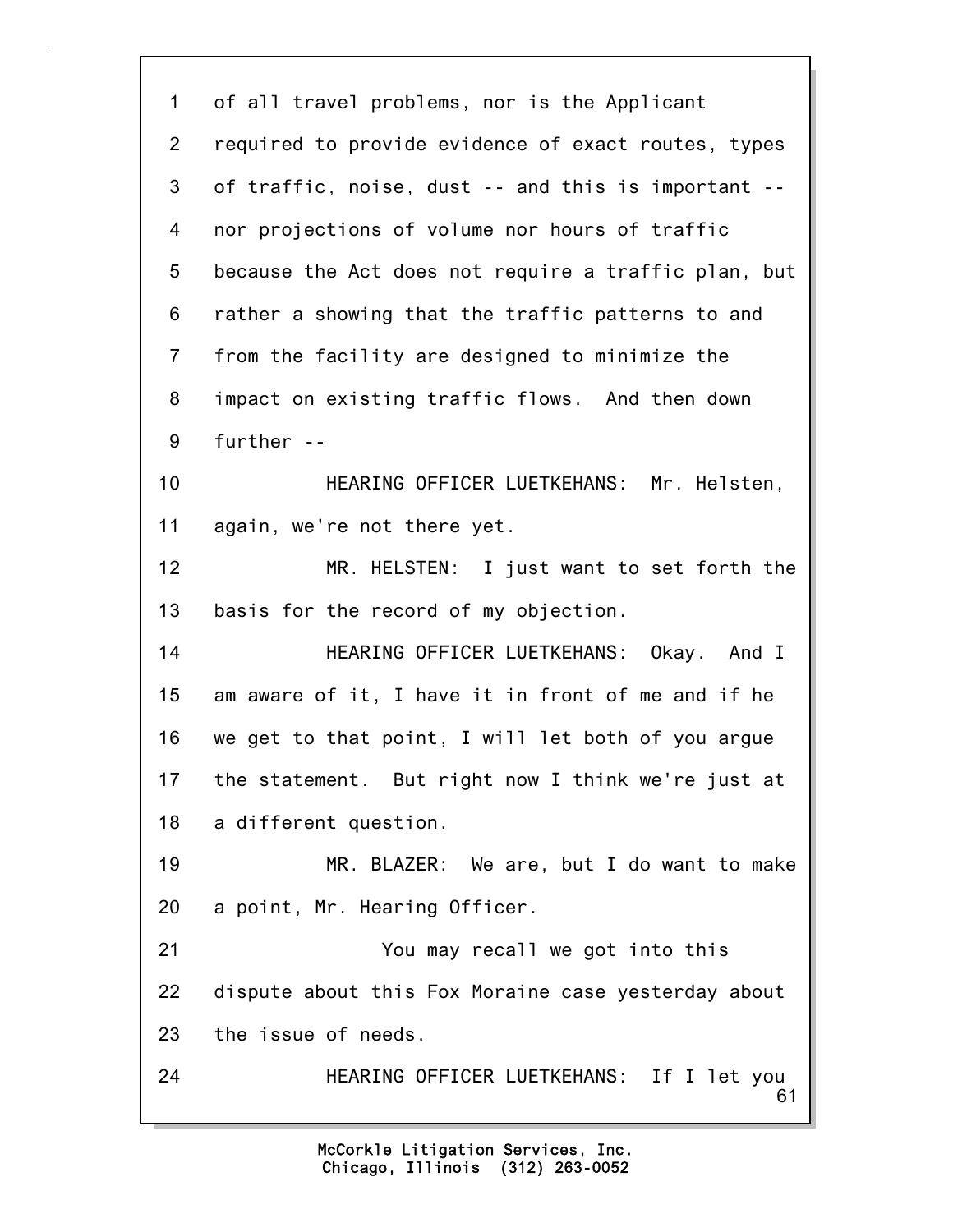| $\mathbf 1$    | make your point here, Mr. Helsten gets to finish     |
|----------------|------------------------------------------------------|
| $\overline{2}$ | his. As far as I am concerned we're not there yet.   |
| 3              | If we get there and have to rule, I will let you     |
| 4              | both argue.                                          |
| 5              | MR. BLAZER: My only concern is despite my            |
| 6              | concern, Mr. Porter went ahead and handed out copies |
| $\overline{7}$ | of an appellate decision to the board members who    |
| 8              | are understandably visibly reading this. I think     |
| 9              | it's completely improper at this point.              |
| 10             | HEARING OFFICER LUETKEHANS: Let's move               |
| 11             | on. They have counsel, and Mr. Karlovics is very     |
| 12             | able to tell them what the proper state of the law,  |
| 13             | is if it becomes an issue.                           |
| 14             | MR. BLAZER: You're correct.                          |
| 15             | HEARING OFFICER LUETKEHANS: Do you                   |
| 16             | remember the question, Mr. Blazer?                   |
| 17             | MR. BLAZER: I haven't the slightest clue             |
| 18             | at this point.                                       |
| 19             | HEARING OFFICER LUETKEHANS: I am not sure            |
| 20             | it's fair to our court reporter, so.                 |
| 21             | MR. BLAZER: Let me try it again.                     |
| 22             | HEARING OFFICER LUETKEHANS: Please.                  |
| 23             | BY MR. BLAZER:                                       |
| 24             | Q.<br>Let me back up a little bit,<br>62             |
|                |                                                      |

٦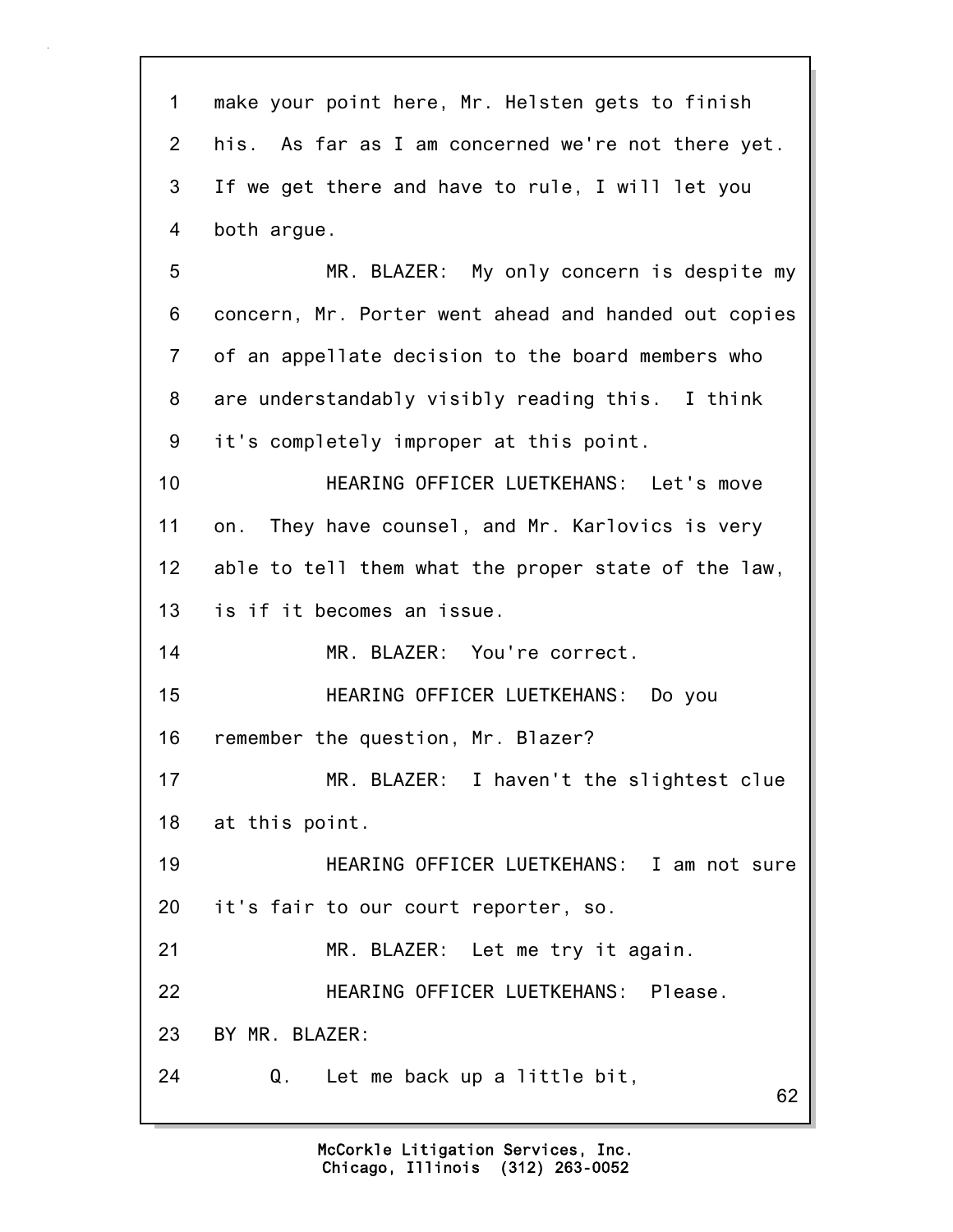63 1 Mr. Werthmann, just so we could recapture where we 2 were before Mr. Helsten's speech. 3 The section in your report that I 4 referred you to says that Groot Industries has 5 indicated that the proposed transfer station will 6 primarily serve Lake County, correct? 7 A. Correct. 8 Q. And you had indicated, and I apologize, I 9 know it's asked and answered. But just so we could 10 get back to where we were, you had indicated that 11 you got that information from Christine Seibert, 12 correct? 13 A. Correct. 14 Q. And my follow-up question then was, did 15 Ms. Seibert tell you what other areas other than 16 Lake County this transfer station will serve. 17 MR. HELSTEN: Objection, beyond the scope 18 of the Criterion as set forth in the Fox Moraine 19 case. 20 HEARING OFFICER LUETKEHANS: I think 21 this -- I am going to overrule the objection. I 22 think this goes to somewhat Ms. Seibert's testimony, 23 et cetera, and the statements made therein more than 24 it does to Mr. Werthmann. I think it's relevant to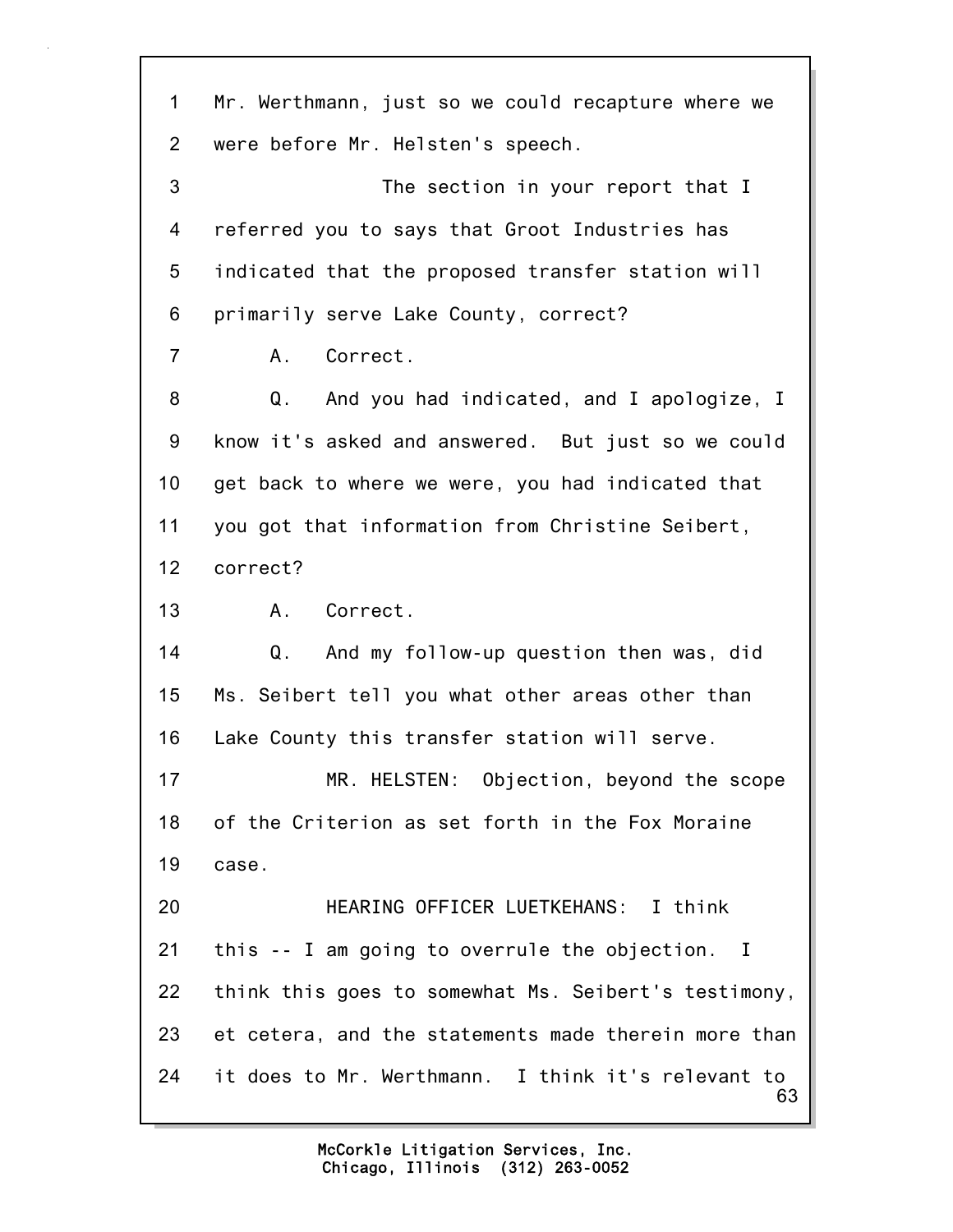| 1              | that since they are a part of the same group.          |
|----------------|--------------------------------------------------------|
| $\overline{2}$ | So you may answer, Mr. Werthmann.                      |
| 3              | BY MR. BLAZER:                                         |
| 4              | Q. Do you understand the question,                     |
| 5              | Mr. Werthmann?                                         |
| 6              | A. Will you repeat it?                                 |
| $\overline{7}$ | Q.<br>I think the question, did she tell you           |
| 8              | which areas outside of Lake County were going to be    |
| 9              | served is the question?                                |
| 10             | A. As I understand this facility and as we             |
| 11             | discussed on Monday -- or I didn't discuss it, I       |
| 12             | heard, it's going to be open for a number of years     |
| 13             | and that the service area is going to fluctuate over   |
| 14             | a 20-, 25-year period; that the intention is to        |
| 15             | primarily serve Lake County, however, it may serve     |
| 16             | some portions of adjacent counties too. But the        |
| 17             | primary is Lake County.                                |
| 18             | And you got all of this from Christine<br>Q.           |
| 19             | Seibert?                                               |
| 20             | I had discussions, yes.<br>A.                          |
| 21             | Q.<br>I believe you said in your presentation,         |
| 22             | correct me if I am wrong, that all of the waste from   |
| 23             | this facility will be transported via transfer         |
| 24             | trailers to a distant landfill; is that correct?<br>64 |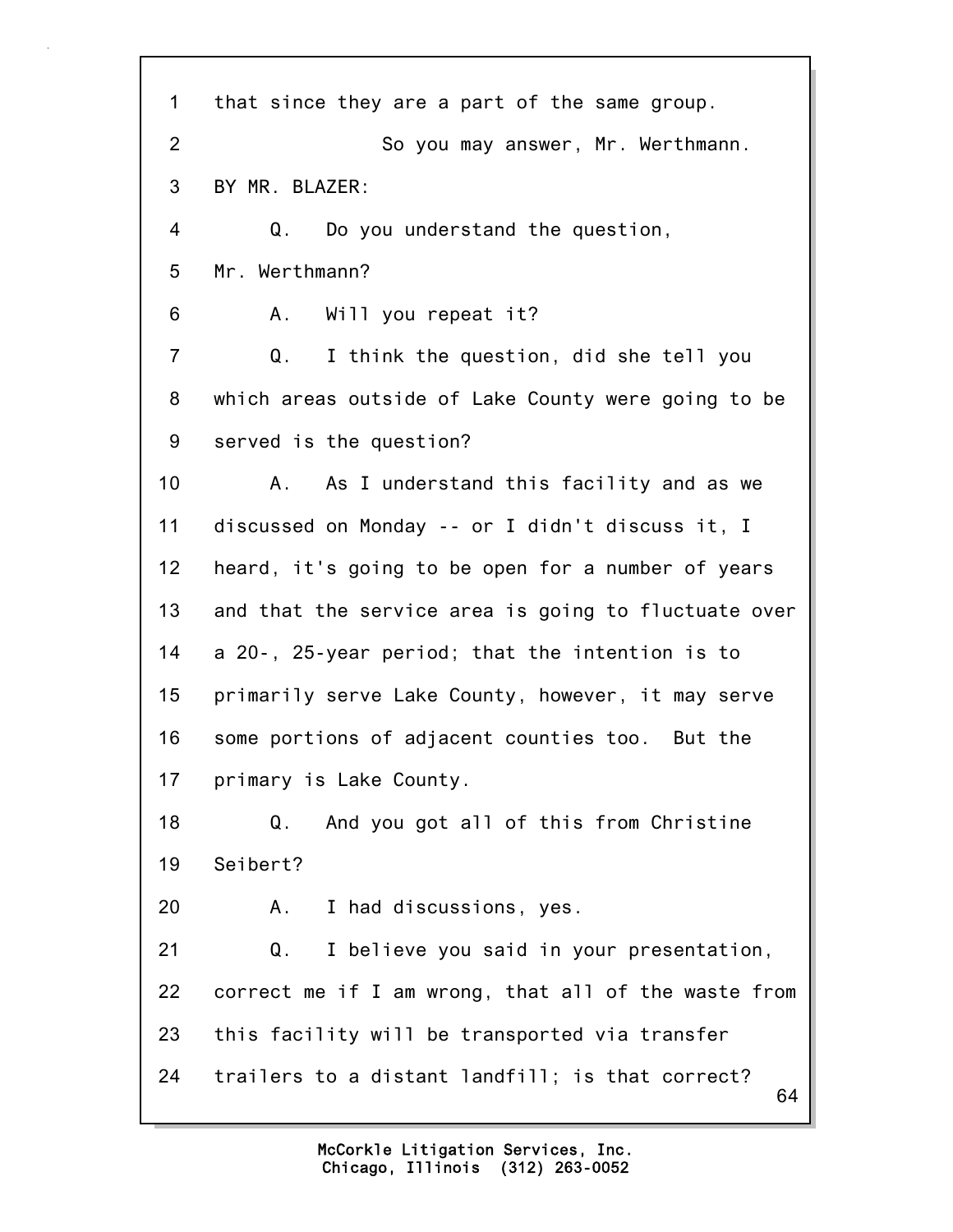65 1 A. Correct. 2 Q. And by distant, do you mean some landfill 3 outside of Lake County? 4 A. Correct. 5 MR. HELSTEN: Objection again as to 6 relevance. This is beyond the scope of the 7 Criterion. The criterion as set forth by the court 8 in Fox Moraine requires only that the applicant take 9 such steps as are necessary to minimize impacts on 10 traffic patterns at the facility. 11 HEARING OFFICER LUETKEHANS: Objection 12 overruled at this point. 13 BY MR. BLAZER: 14 Q. I am having a senior moment again. I 15 believe I asked you, correct me if I'm wrong, 16 Mr. Hearing Officer, that this would be a landfill 17 outside of Lake County; is that correct? 18 A. It's my understanding outside of Lake 19 County. 20 Q. What is the basis of your understanding? 21 A. Discussions with the team and with Groot. 22 Q. Which members of the team advised you that 23 the waste from this facility will go to landfills 24 outside of the Lake County?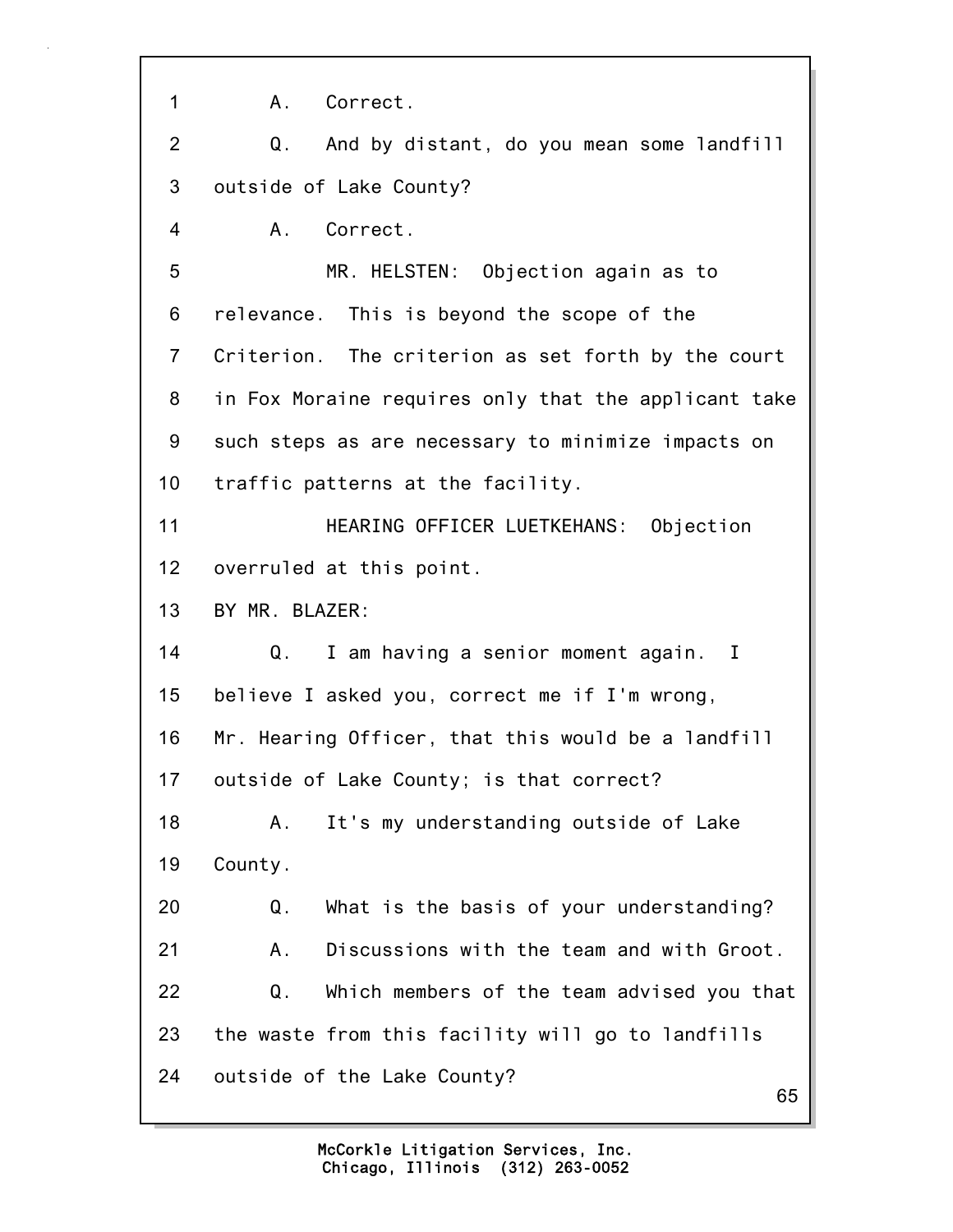1 MR. HELSTEN: Same objection and objection 2 as to relevance.

| 3              | HEARING OFFICER LUETKEHANS: Objection is                   |
|----------------|------------------------------------------------------------|
| 4              | overruled, given the fact that the report from             |
| 5              | Mr. Werthmann specifically talks about that the            |
| 6              | outbound waste is anticipated to be transferred from       |
| $\overline{7}$ | the transfer station to the Winnebago landfill             |
| 8              | located in Winnebago County, Illinois. He kind of          |
| 9              | put this as part of his report, I think it is              |
| 10             | allowable for Mr. Blazer to at least inquire into          |
| 11             | that type of statement that's in the report. I             |
| 12             | don't think we're at the Fox Moraine issue yet. I          |
| 13             | am sure sometime in the next few days we will be. I        |
| 14             | don't think we're there yet.                               |
| 15             | BY MR. BLAZER:                                             |
| 16             | I assume just like me you probably lost<br>Q.              |
| 17             | that question?                                             |
| 18             | No. Mr. Blazer and I have been working on<br>А.            |
| 19             | this project for five years. I am not sure who told        |
| 20             | me that. It came from the development team, it came        |
| 21             | from the team, so.                                         |
| 22             | But somebody either from Shaw or from<br>Q.                |
| 23             | Groot told you that all of the waste from this             |
| 24             | facility will be transported outside of Lake County,<br>66 |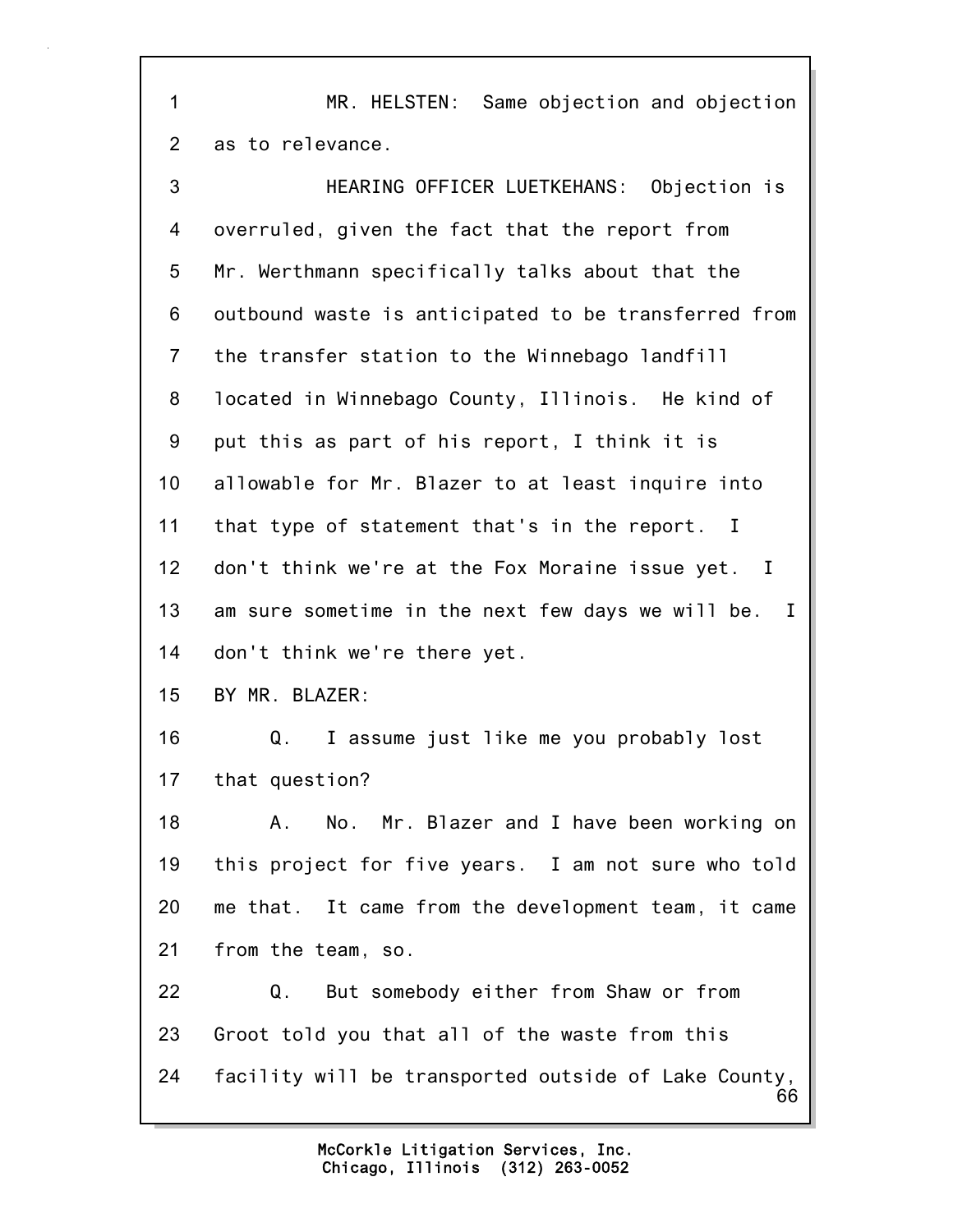67 1 correct? 2 A. That's my understanding. 3 Q. And the hearing officer anticipated my 4 next question, since it's probably obvious, page 5 6-10 of your report, last paragraph, second to the 6 last sentence. Are you there, Mr. Helsten? 7 MR. HELSTEN: Yes, Mr. Blazer. 8 BY MR. BLAZER: 9 Q. And you wrote in your report, 10 Mr. Werthmann, the outbound waste is anticipated to 11 be transported from the transfer station to the 12 Winnebago landfill located in Winnebago County, 13 Illinois, did I read that correctly? 14 A. I believe you did. 15 Q. And who gave you that information? 16 A. I, once again, I got it from the 17 development team. 18 Q. So either somebody at Shaw or somebody at 19 Groot? 20 MR. HELSTEN: Asked and answered about 21 fifth time. 22 THE WITNESS: It's my understanding -- 23 HEARING OFFICER LUETKEHANS: Mr. Werthmann, 24 you have to wait -- when your lawyer objects, please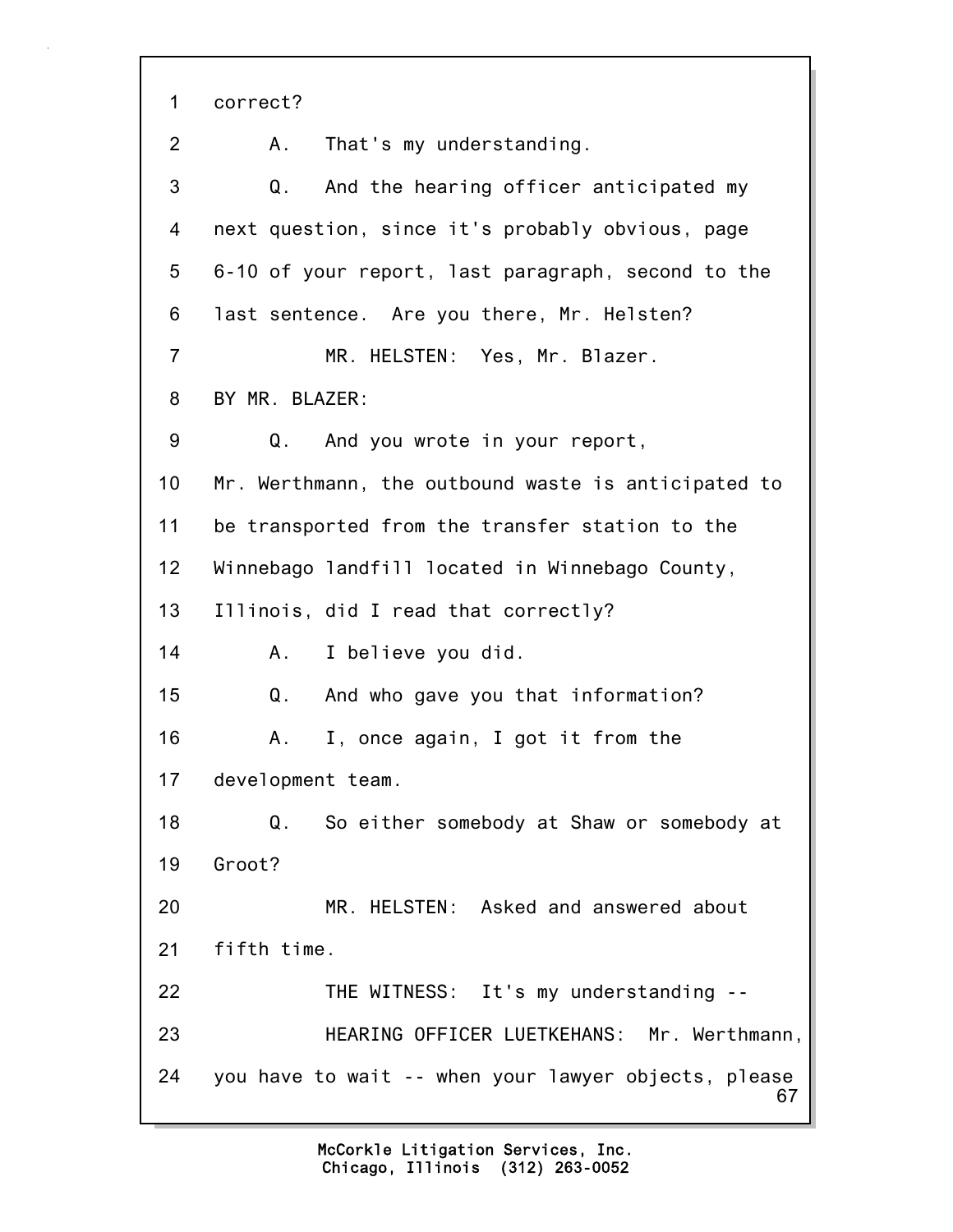68 1 wait for me to rule before you respond. 2 So that objection will be sustained. 3 I think we have documented a number of times who the 4 development team is. Your question, that has that 5 been asked a few times. 6 MR. BLAZER: All right. Fine. 7 BY MR. BLAZER: 8 Q. You didn't come up with that information 9 on your own, you got from somebody else, right? 10 THE WITNESS: Correct. 11 MR. HELSTEN: Asked and answered. 12 HEARING OFFICER LUETKEHANS: The answer 13 will stand. 14 MR. BLAZER: Could you go to slide 23, 15 please. 16 BY MR. BLAZER: 17 Q. Now, this is your estimated direction of 18 distribution, correct? 19 A. Correct. 20 Q. And the second set of entries there shows 21 100 percent of the transfer trailer traffic from the 22 transfer station going to and from the west on Route 23 120; is that correct? 24 A. Correct.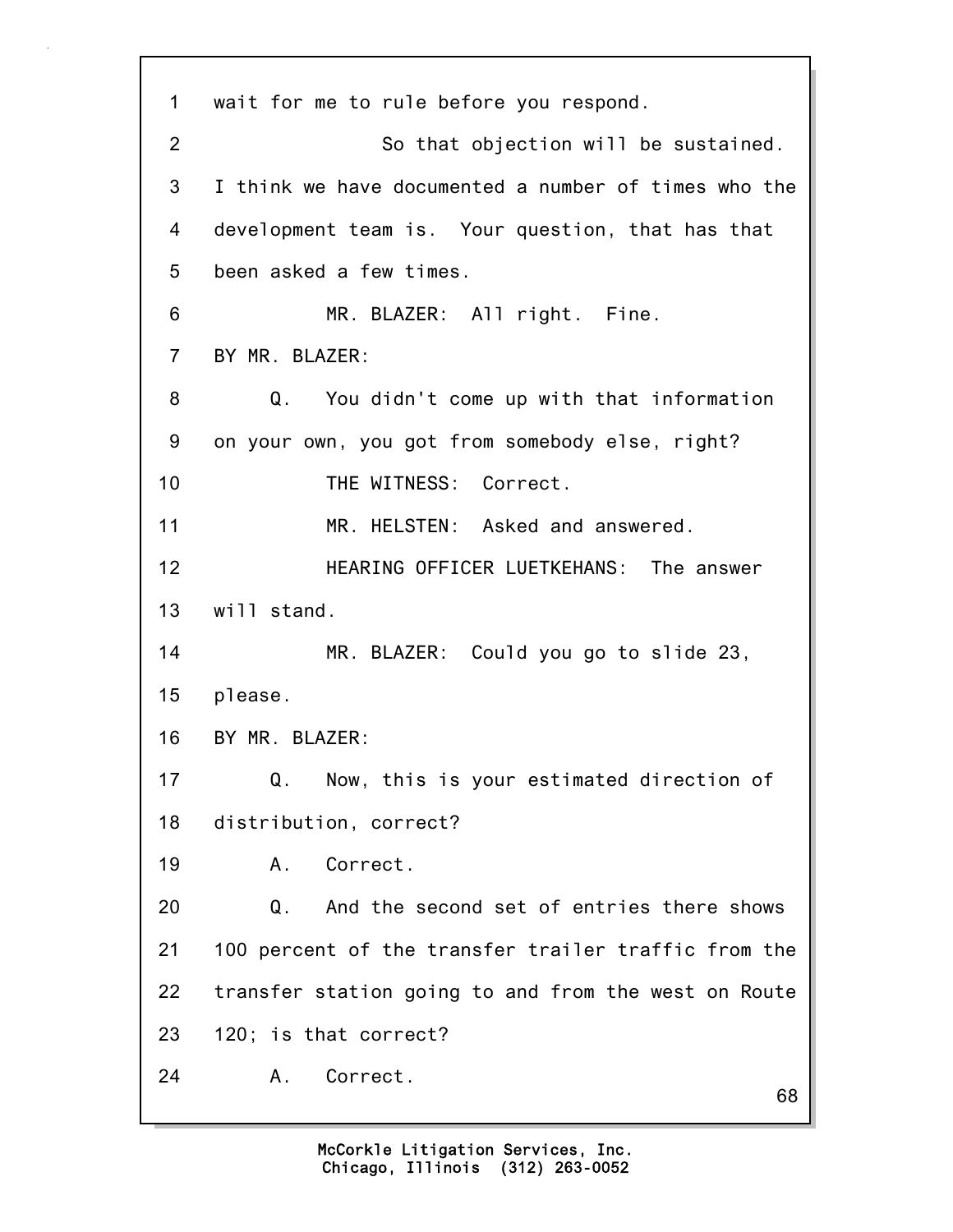| 1              | And who gave that you information?<br>Q.            |
|----------------|-----------------------------------------------------|
| $\overline{2}$ | The development team.<br>Α.                         |
| 3              | So the transfer trailers will go from the<br>Q.     |
| 4              | transfer station to the Winnebago landfill; is that |
| 5              | correct?                                            |
| 6              | Initially that's their intention, but who<br>A.     |
| $\overline{7}$ | knows after 20 years, 30 years.                     |
| 8              | At least as of today or as of the time<br>Q.        |
| 9              | this facility opens, that's the intention as you    |
| 10             | understand it, correct?                             |
| 11             | As I understand it.<br>А.                           |
| 12             | That's the information that you have been<br>Q.     |
| 13             | provided by the development team; is that correct?  |
| 14             | It's my understanding of it.<br>Α.                  |
| 15             | And then the transfer trailers will come<br>Q.      |
| 16             | back from the Winnebago landfill to the transfer    |
| 17             | station; is that correct?                           |
| 18             | Correct.<br>Α.                                      |
| 19             | And all of the collection trucks and<br>Q.          |
| 20             | transfer trailers will utilize the arterial roadway |
| 21             | system when traveling to and from the transfer      |
| 22             | station, correct?                                   |
| 23             | Yes.<br>Α.                                          |
| 24             | MR. BLAZER: I might as well as warn him<br>69       |

7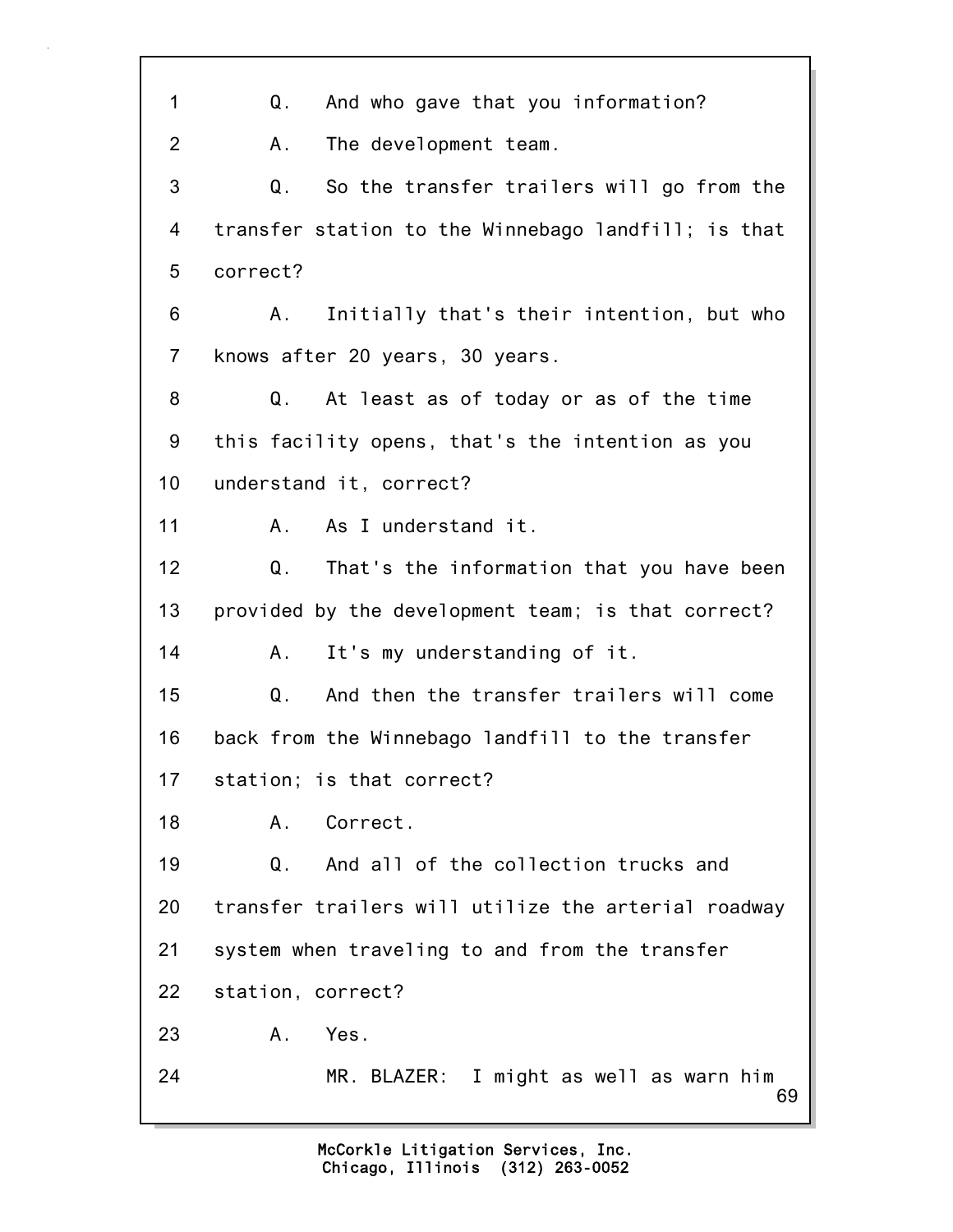70 1 now, now we're getting to the Fox Moraine issue. 2 BY MR. BLAZER: 3 Q. Which arterial roadways will be used by 4 transfer trailers to and from the west Route 120? 5 MR. HELSTEN: I guess Mr. Blazer's 6 conceded that Fox Moraine is applicable -- 7 MR. BLAZER: I haven't conceded that. I 8 give him the opportunity to object at the right 9 time. 10 MR. HELSTEN: Thank you, Mr. Blazer. 11 Objection based on my prior 12 objection. This is not required under Criterion 6, 13 it's not relevant. It's beyond the scope of what's 14 required under Criterion 6 as set forth by the Fox 15 Moraine court. 16 HEARING OFFICER LUETKEHANS: Mr. Blazer? 17 MR. BLAZER: Criterion 6 specifically 18 requires a demonstration by the Applicant that they 19 minimize the traffic impacts on the existing roadway 20 system to and from the facility. I am not asking 21 him for a specific traffic plan, which is what the 22 Fox Moraine court was talking about. He has 23 identified the routes to and from this facility, 24 which is the first part of complying with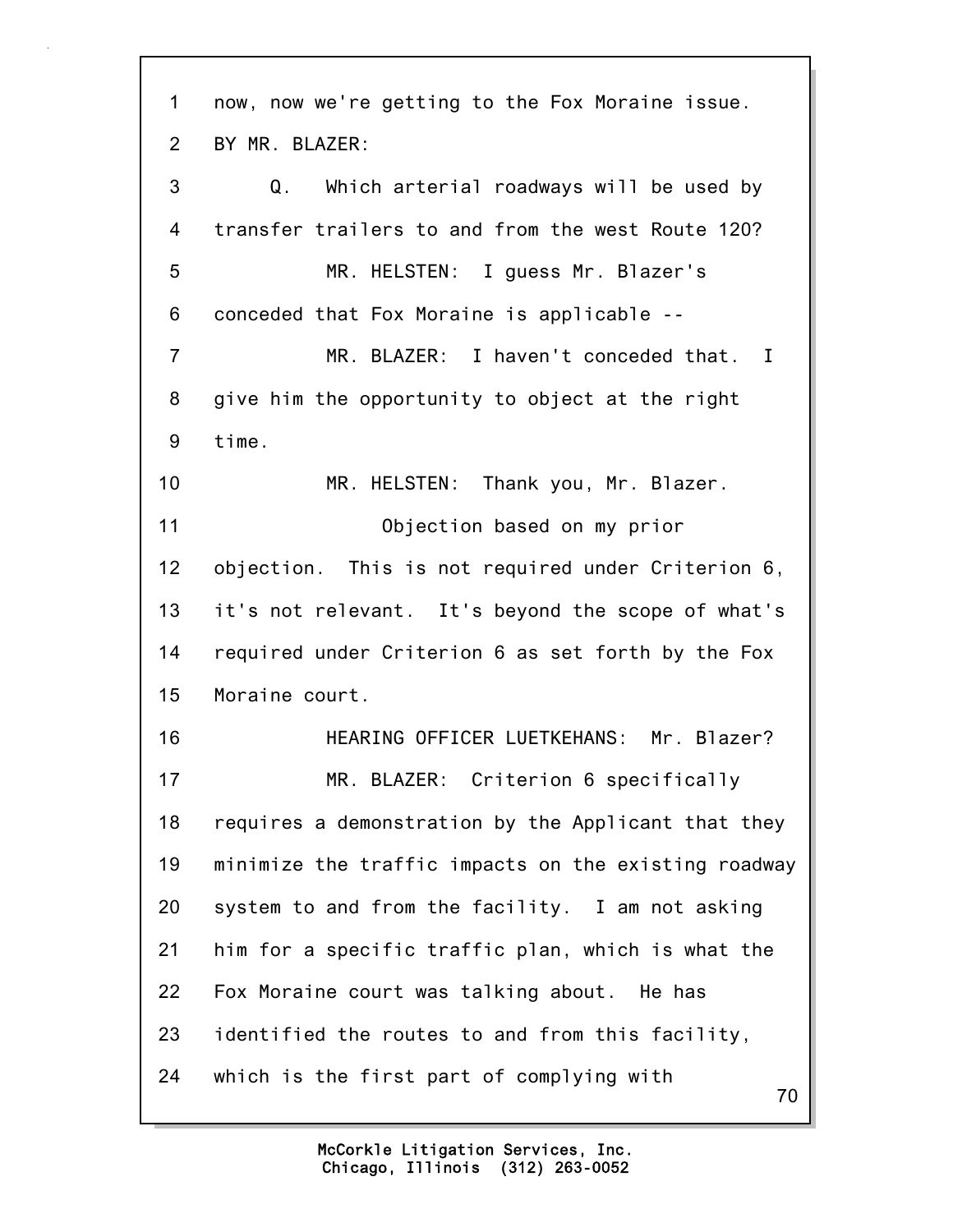| 1              | Criterion 6. I am asking him for the second part.     |
|----------------|-------------------------------------------------------|
| $\overline{2}$ | How are they going to get to and from this facility.  |
| 3              | Those are the words of the statute. Fox Moraine       |
| 4              | didn't address that. Fox Moraine addressed whether    |
| 5              | or not a specific traffic plan needs to be            |
| 6              | developed. I haven't asked him that question.         |
| $\overline{7}$ | HEARING OFFICER LUETKEHANS: Can you read              |
| 8              | back the question.                                    |
| 9              | (Record was read back.)                               |
| 10             | THE WITNESS: The specific route I do not              |
| 11             | know, but there's a number of routes they could take  |
| 12             | that are Class II truck routes that they can use to   |
| 13             | get out to Winnebago, if that's where they're going   |
| 14             | go to.                                                |
| 15             | BY MR. BLAZER:                                        |
| 16             | Could you describe those routes for us?<br>Q.         |
| 17             | MR. HELSTEN: Same objection.                          |
| 18             | HEARING OFFICER LUETKEHANS: To the                    |
| 19             | extent you recall?                                    |
| 20             | MR. BLAZER: I could tell you Class II                 |
| 21             | truck routes in the area.                             |
| 22             | BY MR. BLAZER:                                        |
| 23             | Q. Please.                                            |
| 24             | Illinois 59, Illinois 176, Illinois 13 --<br>Α.<br>71 |

L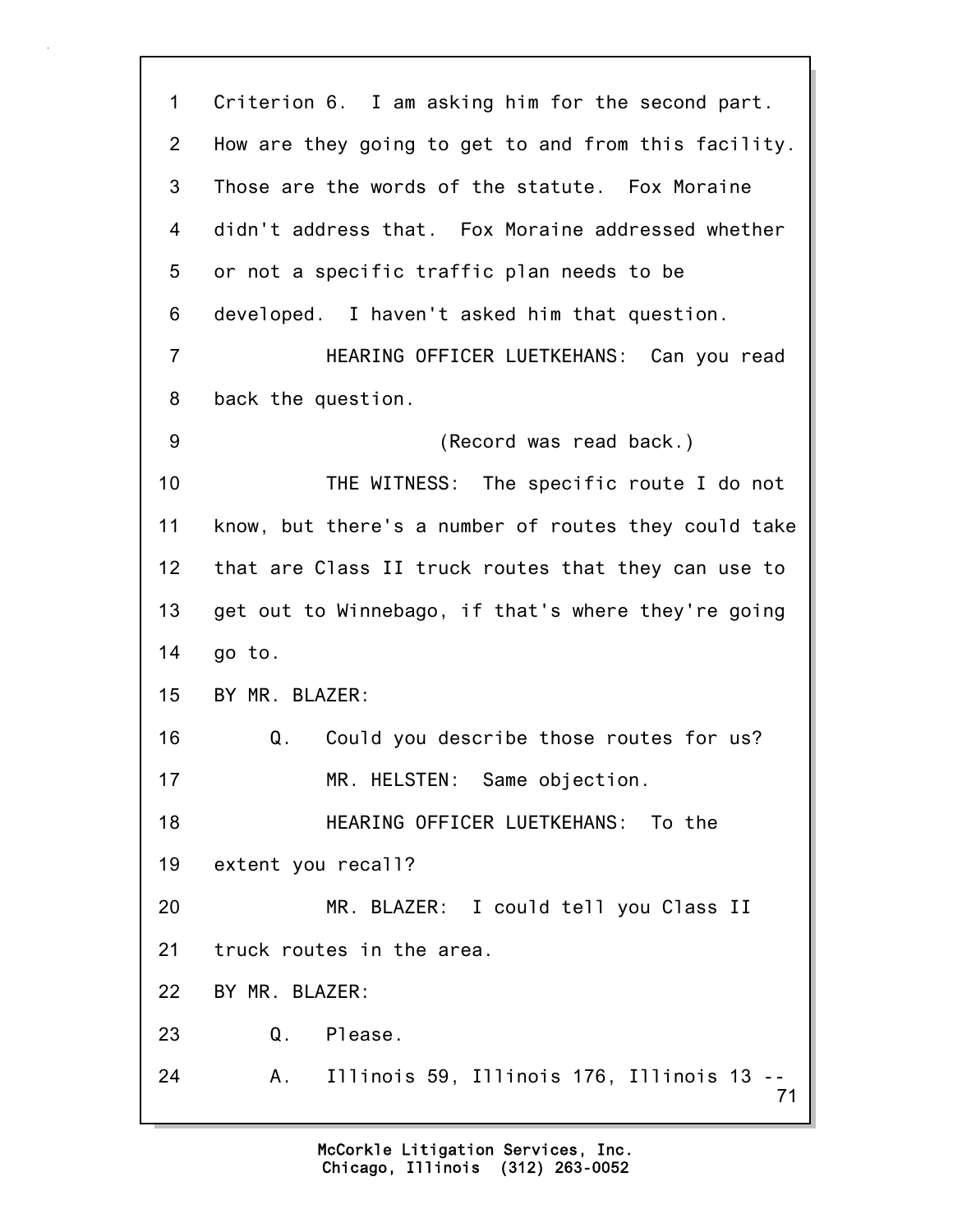72 1 Illinois 31, excuse me, Illinois 47. There's a 2 number of different routes that can be taken to get 3 out to Winnebago. 4 Q. But as you, as we're here today, you have 5 no idea which of those routes the transfer trailers 6 from this facility might use to go out to the 7 Winnebago landfill and then come back to the 8 Winnebago landfill; is that correct? 9 MR. HELSTEN: Same objection. 10 HEARING OFFICER LUETKEHANS: Objection, 11 overruled. 12 You may answer. 13 THE WITNESS: The exact route I do not 14 know at this time. 15 BY MR. BLAZER: 16 Q. Did you consult with the Lake County DOT 17 regarding your traffic report? 18 A. What do you mean by my traffic report? 19 Q. Your analysis, what we have been talking 20 about today? 21 A. I consulted them regarding some of the 22 improvements in the area and some of the information 23 I got. 24 Q. Well, did you give anyone at the DOT your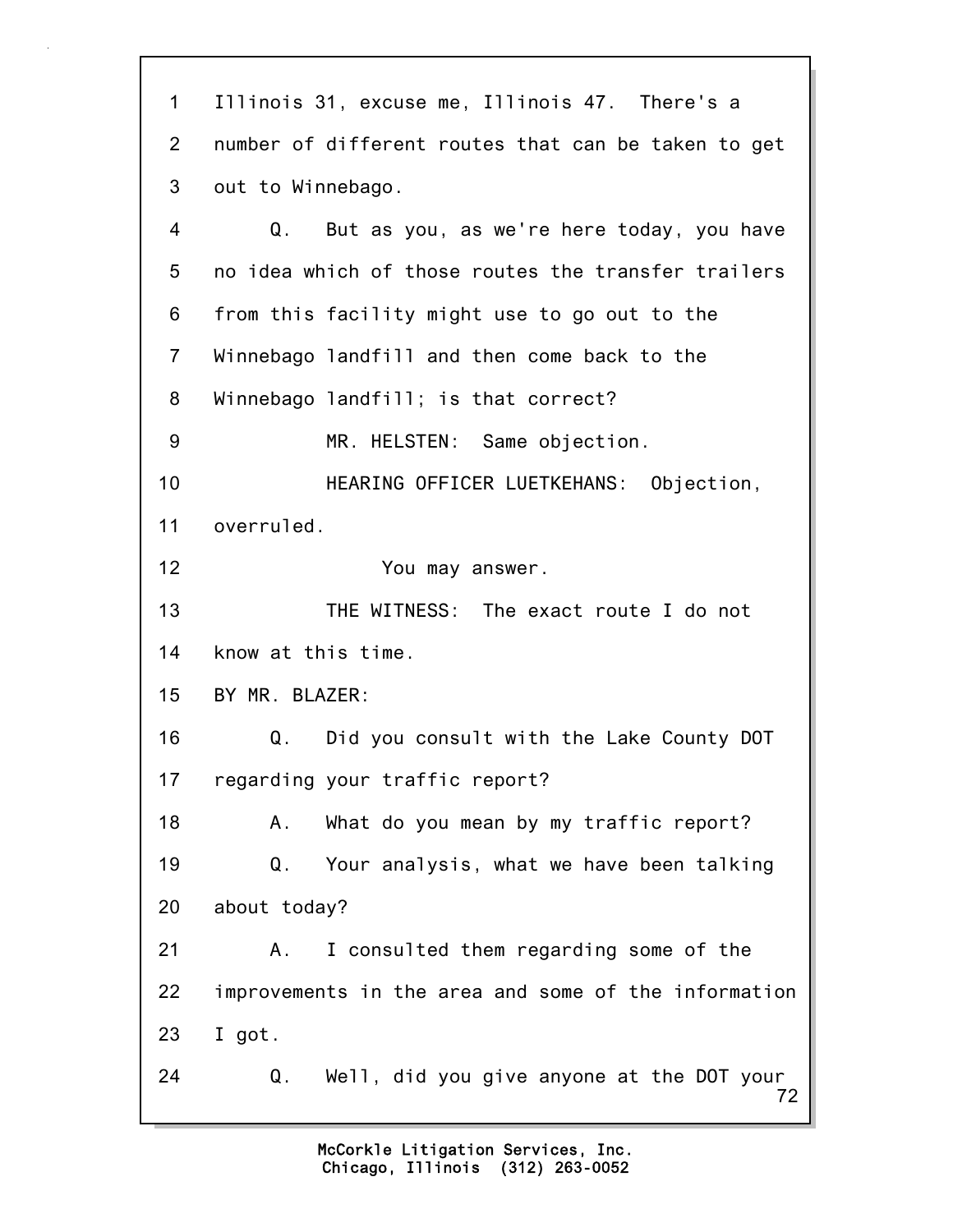73 1 traffic report? 2 A. I didn't give anybody my report. 3 Q. Did anyone else on the development team, 4 if you know, give the DOT your traffic report? 5 A. I do not know. 6 Q. Did you consult with the Lake County DOT 7 regarding the planned traffic generation and roadway 8 usage from this facility? 9 A. I did not. 10 Q. Did you consult with the Lake County DOT 11 regarding the work you are proposing to do on the 12 roadways as part of your improvement program with 13 this facility? 14 A. I did not. 15 Q. Did anyone else from the development team, 16 to your knowledge? 17 A. I do not know if they have or have not. 18 Q. You also did the traffic study for the 19 siting hearing for the expansion of the Winnebago 20 landfill last year, correct? 21 A. Correct. 22 Q. And on that project, you did consult with 23 the Winnebago County Highway Department; is that 24 correct?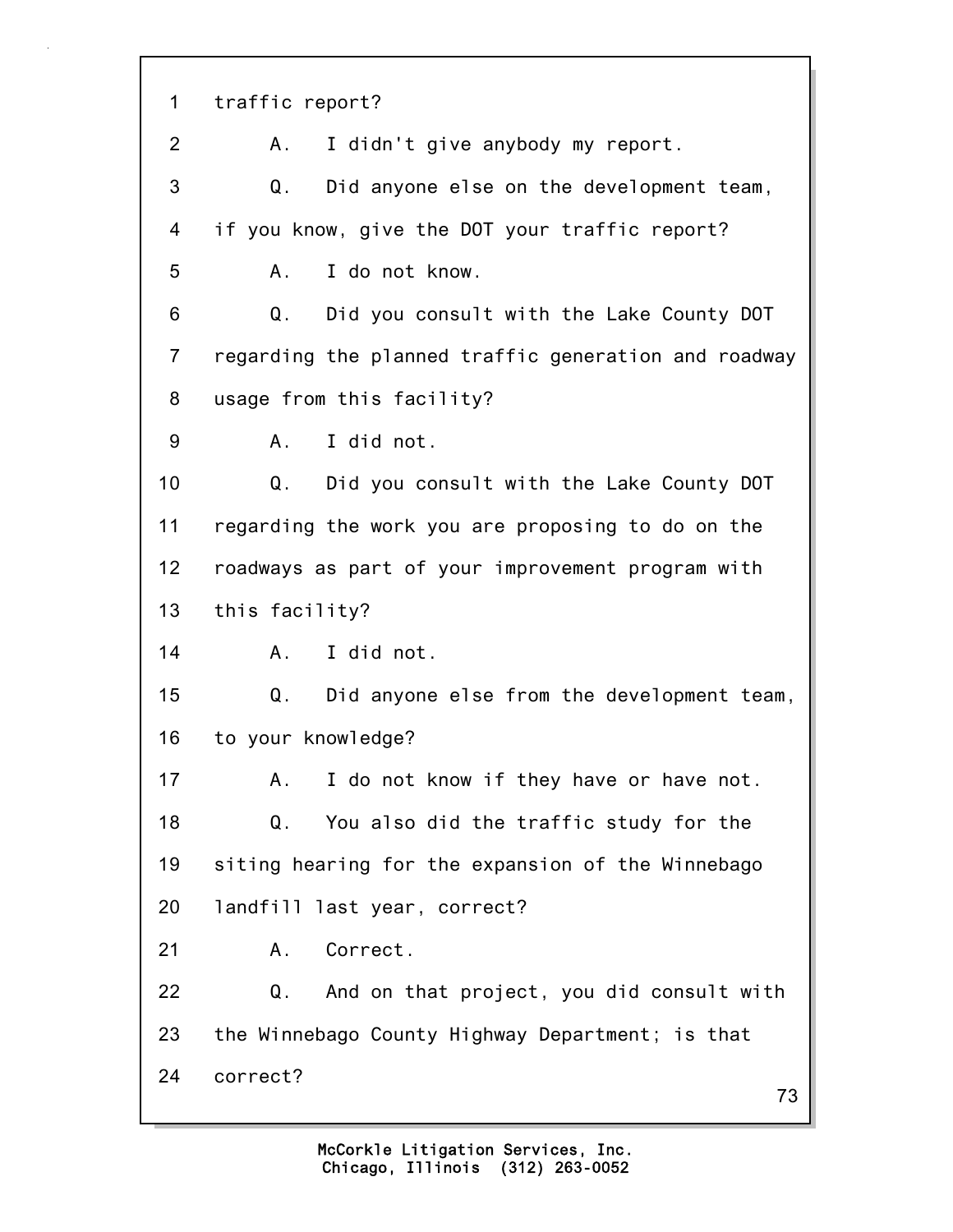74 1 MR. HELSTEN: Objection as to relevance. 2 HEARING OFFICER LUETKEHANS: What is the 3 relevance? 4 MR. BLAZER: It leads to the basis of his 5 opinion. 6 HEARING OFFICER LUETKEHANS: Very quickly. 7 MR. BLAZER: Two more questions. 8 BY MR. BLAZER: 9 Q. You did consult with the Winnebago County 10 Highway Department in that matter; is that correct? 11 A. Yeah, to get information like I did with 12 Lake County Division of Transportation. 13 Q. And your traffic study, your traffic study 14 for the Winnebago landfill was reviewed and approved 15 by the Winnebago County Highway Department, was it 16 not? 17 MR. HELSTEN: Objection, relevance. 18 HEARING OFFICER LUETKEHANS: Objection 19 overruled. 20 BY MR. BLAZER: 21 Q. Is that correct? 22 A. I don't know if it was reviewed and 23 approved. I think they sent a letter regarding the 24 approval of the improvements that they were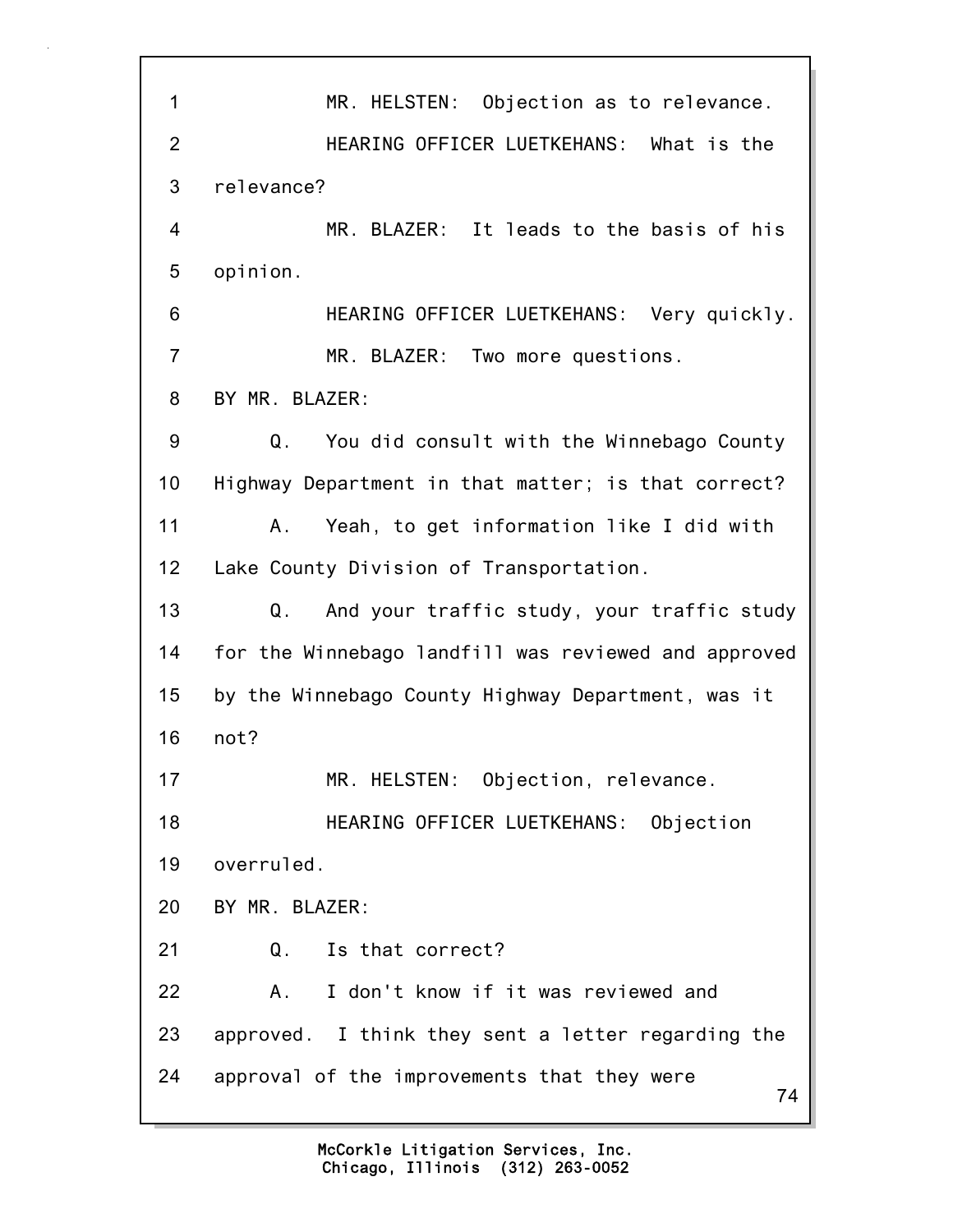75 1 participating with at the main intersection. 2 MR. BLAZER: Mr. Hearing Officer, this 3 would be our TCH Exhibit 36B. 4 BY MR. BLAZER: 5 Q. And could you turn to -- first of all, for 6 the record, this is the transcript of 7 Mr. Werthmann's testimony before regarding the 8 Winnebago landfill siting proceeding dated April 23, 9 2012. 10 And Mr. Werthmann, could you turn to 11 page 106. And you do recognize your testimony here, 12 right? 13 A. I am just looking at it now. What do you 14 want me to look at? 15 Q. First of all, start at the beginning on 16 page 89? 17 MR. HELSTEN: Object to the relevance of 18 this. 19 MR. SECHEN: I object to the form of the 20 procedure, and at best, at best, and we're not doing 21 it incorrectly, if it is impeaching, it's impeaching 22 on a collateral matter. And I don't think it's even 23 that. 24 MR. BLAZER: I am not impeaching him, I am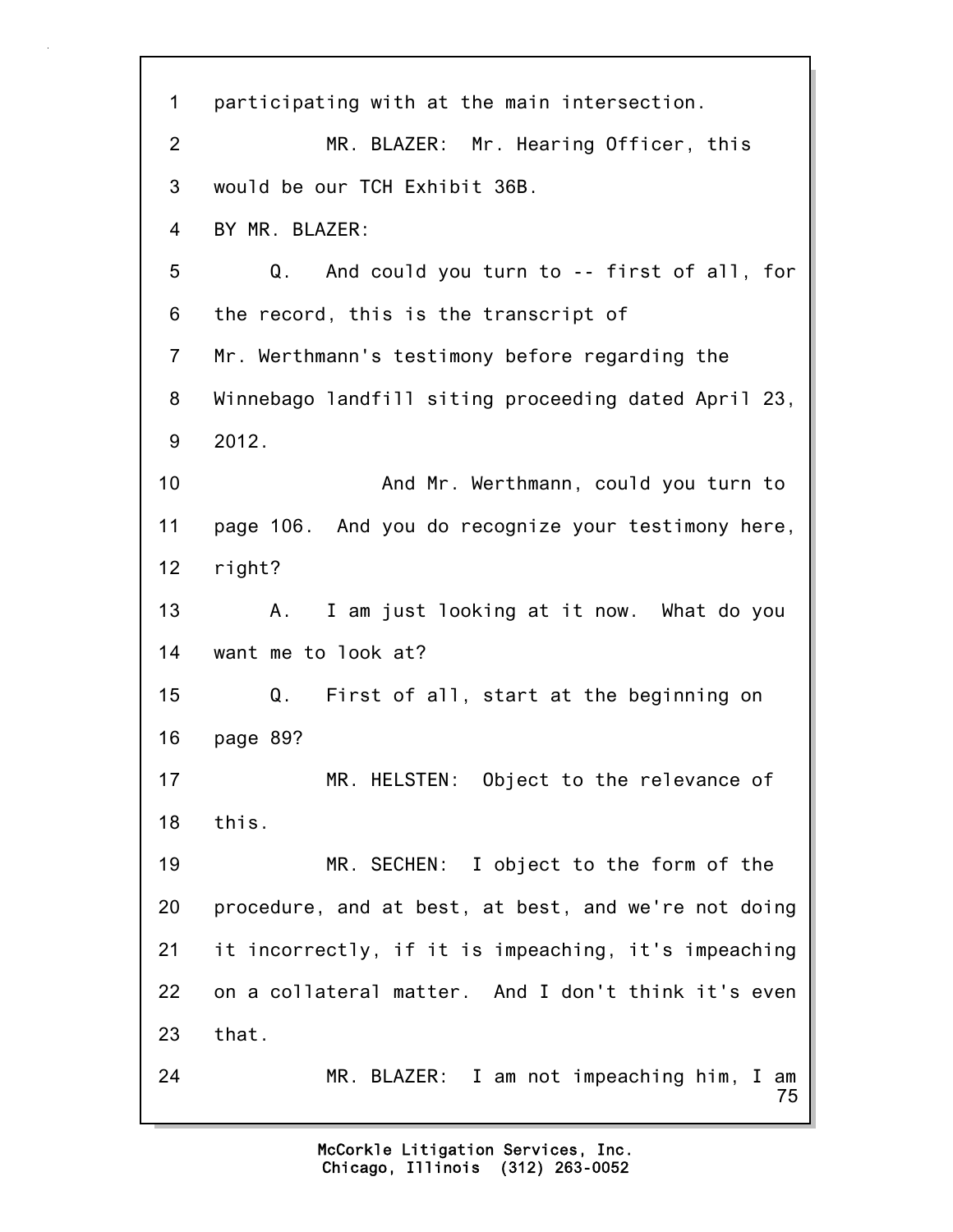| 1              | about to refresh his recollection since he says he     |
|----------------|--------------------------------------------------------|
| $\overline{2}$ | doesn't remember. I will to that in a moment.          |
| 3              | MR. HELSTEN: Again, I object to the                    |
| 4              | relevance whether he remembers or not.                 |
| 5              | HEARING OFFICER LUETKEHANS: Let's get to               |
| 6              | the question before we go there. I think I am being    |
| $\overline{7}$ | asked to rule on something that's not yet.             |
| 8              | THE WITNESS: Yes, it appears to be my                  |
| 9              | testimony.                                             |
| 10             | BY MR. BLAZER:                                         |
| 11             | All right. Now, if you could turn to page<br>Q.        |
| 12             | 104 at the bottom this starts on line 22 and then      |
| 13             | runs over to page 105 all the way to line 10.          |
| 14             | I will read this for the record.<br>The                |
| 15             | traffic study has been reviewed by the Winnebago       |
| 16             | County Highway Department and they have concluded in   |
| 17             | a letter of January 13, 2012. I, we, agree with the    |
| 18             | traffic projections, its directional distribution      |
| 19             | and its conclusion of impact on the existing           |
| 20             | roadway. And two, more importantly, we approve the     |
| 21             | study and accept its recommendations.                  |
| 22             | Does that refresh your recollection,                   |
| 23             | Mr. Werthmann, that the Winnebago County Highway       |
| 24             | Department did, in fact, review and approve your<br>76 |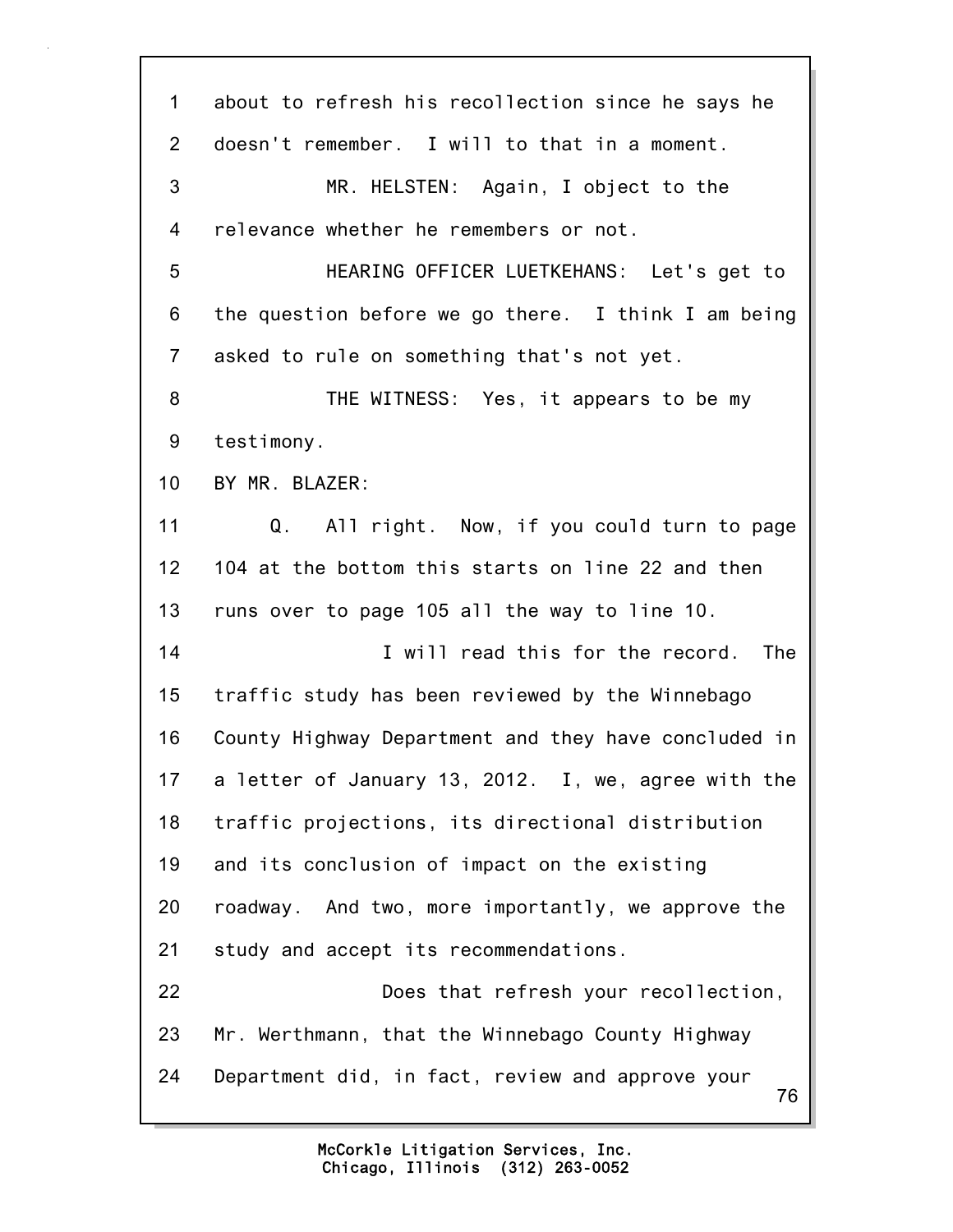77 1 traffic study in that matter? 2 MR. HELSTEN: Objection as to what the 3 Winnebago County Highway Department did and the 4 basis for what they did. 5 HEARING OFFICER LUETKEHANS: I am 6 struggling to understand the relevance. 7 MR. BLAZER: The next question will get us 8 there, Mr. Hearing Officer. 9 HEARING OFFICER LUETKEHANS: Ask the next 10 question then. 11 MR. BLAZER: All right. 12 BY MR. BLAZER: 13 Q. If you keep going -- actually, go back to 14 page 105, starting at line 6. You will see there's 15 a lengthy statement by you there. In conclusion, 16 it's the opinion dash my opinion of the traffic 17 patterns to and from. Do you see that? 18 A. Um-hum. 19 Q. Is that a yes? 20 A. Yes. 21 Q. Here you were giving the bases for your 22 opinion, correct? 23 A. Correct. 24 Q. Now, could you go to page 106, lines 18 to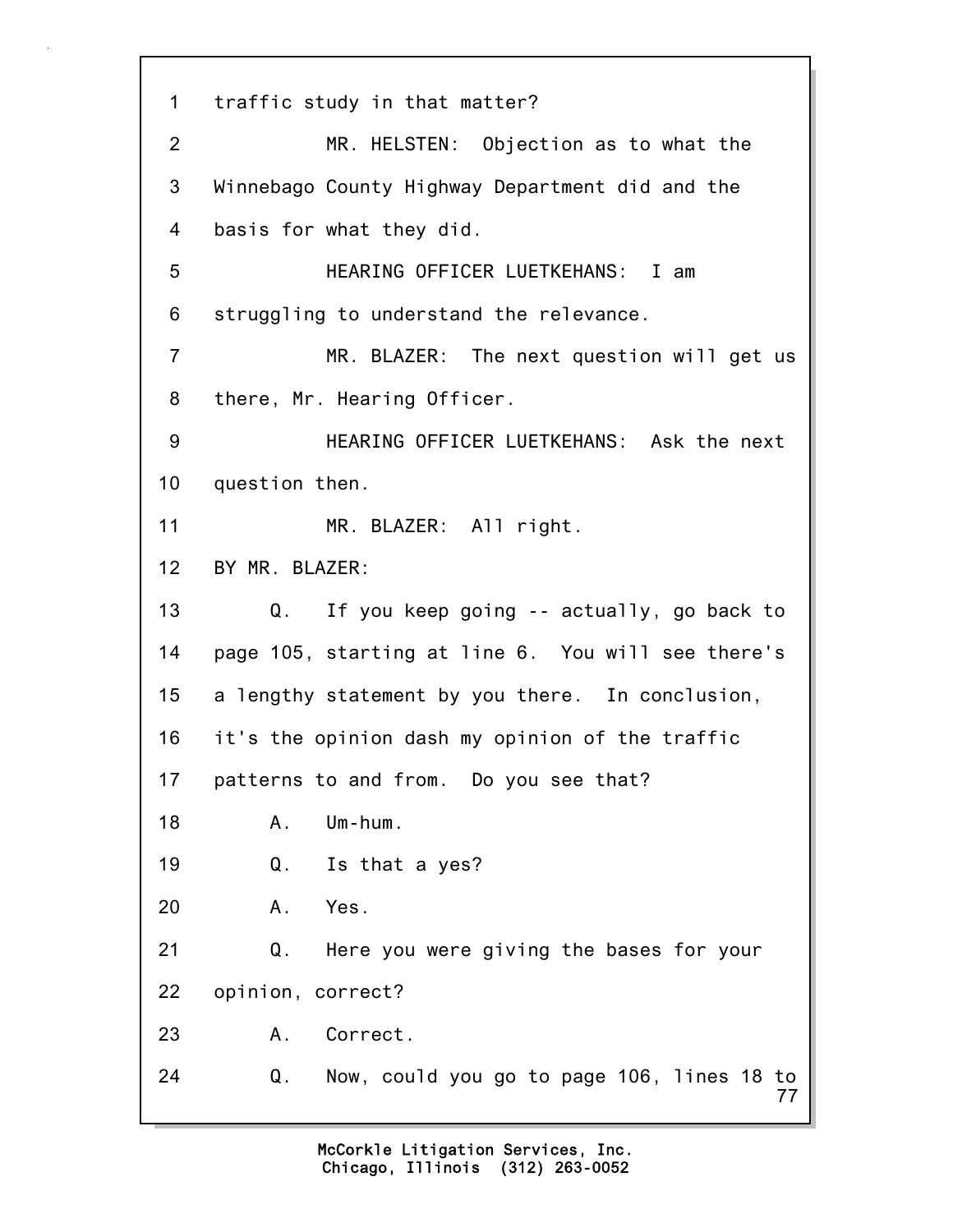78 1 20. 2 Am I correct, Mr. Werthmann, that the 3 fact that your traffic study had been reviewed and 4 approved by the Winnebago County Highway Department 5 was one of the bases for your Criterion 6 opinion in 6 the Winnebago matter? 7 MR. HELSTEN: Objection as to relevance. 8 It's a different system, different facility, 9 different traffic patterns in and out of the 10 facility. I think the Fox Moraine case says traffic 11 patterns, those are done squarely provides traffic 12 patterns for those in and out of the facility, the 13 facility entrance and exit. 14 MR. BLAZER: I am not talking about 15 traffic patterns. 16 HEARING OFFICER LUETKEHANS: What is the 17 purpose of this line of examination? 18 MR. BLAZER: I can explain that. 19 HEARING OFFICER LUETKEHANS: Please. 20 MR. BLAZER: Mr. Werthmann testified just 21 last year that one of the bases for his opinion on 22 his minimization of traffic impacts was the fact 23 that he had consulted with and received approval 24 from the County Highway Department of Winnebago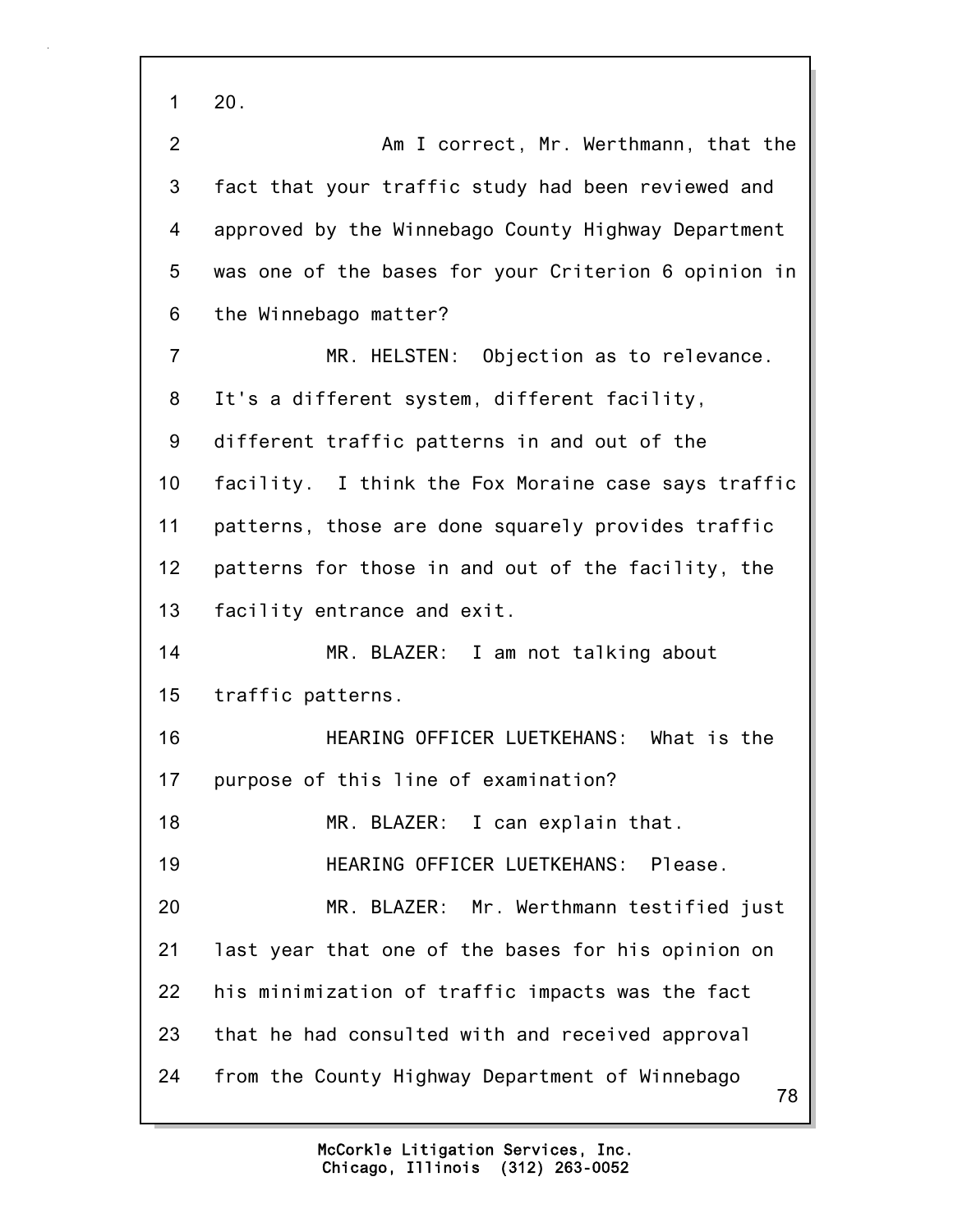1 County. What we have heard today is that he has 2 neither consulted with nor received the approval 3 from the Lake County Highway Department that impacts 4 the validity of his opinion.

79 5 HEARING OFFICER LUETKEHANS: I am really, 6 really struggling with understanding how that 7 impacts his opinion. I am going to let the question 8 stand and you read the statement in, but I am going 9 to take it for what it -- I am going to give it the 10 value I think it's worth, as I think the Board will, 11 which is at this point very minimal. It's kind of 12 like, you know, you did something once and you 13 didn't do it the next time, unless -- it doesn't 14 have a lot of weight. But I will let it go because 15 I will let you complete your record. 16 MR. BLAZER: Actually, Mr. Hearing 17 Officer, you just did. He did it once and he didn't 18 do it the next time, and that's the only point. 19 That's all I have for this witness. 20 The only thing I would like to suggest since there 21 is some intense review going on in the Fox Moraine 22 decision, I obviously don't have copies of it today, 23 but since Mr. Helsten handed out a redacted version 24 of just the portions he wants the Village Board to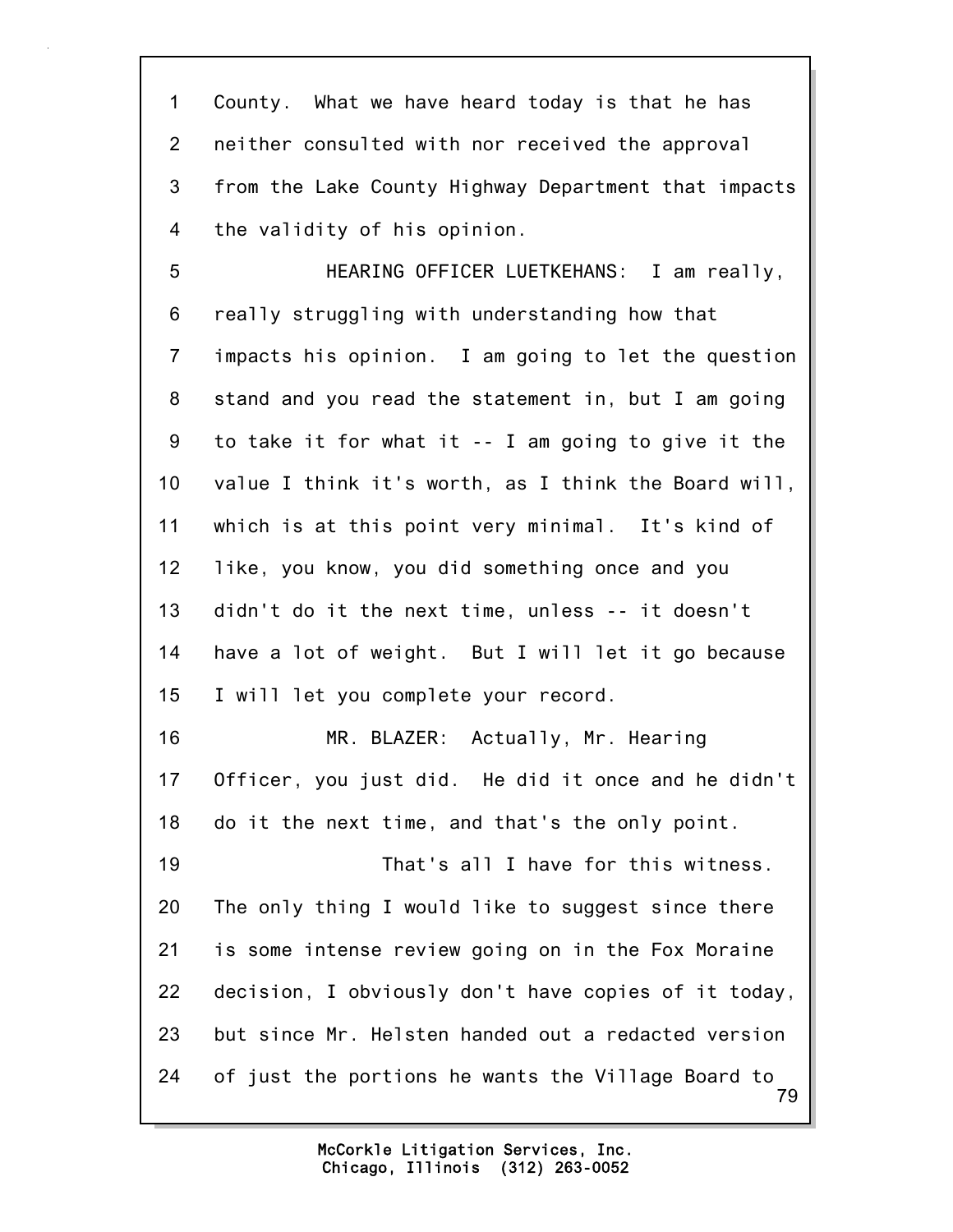80 1 see, I would ask the permission to provide the 2 entire decision. 3 HEARING OFFICER LUETKEHANS: I would 4 actually ask you to provide me the entire decision. 5 MR. BLAZER: I can e-mail it to you in a 6 few seconds. 7 HEARING OFFICER LUETKEHANS: That's fine. 8 My guess is, let me understand if I'm wrong, I am 9 not trying to tell you how to try your case, 10 Mr. Blazer. I assuming when you bring Mr. Coulter 11 in we are going to have a further discussion of this 12 issue most likely? 13 MR. BLAZER: I don't know, possibly. 14 MR. PORTER: It would be undisclosed 15 discussions since it's not in his report. 16 MR. HELSTEN: Mr. Hearing Officer, I have 17 my copy, which I will gladly give you of the 18 complete opinion of Fox Moraine. 19 HEARING OFFICER LUETKEHANS: We're going 20 to get take a break for a second so the court 21 reporter can get a break. And we will go from there 22 in how we're proceeding. 23 At this time we will take a 24 five-minute break so the court reporter can take a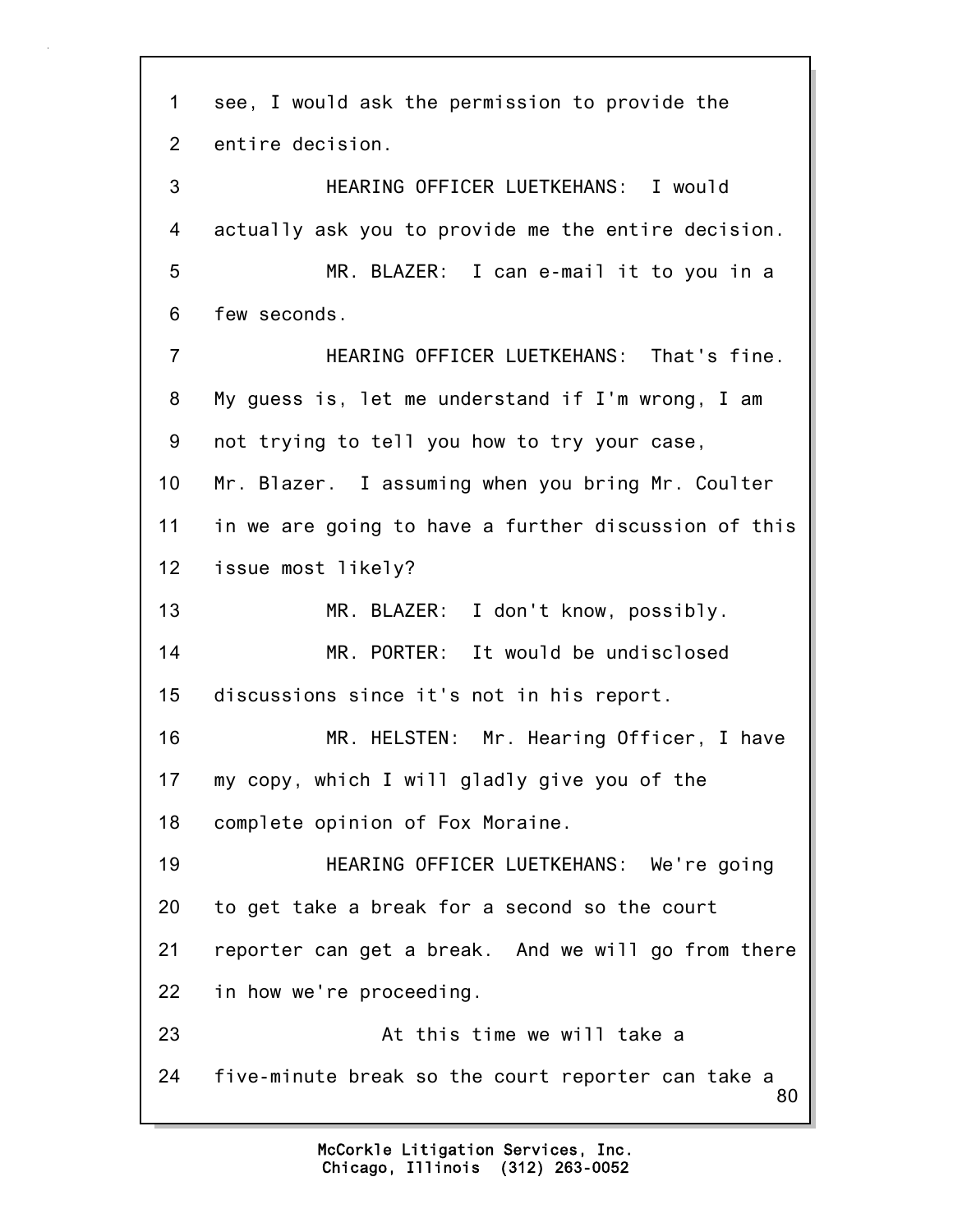81 1 rest and have a bathroom break. And then we will 2 start with Mr. Grossmark. 3 MR. GROSSMARK: Could I pass the witness 4 to Mr. Clark? 5 HEARING OFFICER LUETKEHANS: Yes. We will 6 recess the hearing for five minutes. 7 (A short recess was taken.). 8 HEARING OFFICER LUETKEHANS: It looks like 9 everybody is back. 10 Ready, Mr. Clark? Proceed, 11 Mr. Clark. 12 CROSS EXAMINATION 13 BY MR. CLARK: 14 Q. Thank you. Good afternoon, Mr. Werthmann. 15 A. Good afternoon. 16 Q. One of your recommendations is that no 17 truck traffic be allowed to turn left at the 18 intersection of Porter. You have made a 19 recommendation that no truck traffic should turn 20 left or eastbound at the intersection of Porter and 21 Route 120, correct? 22 A. From 7:00 to 9:00 and 3:00 to 5:00. 23 Q. And why did you pick those hours in 24 particular?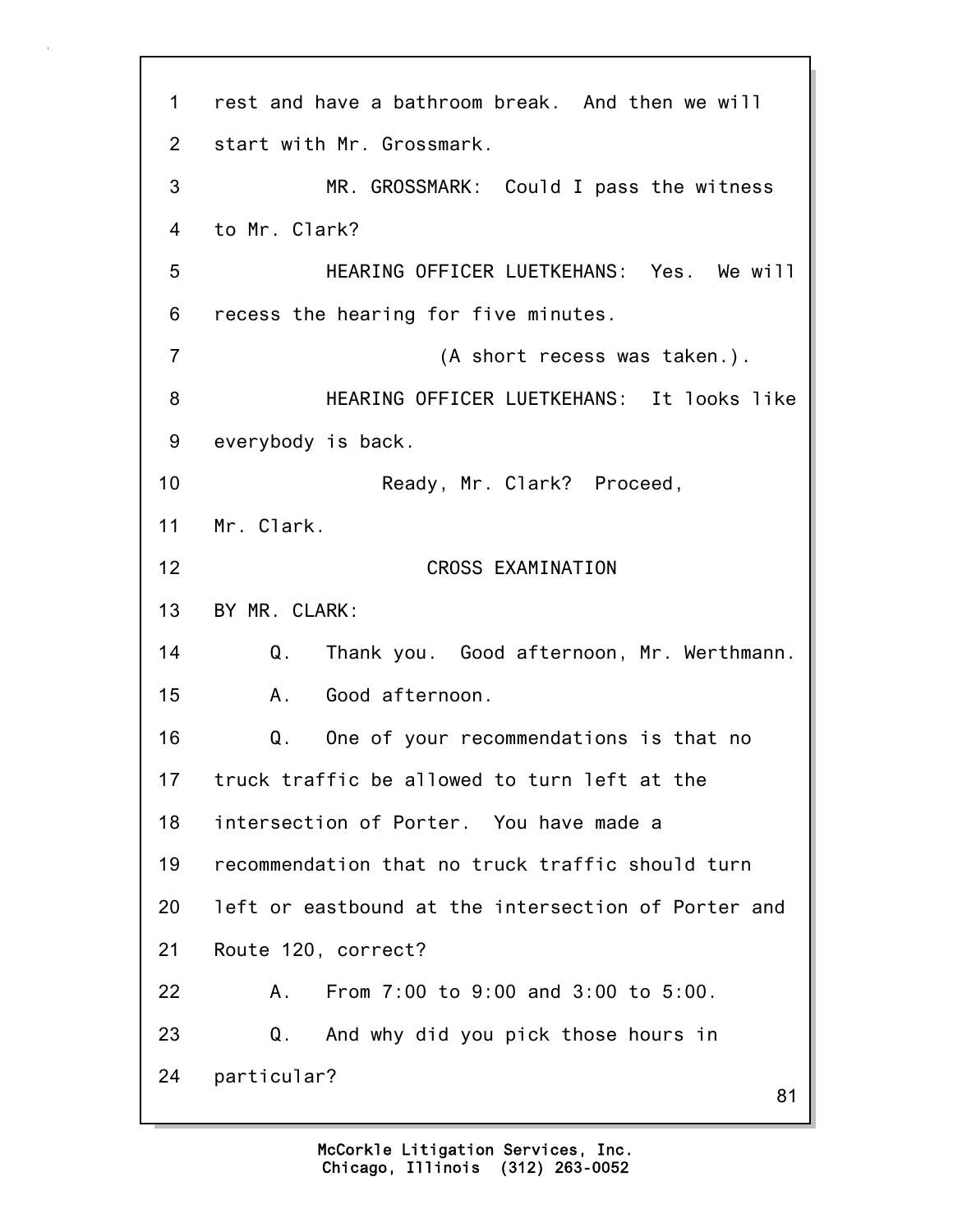82 1 A. As I indicated in my testimony, those are 2 the highest -- that's when the roadway experiences 3 its highest volume of traffic on the roadways where 4 the number of gaps in the roadway system are 5 reduced, also due to the eastbound back up of 6 traffic in the morning. 7 Q. Doesn't that create an enforcement problem 8 for Groot owners? 9 A. It is something, as I indicated, that they 10 will educate, train, instruct their drivers to do. 11 As I indicated, a similar restriction 12 is currently being enforced at the Groot North 13 facility, and that the truck traffic is to travel 14 south at the Groot North facility and access the 15 roadway system via Illinois 120. 16 Q. If you direct the exiting traffic between 17 the hours of 7:00 to 9:00 and 3:00 to 5:00 to the 18 west, where does that traffic have to go in order to 19 then get back east? 20 A. Well, first of all, it's really only the 21 collection trucks. Second of all, it's a very low 22 volume of collection trucks, particularly during the 23 evening peak hour. As I indicated, there's several 24 routes they can use. Once you go west on 120, you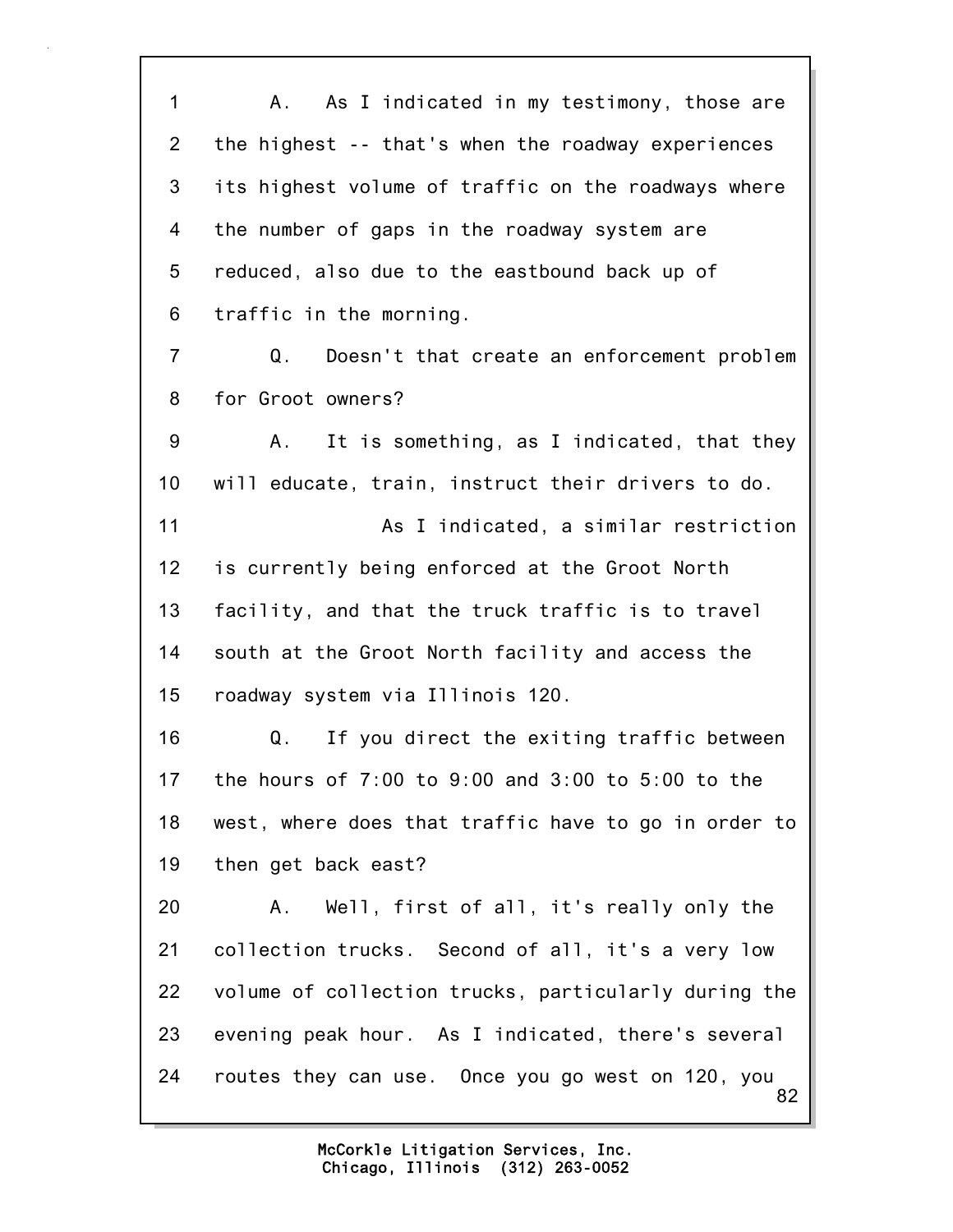83 1 can go south on Cedar Lake Road to 60, and 60 2 provides a number of different routes that you can 3 take to get back to the east. Or they can go a 4 little further west on Illinois 120 to take 5 Fairfield Road up to the north and there's a number 6 of arterial roadways that they can take to come back 7 across. 8 Q. Did you look at where the hauling routes 9 are in order to determine if that traffic is going 10 to go north or south from the intersection of Cedar 11 Lake and 120? 12 A. We looked at some of it and we didn't look 13 at it -- but talking to Groot, they indicated that 14 they could also work with the routing to minimize 15 the impact on that. 16 Q. To facilitate their drivers, correct? 17 A. Correct. 18 Q. How about third party companies that are 19 bringing waste in? 20 A. That will be through their contractual 21 agreements, the contractual agreements with them. 22 You heard what Mr. Moose said about the type of 23 waste they could bring in. This will just be one of 24 the other requirements in order to use this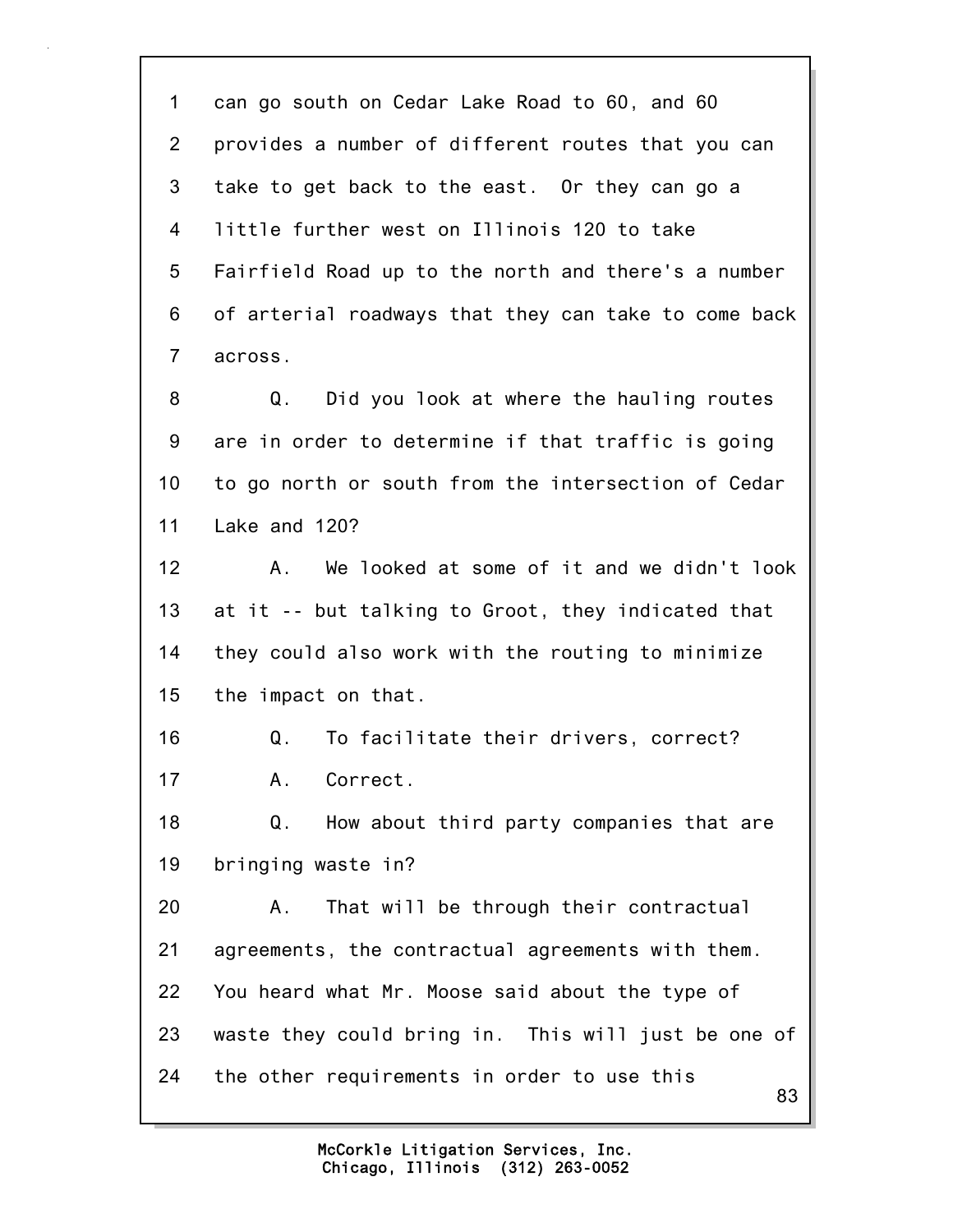1 facility.

| $\overline{2}$ | But again, we have an enforcement,<br>Q.                |
|----------------|---------------------------------------------------------|
| 3              | potential enforcement problem here, correct?            |
| 4              | It's something that Groot will deal with<br>A.          |
| 5              | internally. They have the ways of making sure that      |
| 6              | their drivers, third party drivers will follow the      |
| $\overline{7}$ | rules and regulations.                                  |
| 8              | The proposed Groot facility has a berm and<br>Q.        |
| 9              | tree, a berm, a fence and trees and bushes and          |
| 10             | shrubs on the south and west sides of the facility,     |
| 11             | correct?                                                |
| 12             | As I understand it.<br>A.                               |
| 13             | And as you understand it, could someone<br>Q.           |
| 14             | stand on the ground outside the -- on the west side     |
| 15             | of the proposed facility and see the intersection?      |
| 16             | The intersection of Illinois 120?<br>Α.                 |
| 17             | $Q_{\cdot}$<br>Yes.                                     |
| 18             | A. I am not sure.                                       |
| 19             | They would have to in order to enforce the<br>Q.        |
| 20             | no left turn, correct? They would have to be able       |
| 21             | to see the intersection, correct?                       |
| 22             | No, not necessarily. I mean, they could<br>А.           |
| 23             | be out driving about. More importantly, their           |
| 24             | drivers typically listen to the instructions that<br>84 |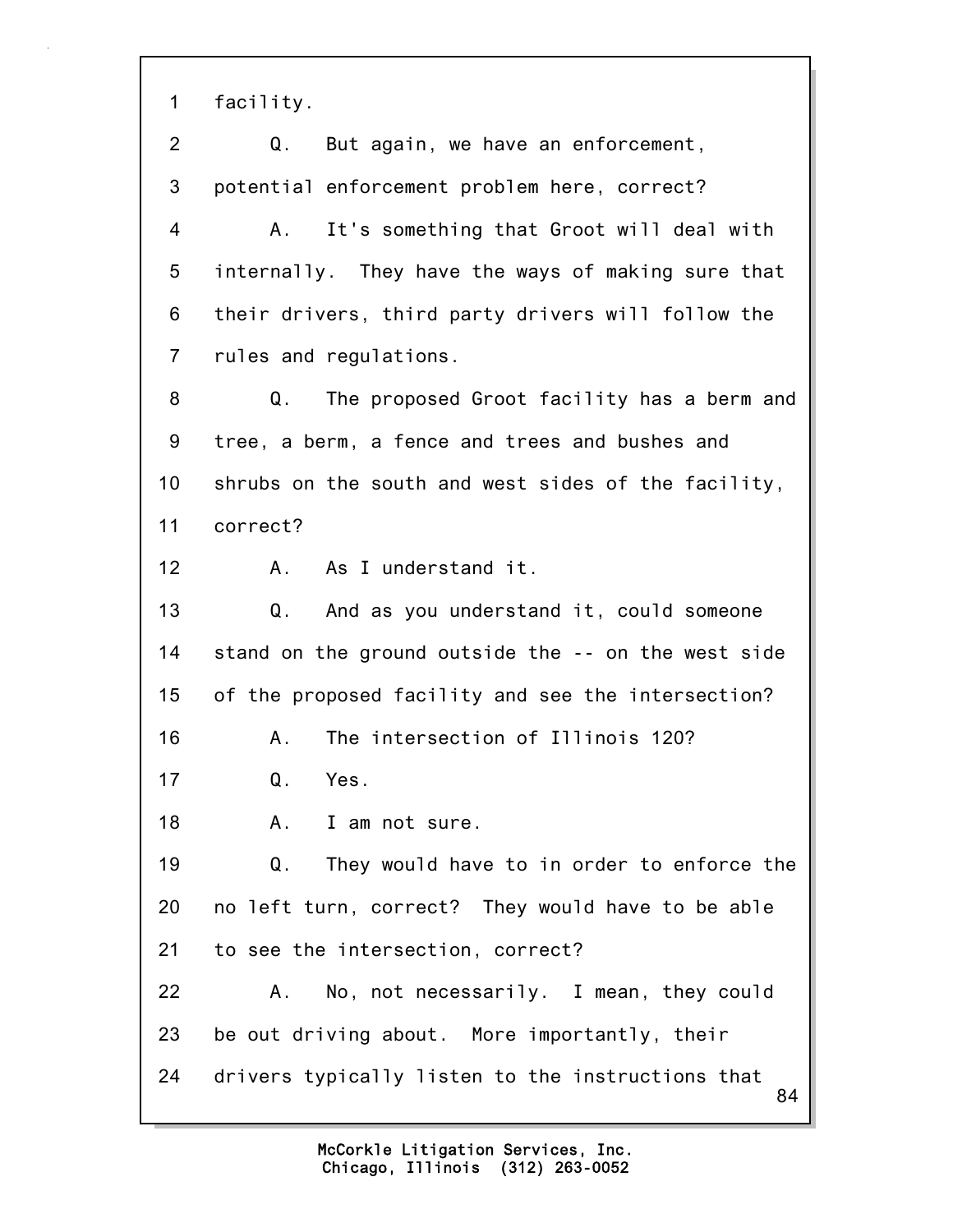85 1 they are given. 2 Q. Would another alternative to be just 3 restrict all left turn traffic at 120 regardless of 4 the time, time of day? 5 A. No, I don't believe that's necessary at 6 all. 7 Q. I didn't ask you if it was necessary, is 8 that another potential remedy to the enforcement 9 issue? 10 A. No, I don't -- 11 Q. That wouldn't resolve the no left turn? 12 A. I lost you on that. I am sorry. 13 Q. Let me rephrase that. 14 If you barred all truck traffic from 15 turning left, you could do that with a restricted 16 intersection, couldn't you? 17 A. All Groot traffic? 18 Q. All traffic? 19 A. From the transfer station? 20 Q. All traffic from Porter Road? 21 A. That is not our decision. There's other 22 traffic that's using that, there's other people that 23 are using it. If that's a desire of the Village, 24 they could implement that. We have no control of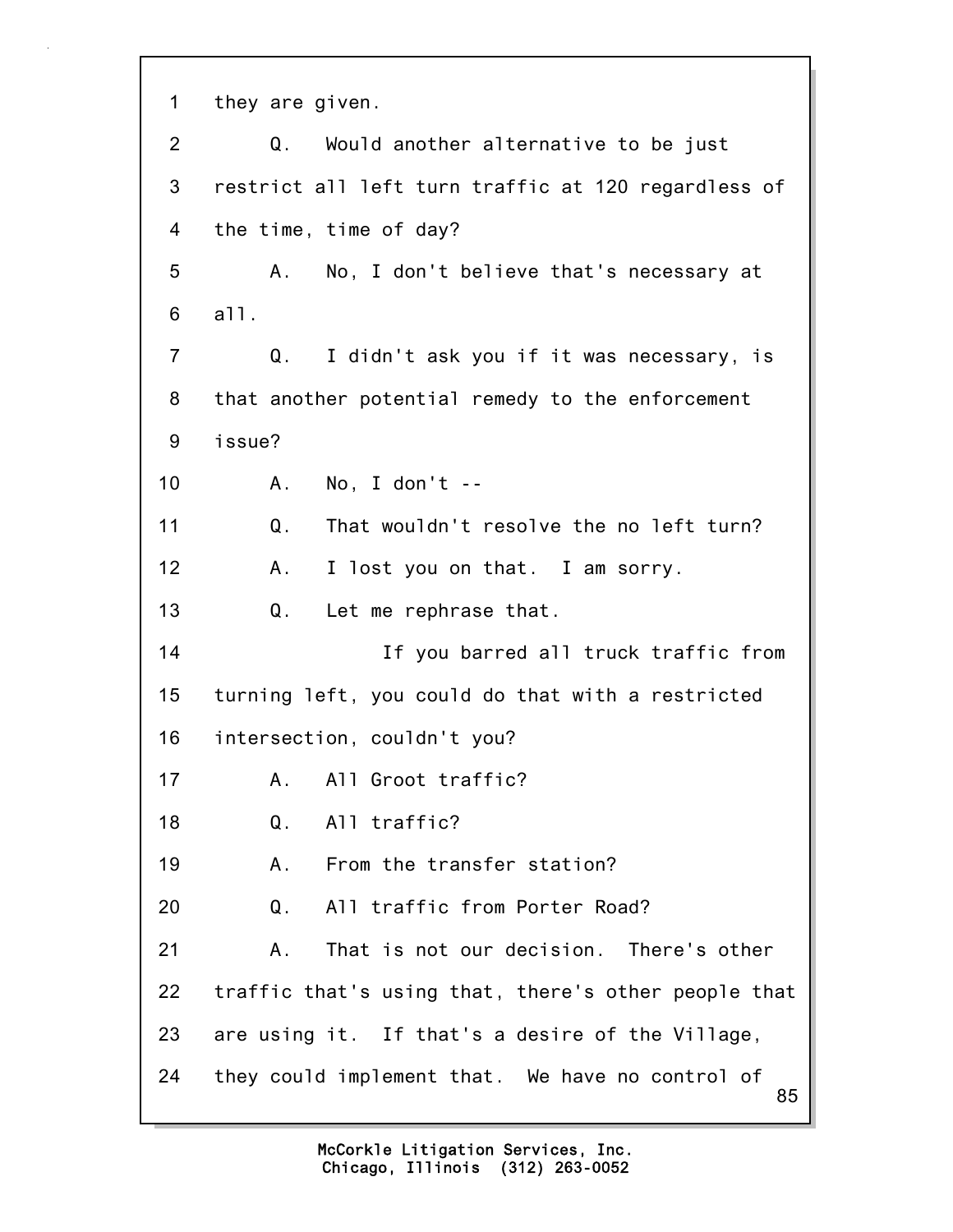| 1              | over that.                                        |
|----------------|---------------------------------------------------|
| $\overline{2}$ | Now, when you said you did the study at<br>Q.     |
| 3              | 750 tons per day because that's the projected     |
| 4              | average received, correct?                        |
| 5              | Our study was actually done at 900 tons.<br>А.    |
| 6              | Q.<br>Okay. Anticipating an increase from 750     |
| $\overline{7}$ | average daily, correct?                           |
| 8              | Yeah, variation.<br>А.                            |
| 9              | To give yourself a buffer?<br>Q.                  |
| 10             | To provide a conservative analysis.<br>A.         |
| 11             | Are you aware that the facility actually<br>Q.    |
| 12             | proposes to accept up to 900 tons per day?        |
| 13             | Can you repeat the question?<br>A.                |
| 14             | Q. Are you aware that there was testimony         |
| 15             | previously that the facility expects to upon      |
| 16             | occasion receive 900 tons per day?                |
| 17             | That's in the Application, yes.<br>Α.             |
| 18             | Did you account for any pushing over the<br>Q.    |
| 19             | 900 tons per day?                                 |
| 20             | I think the 900, that was in the<br>Α.            |
| 21             | Application, the Application says 750, upwards of |
| 22             | 900 giving a daily variation that we're talking   |
| 23             | about.                                            |
| 24             | MR. GROSSMARK: I would like to make an<br>86      |
|                |                                                   |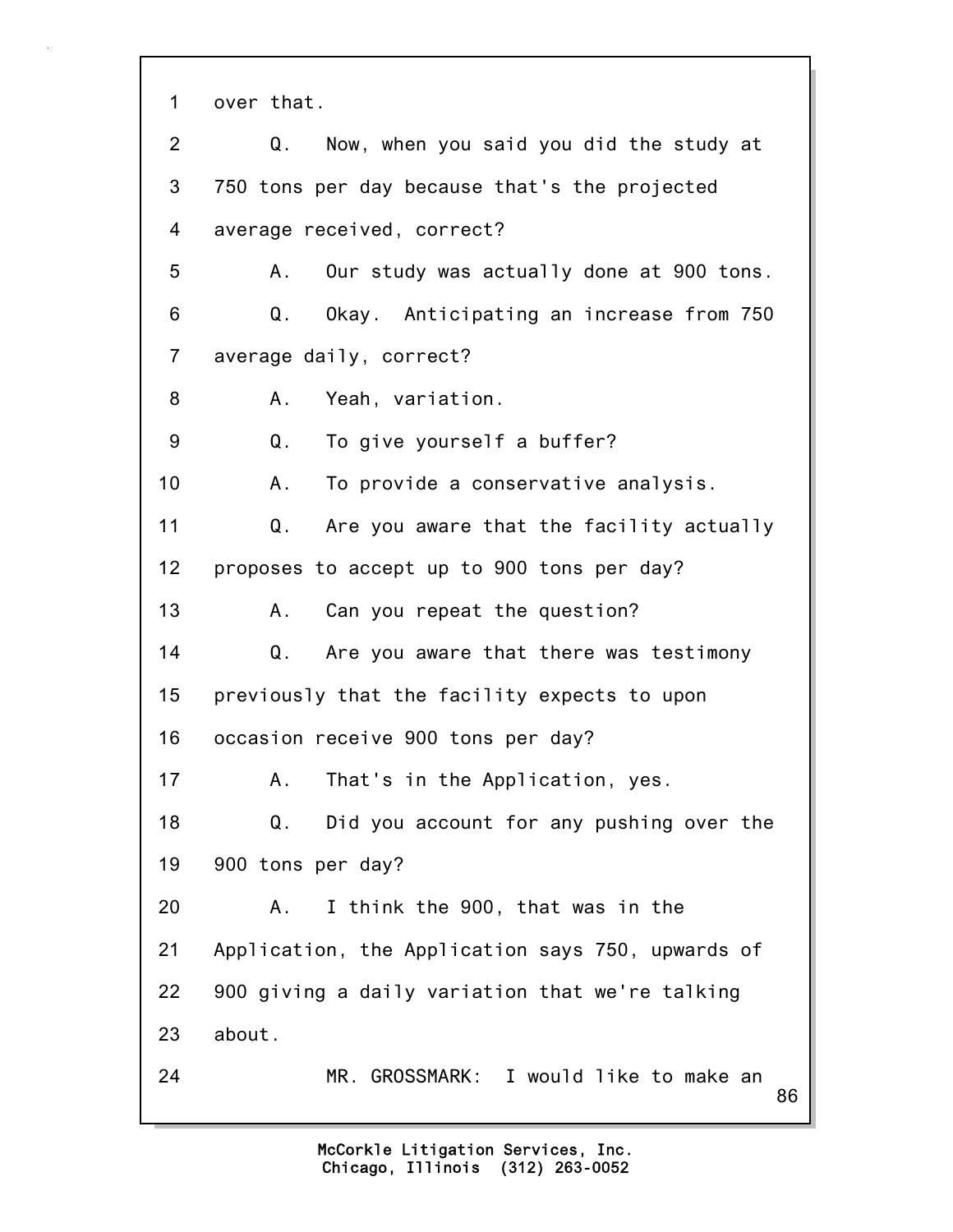1 objection as to what the Application says. I think 2 it speaks for itself. We're not so sure that his 3 testimony is accurate.

4 HEARING OFFICER LUETKEHANS: Well, the 5 objection is overruled. It's cross examination and 6 Mr. Clark brought it out. So the witness has to 7 have the opportunity to answer the question. 8 BY MR. CLARK:

9 Q. You also discussed the fact that because 10 the trucks are parked overnight at a facility across 11 the road from the proposed transfer station that 12 that will reduce the number of trips in and out, 13 correct?

14 A. Not correct.

15 Q. However each collection vehicle will still 16 make two trips out from Porter and 120 and two trips 17 in every day, correct?

87 18 A. Not necessarily two. Not every collection 19 truck is doing two routes. The point is they're 20 already making -- they're already exiting in the 21 morning and they're already coming back in the 22 evening. They're just going to stop at the transfer 23 station and dispose of their waste as opposed to 24 disposing it at one of the local landfills.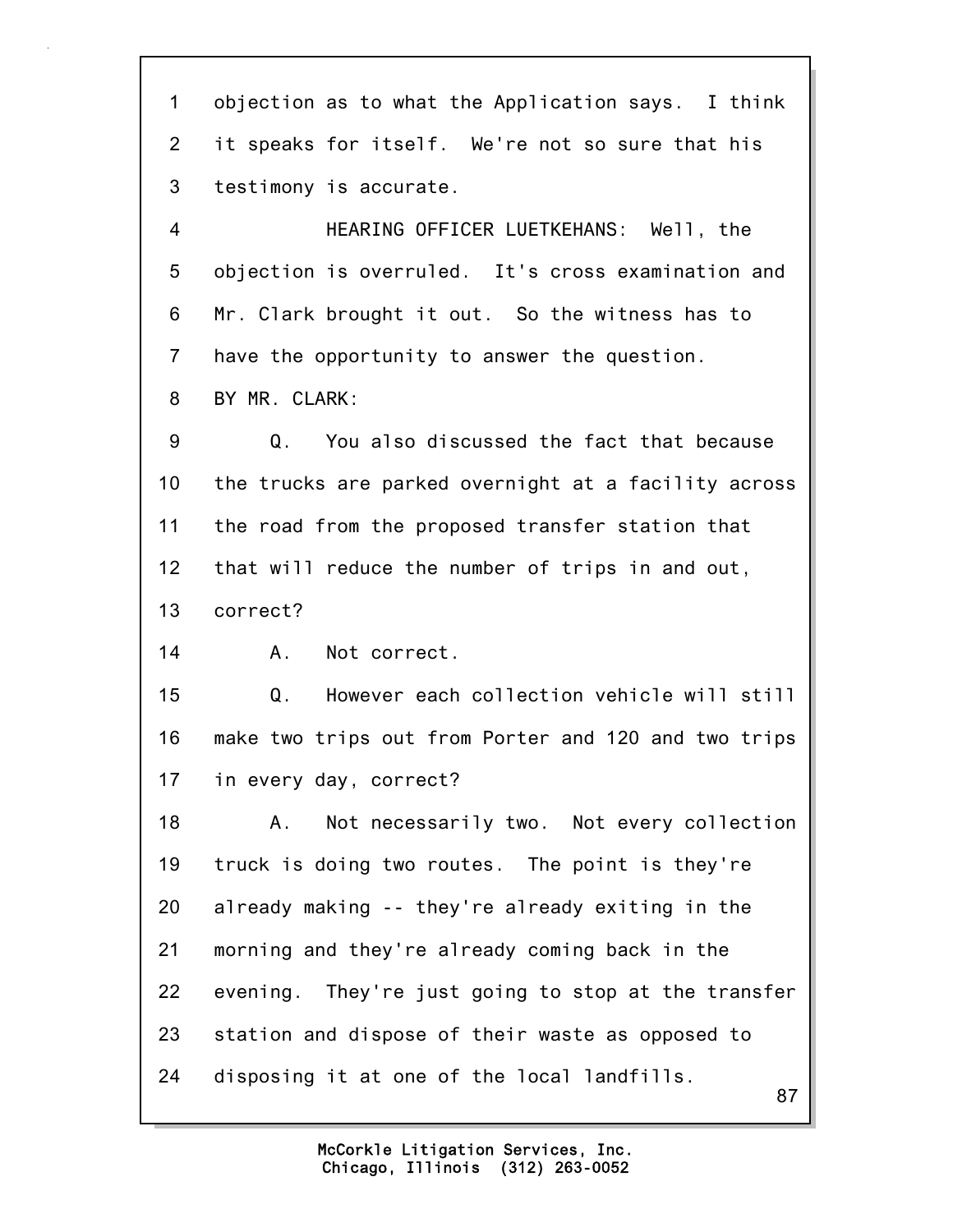88 1 Q. By saying that you're giving yourself 2 credit for the fact that there's a storage of 3 collection vehicles on or near the site? 4 A. The proximity of it and the fact that it's 5 an existing facility already generating traffic, 6 yes. 7 But the bigger point that we're 8 missing here is the fact that they don't have to 9 leave, they don't have to leave and go back on the 10 arterial roadway system when they're done in the 11 evening, they just go straight to the Groot North 12 facility. 13 Q. But if a -- let's use as an example, 14 because it's probably the principle case, most 15 collection vehicles, packer trucks, make two trips a 16 day, correct? 17 A. Not all of the time. And but even if they 18 do make two, it's half the trip, so. 19 Q. If you give yourself credit for the fact 20 that it's already impacted the traffic there, 21 correct? 22 A. Criterion 6 says we need to minimize the 23 impact on the existing traffic flow. The Groot 24 North facility is already here, it's going to stay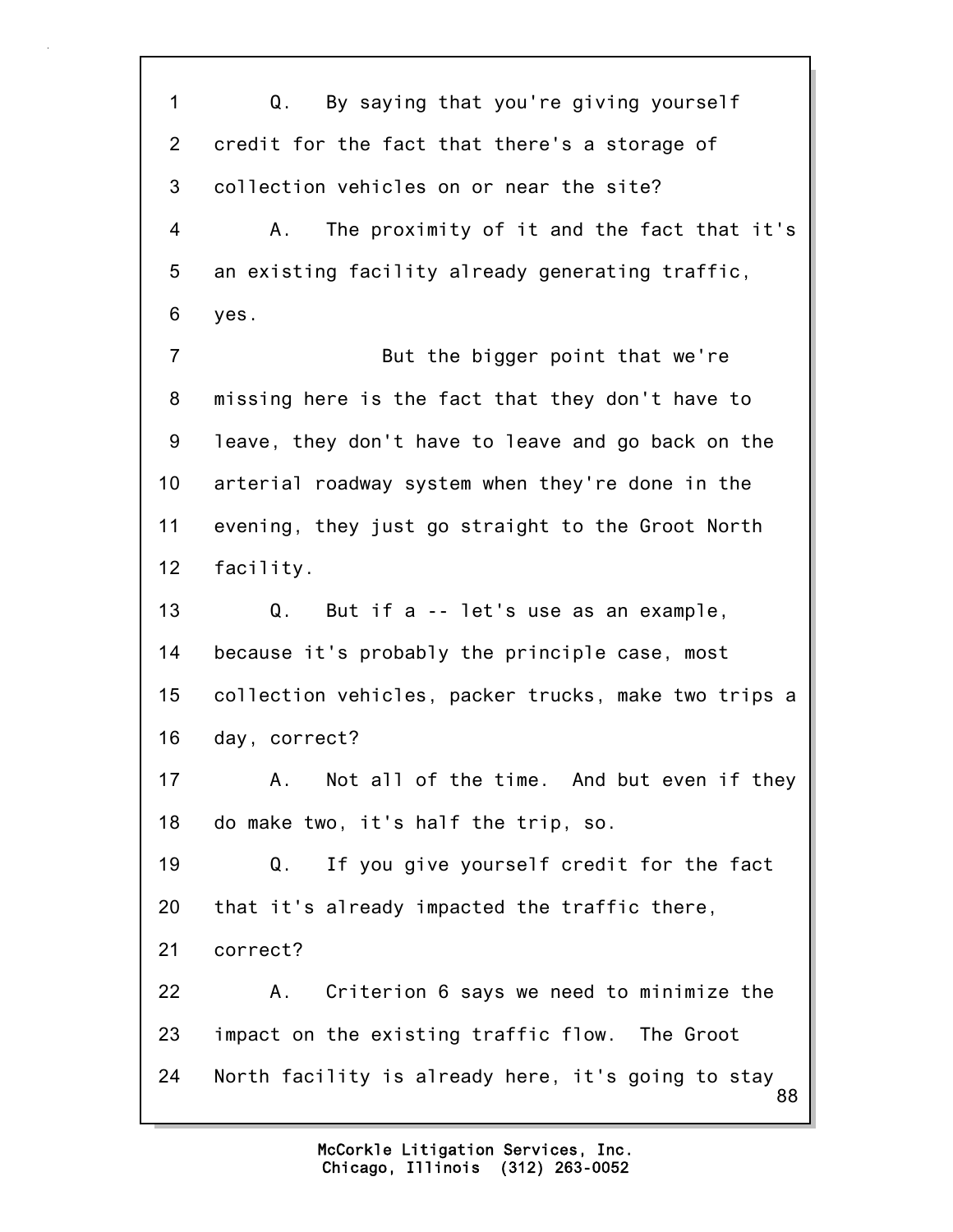89 1 here, the traffic is already on the roadway system. 2 Q. Did you do a study of the traffic at the 3 peak transfer station times of day? 4 A. Did we evaluate the time period? 5 Q. Well, let's start with that. What is a 6 peak traffic, anticipated peak traffic time of waste 7 coming into the facility? 8 A. Right around 10:00 to 11:00, 11:00 to 9 12:00. 10 Q. Did you then do a study to compare the 11 peak transfer traffic with the traffic recurring on 12 the existing roadways? 13 A. I gave you a formal analysis, but I did do 14 a back of the envelope evaluation. And the fact 15 that the traffic volumes on Illinois 120 are about 16 40 percent less at that hour than they are during 17 the peak hours. So the two hours that we looked at 18 capture the critical volume of traffic on the 19 roadway system. 20 Q. But it's fair to say that that's an 21 important thing to look at, isn't it, peak transfer 22 station traffic as compared to the roadway traffic? 23 A. No, I disagree wholeheartedly. What we do 24 is we look at the highest volume of traffic on the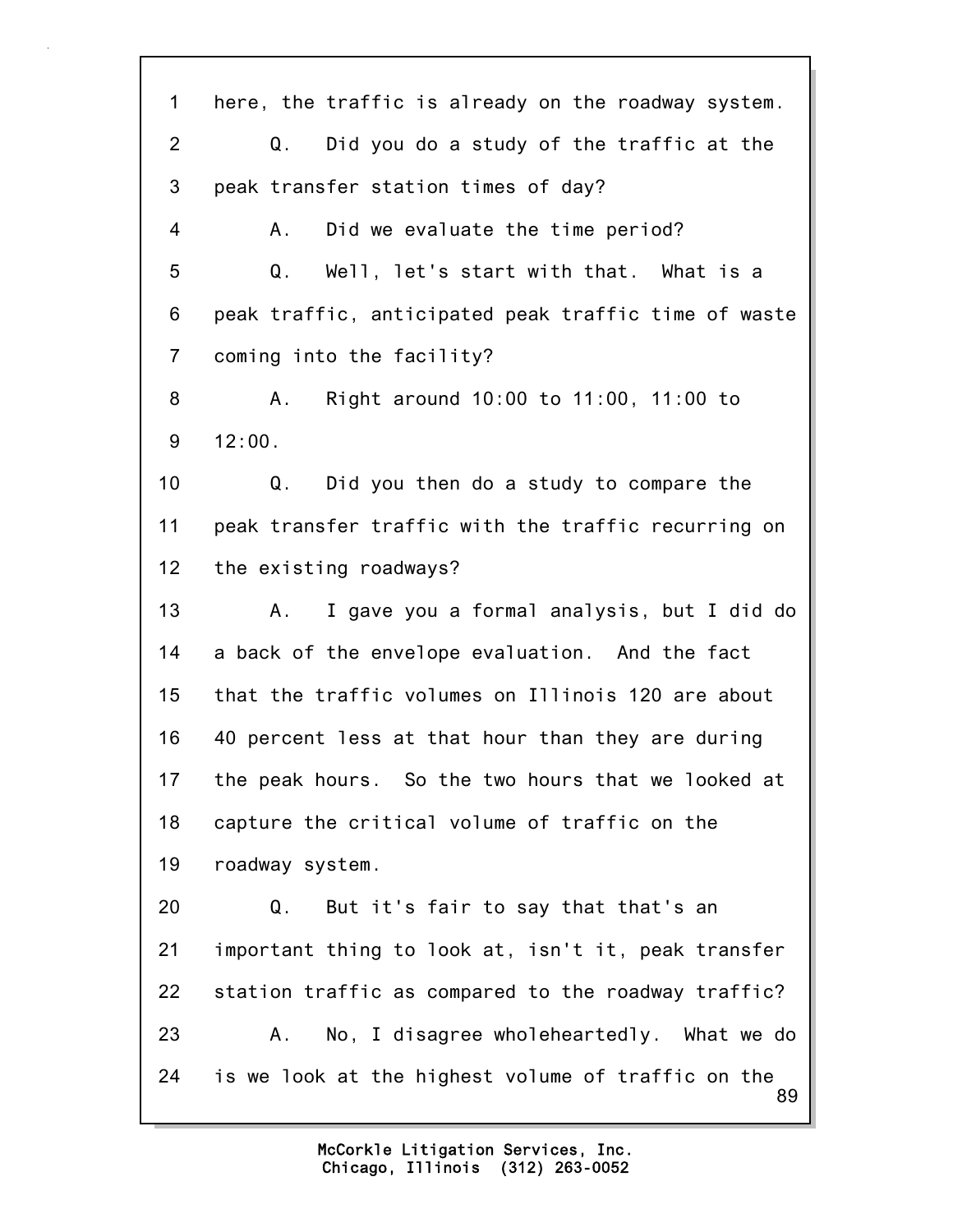90 1 roadway system. The combination of the peak period 2 on the existing roadways with that that's generated 3 by the transfer station is a far worse condition 4 than what you get at 10:00 and 11:00 o'clock when 5 the transfer station is leaving. The difference is 6 five or ten vehicles from the transfer station, the 7 difference on the roadway system is 500. 8 Q. I understand that. But you still have to 9 make that analysis that there's five to ten transfer 10 vehicles and 500 vehicles on the roadway, correct? 11 A. Yeah, we did that analysis. 12 Q. That's not in the report, you did that 13 independently? 14 A. No, it's on page 680. 15 Q. You did a gap study as well; is that 16 correct? 17 A. Correct. 18 Q. And how did you determine the gaps that 19 were available? 20 A. Someone sits out at the intersection with 21 a count board and they actually determine the gaps 22 in the roadway system, actually sit there and 23 monitor them. 24 Q. And does IDOT have a specific times for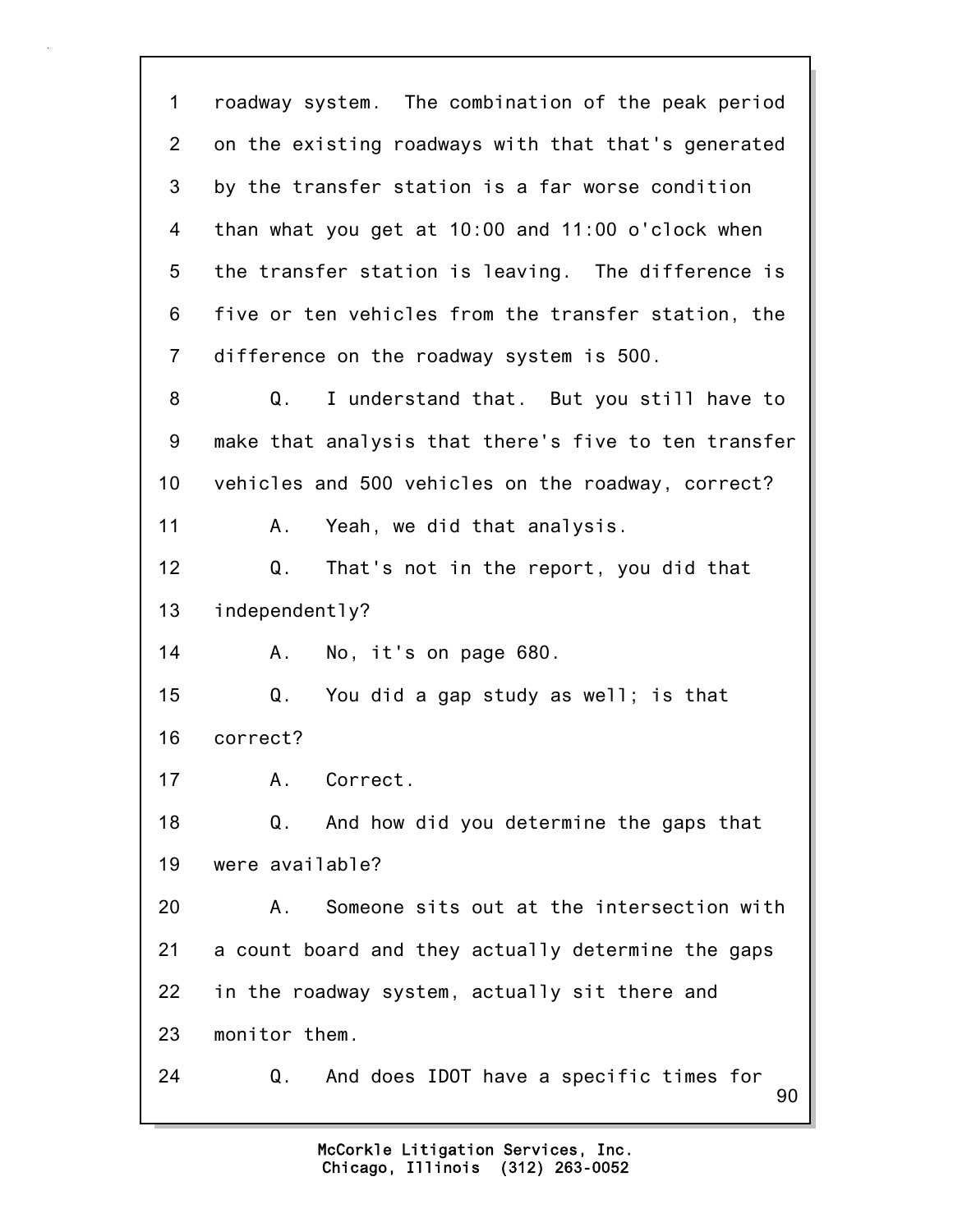91 1 acceptance gaps? 2 A. IDOT and -- yes, the Institution of 3 Transportation Engineers. 4 Q. What is the accepted gap for tractor 5 trailers? 6 A. Transfer trailers, it is -- 7 Q. Can I suggest to you that it's 11 and a 8 half, does that sound correct? 9 A. I was going to say 11 and 12 seconds. 10 Q. And the gaps that you identified didn't 11 correspond with the 11 and a half seconds, did it? 12 A. It gives you ranges we're providing. 13 Q. Have you looked at any individual 14 movements at the different intersections in your 15 traffic analysis? 16 A. Can you clarify? 17 Q. Certainly. 18 For instance, at the Hainesville 19 Road/Route 120 intersection, did you look at the 20 effect that the transfer station traffic would have 21 on left turn, eastbound left turn traffic, traffic 22 heading north on Hainesville Road? 23 A. It's all part the analysis, yes. 24 Q. So did you look at that?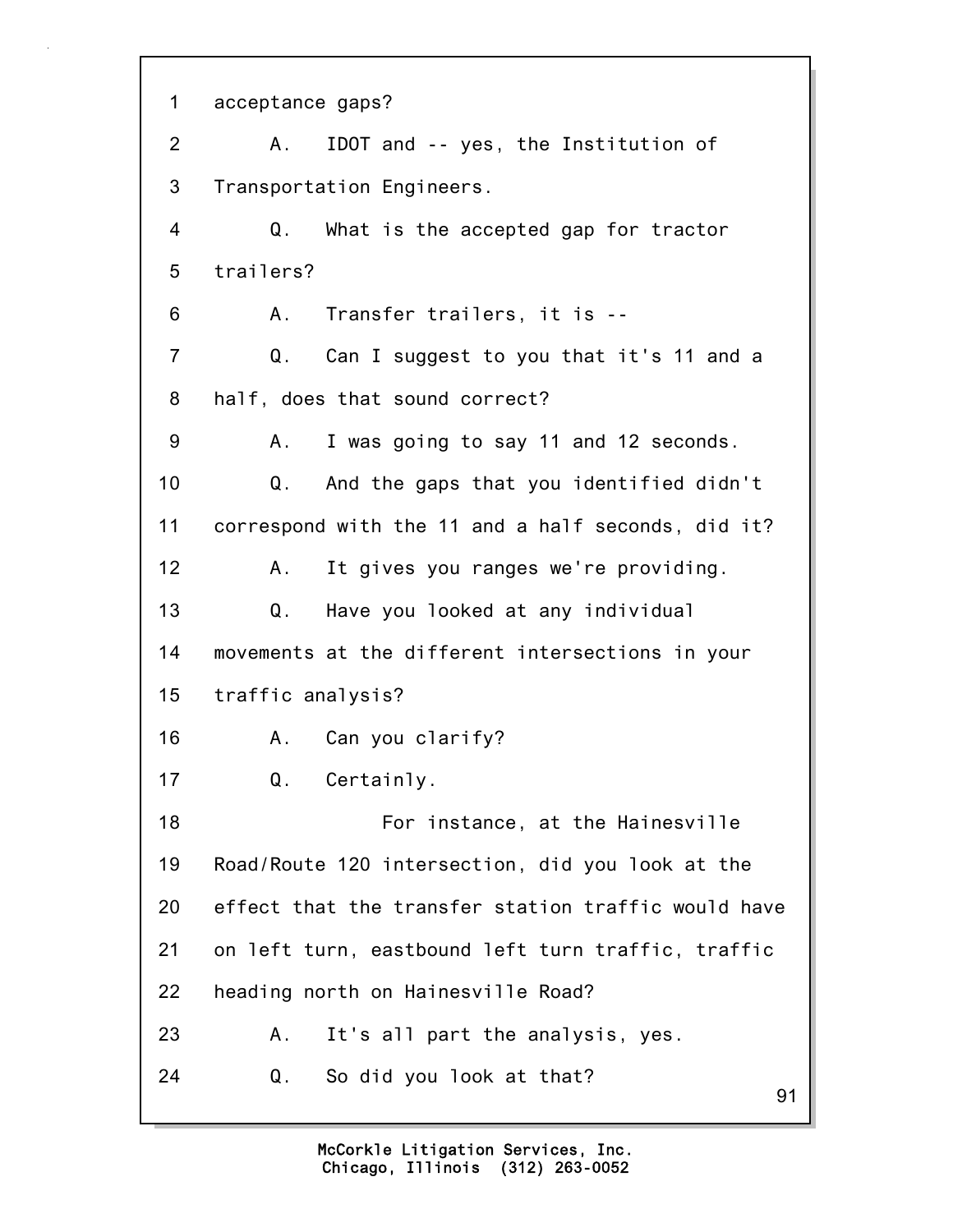92 1 A. Yeah. In fact, I used the capacity 2 analysis that we conduct. 3 Q. Did you have any conclusions as a result 4 of that for specific movements? 5 A. What particular movement? 6 Q. Eastbound to northbound on Hainesville? 7 A. Yeah, our opinion is that we are going to 8 have a limited impact on that movement, due to the 9 fact that we're only talking about 10 percent of our 10 collection trucks, maybe one vehicle an hour, if 11 that, one or two vehicles. 12 Q. Where do the transfer trailers for 13 landscape waste and recyclables, where will those 14 go? 15 A. To the landscape is a good question. I 16 understand it is also going to go out west. 17 Q. West Lake County you mean? 18 A. Yes. 19 Q. Did you look at any of the intersections, 20 for instance, the Cedar Lake Road and Route 60 21 intersection, did you look at the traffic impact on 22 those intersections? 23 A. I did not. 24 Q. In essence, you're directing the traffic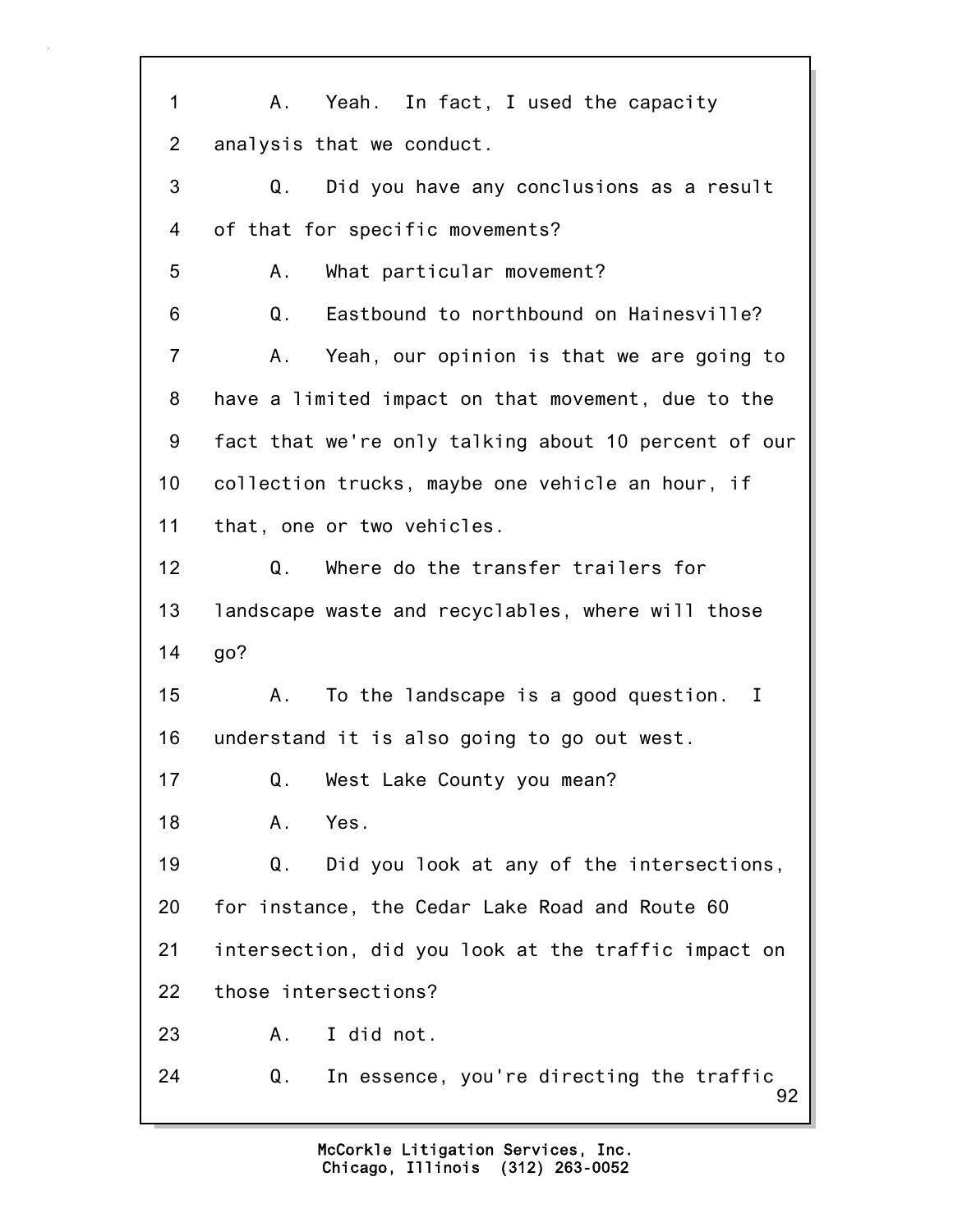93 1 there at least in the heavy times, correct? 2 A. We didn't look at that intersection, 3 that's a high powered intersection, recently 4 improved several years ago with dual left turn lanes 5 southbound on Cedar Lake, a free flow right turn 6 lane. And the volume of traffic that we're adding 7 there is very nominal, I think it's a half percent 8 increase in traffic. That's a daily fluctuation as 9 you get in traffic. The impact on that is minimal. 10 Q. So did you look at it or you didn't? 11 A. I didn't specifically do a count and 12 evaluate it, but I did evaluate it on my own and, 13 you know, it was my professional opinion that given 14 the design of that intersection, given the volume of 15 traffic that we're going to generate for that 16 intersection, the impact is minimal on that 17 intersection. 18 Q. Would that be deemed a critical 19 intersection? 20 A. I wouldn't deem it a critical 21 intersection. 22 Q. How about Allegheny and Route 120? 23 A. No. 24 Q. Almost 50 percent of the waste is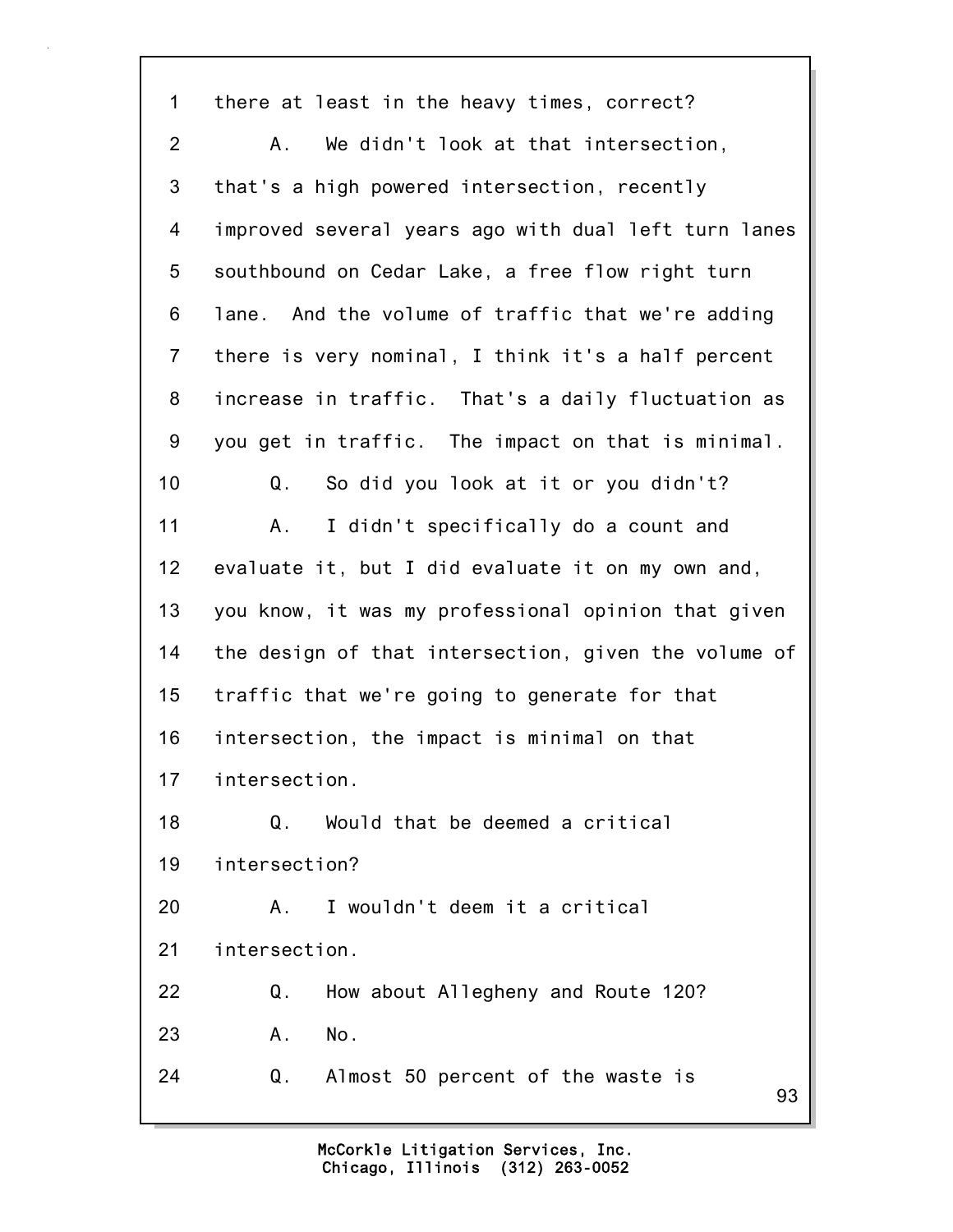94 1 projected to come through that intersection, 2 correct? 3 A. Correct. 4 Q. And yet, you don't deem that a critical 5 intersection? 6 A. No. For the fact that we're talking 7 about, you know, five or six vehicles in an hour, 8 that's assuming the conservative analysis of 9 900 tons and taking no reduction, five or six 10 vehicles through an intersection of two arterial 11 roadways is a very minor increase in traffic, and we 12 didn't consider that critical. 13 MR. HELSTEN: Excuse me, Mr. Clark. Could 14 we have your definition of critical so that 15 Mr. Werthmann is on the same page as are you and 16 we're not talking about apples and oranges? 17 MR. CLARK: I don't have a definition of 18 critical. Apparently Mr. Werthmann does because he 19 answered the question. 20 HEARING OFFICER LUETKEHANS: Why don't you 21 ask him, if you would, because sooner or later I am 22 going to ask him that question. That was one of 23 mine. Let's get it now and you can follow up. 24 BY MR. CLARK: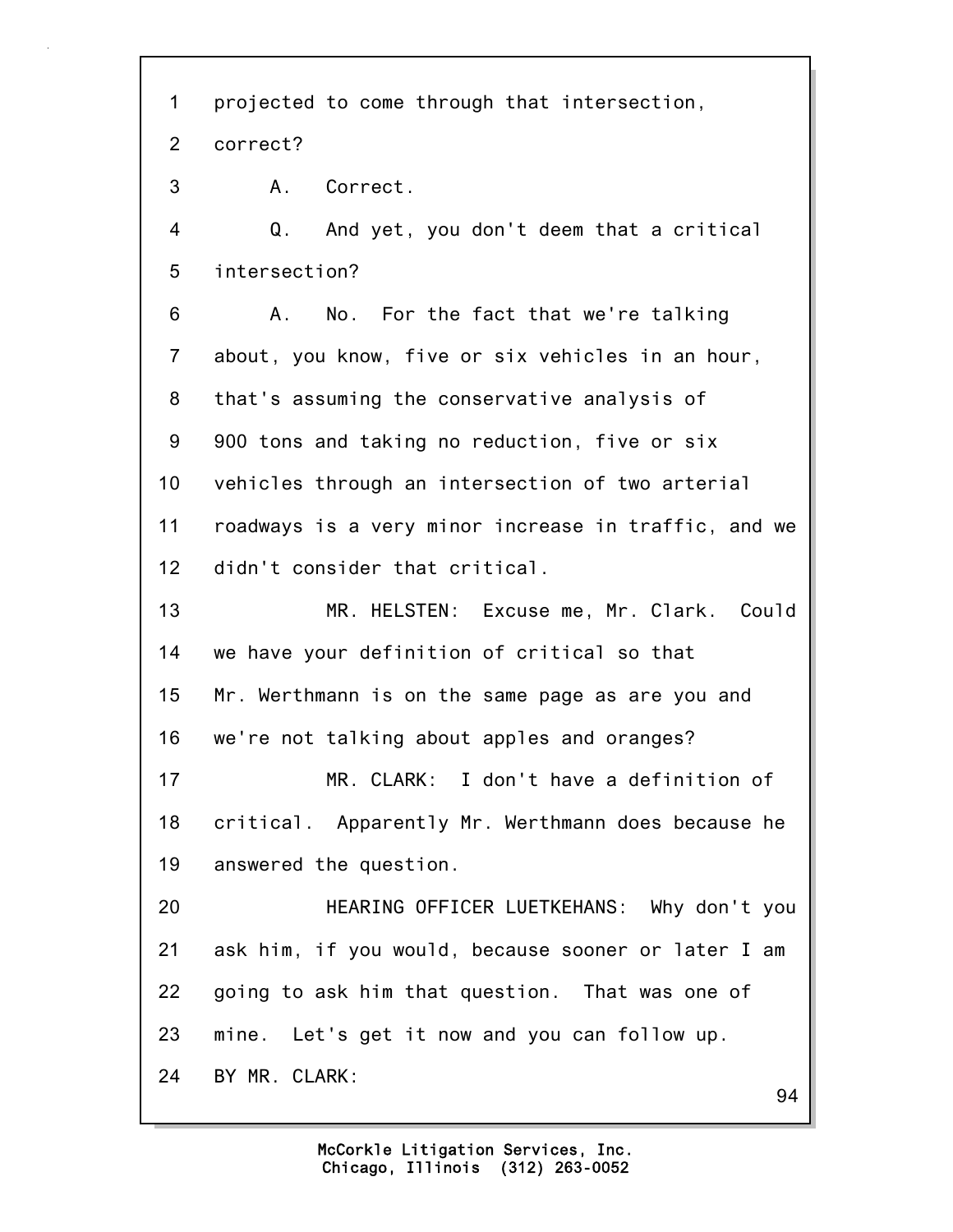1 Q. How do you define an intersection as being 2 critical?

95 3 A. Well, it is a manual produced by the 4 Institution of Transportation Engineers regarding 5 traffic impact study site development, and they 6 provide some criteria in there for a study impact 7 because you do too big of study area, it's just not 8 appropriate -- let me find the page for you. 9 So for a study area, it says, all 10 site access drive, adjacent roadways and adjacent 11 major intersection plus the first signalized 12 intersection in each direction from the site up to a 13 distance determined locally. And they say in here 14 that's usually about a mile. So we're looking at, 15 you know, the first intersection to the west which 16 is Cedar Lake Road, we're also looking at the first 17 two intersections to the east, Illinois 134 and 18 Hainesville Road, the purpose is, as the traffic 19 leaves the transfer station, it keeps on being 20 distributed. As we get to Porter, as we get to 120, 21 we got 50 percent is going to the east, 50 percent 22 is going to the west. As you get to 34, some of 23 that traffic is going up 134. As you get to 24 Hainesville Road, some of the traffic is going up to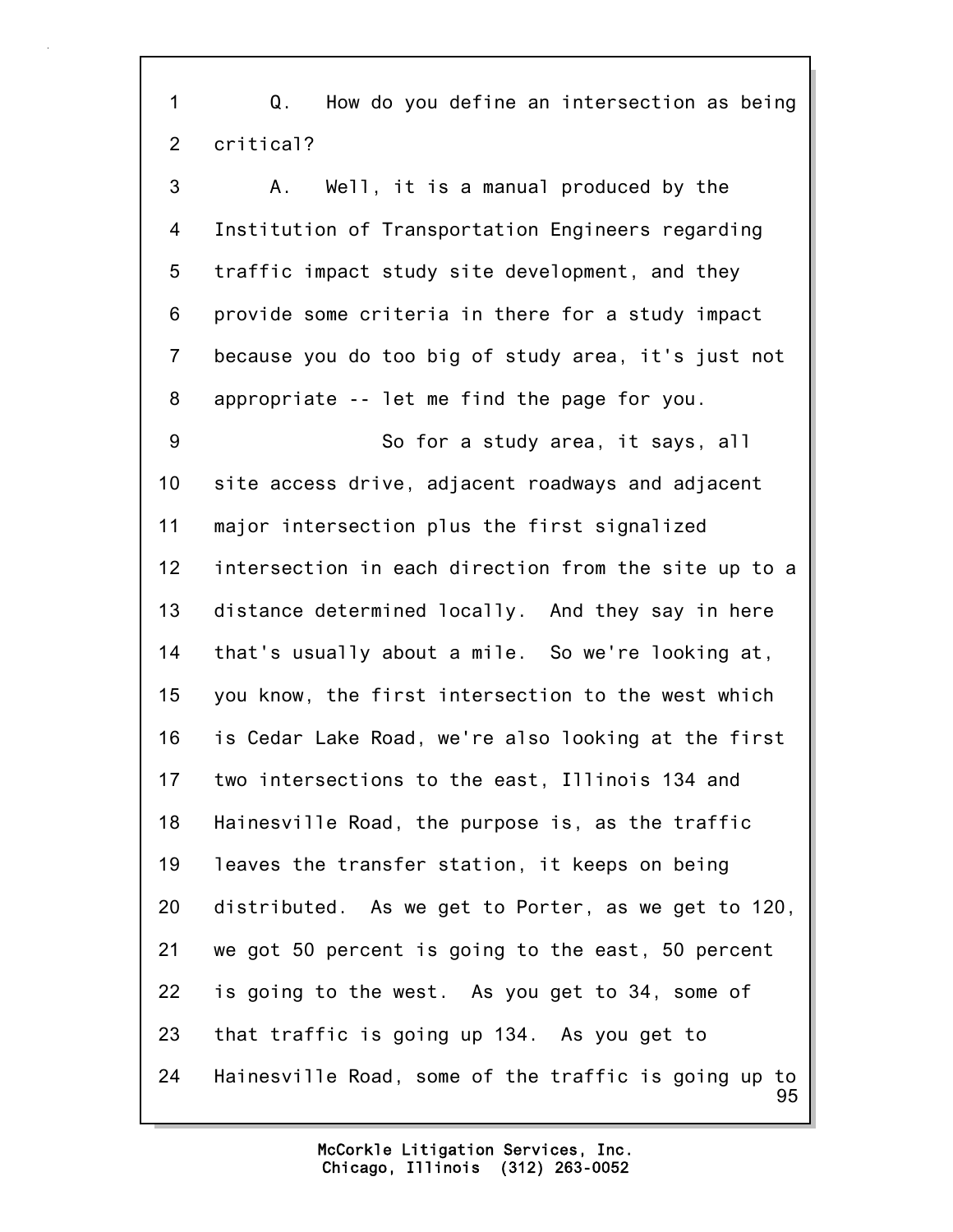96 1 Hainesville. So it keeps on distributing the 2 traffic -- dispersing the traffic, so its impact 3 keeps on getting reduced the further out you go. 4 Q. So because 60 percent of the traffic goes 5 through the Hainesville intersection and only 6 45 percent goes east of the Hainesville 7 intersection, that's why you have determined that's 8 not a critical -- 9 A. No, we typically look at the first 10 signalized intersection on each side. 11 Q. Well, you considered the intersections of 12 Curran Road, Wild Spring Road and Cedar Lake Road, 13 correct? 14 A. Correct. 15 Q. And all of those carry a lot less traffic 16 than is proposed to go through the Allegheny/120 17 intersection, correct? 18 A. Because they were between our site and the 19 first signalized intersection, that's why we 20 included them. 21 Q. You reviewed the accident data, did you 22 not? 23 A. Yes, I did. 24 Q. And what's the most critical factor in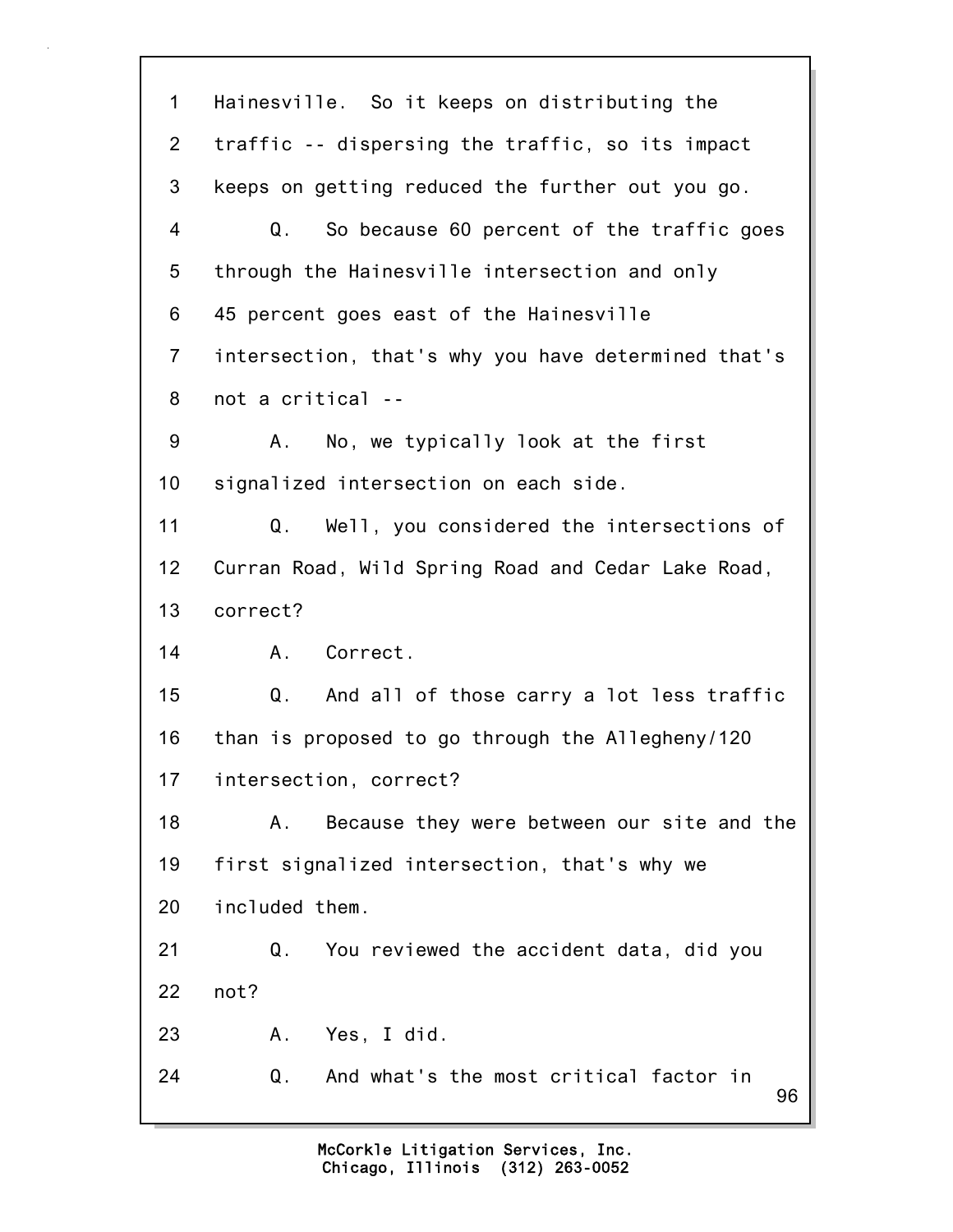97 1 evaluating accident data, would it be injuries, 2 injury accidents? 3 A. Injury fatality type of accidents, there's 4 a number of criteria. 5 Q. And did you do an analysis of the traffic, 6 of the accidents in the area? 7 A. We took a look at it, yes. 8 Q. Did you come to any conclusions that 9 include that in your Application? 10 A. The analysis in the Application, our 11 review of it didn't indicate that there was any 12 specific problem at any location. More importantly, 13 at the critical intersection of Porter and 120, it's 14 experiencing a very low incident of accidents at 15 that location. 16 Q. On Hainesville Road north of 120 though 17 there have been a number of injury related 18 accidents, have there not? 19 A. As there has been on many of the roads in 20 the area. 21 Q. You didn't specifically look at that 22 accident data and draw any conclusions from it? 23 A. I didn't see anything in particular. 24 Q. Finally, Mr. Werthmann, you indicated that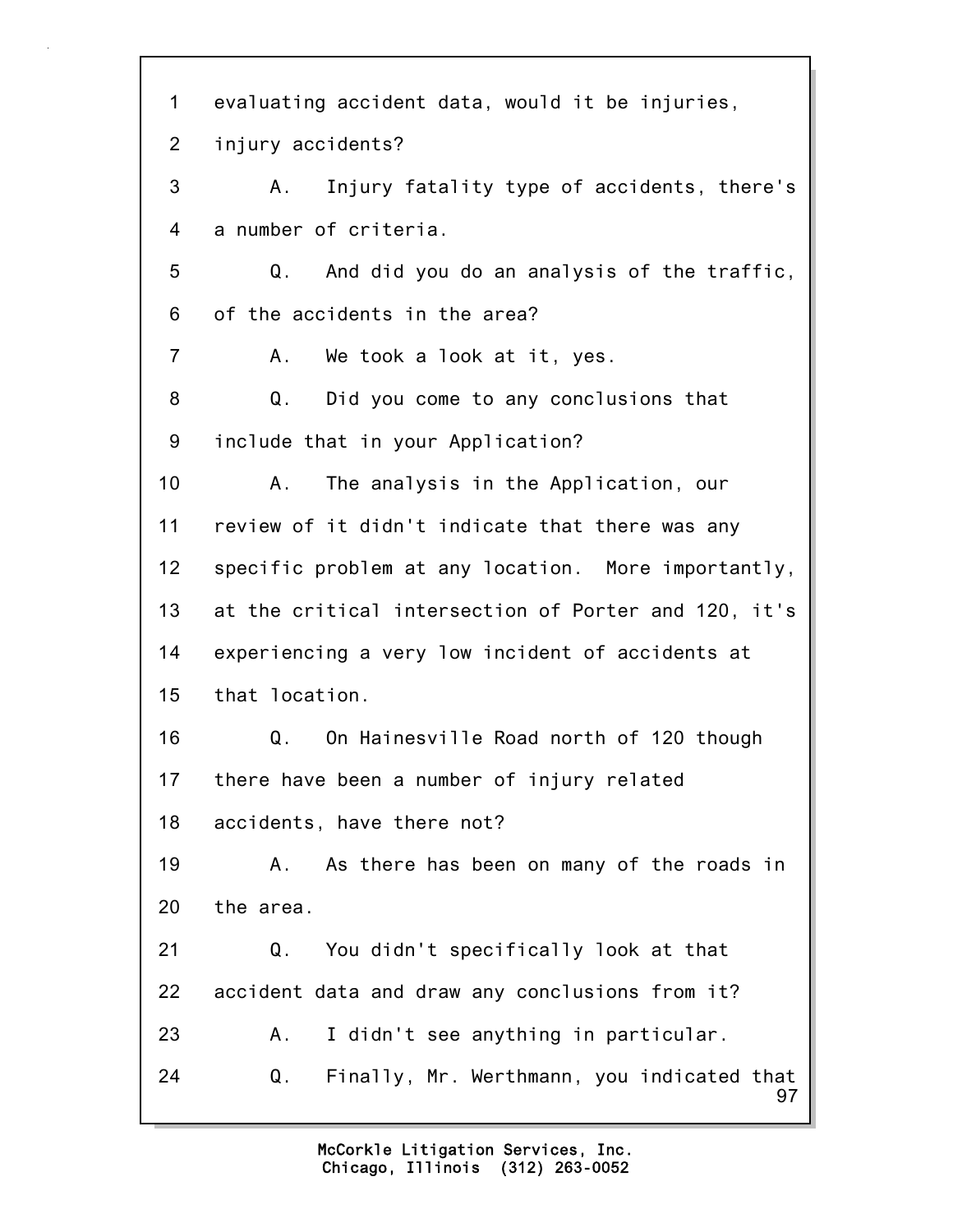98 1 all inbound waste would be accepted between 4:00 and 2 5:00 p.m.; is that correct? 3 A. Typically it will be accepted up until 4 5:00 p.m. 5 Q. And we're looking at regular collection 6 vehicles and packer trucks and roll-out trucks? 7 A. Correct. 8 Q. For the most part? 9 A. For the most part. 10 Q. Does the facility anticipate accepting 11 waste from private individuals? 12 A. You know, I can't recall at this time. I 13 apologize. 14 Q. So you don't know if the applicant would 15 restrict all inbound to 5:00 p.m. or earlier in the 16 day, do you? 17 A. It's not their intention to restrict until 18 5:00 p.m. We have had a lot of testimony as to the 19 24-hour operation, they want the flexibility on 20 holidays and storms and so forth to be able to 21 accept for longer time periods. 22 Q. Your analysis was based on the fact that 23 inbound waste would only be accepted until 24 5:00 p.m., correct?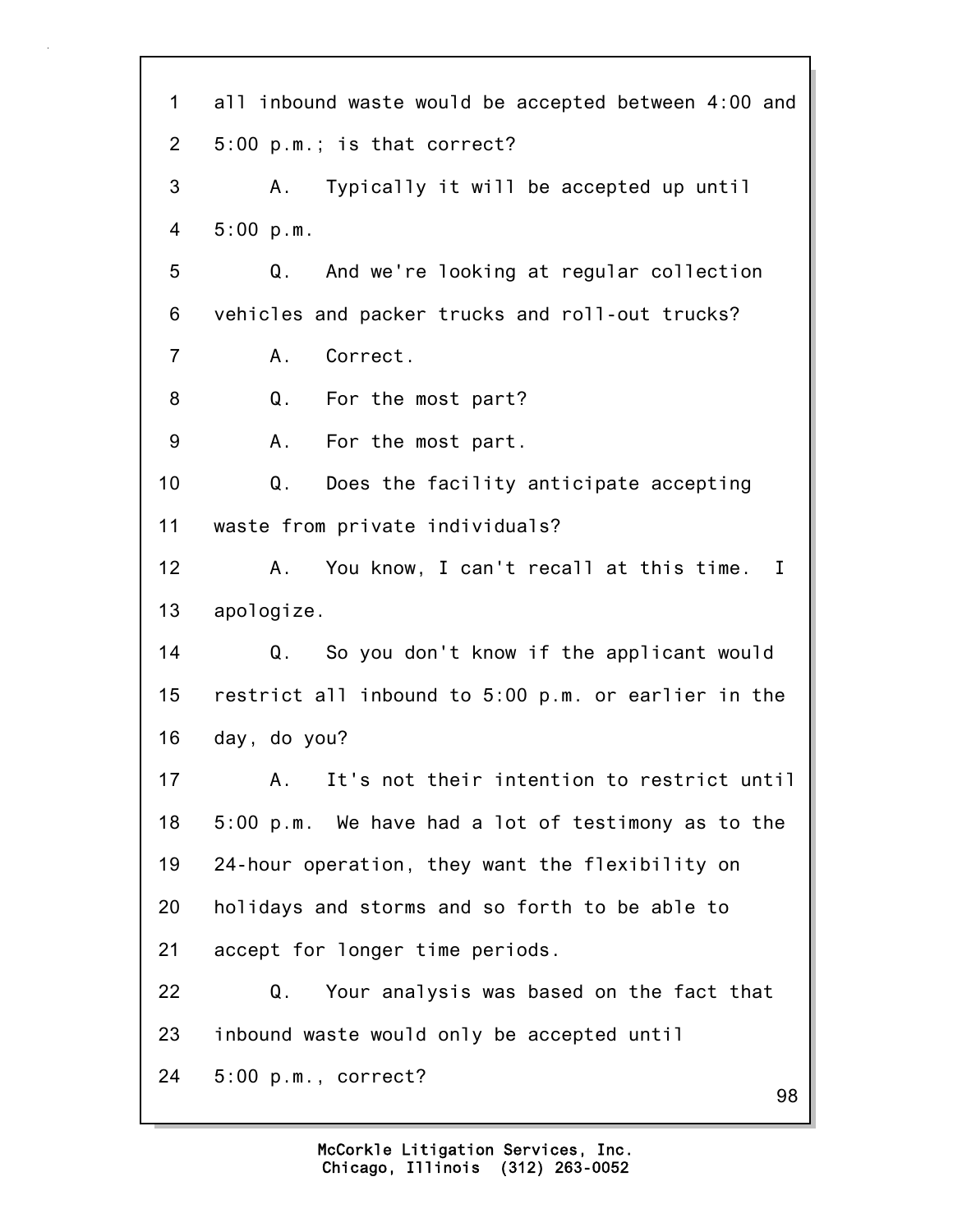99 1 A. Correct. 2 MR. CLARK: That's all I have, Mr. Hearing 3 Officer. 4 HEARING OFFICER LUETKEHANS: Mr. 5 Grossmark? 6 MR. GROSSMARK: Can I have two minutes? 7 HEARING OFFICER LUETKEHANS: Absolutely. 8 Take your time. 9 Proceed when you're ready, Mr. 10 Grossmark. 11 CROSS EXAMINATION 12 BY MR. GROSSMARK: 13 Q. Good morning, my name is Steve Grossman? 14 A. Good afternoon. 15 HEARING OFFICER LUETKEHANS: Steve, you're 16 going to have to be a little louder. 17 BY MR. GROSSMARK: 18 Q. Do you recall where in the Application it 19 says that there is a certain amount of municipal 20 waste that the site will accept on a daily basis? 21 A. Quality of waste accepted -- quantity 2.4, 22 2.41. 23 Q. I am sorry. Where is it? 24 HEARING OFFICER LUETKEHANS: Page 2.4-1,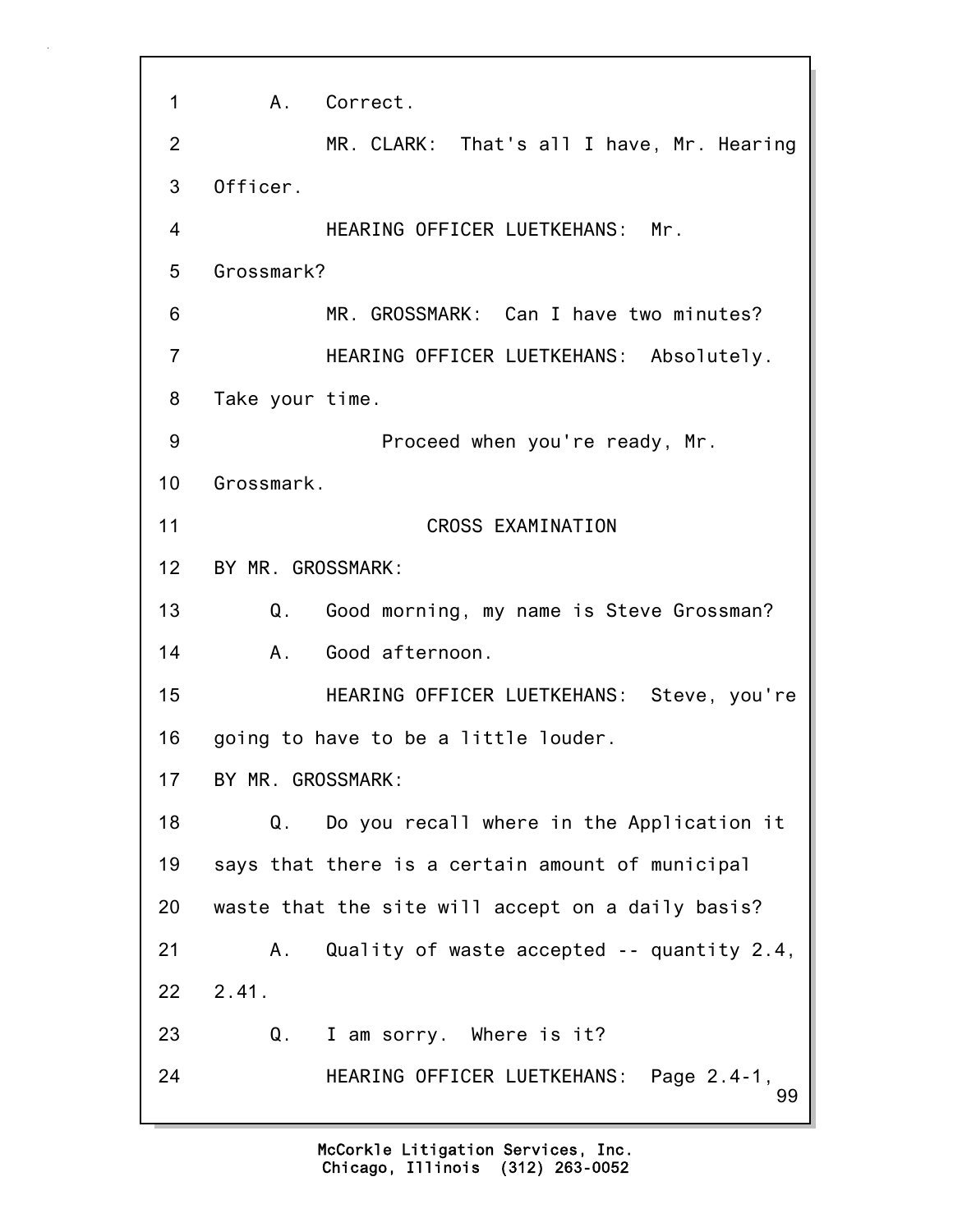100 1 Mr. Grossmark, third heading. 2 BY MR. GROSSMARK: 3 Q. It says that they anticipate that that 4 would be the amount of waste taken each day, 5 correct? 6 A. Yes, anticipated. 7 Q. In answering that question you got an 8 assist from Mr. Moose, correct? 9 A. He just pointed to "anticipate." 10 Q. You don't know that Groot is asking for 11 authority to accept that much waste and have that as 12 an upper limit, correct? 13 MR. HELSTEN: I could you hear the 14 question. 15 BY MR. GROSSMARK: 16 Q. It's your understanding that Groot is not 17 asking for that as an upper limit and the amount 18 that would be accepted on any particular day; is 19 that correct? 20 A. My understanding, no, it's not an upper 21 limit. 22 Q. Thank you. 23 MR. GROSSMARK: Could we get one of the 24 slides that shows the streets of the information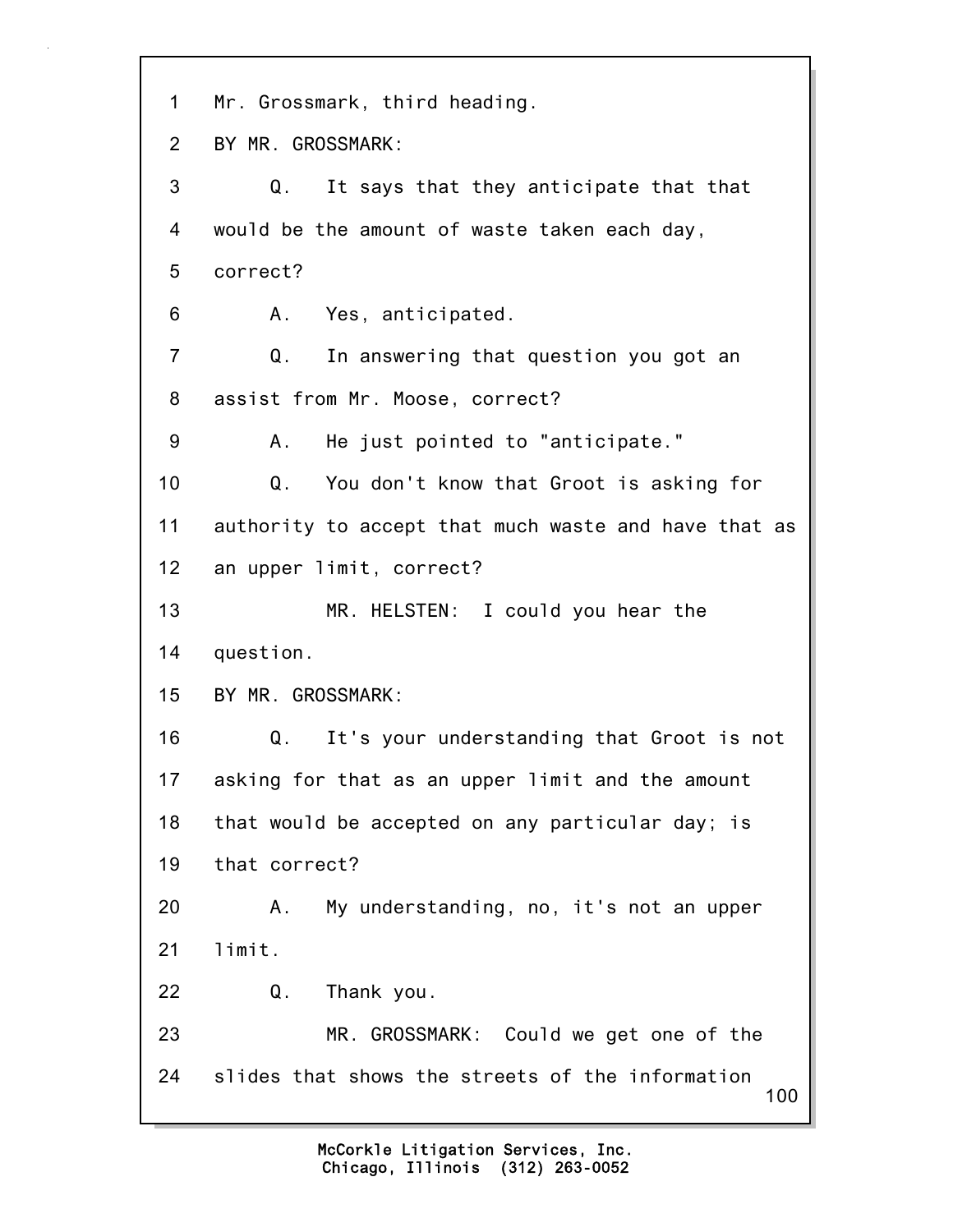1 about traffic.

2 BY MR. GROSSMARK:

101 3 Q. Am I correct in thinking that you studied 4 a particular area going from Cedar Lake Road to 120 5 to Hainesville Road and 120, and then also going 6 from Porter Drive and 134 to 120 and 134, correct? 7 A. Can I just state it, because I didn't hear 8 everything you said? 9 Q. Let me repeat the question. 10 Your study involved a certain area 11 that included Cedar Lake Road at 120 and then to 12 Hainesville Road and 120, but also Porter Drive and 13 134 and then also 134 and 120, correct? 14 A. Correct. 15 MR. GROSSMARK: Can we look at slide 25. 16 BY MR. GROSSMARK: 17 Q. Can you tell me how many trucks will be 18 entering and leaving and on what intervals, assuming 19 the site accepts 750 tons in one day? 20 A. How many trucks will enter and leave? 21 Q. What would be the interval, how frequently 22 will a truck enter and leave the site? 23 A. It depends on the time of the day. But 24 the trucks will be distributed over a 12- to 13-hour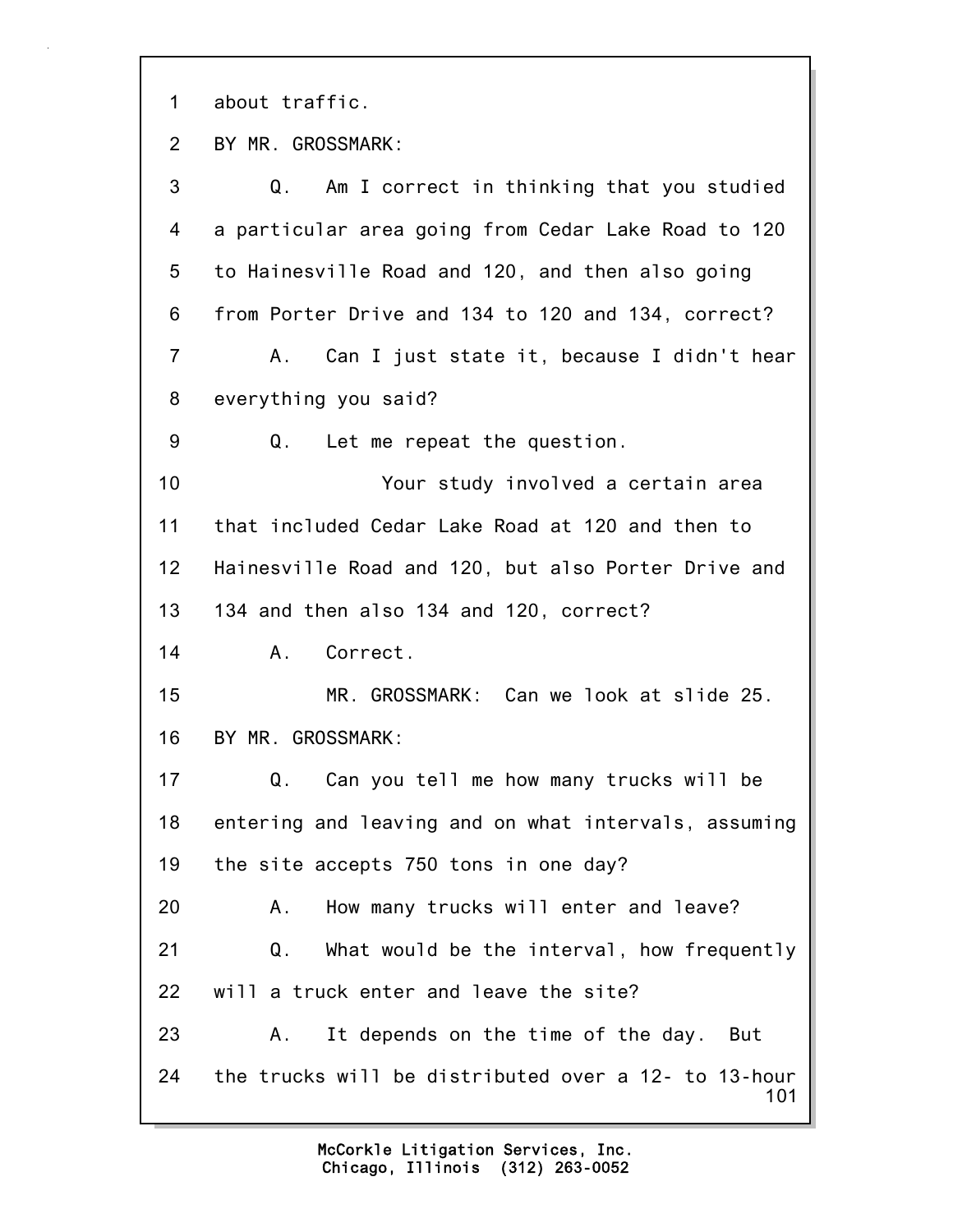102 1 day so they're going to be spread out throughout the 2 day. You're looking on average maybe one truck 3 every four to five minutes. 4 Q. If you assume the information in this 5 chart, if you assume 750 of tons of waste per day, 6 does this chart say that there will be 163 trucks 7 coming in and 163 trucks or vehicles, I should say, 8 going out? 9 A. This says over an entire day we're looking 10 at 163 trucks in and 163 trucks out, however, I 11 would indicate -- 12 Q. I think you answered my question. That 13 was my question. 14 A. Okay. 15 Q. So that means that there are 326 trucks 16 coming in and going out each day? 17 A. Yes. Over an entire day we will have 326 18 total trips coming in and out of the facilities over 19 a 16-hour day. This is much -- 20 Q. I think you have answered the question. 21 Thank you. 22 A. Okay. 23 MR. HELSTEN: Can he answer the question 24 fully and to the best of his knowledge rather than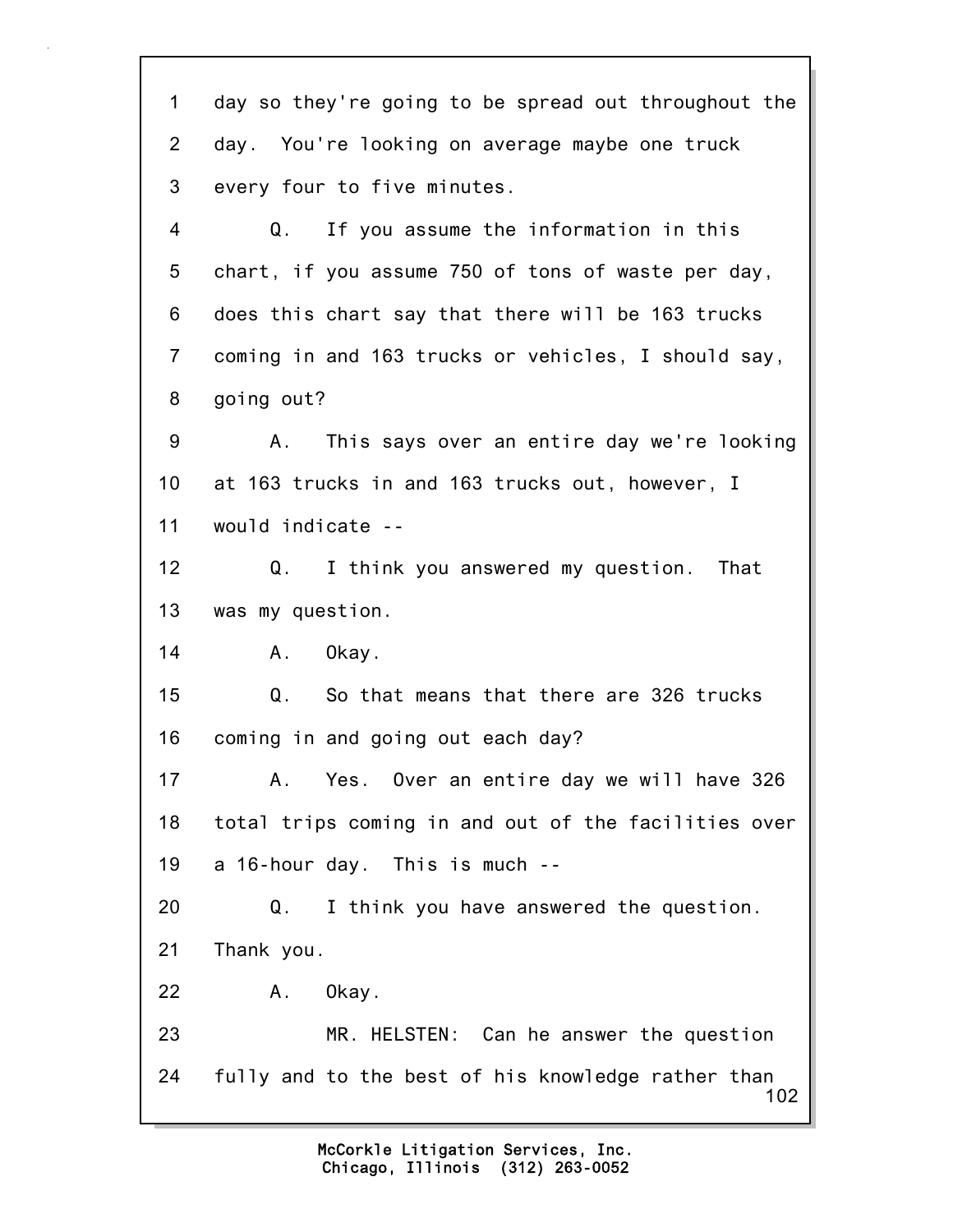103 1 being cut off? Mr. Werthmann is trying to give him 2 a full and complete answer, Mr. Hearing Officer. 3 HEARING OFFICER LUETKEHANS: I will let 4 Mr. Werthmann finish the answer, and if 5 Mr. Grossmark thinks it's inappropriate, he could 6 move to strike. 7 If you wish to complete your answer, 8 Mr. Werthmann. 9 THE WITNESS: Yes, we will generate that 10 much traffic, it's over an entire day and is less 11 than a lot of uses that could go on this site by 12 right. 13 BY MR. GROSSMARK: 14 Q. It's my understanding, correct me if I am 15 wrong, but the anticipated time frame for operating 16 in a day really is 24 hours, but it is suggesting 17 that it might be 6:00 a.m. to 8:00 p.m.; is that 18 your understanding, sir? 19 A. No. It is 4:00 a.m. typically. Typically 20 it's 4:00 a.m. to 8:00 p.m. with waste typically 21 coming in at 5:00 p.m., however, if waste comes in 22 past 5:00 p.m., it only helps to minimize the impact 23 because it will distribute that inbound traffic over 24 a longer time period anyways.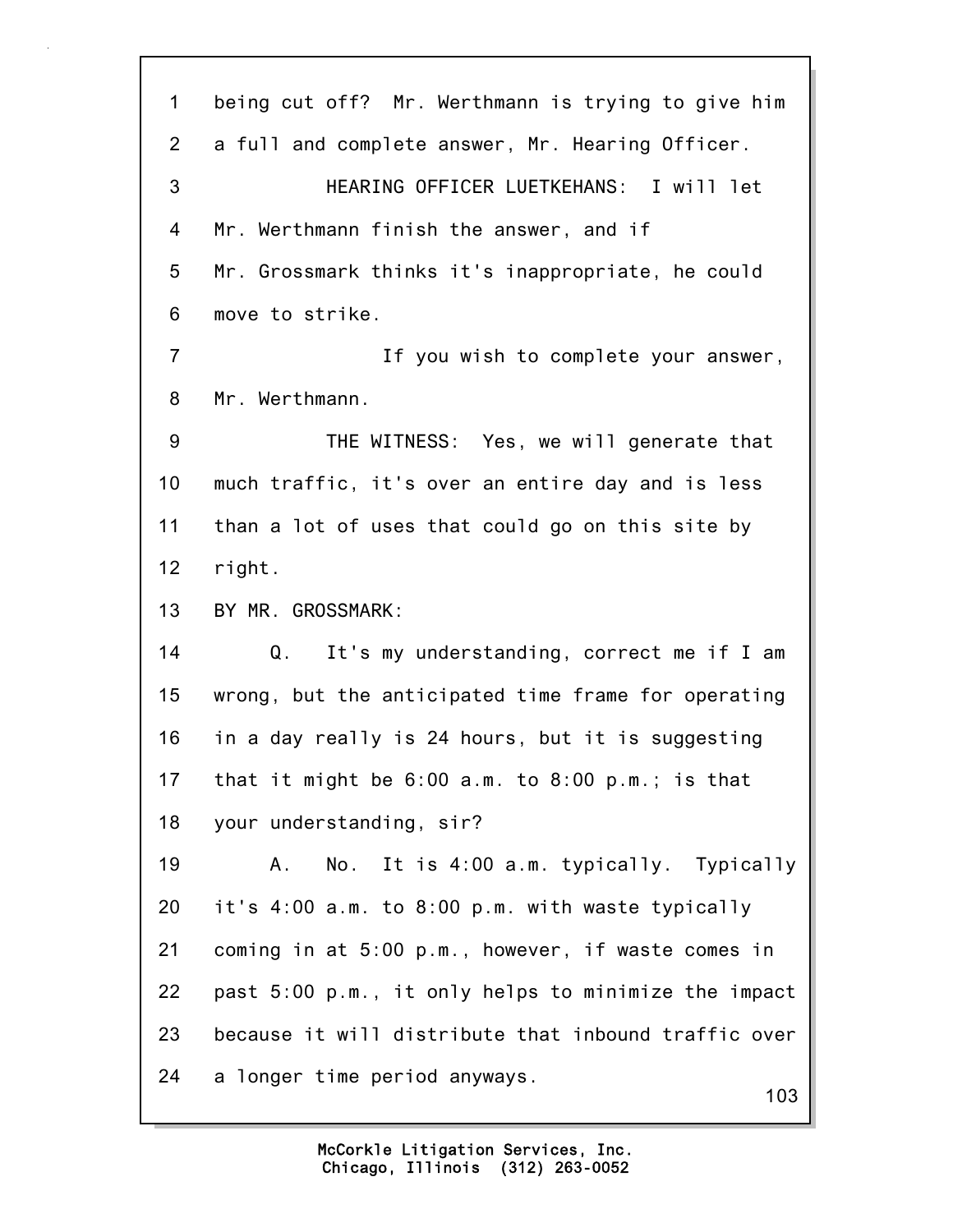104 1 MR. GROSSMARK: Can I have one minute? 2 THE WITNESS: Just like if it's a 3 24-hour operation -- 4 HEARING OFFICER LUETKEHANS: Mr. Werthmann 5 , there's no question pending at this point. 6 BY MR. GROSSMARK: 7 Q. If you assume that, I think you're right, 8 it's 4:00 a.m. to 8:00 p.m. so that's how many 9 hours, 16 hours? 10 A. Yeah. 11 **HEARING OFFICER LUETKEHANS:** The chair 12 will recognize that's 16 hours. 13 BY MR. GROSSMARK: 14 Q. And then if we have 60 minutes an hour 15 times 16 hours, do you know what that number is, 16 sir? 17 MR. HELSTEN: I couldn't hear the 18 question, Mr. Hearing Officer. 19 HEARING OFFICER LUETKEHANS: The question 20 was 0 minutes times 16 hours, do you know what that 21 is, I think is the math is what he's looking for. 22 THE WITNESS: Are you asking me? 23 MR. GROSSMARK: Yes. 24 THE WITNESS: I don't have a calculator.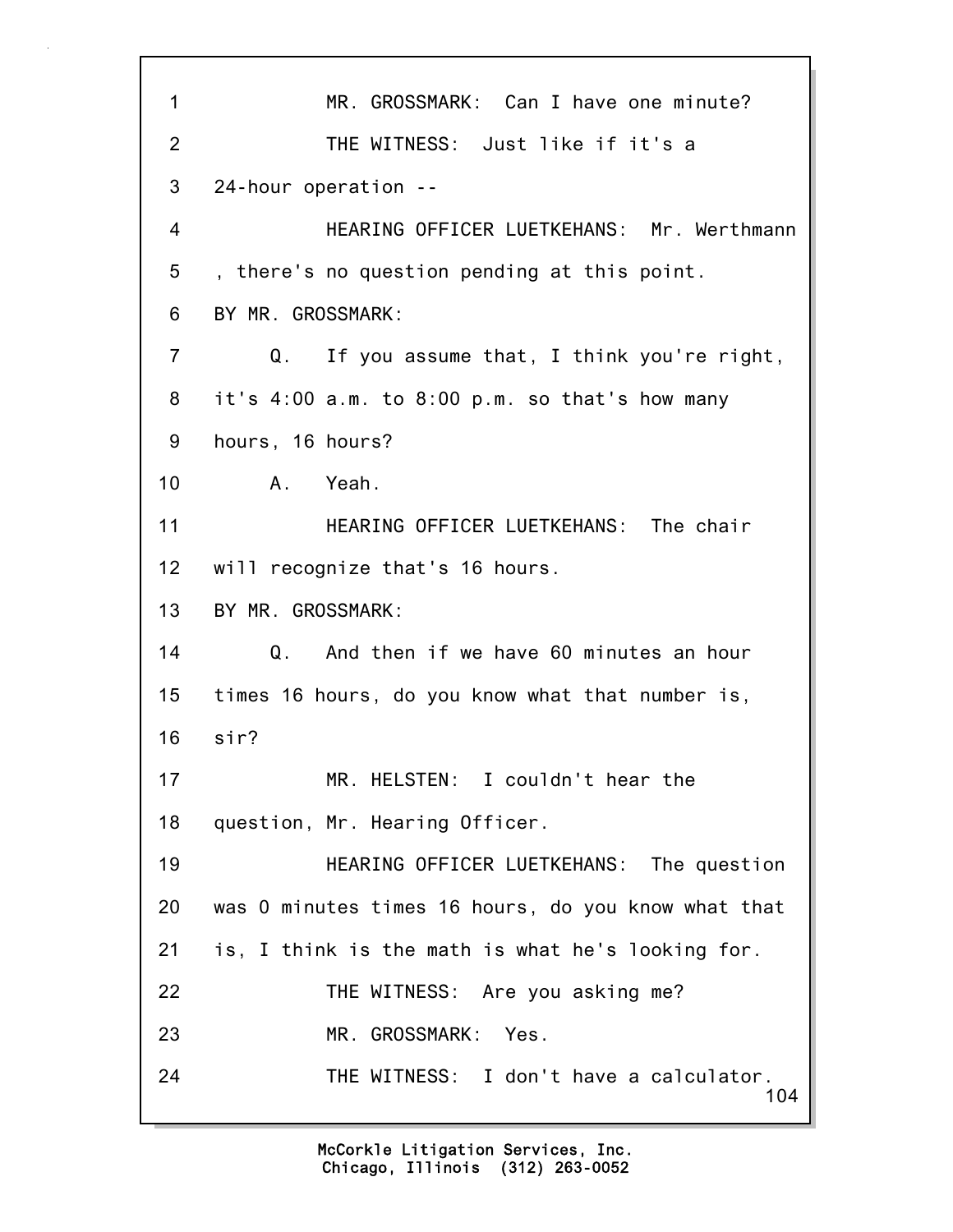105 1 BY MR. GROSSMARK: 2 Q. Would you agree -- 3 A. 960 minutes. 4 Q. Thank you. If you divided in 326 trips 5 during that time frame, 4:00 a.m. to 8:00 p.m., 6 could you tell me what that would be as far as the 7 truck entering and leaving the site during that day? 8 A. That is about three minutes. 9 Q. Every three minutes? 10 A. Every three minutes. 11 MR. GROSSMARK: Thank you. I don't have 12 any more questions. 13 HEARING OFFICER LUETKEHANS: Mr. Sechen. 14 CROSS-EXAMINATION 15 BY MR. SECHEN: 16 Q. Mr. Werthmann, you probably noticed this 17 is our open house for traffic engineers? 18 A. Yes. 19 Q. Accordingly, I am going to sit down, if 20 you don't mind, because I have to read numbers off 21 of a print and it's a lot easier off the computer 22 than it is from the hard copy. 23 You have proposed certain traffic 24 improvements for 120, one of which is a right turn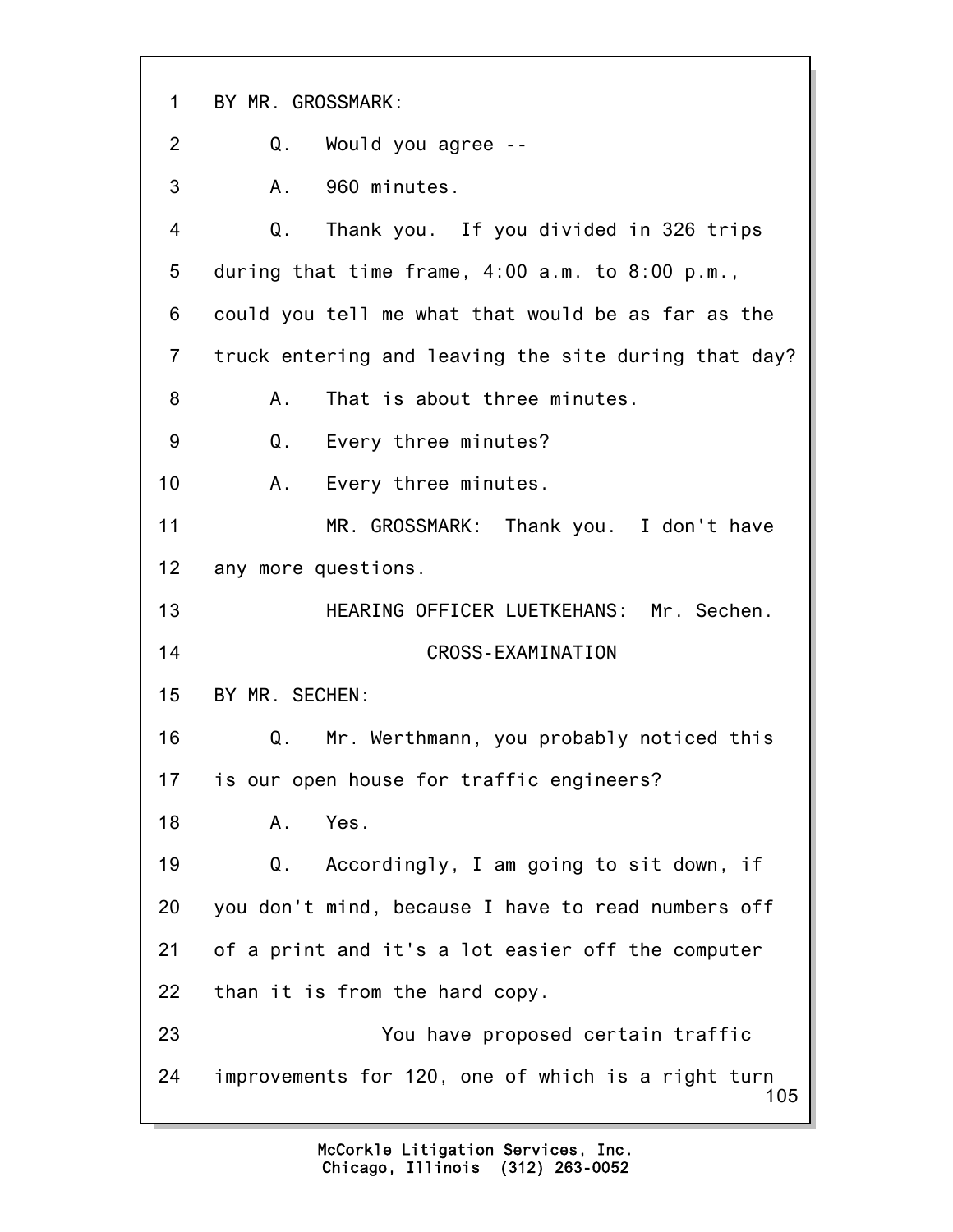1 lane?

2 A. At Illinois 120 and Porter, correct. 3 Q. Could you tell us though what the process 4 is for getting the approvement to put that in with 5 particular distances, who approves that at that 6 location? 7 A. The improvement at Illinois 120 and Porter 8 will have to go through the approval process of the 9 Illinois Department of Transportation as well as the 10 village as they have control over Porter Drive. 11 Q. Could you tell us with respect to

12 determining the length of the right turn lane, how 13 is that determined and how is it approved?

14 A. The state has criteria that we will have 15 to follow in determining the length for the various 16 turn lanes.

17 Q. And there's something called a taper in 18 addition to the turn lane itself?

19 A. Correct.

106 20 Q. Could you explain to us what a taper is? 21 A. The taper is what introduces you into the 22 right turn lane or left turn lane. You see the 23 taper, you start pulling over in the taper and then 24 the taper drives you in, for lack of a better word,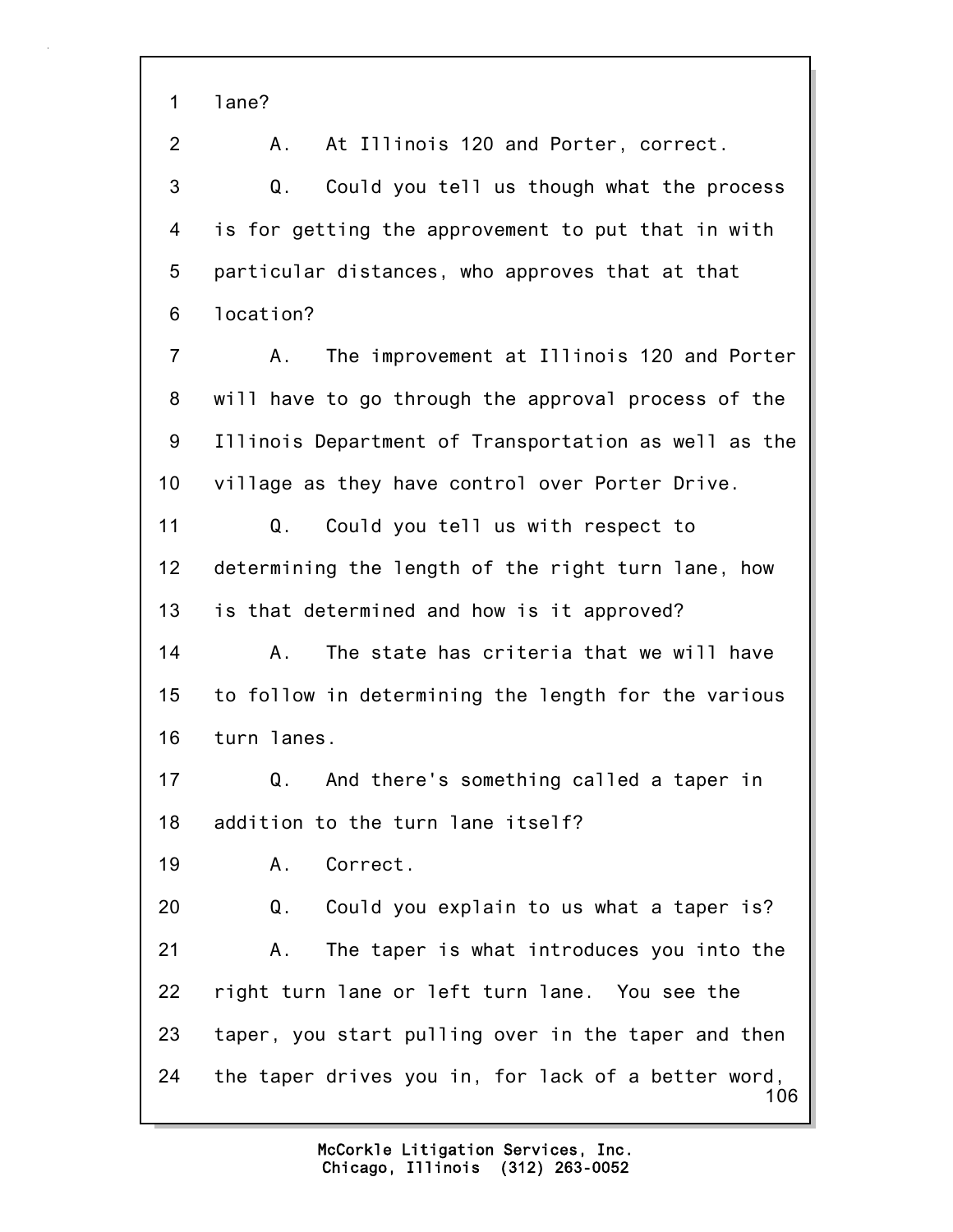107 1 into that separate turn lane or exclusive turn lane. 2 Q. And that would be subject to the same 3 approval process that you just talked about? 4 A. Correct. 5 Q. Okay. Now, can you just briefly sort of 6 dumb down for us, if you will, and give us the 7 highlights, how are the distances determined? You 8 mentioned a certain criteria that you have? 9 A. It's determined, IDOT typically determines 10 it based on the speed limit of the road and they 11 require a certain deceleration rate as well as a 12 taper, so you have a certain amount of distance to 13 decelerate until you make that turn. 14 Q. Does it taper on the order of 15 approximately 240 feet for that location, does that 16 sound about right? 17 A. That sounds about right. 18 Q. And the right turn lane itself in the 19 ballpark of 215 feet? 20 A. Yeah, give or take, but yeah. 21 Q. Okay. And again, that's subject to the 22 approval of IDOT and the Village? 23 A. Correct. We will work closely with both 24 of them.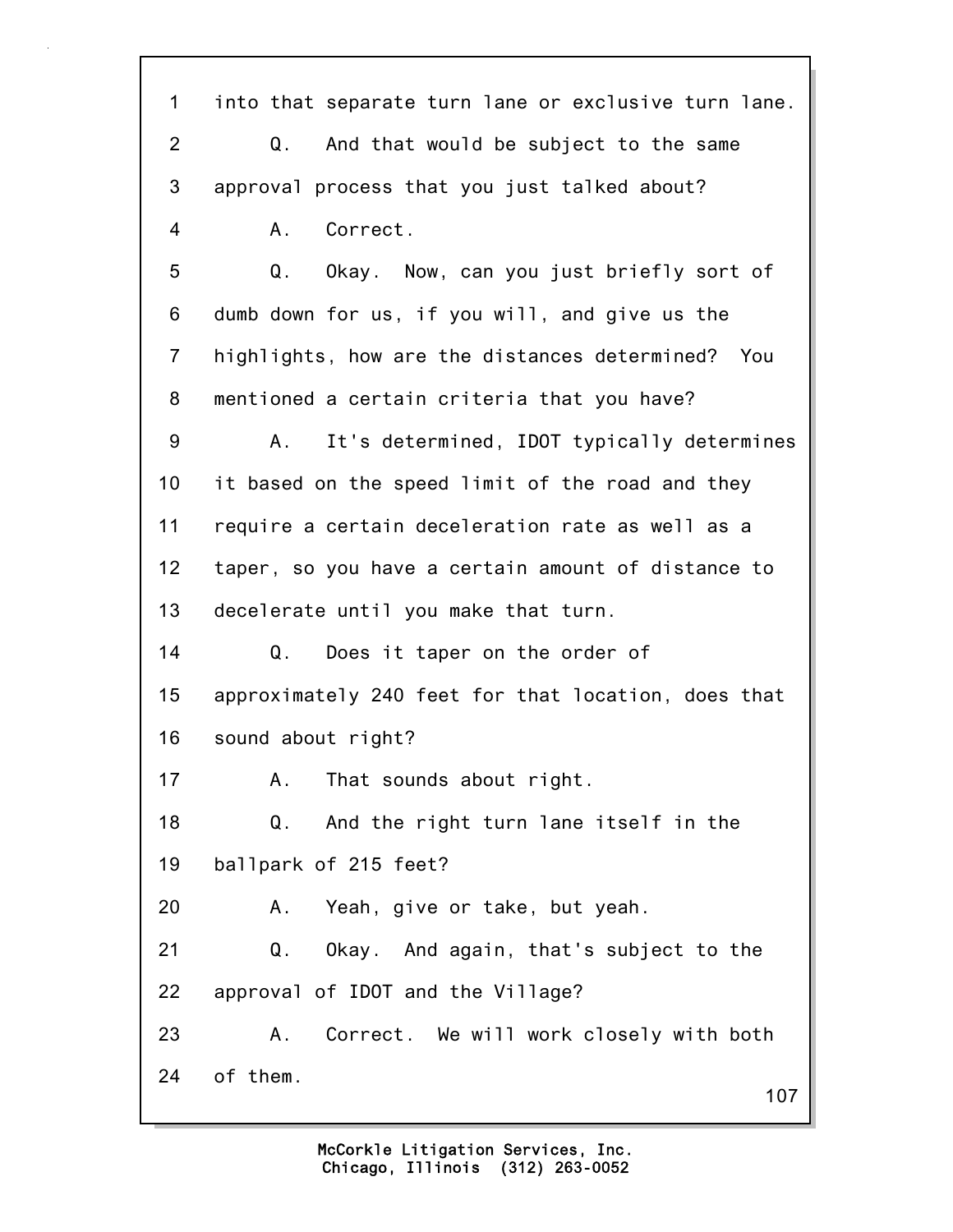108 1 Q. Now, there's a radius on that corner as 2 well going to make that right turn on to Porter from 3 120? 4 A. Right. 5 Q. 65 feet? 6 A. Yeah. I mean, it's going to be definitely 7 a size that can accommodate the truck traffic that 8 would be turning there sometimes what you do is a 9 compound radius where you have two different size 10 radiuses. So it would be something to that extent. 11 But once again, all of this has to go through the 12 Illinois Department of Transportation and we will 13 have to get their approval. 14 Q. Now, with respect to the southbound 15 Porter, your improvements on Porter southbound would 16 be to add a lane? 17 A. Correct. 18 Q. And how far north will that additional 19 lane go? 20 A. You know, we haven't done any final design 21 on this, we have only looked at it preliminary. We 22 will work with the Village and IDOT, but most likely 23 up to the access drive at a minimum. 24 Q. What about the for the Eco-campus?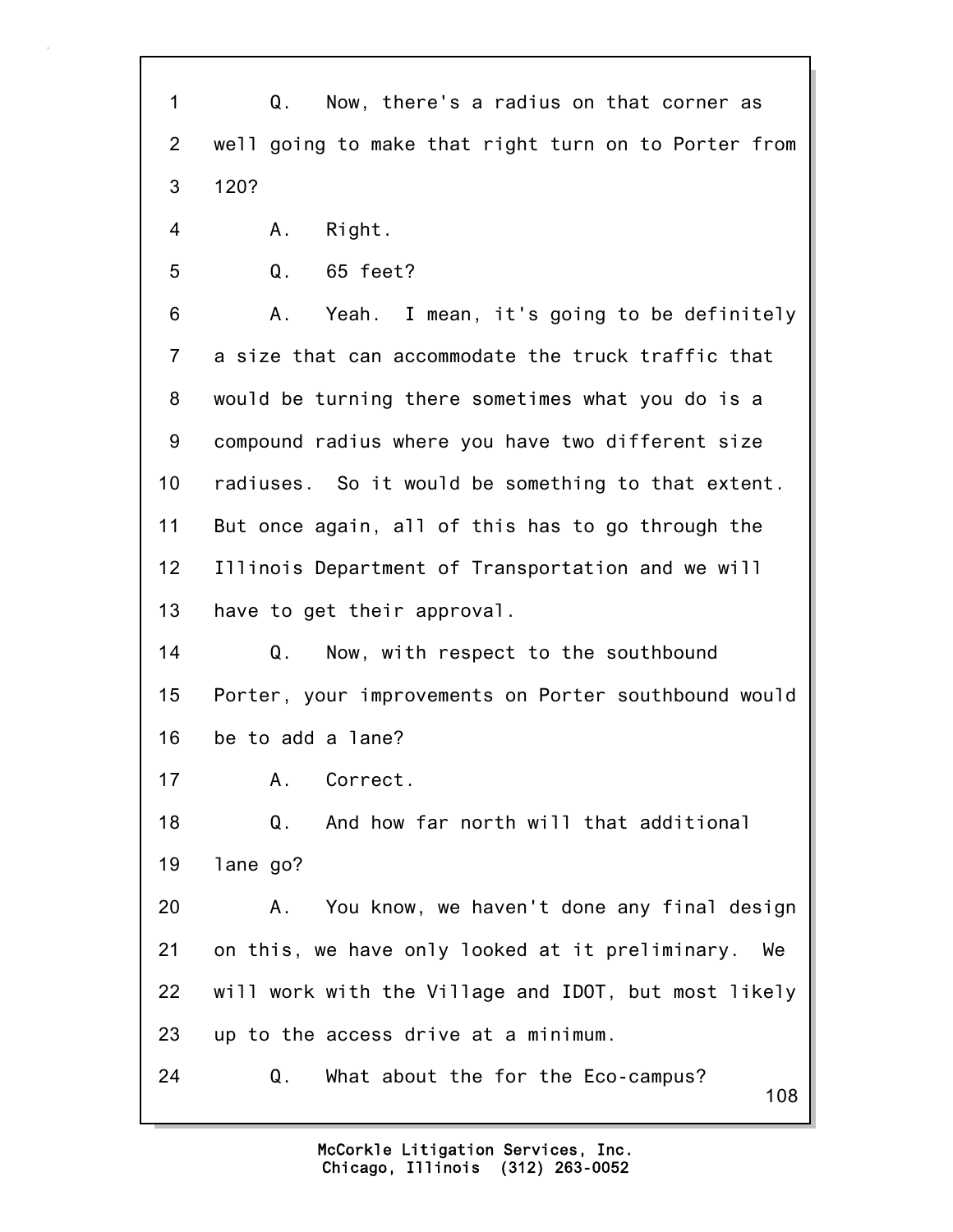109 1 A. The Eco-campus will use this, but the lane 2 does not need to go all the way up to the 3 Eco-campus. 4 Q. And you're going to have a turn radius 5 going to the -- from southbound Porter to westbound 6 120 as well, right? 7 A. Correct. That will be increased as well 8 to accommodate our turning transfer trailers. 9 Q. With respect to the left turn lane from 10 120 to northbound Porter Drive, you're proposing one 11 of those as well; is that correct? 12 A. Correct. 13 Q. And about the same distance for the 14 acceleration lane or deceleration lane? 15 A. Correct. 16 Q. And what about the taper? 17 A. Taper will have a similar lane. 18 Q. Again, the same governmental approvals 19 that you mentioned? 20 A. Correct. 21 MR. SECHEN: Could you put slide 15 up on 22 the screen. 23 BY MR. SECHEN: 24 Q. Now, you mentioned in your testimony that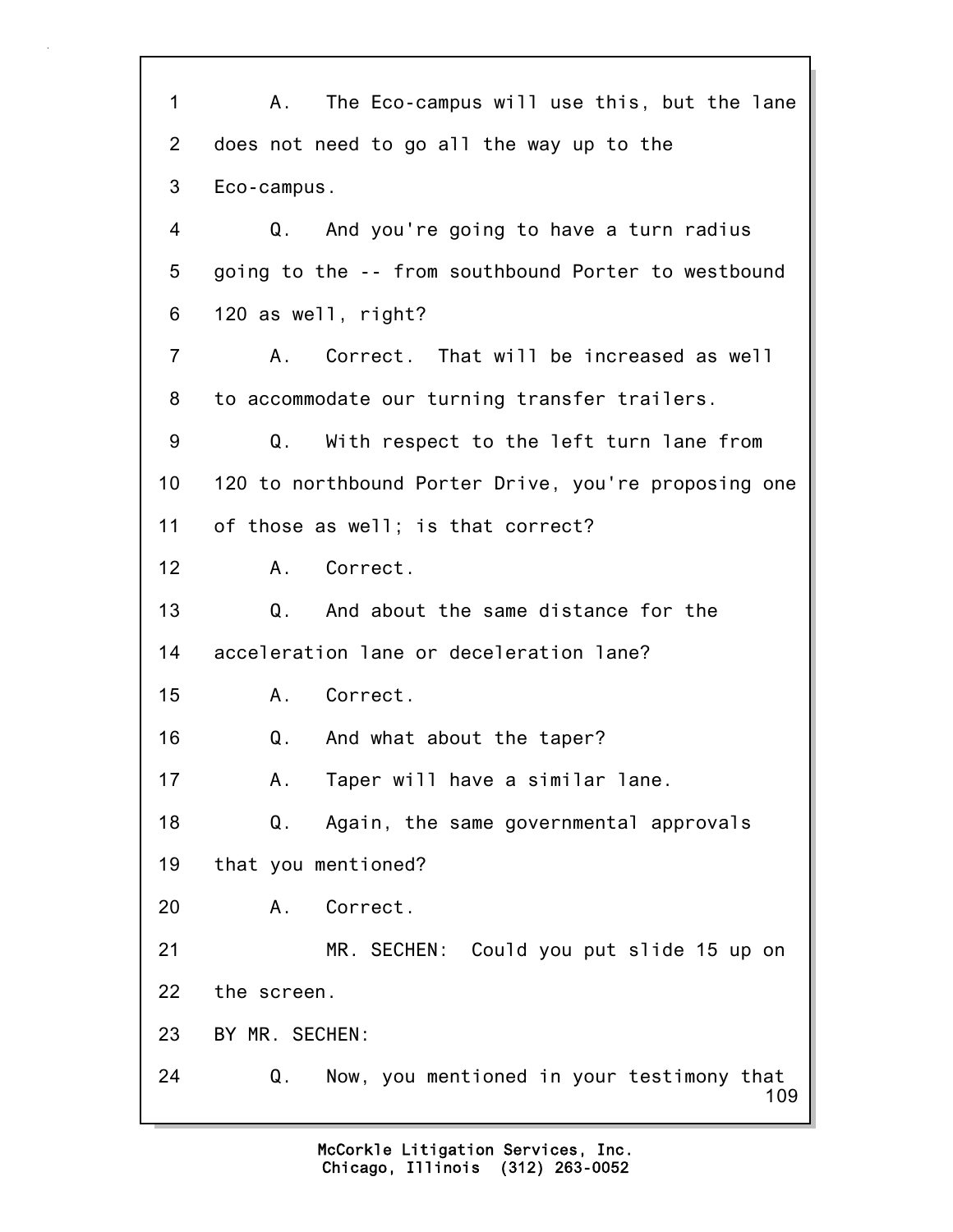110 1 the first two roll-up points, that being the 2 intersection with Hainesville Road and the 3 intersection 120 traffic signal interconnect, those 4 projects are supposed to receive some sort of 5 approval in October? 6 A. Yes, they have been recommended for the 7 CMAQ funding list, which is Congestion Management 8 and Air Quality program. It's a funding program. 9 Once you get on that list, it's almost 99 percent 10 sure that you're going to get the funding. Both 11 agencies, as I talked to them both the either last 12 week or two weeks ago, are both anticipating a 2015 13 construction season. They want to work in tandem 14 because both of them are going impact the 15 intersection with Hainesville and Illinois 120. 16 Q. Now, speaking of Hainesville and 120, 17 could I call your attention to the questions that 18 counsel asked you on cross regarding Lake County DOT 19 approval of your report? 20 A. Right. 21 Q. What's the closest Lake County DOT 22 roadway? 23 A. The closest one is either Hainesville to 24 the east of Cedar Lake Road to the west.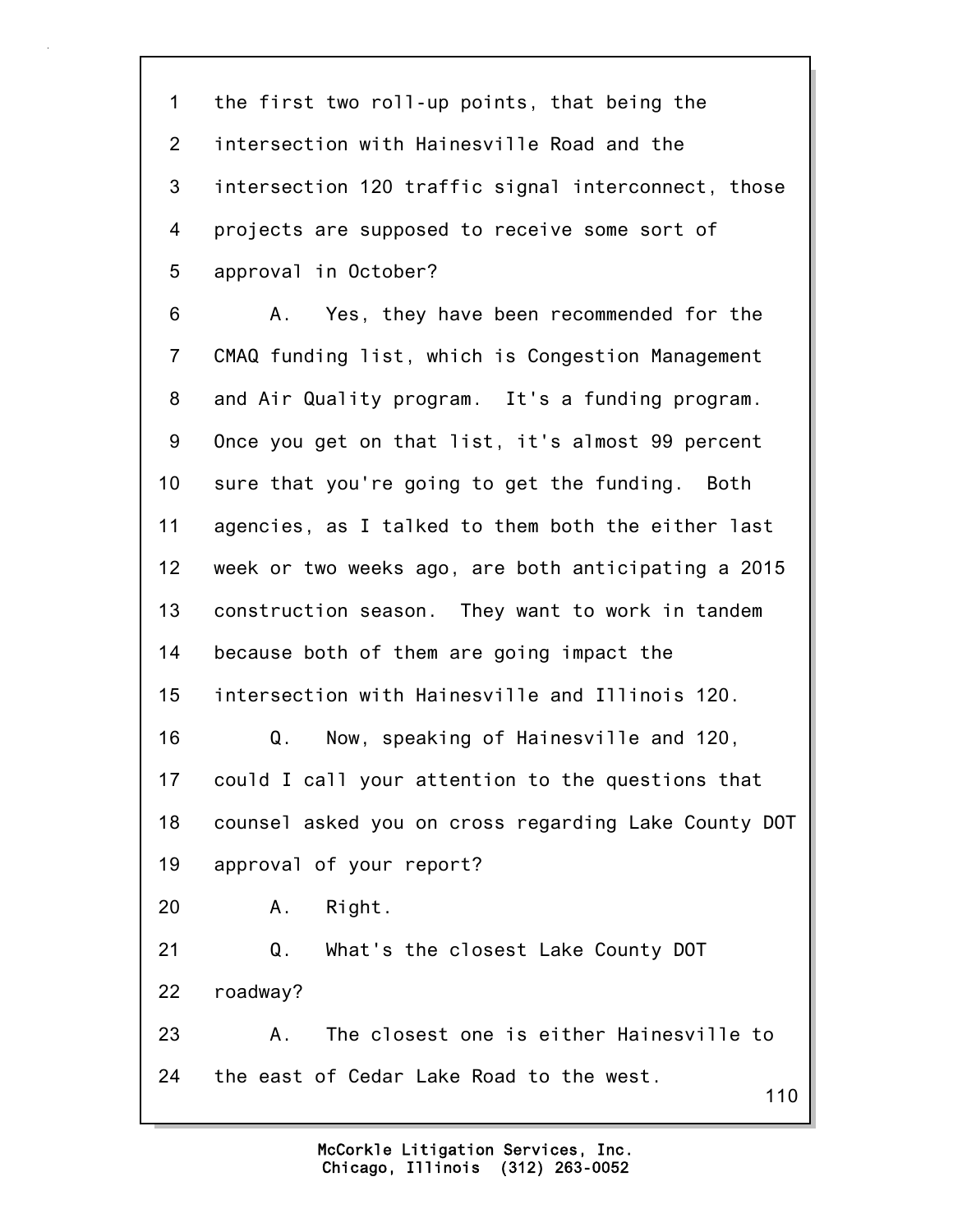111 1 Q. Roughly how far apart or roughly how from 2 the intersection of Porter Drive and 120 is the 3 Hainesville Road and 120 intersection? 4 A. Half a mile, quarter to a mile. I am not 5 sure. But a good distance. 6 Q. A good distance. And the other 7 intersection you mentioned was Cedar Lake Road and 8 120? 9 A. That's probably another half mile, three 10 quarters of a mile. 11 Q. And that's the closest now? 12 A. Yeah, unless I am missing one, but yeah. 13 Q. I don't think you are. 14 A. No. 15 Q. Now, with respect to the left turn 16 restrictions that you propose, do you have any 17 objection to limiting left turn to all traffic on to 18 120 during the time periods roughly in accordance 19 with what your recommendation is? 20 A. All traffic from Porter and other uses. 21 Q. Yes. 22 A. I have no problem with it. 23 Q. Do you see any problems with it in 24 general?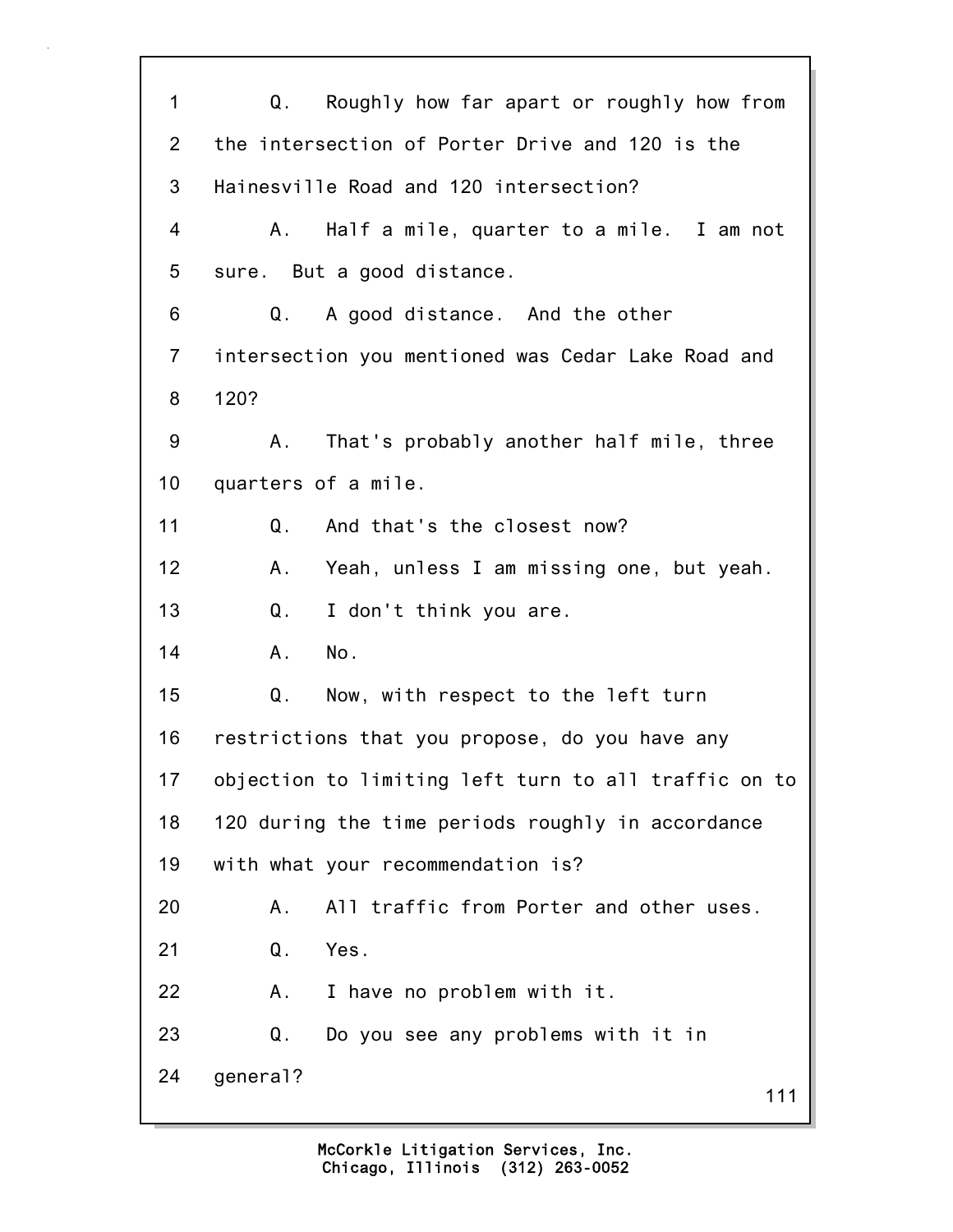112 1 A. No, but that's, once again, not my 2 decision. 3 Q. Oh, I understand that. But it is the 4 Village's? 5 A. It is the Village's decision. 6 Q. Are there any advantages to that? 7 A. Yeah. I mean, there are a limited number 8 of gaps out there. There would be an advantage, 9 however, the amount of truck traffic is pretty low 10 at that time, so it's really up to the Village. 11 Q. I have to actually do this the right way 12 for just a second. 13 Mr. Werthmann, now you mentioned the 14 traffic from the facility or the proposed facility 15 being less than a lot of usage you could put on that 16 site as of right? 17 A. Correct. 18 Q. Now, do you mean uses that could be built 19 on that site without zoning approval just because 20 the site is already zoned for that, just go in and 21 pull permits? 22 A. Yeah, there are a number of uses and would 23 probably generate -- there's several factors. There 24 is a number of by right uses that could go in by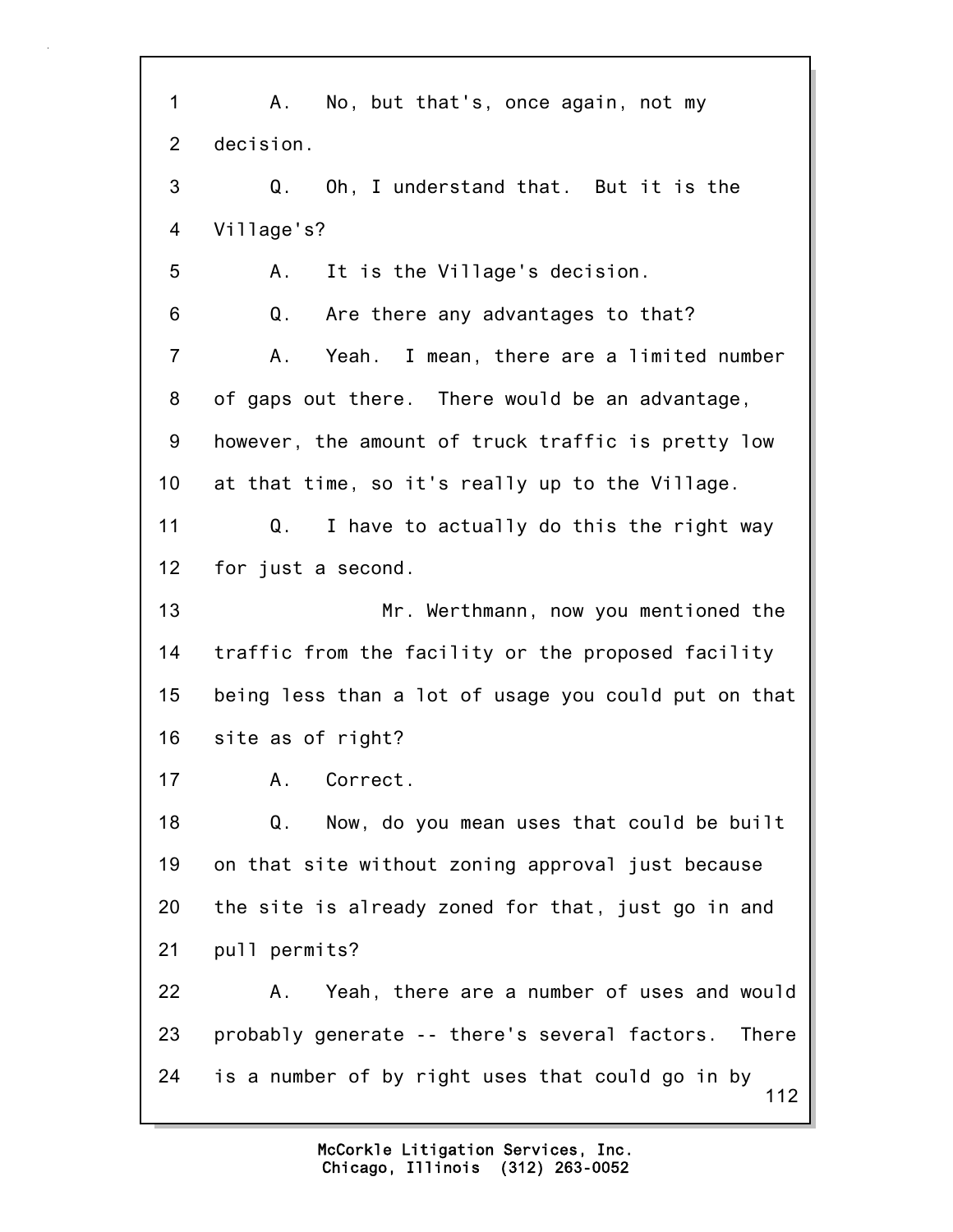113 1 right that would generate, if not the same, more 2 critical peak hour traffic that wouldn't have to put 3 in the improvements that we're proposing at Illinois 4 120 and Porter Drive, which is significant, and 5 wouldn't have to volunteer the parking. Our turning 6 restrictions that we're proposing at that 7 intersection, and more importantly the restrictions 8 that we're recommending regarding truck traffic to 9 the north on Porter Drive. 10 Q. Give us some examples of the types of uses 11 your talking about. 12 A. You know, there's industrial, 13 manufacturing, you know, those sort of uses that 14 have a heavy employment base that are coming in in 15 the morning and leaving in the afternoon. 16 Q. Now, you were asked -- you have a number 17 of questions regarding the volume of traffic, a 18 shopping center, let's take -- what's the nearest 19 shopping center in that area that you're familiar 20 with? 21 A. Nearest there, you have to go towards 22 Grayslake and 83 and 120. 23 Q. Just so we're not looking at these traffic 24 numbers in a vacuum give us an a example of what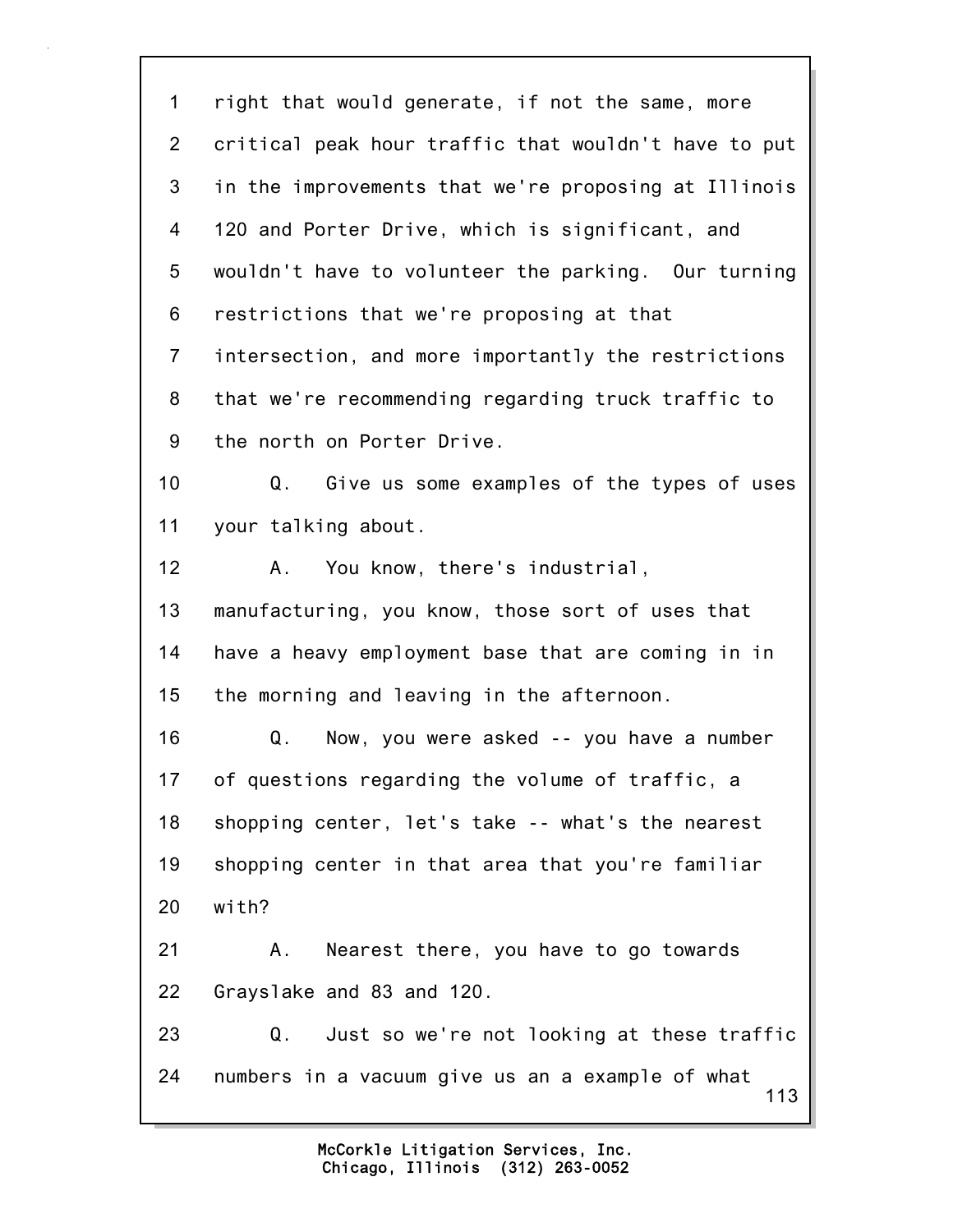1 type of traffic in and out of a use like that that 2 you might expect?

114 3 A. It's a great question. And I am going to 4 deviate a little bit from you and gave you a great 5 example. Back in mid 2000 there was a commercial 6 development proposed for our 3.9-acre site. They 7 were talking 16,000 give or take square feet of 8 retail, a fast food restaurant and a 9,000-foot 9 daycare facility. That facility alone and that 10 development alone, according to the traffic study 11 that was submitted to the Village, would generate to 12 300 to 350 trips during the morning peak hour 13 another 300 to 350 trips during the evening peak 14 hour, that's the same volume of traffic we're going 15 to generate on a daily basis. I think that 16 development was going to projected to generate -- 17 don't hold me to this, 3,000 trips on a daily basis. 18 Q. And the use you are talking about was 19 proposed the same site we're talking about? 20 A. The same 3.9-acre site. 21 MR. CLARK: I have nothing further. 22 HEARING OFFICER LUETKEHANS: Mr. Werthmann 23 , I have a couple of clarification, follow-up 24 questions.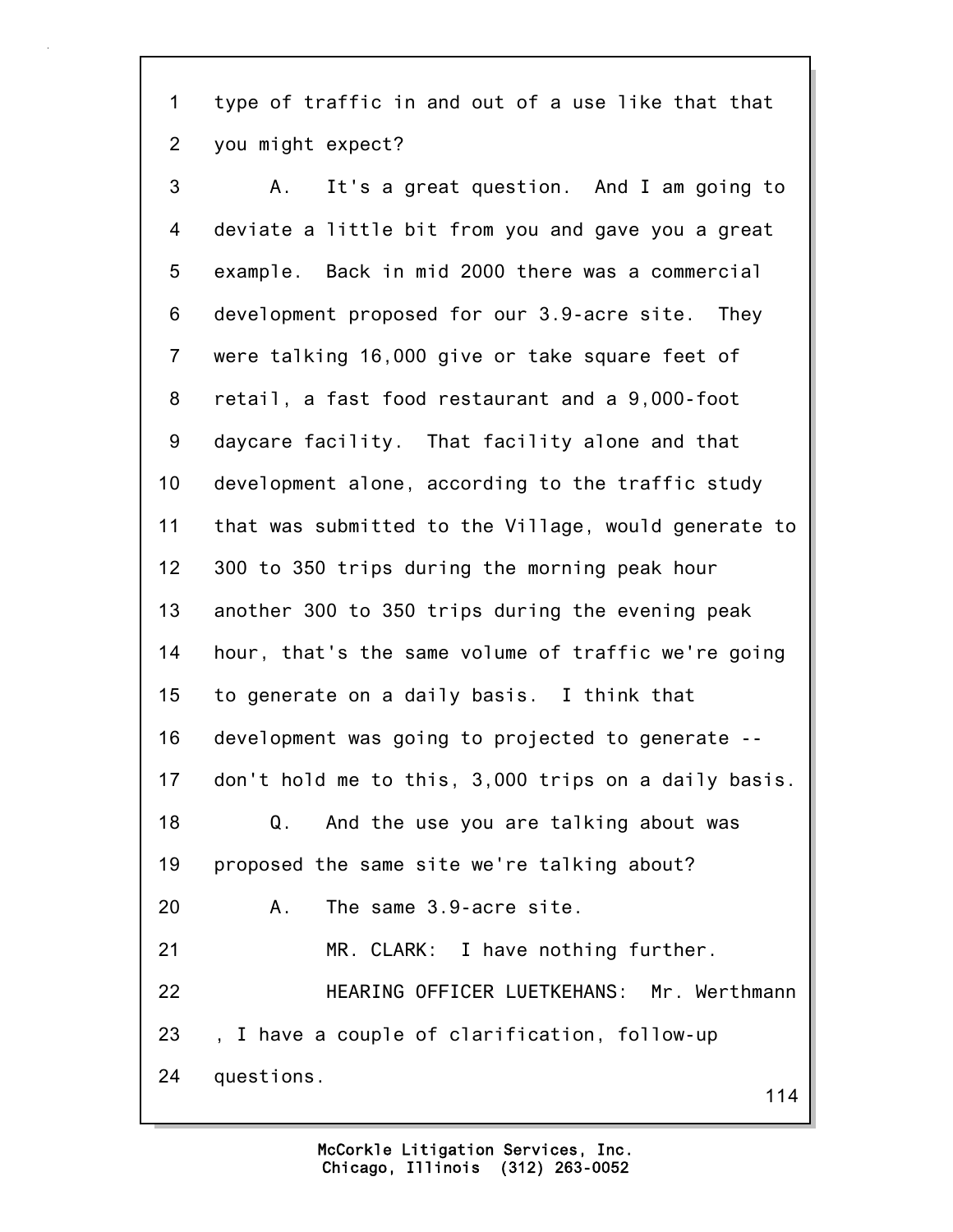| 1              | EXAMINATION                                          |  |  |  |  |
|----------------|------------------------------------------------------|--|--|--|--|
| $\overline{2}$ | BY HEARING OFFICER LUETKEHANS:                       |  |  |  |  |
| 3              | If you go to slide 25, I heard a couple of<br>Q.     |  |  |  |  |
| 4              | different terms utilized to use to describe this     |  |  |  |  |
| 5              | exhibit. Is this trips per day or trucks per day on  |  |  |  |  |
| 6              | 326 or the 193 times a day?                          |  |  |  |  |
| $\overline{7}$ | If we go through it, you probably can't<br>Α.        |  |  |  |  |
| 8              | see this, but the collection trucks and the transfer |  |  |  |  |
| 9              | trailers are pretty much the truck traffic. This     |  |  |  |  |
| 10             | miscellaneous traffic is primarily employee traffic  |  |  |  |  |
| 11             | and four to five trips that may occur during service |  |  |  |  |
| 12             | of the facility.                                     |  |  |  |  |
| 13             | The first two columns show traffic to                |  |  |  |  |
| 14             | be generated in the morning peak hour, the middle    |  |  |  |  |
| 15             | two columns in the evening, and the last two are the |  |  |  |  |
| 16             | total per daily volume.                              |  |  |  |  |
| 17             | You said 326 trucks per day most likely,<br>Q.       |  |  |  |  |
| 18             | you actually were talking about trips per day, and   |  |  |  |  |
| 19             | that would include both trucks and passenger         |  |  |  |  |
| 20             | vehicles?                                            |  |  |  |  |
| 21             | Correct. We are looking at --<br>Α.                  |  |  |  |  |
| 22             | Okay. That's fine. Just trying to stay<br>Q.         |  |  |  |  |
| 23             | with the questions, it will move on a little         |  |  |  |  |
| 24             | quicker.<br>115                                      |  |  |  |  |

 $\overline{\mathbf{1}}$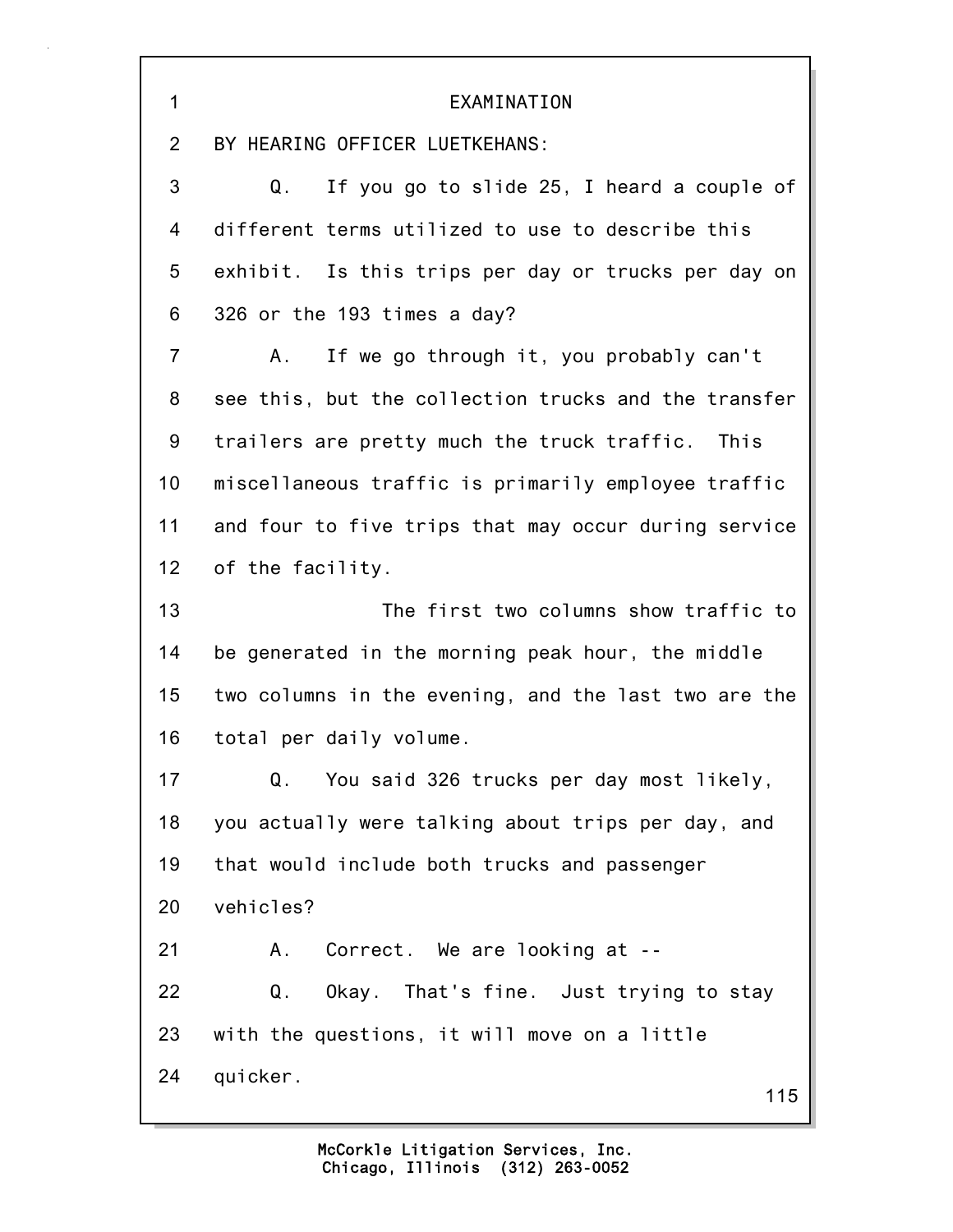116 1 if you go to slide 7, which is also 2 6-5 in the Application. Maybe I'm the only guy in 3 the room who doesn't know which road is which and 4 possibly some labor board who is not Lake County 5 related. 6 I see Hainesville, we were talking 7 about Hainesville. It seems to be written in an 8 east/west manner, however, it sounds like it's a 9 north/south street; is that a fair statement? 10 A. Hainesville is a north/south road. 11 Q. And is Hainesville -- I am trying to see 12 where Hainesville is actually located, is it what is 13 called Stillman and Antioch on this picture? 14 A. Yes. Sorry. About that. 15 Q. No. I am trying to make it clear. 16 So the yellow portion of 6-5 or slide 17 7 where it says, Stillman, and then below it, it 18 says, Antioch, that's actually Hainesville Road, 19 correct? 20 A. Correct. 21 Q. Do you know or have any percentage in what 22 portion of trucks or how many trucks will at the end 23 of the day be parked at the Groot North facility. I 24 heard a portion, I just have no idea how many that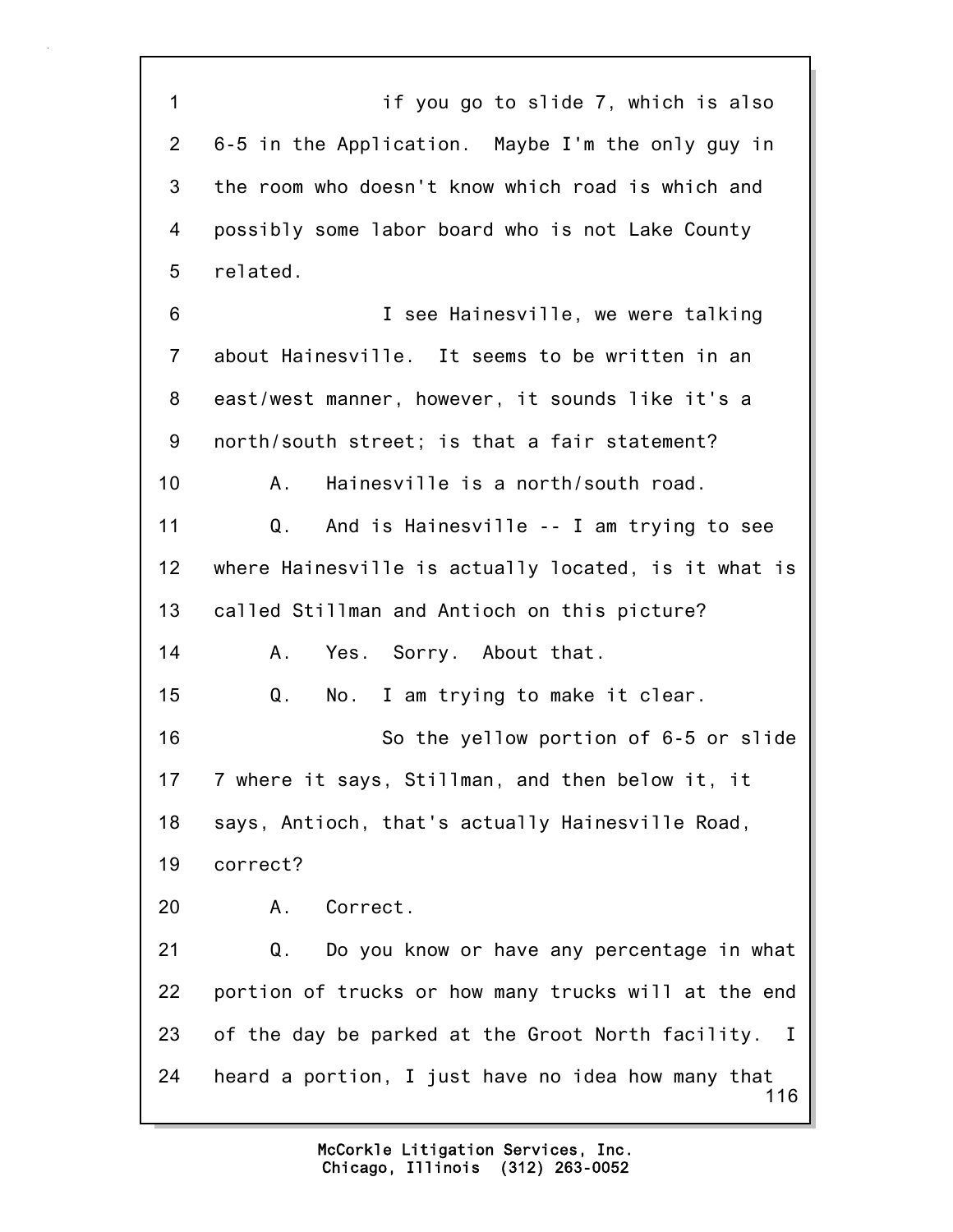1 is. Is it 3, is it 30 or is it what? 2 A. Groot currently maintains -- don't hold me 3 to this, I think it's 55 to 60 trucks at that 4 facility. The majority of them are packer trucks. 5 Q. So is the thought that 55 to 60 trucks 6 will finish their day at the transfer station and 7 then go directly to the Groot North facility; is 8 that what we're thinking? 9 A. A good majority of them it's anticipated 10 will be going to the transfer station, particularly 11 the packer trucks, they will be going to the 12 transfer station. Some of the roll-off trucks may 13 be going to the Eco-campus, I don't want to say all 14 of the trucks. But the packer trucks make up a good 15 portion of the vehicles that are stored in that 16 facility. 17 Q. I'm not trying to put words in your mouth, 18 but what I am hearing is the majority, so over 30 is 19 pretty much what you're saying? 20 A. I believe they have 45 packer trucks there 21 now. 22 Q. You talked about proposed 120 bypass, I 23 think on one of your slides? 24 A. Right.

117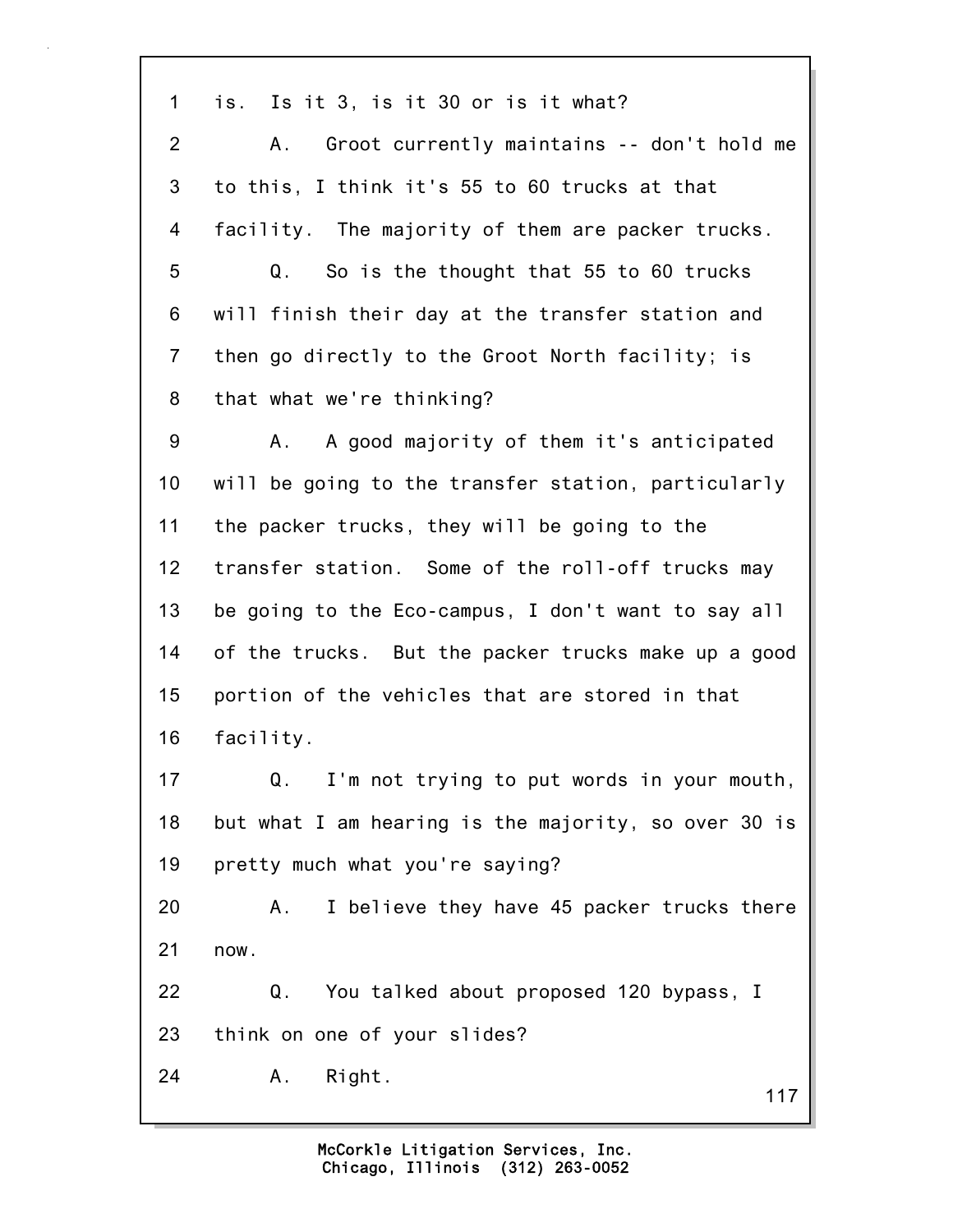118 1 Q. Does that proposed 120 bypass, is it, for 2 lack of a better word, in a particular area of the 3 proposed transfer station or does it stop before or 4 somewhere else? 5 A. No. You could see this slide. 6 Q. Which is slide 7? 7 A. It starts down here to the west -- 8 Q. It starts to the west of -- let me, so we 9 get this, she can only get one of us. 10 It starts to the west of Cedar Lake. 11 A. Right. And south all the way past the 12 site all the way past Grayslake or through Grayslake 13 past 83 and then back up to Illinois 120. 14 Q. So it is kind of in the area of 120, it's 15 just a bypass around this portion of 120 to the 16 south? 17 A. Right. 18 Q. That's something I wasn't sure of. 19 HEARING OFFICER LUETKEHANS: I have 20 nothing further. 21 Mr. Helsten? 22 MR. KARLOVICS: Mr. Hearing Officer, if I 23 may. 24 HEARING OFFICER LUETKEHANS: Mr. Karlovics,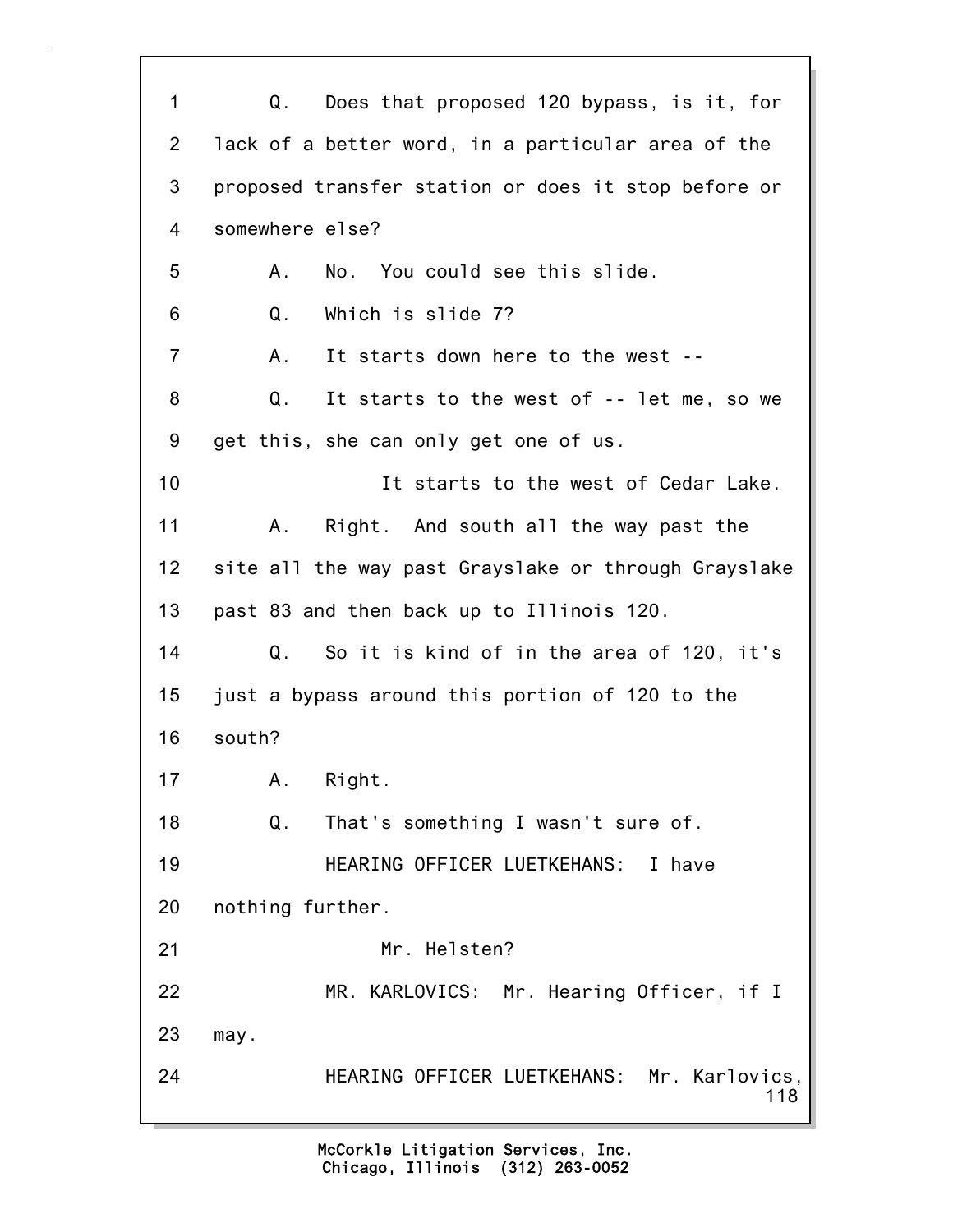1 yes.

119 2 MR. KARLOVICS: I received an e-mail from 3 a resident and there were three questions that were 4 submitted by this resident, so I will identify the 5 resident as Brian Smith, resident of Village of 6 Round Lake Park. 7 HEARING OFFICER LUETKEHANS: Mr. 8 Karlovics, are these the questions you gave me 9 yesterday? 10 MR. KARLOVICS: But there's one specific 11 question I thought was appropriate to this witness, 12 which was question number two. And I thought this 13 would be the witness who could address that 14 particular question. 15 HEARING OFFICER LUETKEHANS: Feel free. 16 MR. KARLOVICS: And question number two 17 from Brian Smith is, what happens -- I am quoting, 18 this is the exact language that I received in the 19 e-mail, so this is not my question. 20 What happens to the loaded trucks 21 waiting to dump if you reach your maximal capacity 22 for the day before 4:00 p.m.? I think this question 23 pertains to what happens, are there any plans that 24 Groot has to manage trucks should the facility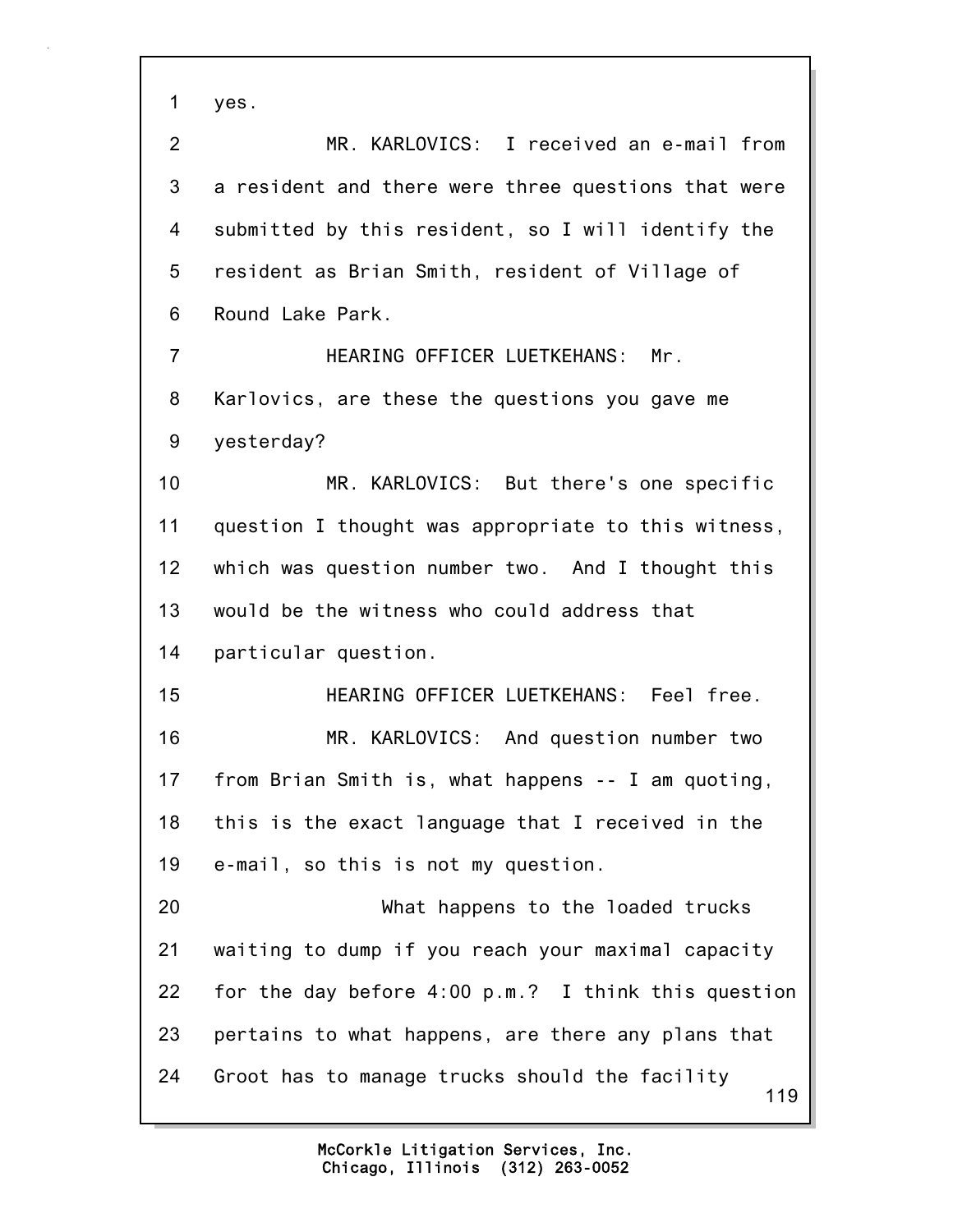120 1 become overloaded, what will happen to those trucks? 2 THE WITNESS: I think that's more of a 3 question for Mr. Moose. And he will be back up 4 after me. That's more internal. So I will let him 5 take that, if you don't mind. I will pass. 6 HEARING OFFICER LUETKEHANS: Thank you, 7 Mr. Werthmann. Thank you, Mr. Karlovics. 8 Mr. Helsten? 9 MR. HELSTEN: I have no further redirect 10 unless there's recross. But again, I object to any 11 recross. 12 HEARING OFFICER LUETKEHANS: Is there any 13 clarification based upon the cross that occurred? 14 Seeing none, thank you, 15 Mr. Werthmann. You're done. 16 We have a court reporter change at 17 3:00. Let's put Mr. Moose on at least get, I think 18 his direct is going to take less than 15 minutes, so 19 that will be probably a good time to switch before 20 we start the cross. The second court reporter is 21 not here, so let's proceed with Mr. Moose at this 22 point. 23 And I am not trying to tell you who 24 to calm, Mr. Helsten, I think he is who we got next,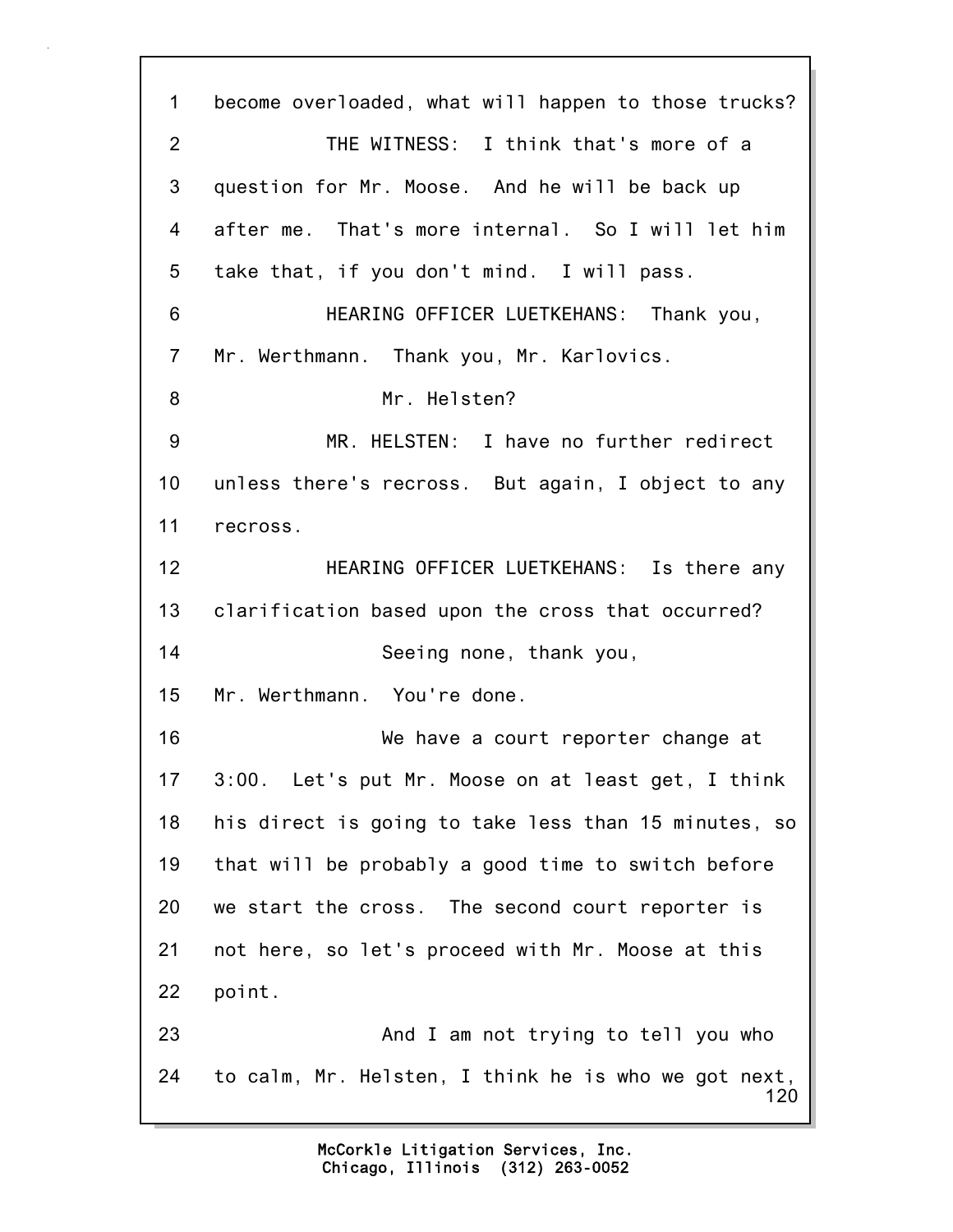121 1 correct? 2 MR. HELSTEN: Yes. 3 We would call Mr. Devin Moose at this 4 time to testify as to a Criterion dealing with 5 consistencies with the applicable solid waste 6 management? 7 HEARING OFFICER LUETKEHANS: Before we 8 start, Mr. Moose, you have previously been sworn in, 9 so you're still under oath, okay? 10 THE WITNESS: Yes, sir. 11 DEVIN MOOSE, 12 called as a witness herein, having been previously 13 duly sworn, was examined and testified as follows: 14 DIRECT EXAMINATION 15 BY MR. HELSTEN: 16 Q. Mr. Moose, you previously set forth all of 17 your qualifications, correct? 18 A. Yes. 19 Q. And you intend to testify as to another 20 Criterion at this point in time, correct? 21 A. Yes. 22 Q. What Criterion? 23 A. Criterion 8, plan consistencies. 24 Q. And have you prepared a PowerPoint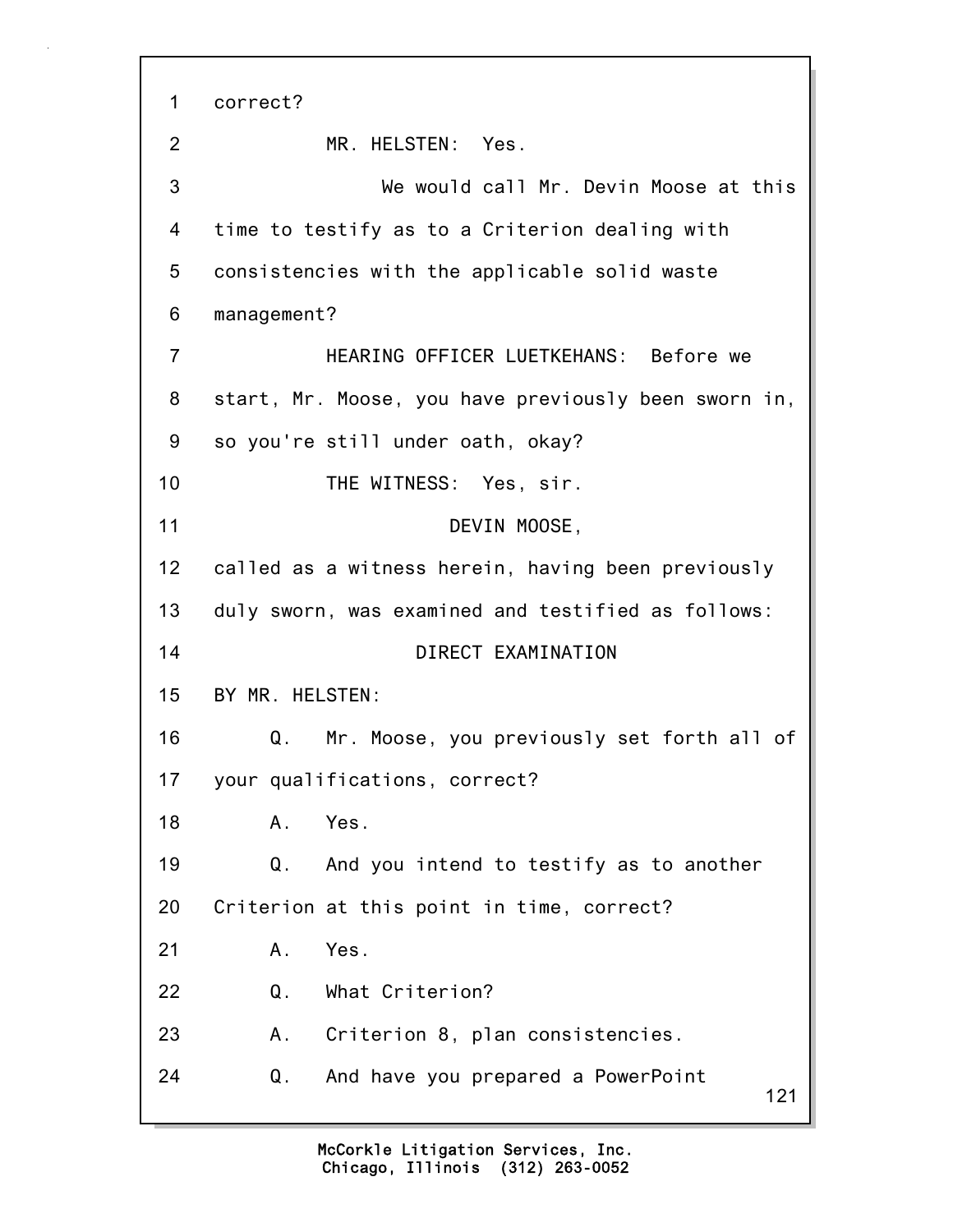122 1 presentation that you would like to go through in 2 connection with that presentation? 3 A. Yes. 4 Q. Does the PowerPoint presentation outline 5 various portions of materials included in the 6 Criterion 8 section of the Siting Application that 7 you would like to expound upon? 8 A. Yes. 9 Q. And okay. Would you like to do that in 10 narrative form? 11 A. Yes. 12 MR. HELSTEN: Mr. Hearing Officer, I ask 13 for leave for Mr. Moose to present in a narrative 14 form. 15 HEARING OFFICER LUETKEHANS: The leave is 16 granted. I would just ask obviously that he not go 17 through the qualifications again. 18 BY MR. HELSTEN: 19 Q. The only thing I would ask you is, 20 Mr. Moose, to provide all of us here with a brief 21 overview of your experience in plan consistency 22 management. 23 A. I have been in the solid waste field for 24 30 years, all aspects of solid waste, participated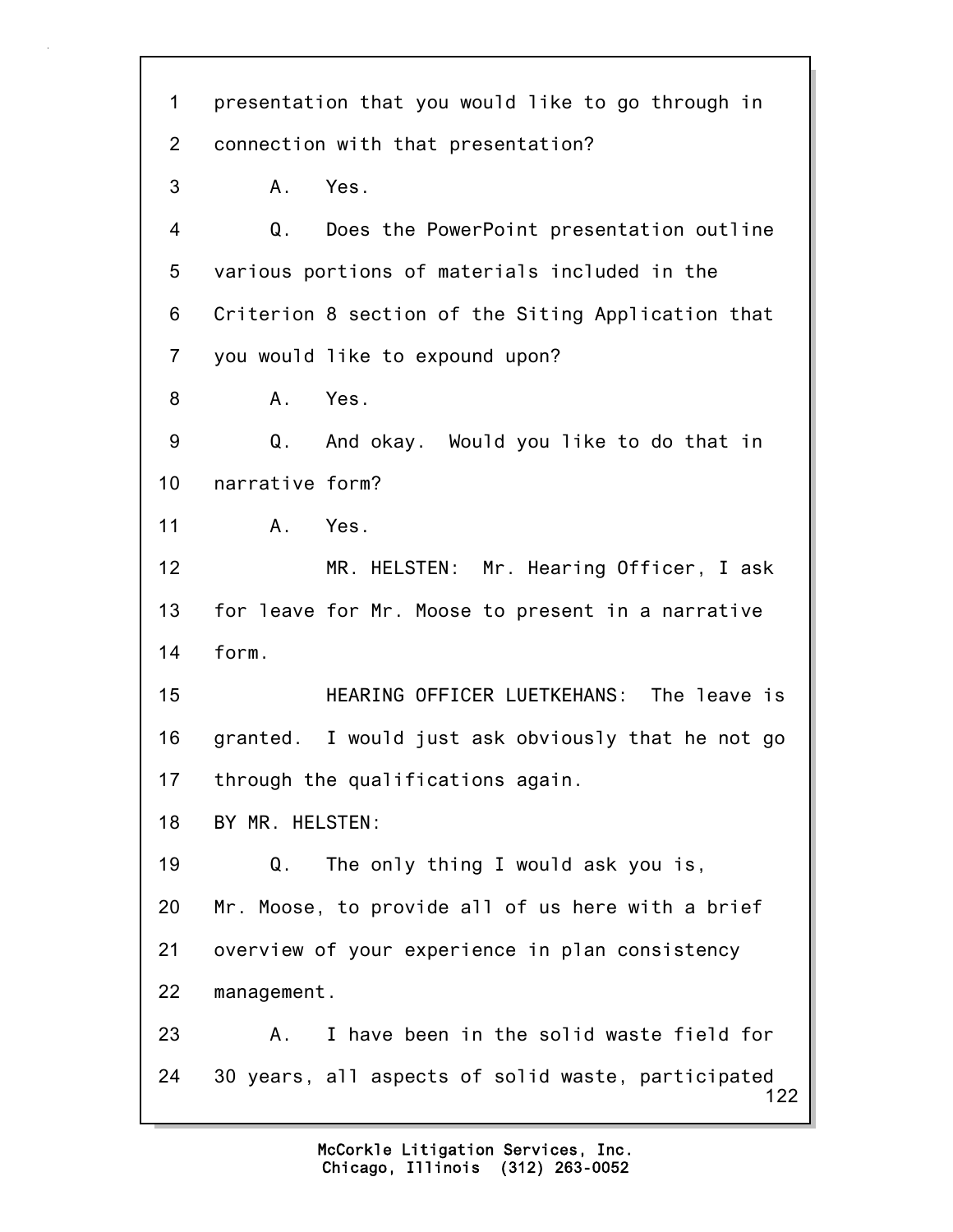123 1 in numerous solid waste planning efforts of all 2 different types and within Illinois also. 3 Q. You have done that for counties in 4 Illinois? 5 A. Yes. 6 Q. A number of counties? 7 A. Yes. 8 Q. Please proceed. 9 A. Criterion 8 says if the facility is to be 10 located in a county where the county board has 11 adopted a solid waste management plan consistent 12 with the planning requirements of the Local Solid 13 Waste Disposal Act or the Solid Waste Planning and 14 Recycling Act, the facility is consistent with that 15 plan. 16 Lake County has adopted such a plan, 17 it adopted its original plan in 1989 and it has been 18 updated subsequently every five years in '94, 1999, 19 2004 and 2010. 20 The Village of Round Lake has adopted 21 the Lake County Solid Waste Management Plan by 22 reference on August 6th, 2013. 23 Lake County has historically relied 24 upon incounty and other locally available landfills,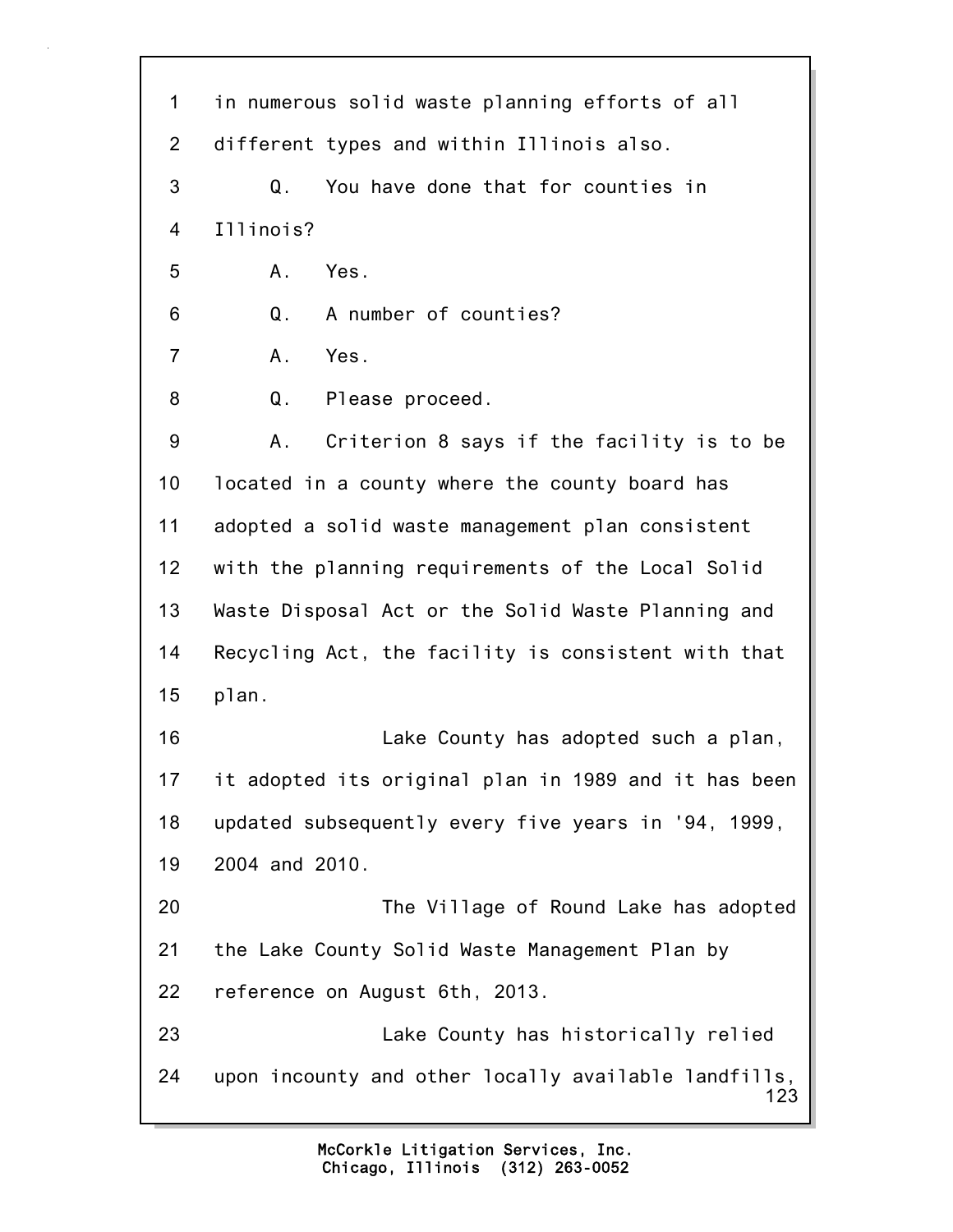1 we heard a lot about that during need. These 2 landfills are nearing capacity, and we heard Ms. 3 Seibert talk about that, and will not, in my 4 opinion, provide long-term disposal capacity to the 5 county. The potential for capacity for those 6 facilities is speculative.

7 Lake County I think recognizes this, 8 and I quote from their plan, it says, the county 9 needs to start seriously considering long-term 10 options for managing its waste requiring disposal. 11 It identifies the need to consider 12 alternatives to incounty disposal for long-term 13 management of the waste and it identifies a desire 14 to, quote, manage as much of the Lake County waste 15 requiring disposal as feasible within the borders of 16 Lake County, and identifies three potential disposal 17 options; landfills, transfer stations or alternative 18 technologies.

124 19 The plan really does not contain a 20 definitive type of facility that it's counting on. 21 It doesn't identify particular location that it 22 should be developed at. It's really leaving the 23 determination of technology and location and even 24 timing to a certain degree to the private sector,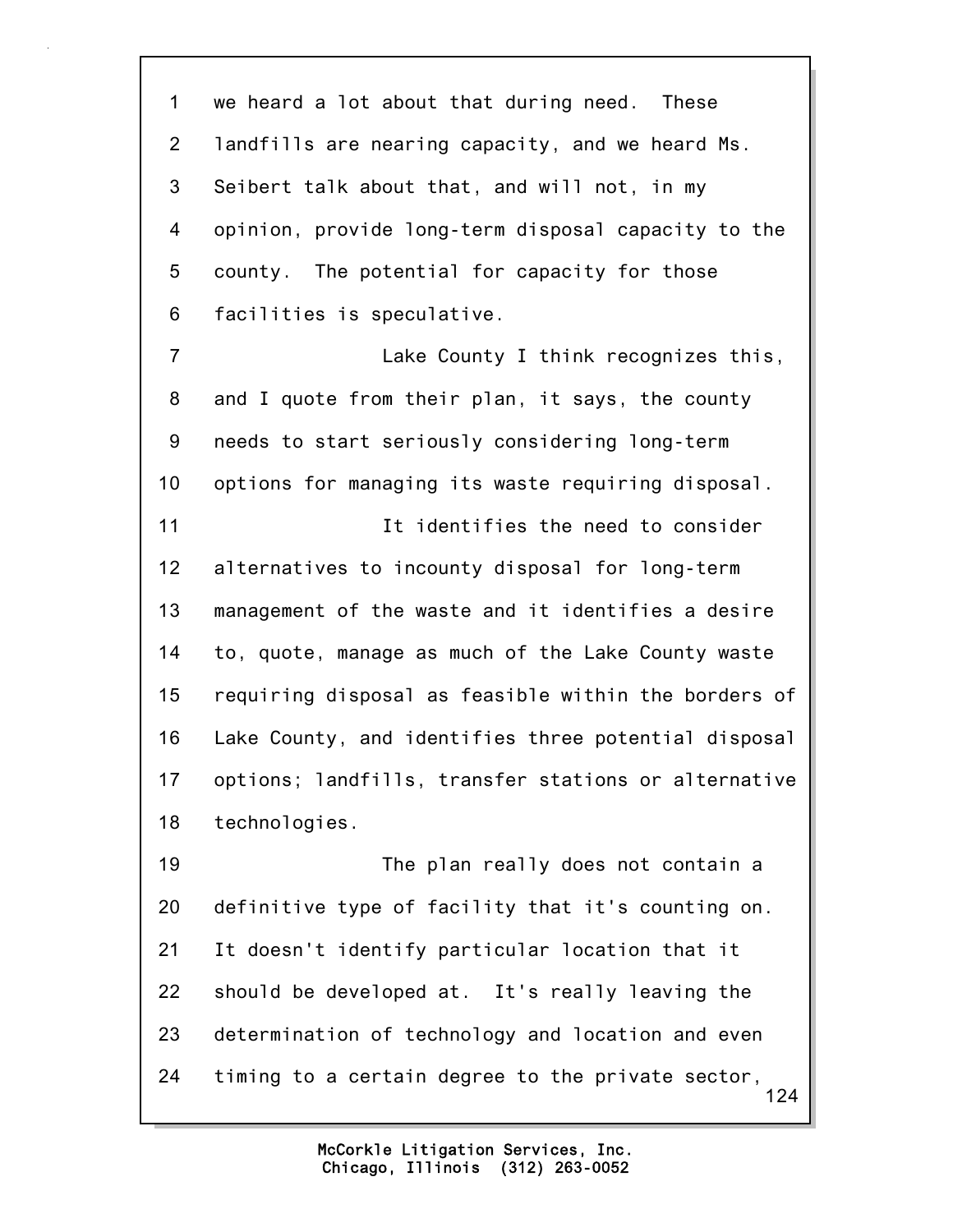1 people such as Groot Disposal.

125 2 On the schedule it says, quote, one 3 of the primary purposes of the planning process is 4 to make sure that new facilities and/or programs are 5 in place prior to existing facilities closing. 6 That's the guidance we have as far as 7 timing. So when I read this as an engineer in the 8 solid waste field, the county is asking private 9 developers to come forth with ideas that fit into 10 one of those three categories, come forth with 11 locations in one of those -- somewhere within the 12 county, and do it and implement it and have these 13 facilities up and running before the existing 14 landfills exhaust all of their capacity. 15 It's also asking for the private 16 sector to fund this endeavor. I think this proposal 17 that Groot is proposing a transfer station funded by 18 the private sector trying to get it implemented 19 before the existing facilities close is completely 20 consistent with those portions of the plan. 21 It says, if solid waste transfer 22 stations are developed, it lists a series of 23 recommendations they want or minimum recommendations 24 they want. We will call them -- they're referred to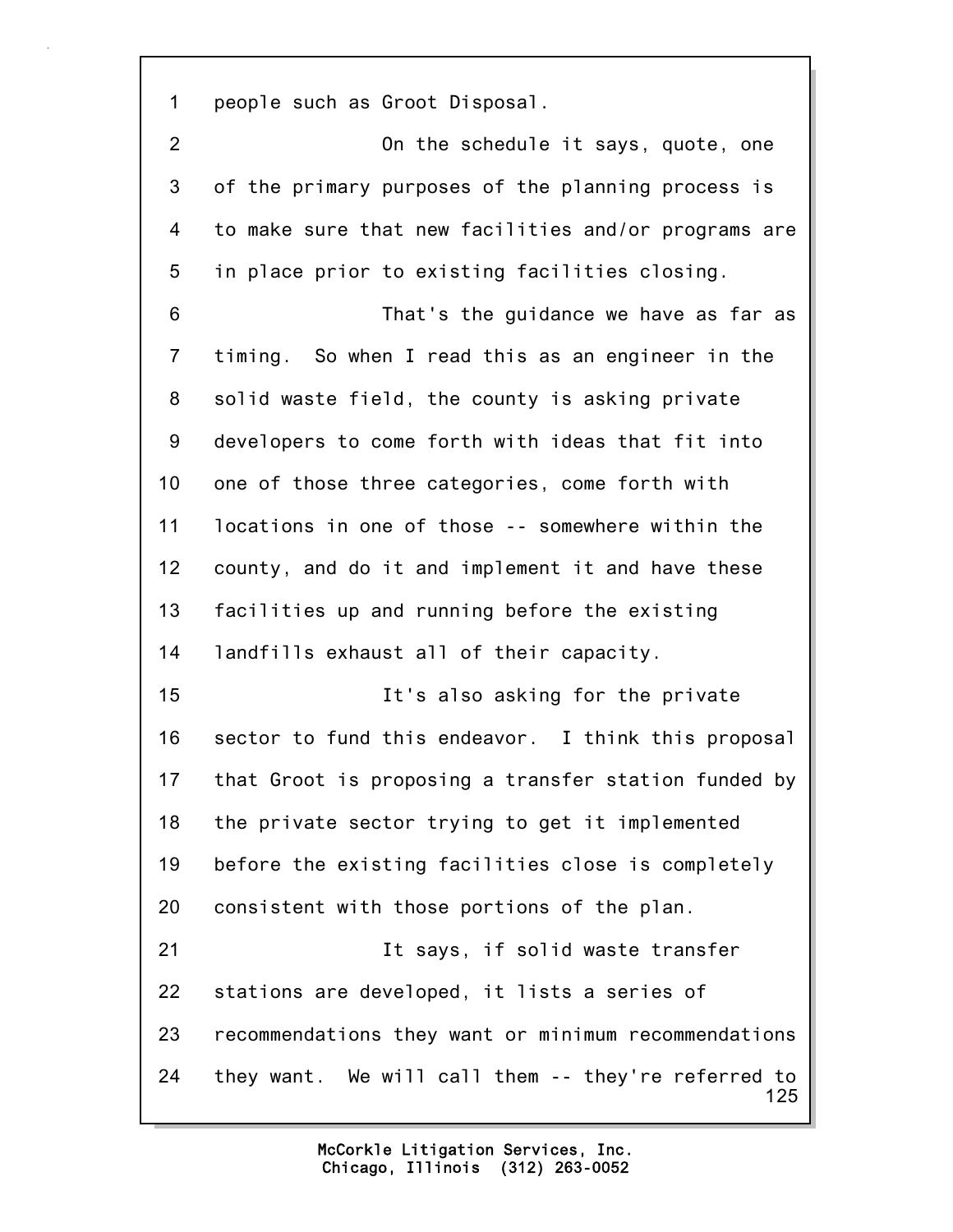126 1 as recommendations T.2 through T.6 that the Lake 2 County Solid Waste Management Plan would like the 3 private developer to include in their transfer 4 station proposal. 5 Recommendation T.2 says, a transfer 6 station should be large enough to manage anticipated 7 waste volume, provide an adequate buffering and 8 screening, storm water management, safe traffic flow 9 and other proposed functions. 10 Our proposal meets all of those 11 requirements. The facility is more than adequate in 12 size. And I have testified to that on Criterion 2. 13 It's 3.9 acres. Its site plan is more sufficient to 14 allow vehicle movements, it has sufficient queuing 15 on site, it has sufficient room for parking 16 sufficient area for storm water and landscaping. 17 Our proposed transfer station 18 building is adequately sized, at approximately 19 28,000 square feet it has more than sufficient area 20 to allow access to the building, to allow all of the 21 tipping of the waste to occur within the building, 22 the transfer trailers to be loaded within the 23 building and tarped within the building and storage 24 of waste on the floor for peak periods.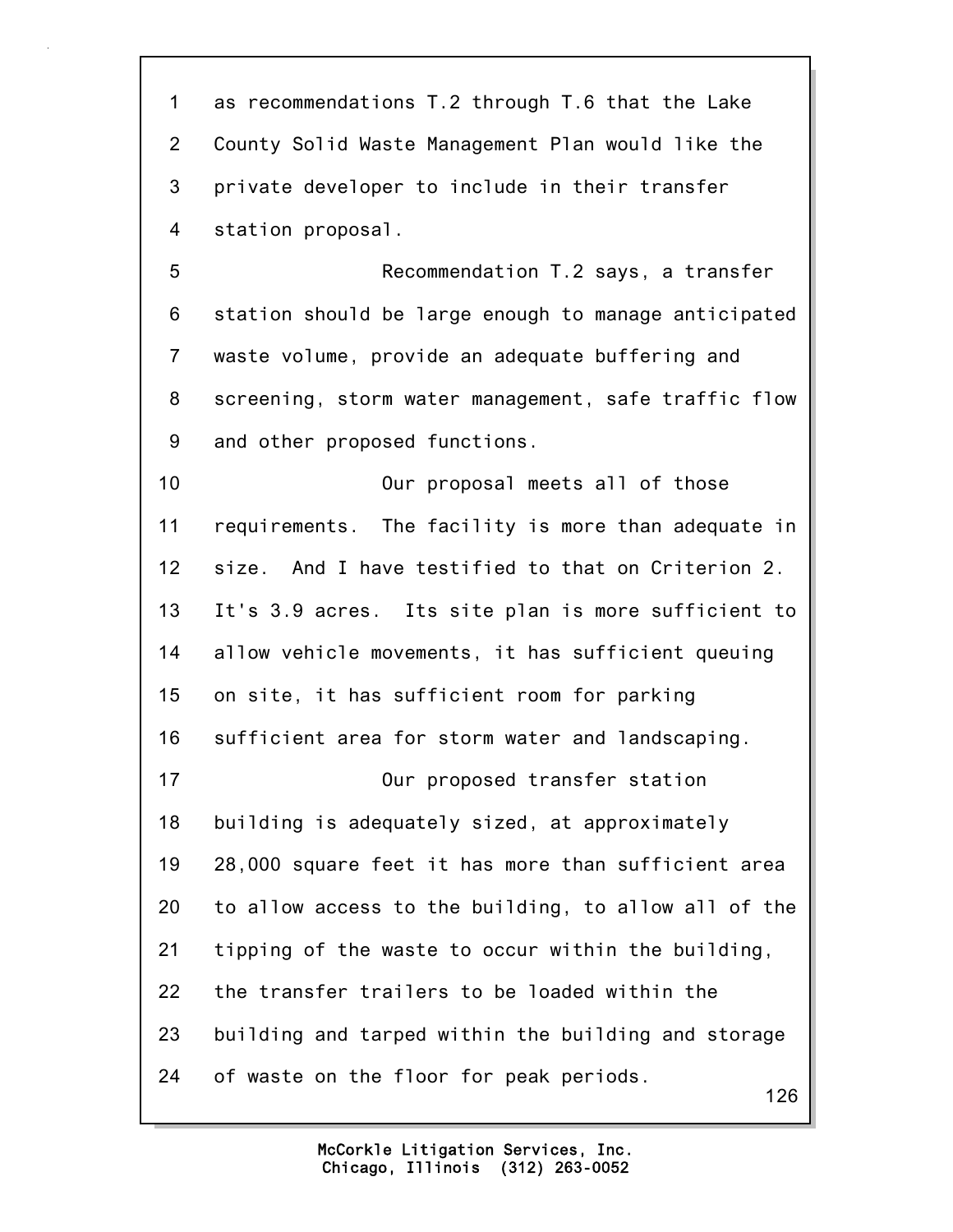127 1 We can accommodate up to 900 tons per 2 day very comfortably. A capacity analysis was 3 performed and submitted within the Application. The 4 900 tons per day has not even come close to the 5 requirements or to the available storage capacity we 6 have. We can comfortably handle many more times 7 that. So the building again is adequately sized for 8 those peak hours of incoming waste. 9 The operations are screened from view 10 by developing a drive-through facility by the 11 orientation of the building and by the landscaping. 12 Storm water management is provided 13 within the industrial park itself which has already 14 been permitted. We have already spoken with the 15 Lake County Stormwater Agency. Stormwater 16 calculations are contained within our Application 17 that demonstrate, consistent with the Lake County 18 Stormwater Commission, that our release rate will be 19 consistent with the Stormwater Management 20 Commission. Final permitting of that process will 21 occur during final design stage. 22 And our on-site traffic flow patterns 23 are designed to promote safe traffic flow in the 24 turning radiuses that are developed within the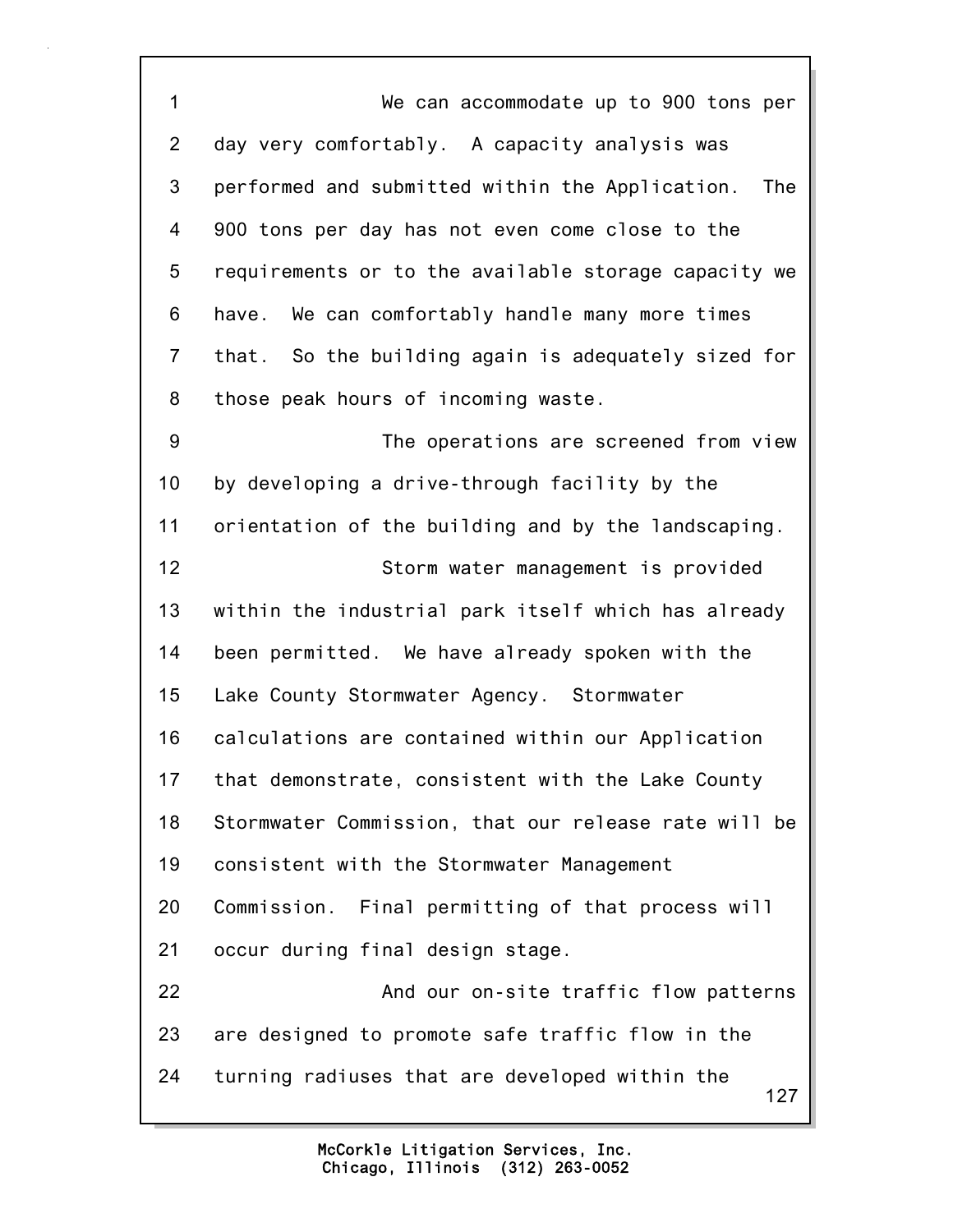1 facility, parking locations, as well as the 2 counterclockwise flow of traffic.

128 3 Plan recommendation T.3 says, waste 4 transfer stations must be located within a portion 5 of the trans -- waste transfer operations must be 6 located within a portion of the transfer station 7 that can be completely enclosed and developers are 8 strongly encouraged to incorporate green sustainable 9 building practices or principles. Transfer station 10 building is designed as a pull-through facility. 11 All waste handling operations occur within the 12 building. The building is able to be completely 13 enclosed, access is provided by overhead doors that 14 can be closed on an as-needed basis and during 15 periods when the facility is not operating. 16 The facility has been designed to 17 promote daylighting minimizing the use of artificial 18 lighting. Stormwater management practices on site 19 uses its best available technology, and additional 20 sustainable building principles will be incorporated 21 into the building during final construction phase. 22 Recommendation T.4 says, transfer 23 station developers must include in the design and 24 operation of the facility the transfer of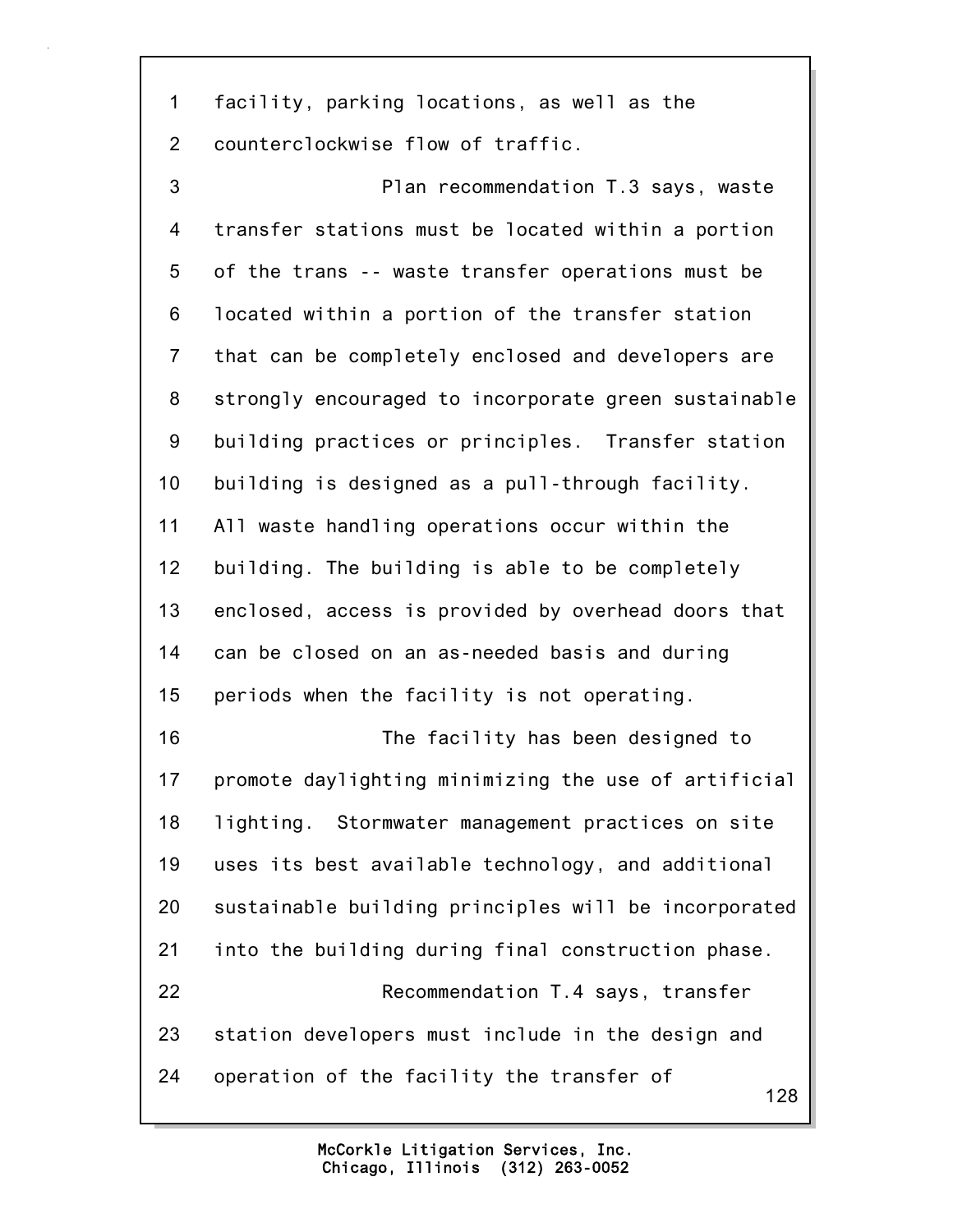129 1 recyclables and landscape waste. This facility is 2 designed to accommodate that, as I testified during 3 Criterion 2. 4 It also says that transfer station 5 developers are encouraged to evaluate processing of 6 the solid waste into a renewable that could be 7 transported to off-site markets. Groot and their 8 team have evaluated the feasibility and have elected 9 not to pursue that at this time. 10 Recommendation T.5, SWALCO and the 11 siting authority will evaluate transfer stations by 12 ensuring that they utilize proven technology, 13 minimize emissions and avoid large economic risks. 14 Technology that were proposed has been utilized at 15 50 or more transfer stations than the Chicago area 16 alone, does minimize the emissions and has no 17 economic risks to anybody other than Groot. They 18 have implemented these facilities before, and 19 they're very confident that the di minimis economic 20 risks to Groot themselves. 21 They also require a number of 22 questions to be answered within the plan consistency 23 portion of the Siting Application. The number of 24 following categories. Table 8.1 within the plan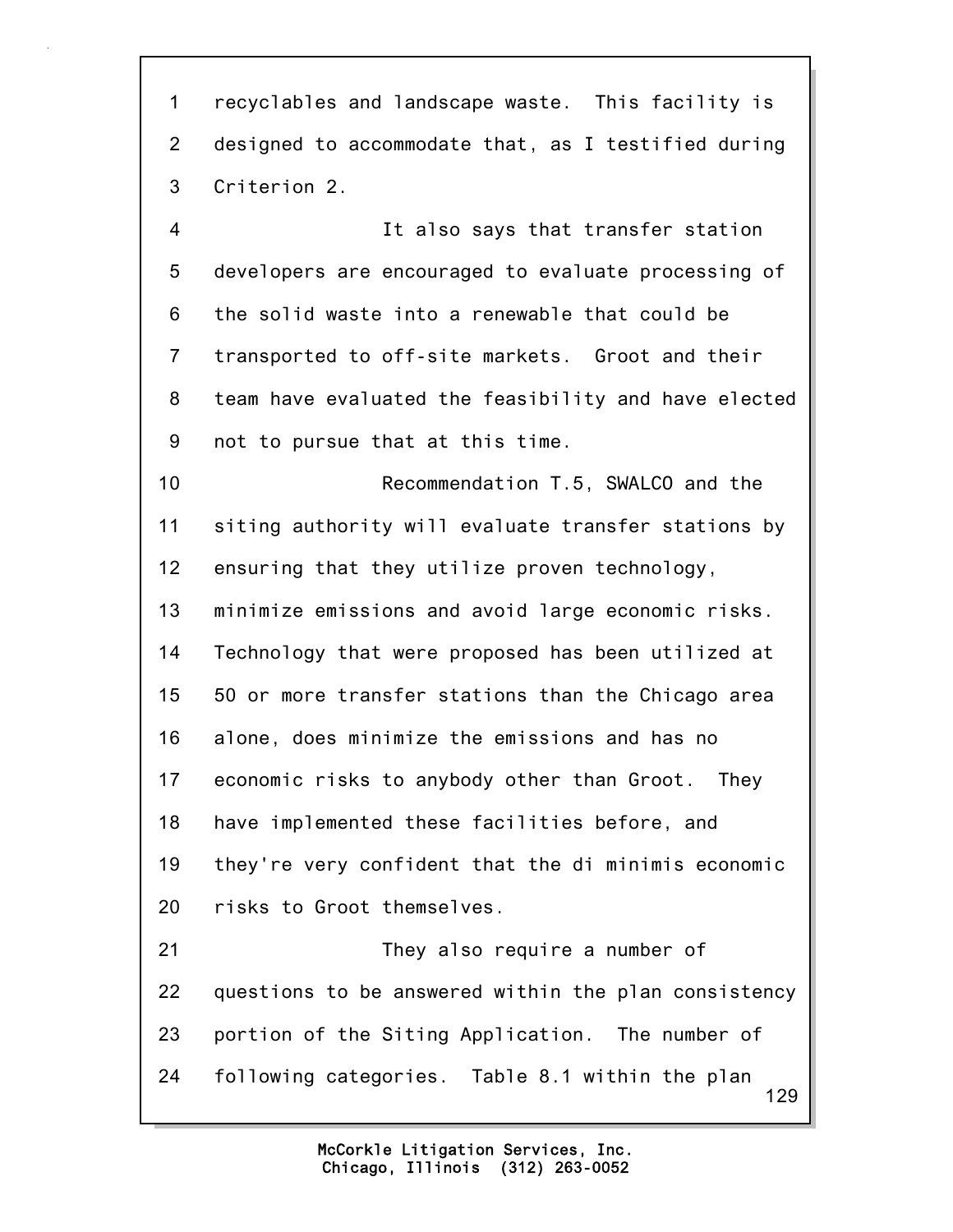130 1 consistency section of the Siting Application 2 summarizes our responses to all of the different 3 categories shown on the slide 12. 4 Plan recommendation T.6 states, any 5 proposed transfer station facility must enter into 6 host agreements with local siting authority, Lake 7 County and SWALCO. All three of those entities have 8 executed host community agreements with Groot and 9 are contained within the Siting Application. 10 Plan recommendation 8.1 which is 11 referenced in T.6 requires a life-cycle analysis. A 12 life-cycle assessment was prepared. It demonstrates 13 that the developments of the host transfer station 14 will result in a waste disposal system that is 15 superior to the current system. 16 SWALCO accounting have reviewed that 17 life-cycle analysis, public meeting was held on 18 March 6th to get public opportunity for input and 19 questions on the life-cycle analysis, and contained 20 within the slide is an excerpt that says, SWALCO 21 finds that the life-cycle assessment model and this 22 agreement fulfill the requirements of T.6 and 8.1. 23 Q. Mr. Moose, based upon your study that you 24 engaged in in connection with the Criterion 8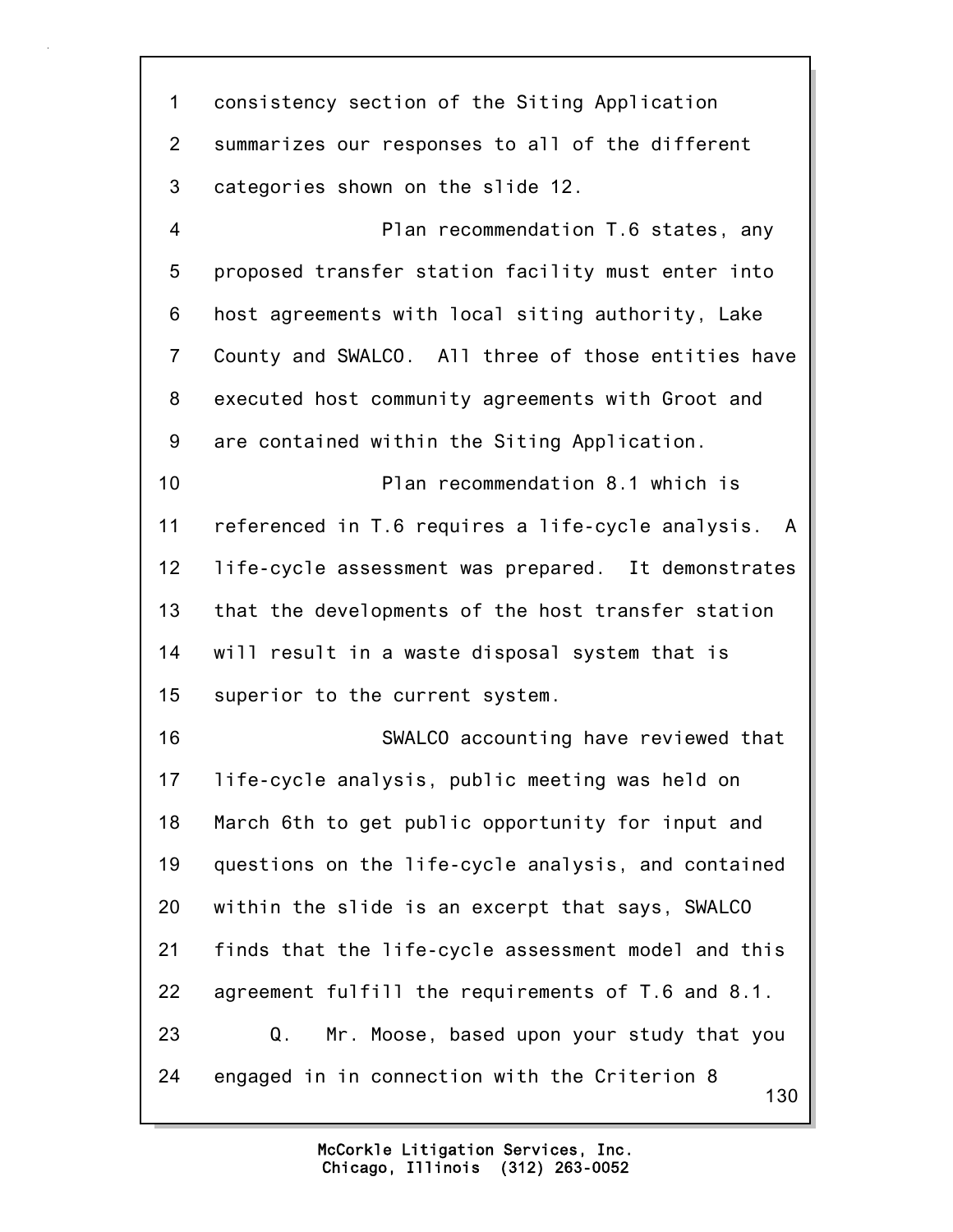131 1 section in the Application, your overall many years 2 of knowledge and expertise in the solid waste plan 3 sector or aspect of planning with counties within 4 the State of Illinois, do you have an opinion as to 5 whether this proposed facility would be consistent 6 with the Lake County Solid Waste Management Plan? 7 A. I do. 8 Q. What's your opinion? 9 A. It is so consistent. 10 Q. And is your opinion based upon all of the 11 matters that you have testified to today as well as 12 the contents of Section 8 of the Siting Application? 13 A. Correct. 14 MR. HELSTEN: Okay. Nothing further, 15 Mr. Hearing Officer. 16 HEARING OFFICER LUETKEHANS: Thank you. 17 We will take a 10-minute break while we change court 18 reporters and whatever else needs to be done and we 19 will start at 3:10. Thank you. 20 (A short recess was taken.) 21 22 23 24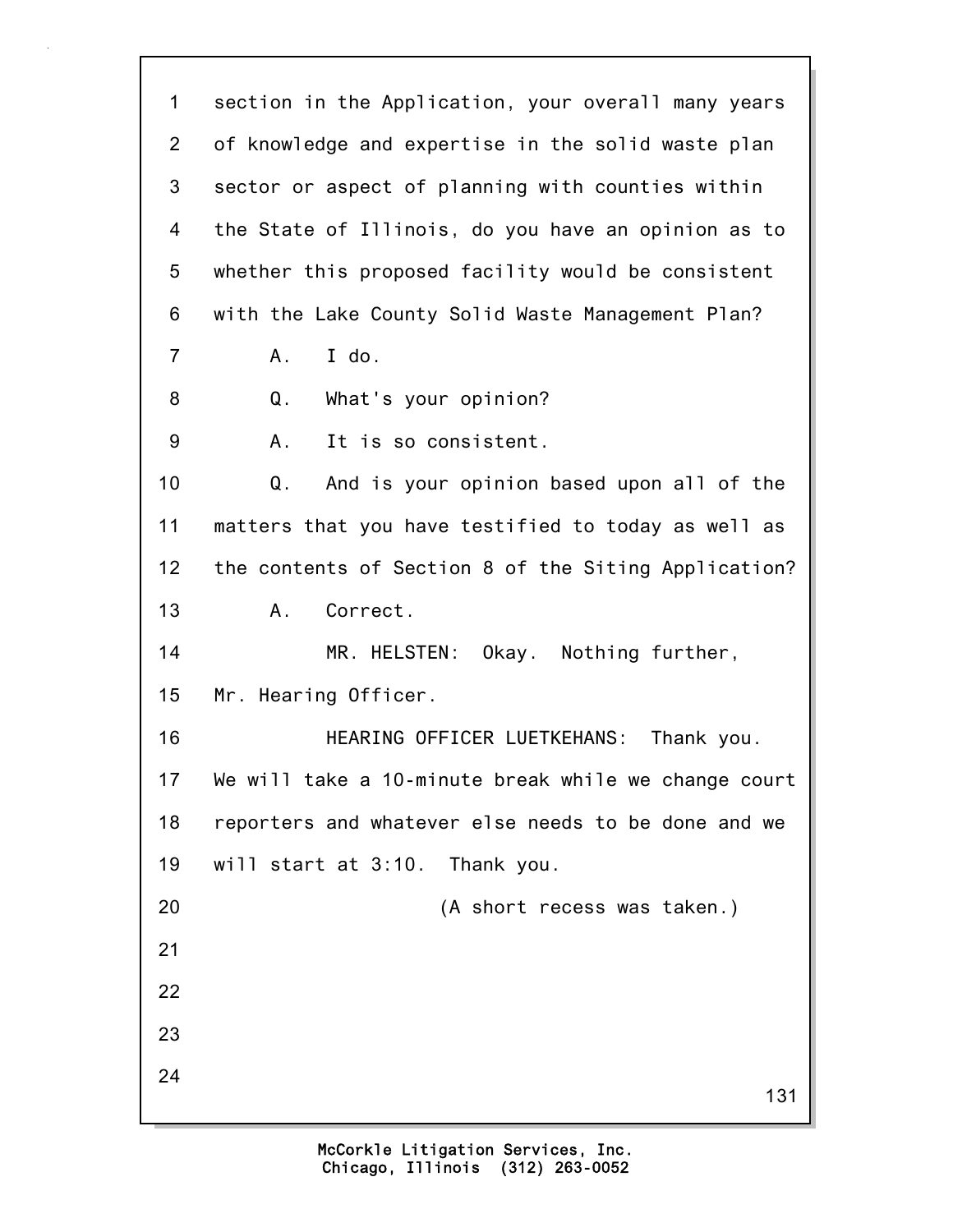132 1 STATE OF ILLINOIS )  $\sim$  SS. 2 COUNTY OF LAKE ) 3 4 Jennifer A. Lang, C.S.R., being first 5 duly sworn says that she is a court reporter doing 6 business in the State of Illinois; and that she 7 reported in shorthand the proceedings of said 8 hearing, and that the foregoing is a true and 9 correct transcript of her shorthand notes so taken 10 as aforesaid, and contains the proceedings given at 11 said hearing. 12 13  $\left( \begin{array}{cc} \begin{array}{cc} \end{array} & \end{array} \right)$ 14 Certified Shorthand Reporter 15 16 17 18 19 20 21 22 23 24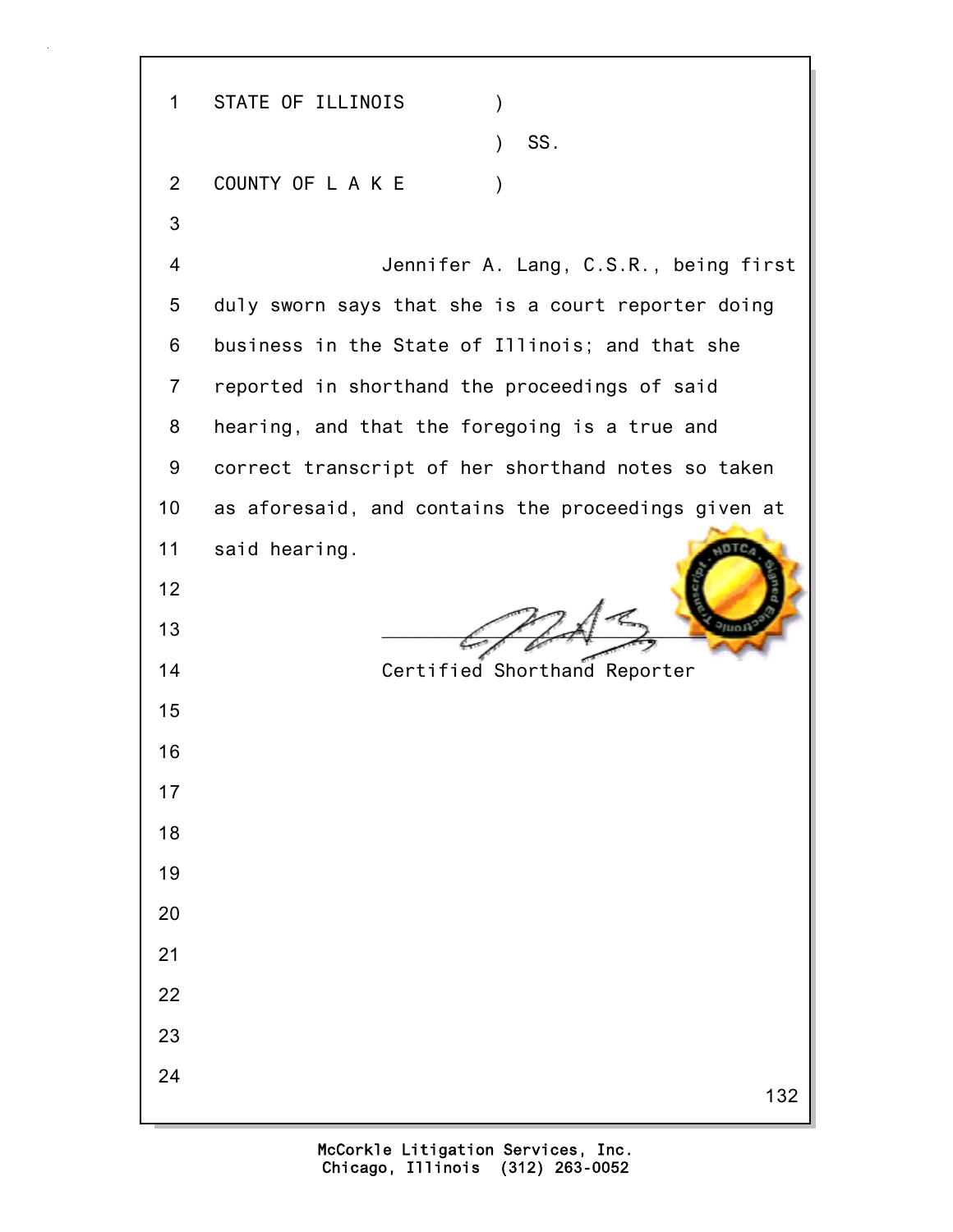actual A **ability**<br>41:18 53:12 add able 62:12 84:20 added 98:20 128:12 aboona adding  $15.10$   $16.55$  $93.6$ aboveentitled addition absolutely  $6:10$  99:7 acceleration  $109.14$ accept additional 29:12 76:21 86:12 98:21 99:20 100:11 acceptable 42:14 54:1.4 address 54:12 55:7  $55:12$ acceptance addressed  $91:1$ accepted addresses  $18:24$  51:8  $59:5$   $91:4$ addressing  $98:1,3,23$ 99:21 100:18 accepting  $98:10$ adds accepts  $101 \cdot 19$ adequate **ACCASS**  $19:922:7$ adequately  $29:13.14$  $31:1.14$ adjacent  $34:23$  41:10  $46.88918$  $48:956:16$ 56:19 82:14 admissible  $95:10$   $108:23$  $126.20$ admission  $128.13$ accessing admit  $31:23$   $32:15$ accident adopted  $20:1$  45:9 96:21 97:1  $07.22$ advantage accidents  $45:12, 13, 14, 14$ advantages  $97:2.3.6.14$  $97:18$ advised accommodate  $65.22$ 24:1 32:5 41:4 affect 41:7,19 46:2  $33:10$  $46:7.17.19$ afield  $48:8.53:14$ 56:24 108:7 aforesaid  $109.8127.1$  $129:2$ afternoon accomplish  $51:6$ accord  $7:13$ account agencies 39:15 86:18 accounting  $130:16$ agency accurate  $87.3$ agent acknowledged  $10:10$ ago acknowledges  $18:4$ acres 29:12 126:13 agree act  $60:24$  61:5  $123:13.14$ 

 $105:2$ 44:11 60:15 agreed  $32:10$  44:23 agreement  $130:22$ agreements  $83:21.21$  130:6  $130:8$ ahead  $62.6$  $20:3$   $24:7.20$ aid 27:20 35:18  $9:20$  $39:13$   $40:23$ air  $25:21$  110:8  $42:19$   $43:2$ 44:23 106:18 alan  $15:15$ alignment  $26:14$  $52:2$  108:18 allegheny  $93:2296:16$ allow 12:12 16:24 17:24 29:16 71:4 119:13  $126:14, 20, 20$ allowable 66:10 allowed 8:4 9:23 11:18  $81:17$ 12:20 24:13 almond  $26:19$  $33:19$  47:15 alternate alternative 85:2 124:17 alternatives 124:12 126:18 127:7 ambient 39:15,18 40:7 64:16 95:10,10 amount admissibility 99:19 100:4,17  $107:12$  112:9 analysis  $35:14, 14, 17$  $39:1$  40:13  $40:18$   $41:12$  $41:13$   $42:10$  $43:9.15$  $44:10$   $45:4$  $123:11.16.17$  $52:5.8.23$  $53:9.11$ 54:13 55:15  $58:10.59:6$  $72:19.86:10$  $89.1390.9$  $90:11$   $91:15$  $91:23$   $92:2$  $94.897.510$  $98:22$  127:2 130:11,17,19 analyze  $28:24$ answer  $64:2$  68.12  $72:12$  87:7 36:24 81:14 102:23 103:2 81:15 99:14  $103:4.7$ answered  $63:967:20$ 25:22 43:18 68:11 94:19  $102:12,20$  $129.22$ 127:15 answering  $100:7$ anticipate 98:10 100:3,9 25:17,17 26:13 anticipated  $39:22$  53:11  $35:12$  37:17  $93:4$  110:12 66:6 67:3,10 89:6 100:6 103:15 117:9 50:24 76:17  $126:6$ 

 $25:3$  28:22

 $108:16$ 

11:12 25:6

 $128:19$ 

 $71:4$ 

 $12:23$ 

 $31:6$  32:7

 $23:12$  43:3

 $126:7.11$ 

 $10:23$ 

 $13:10$ 

 $112:8$ 

 $112.6$ 

 $58.14$ 

 $132:10$ 

 $17:4$  29:23

 $113:15$ 

 $110:11$ 

 $9:14$  14:22

 $3:12$ 

 $5:18$ 

 $10:19$   $13:8$ 

 $123:20$ 

 $39.244.3$ 

 $10.1$ 

anticipating  $25:23.60:4.5$ 86:6 110:12 antioch  $116:13.18$  $anybody$ <br> $73:2 129:17$ anyways  $103:24$ apart  $50:23:111:1$ apologize  $6:17$  14:24  $63:8$  98:13 apostrophe  $16:5$ apparently  $94.18$ appearances  $2:1$  3:1 appears  $76:8$ appellate  $58:21$  59:18  $60:2362:7$ apples  $94:16$ applicable  $70:6$  121:5 applicant  $5:7,8$  11:14,16  $12:23$  24:12  $24:18.21$ 36:17 50:14  $61:1$   $65:8$ 70:18 98:14 applicants  $4:16$  7:13,18  $7:21,24$  $24:18$ application  $1:6$  5:4 8:14  $8:18,23$  9:2  $9:9.12$  11:15  $13:2.4.14.22$  $16:10.18$  $23:224:8.12$  $33:19$  46:23  $47:1586:17$  $86:21.21$ 87:1 97:9.10  $99:18$  116:2  $122:6$  127:3  $127.16$  $129:23$  130:1 130:9 131:1  $131.12$ appreciate  $16:2$ approach 23:15,16,22 44:20 47:14 appropriate  $13:18$   $95:8$  $119:11$ approval  $1:7$  5:4 25:3  $25:22$  49:18 74:24 78:23 79:2 106:8  $107:3.22$ 108:13 110:5  $110:19$  $112:19$ approvals  $109:18$ approve  $76:20,24$ approved 74:14,23 78:4

approvement  $106:4$ approves  $106:5$ approximately  $20:24$   $21:9.10$  $30:10.35:1$  $43:12$  107:15  $126.18$ april  $75:8$ area  $18:20$   $22:14.20$  $24:23$  27:1 31:14 36:21  $39:2$  42:6.13  $43:4,8$  47:1 54:10 64:13 71:21 72:22 95:7,9 97:6  $97:20$  101:4  $101:10$ 113:19 118:2  $118:14$  $126:16,19$  $129:15$ areas 58:12 63:15  $64:8$ argue  $61:16$  62:4 arguendo  $9:15$ arrange  $6:18$ arterial  $20:15$   $21:3.13$ 21:21 31:2  $31:15$   $32:2$  $32:15$  48:6  $56:2,4,8,9$  $56:11.69:20$  $70:383:6$ 88:10 94:10 arterials 56:17.17.19 artificial  $128:17$ asked  $59:860:12$ 63:9 65:15  $67:20.68:5$ 68:11 71:6<br>76:7 110:18  $113:16$ asking  $6:6$  11:17  $70:20.71:1$  $100:10,17$  $104.22.125:8$  $125.15$ asneeded  $128:14$ aspect  $131:3$ aspects asphalt  $24:10$ assessment  $130:12.21$ assign  $38:17$ assigned  $41:21$ assignment  $37:4$ assignments  $29:9$ assist  $53:7$  100:8

associated  $18:19$ assume  $15:5$  37:21  $38:16$  66:16  $102:4.5$  $104.7$ assumed  $37:11.12.24$  $38.8$ assuming  $9:15$   $35:15$  $36:1$   $37:16$  $40:5.643:10$  $43:15$   $44:9$ <br> $50:17$   $80:10$  $94:8$  101:18 attendance  $12:4.4$ attention  $110:17$ august  $3:22$ authority  $1:4$  100:11 129:11 130:6 automatic  $10:19.23$ available  $6:18$  90:19 123:24 127:5  $128:19$ avenue  $50:16$ average  $21:9,19$  41:21 45:11 86:4,7  $102:2$ avoid  $129:13$ aware 61:15 86:11.14 B  $\mathbf b$  $4:13$  42:1 bachelors  $17:11$ back  $5:20$  11:2  $30:20$   $33:3$ 38:1 49:20  $62:24$   $63:10$ 69:16 71:8,9  $72.777.13$  $81:982:5,19$ 83:3,6 87:21 88:9 89:14 114:5 118:13  $120:3$ background  $40:$ ballpark  $107:19$ barred  $85:14$ base 19:5 113:14 based 18:24 36:15 39:19 41:21  $45:24$  46:4  $46:21,23$  $51:7$   $54:13$ 56:18 70:11 98:22 107:10  $120:13$  $130:23$  $131:10$ bases  $77:21$   $78:5.21$ 

McCorkle Litigation Services, Inc. Chicago, Illinois (312) 263-0052

 $106:13$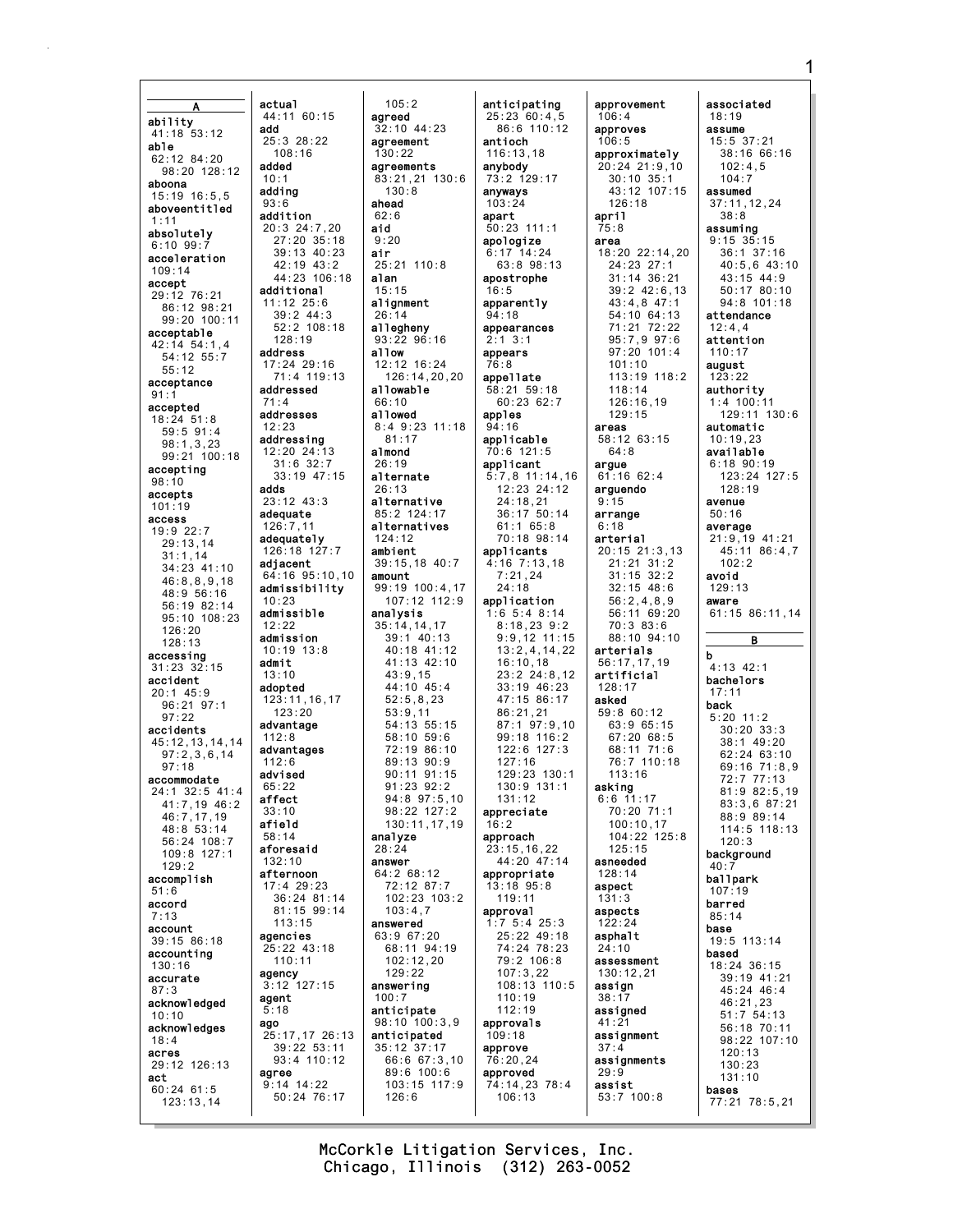basis 47:10.11 58:16  $61:13.65:20$  $74:4$  77:4  $99:20$  114:15  $114:17$  $128.14$ bathroom  $81:1$ beginning behalf  $2:9.13.18$  3:4  $3:8.12$  5:11  $5:17$ believe  $8:3,13$  14:15  $49.85.22$  $58:864:21$ 65:15 67:14  $85:5$  117:20 belittling  $10:15$ berm  $84:8,9$ best  $75:20,20$  $102:24$  $128.19$ better 23:24 106:24  $118.2$ beyond  $13:12$  63:17  $65:670:13$ big 26:17 95:7 building bigger  $88:7$ bit. 52:14 62:24  $114:4$ blazer  $3:6.74:55:13$ built.  $5:13,176:7$ <br>6:10,167:4 bushes  $8:10.11$  9:8  $9:13$  10:2,6  $12:13,16$  $15:21$   $48:18$ bypass 48:21 49:1.5  $49:7$  50:20 50:22 53:20<br>53:22 54:6,7  $55:557:10$  $57:15,17,20$  $58.15$  59.10 59:21 60:4  $60:11,16$  $61.10 62.5$  $62:14, 16, 17$  $62:21,23$ 64:3 65:13  $66:10, 15, 18$  $67:7,868:6$  $68:7, 14, 16$ 69:24 70:2,7 70:10,16,17  $71:15,20,22$ 72:15 74:4,7  $74:8,2075:2$  $75:4,24$ 76:10 77:7  $77:11.12$ 78:14,18,20 79:16 80:5  $80:10,13$ blazers 58:22 59:14  $70:5$ board

 $124:2,4,5$  $1:1$  2:13 5:21  $5:236:2.4.9$  $125:14$  127:2  $6:20.22$   $8:21$  $127:5$ capture  $89:18$  $59:4.762:7$ carry<br> $56:12.13.14$  $90:21$  116:4  $96:15$ CASA  $11 \cdot 14$   $12 \cdot 24$  $14:7$  35:14  $37:13.58:22$  $60:761:22$ 63:19 78:10 80:9 88:14 categories 80:20.21.24 125:10 129:24  $81 \cdot 1$  131  $\cdot 17$  $130.3$ cause  $1:11$   $10:24$ cedar 21:21 22:16  $26:5, 8 28:7$  $28:9$  35:6  $83:1,10$  $20:13$  107:5 92:20 93:5 95:16 96:12  $6:13,2080:10$  $101:4,11$ 110:24 111:7  $118:10$ center  $113:18.19$ ceretti  $6:1$ certain  $9:12$  14:1 16:18 58:24  $99:19$  101:10 126:18, 20, 21 105:23 107:8  $126:23.23$  $107:11.12$  $124:24$  $128:9.10.12$ certainly 128:12,20,21  $6:11$   $91:17$ certificate  $42:7$ certified  $17:9$  132:14 cetera  $31:13$   $132:6$  $63.23$ chair  $26:18.21.23$  $104.11$  $117:22$  118:1 change 120:16 131:17 characteristic  $30:6$ characteris ...  $19:4,7,20$  $2:16,17$  132:4  $22:14$   $28:14$ calculations 28:16 29:5  $20.15.31.0$  $51:20.52:16$ characteriz...  $10.7$ charles  $110:17$  121:3  $2:7$ chart  $102:5.6$ 15:10 106:17 chicago  $42:6$  129:15 chief  $11:14$  12:24  $14:7$ chris 98:12 115:7  $7:15$ christina  $23:12, 21$  24:4  $7:23$  58:8,11  $25:6$  41:14 christine  $42:10$   $43:9$ 63:11 64:18  $43:14$   $45:4$ chronological  $53:7.9.11$ 54:13 55:11 chuck  $92:1$  119:21

 $9:7$  10:8

 $13:14.16$ 

 $79.10.24$ 

 $123 \cdot 10$ 

hoh

 $6:1$ 

borders

 $124.15$ 

bottom

 $76:12$ 

break

brent

 $58:23$ 

brian

brief

 $122:20$ 

briefly

83:23

bringing

 $83:19$ 

 $87:6$ 

 $86:9$ 

 $126:7$ 

 $112:18$ 

business

 $118:15$ 

 $127:16$ 

 $104:24$ 

called

calm

cant

 $120:24$ 

capacity

ca11

calculator

 $5:1$  15:4,7

 $125:24$ 

 $116:13$ 

 $121:12$ 

 $\overline{c}$ 

 $84:9$ 

buffer

buffering

 $127:7,11$ 

brought

bring

 $119:5,17$ 

 $5:9$ civil  $17:12$ claimed  $10:21$ clarification  $18.13$   $114.23$  $120:13$ clarifies  $14.4$ clarify  $91:16$ clark  $3:11$  4:6 5:17  $81:4,10,11$ 81:13 87:6.8 94:13,17,24 99:2 114:21 class 20:22 22:12  $31:24$  48:7  $56:21,22$  $57:171:12$  $71:20$ classification  $32:4 56:12,20$ classified  $20:22$ classifies  $22:12$ clean  $14:8$ clear  $24:16$  53:10  $60:22$  116:15 close 125:19 127:4 closed  $128:14$ closely  $107:23$ closest  $110:21,23$  $111:11$ closing  $125:5$ clue  $62:17$  $\frac{\text{cmaq}}{25:20 \cdot 110:7}$ cocounsel  $5.9$ collateral  $75.22$ collect  $30.18$ collecting  $31:13$ collection  $31 \cdot 11$   $33 \cdot 11$  14  $34:22.24$  $35:456:1,5$ 69:19 82:21 82:22 87:15 87:18 88:3 88:15 92:10 98:5 115:8 collector  $22:6,746:11$ collectors  $56:17$ columns  $115:13.15$ combination  $90:1$ come 68:8 69:15  $72:783:6$  $94:1$   $97:8$  $125:9,10$  $127:4$ 

comes 25:22 103:21 comfortably  $127:2.6$ coming  $60:15$   $87:21$  $89:7$  102:7  $102:16.18$  $103.21$  $113.14$ comments 49:20,21 50:2  $50:8.10.12$  $50.14$ commercial  $114:5$ commission  $127:18.20$ communication  $50:16$ community 26:21 130:8 companies  $83:18$ compare 40:21 89:10 compared  $89:22$ compensation  $10:14$ complete 79:15 80:18  $103:2.7$ completed  $8:8$  19:17 29:3  $40:12$ completely 62:9 125:19  $128:7,12$ completing  $26:7$ complied  $12.0$ complving  $70:24$ compound  $108:9$ comprehensive  $51.7$ computer  $105:21$ conceded  $70:6.7$ concern  $62:5.6$ concerned  $62.2$ concluded  $1:13$  76:16 conclusion 76:19 77:15 conclusions 27:6 92:3 97:8  $97:22$ condition  $19:590:3$ conditions 19:16.17 27:4  $27:13$  42:11 43:8 51:15  $54.14$ conduct 18:23 39:21  $40:13,16$  $92:2$ conducted 19:18 20:3,5 26:12 27:14  $27:17,20$  $28:5, 8$  35:15  $41:2,5$  43:15

45:21 51:7  $51:17.19$ conducting  $52:12$   $55:14$ confident  $129:19$ configuration  $55:19$ congestion  $42:20$  110:7 congestive  $25:21$ connection 16:15 17:19 122:2 130:24 conservative  $35:14, 17$   $37:13$ <br> $39:1$   $40:5$  $44:10.86:10$  $94.8$ consider  $27:2 55:18$ 94:12 124:11 considerations  $11:19$ considered  $96:11$ considering  $37:8$  124:9 consistencies  $121:5.23$ consistency 122:21 129:22  $130:1$ consistent  $123:11,14$  $125:20$  $127:17,19$  $131:5,9$ consistently  $14:2$ consisting  $21:11$ construct  $25:24$ construction  $26:2.39:7$  $110:13$  $128.21$ consult 49:17 72:16<br>73:6,10,22  $74:9$ consulted 72:21 78:23  $79.2$ contain  $124:19$ contained  $11 \cdot 15$   $13 \cdot 1$  3 4 49:10 127:16  $130:9.19$ containers  $30:11$ contains  $132:10$ contd contemplate  $10:19,23$  13:7 contemplates  $9:19$  10:20  $13:6$ contents 49:18 131:12 contingent  $27:8$ continue  $45:6$ contractual  $83:20.21$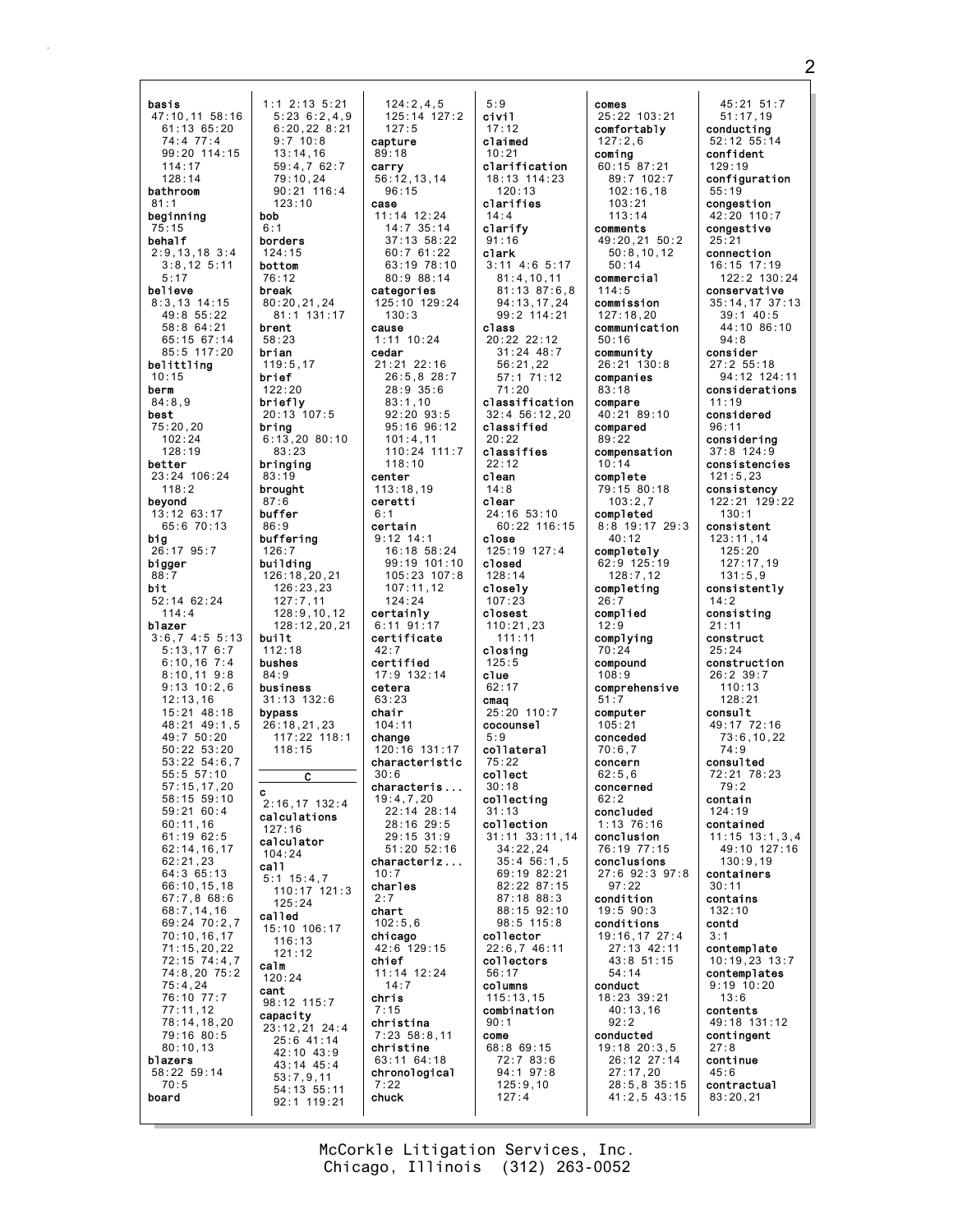| control                           | 85:16 104:17                   | $7:20$ 16:14                 | 85:4 86:3,12                   | depends                        | 83:12 85:7                   |
|-----------------------------------|--------------------------------|------------------------------|--------------------------------|--------------------------------|------------------------------|
| 1:3,59:4,7                        | coulter                        | 18:1,4,8,14                  | 86:16,19                       | $57:2$ 101:23                  | $91:10$ $93:2$               |
| 85:24 106:10<br>controls          | 58:23 59:7<br>80:10            | 18:16 24:13<br>$27:6$ 29:16  | 87:17 88:16<br>$89:3$ $98:16$  | describe<br>54:10 56:9         | 93:10,11<br>94:12 97:11      |
| 34:3, 14, 14                      | coulters                       | $31:6$ $32:7$                | 100:4,18                       | 71:16 115:4                    | 97:21,23                     |
| conveyed                          | 59:6                           | $33:20$ $38:22$              | 101:19.23                      | described                      | 101:7                        |
| 50:13                             | counci1                        | 47:4,15                      | 102:1, 2, 5, 9                 | 11:20                          | difference                   |
| cook                              | 26:15                          | 63:18 65:7,7                 | 102:16,17,19                   | description                    | 90:5,7                       |
| 5:18<br>copies                    | counse1<br>62:11 110:18        | 70:12,14,17<br>$71:1$ 78:5   | 103:10,16<br>105:7 115:5       | 10:7<br>design                 | different<br>$11:7$ 36:19    |
| 6:4,7,8,12,17                     | count                          | 88:22 121:4                  | 115:5,6,17                     | $25:3$ 48:9                    | $38:11$ 60:18                |
| $6:18,19$ 7:4                     | $27:22$ 38:12                  | 121:20,22,23                 | 115:18                         | 93:14 108:20                   | $61:18$ $72:2$               |
| $7:5$ 12:1,2,6                    | $90:21$ $93:11$                | $122:6$ $123:9$              | 116:23 117:6                   | 127:21                         | 78:8,8,9                     |
| $59:8$ 62:6                       | countercloc                    | $126:12$ $129:3$             | 119:22 127:2                   | 128:23                         | 83:2 91:14                   |
| 79:22<br>copy                     | 128:2<br>counties              | 130:24<br>critical           | 127:4<br>daycare               | designed<br>$18:2,10$ $32:3,4$ | $108:9$ 115:4<br>123:2 130:2 |
| 59:19 80:17                       | 64:16 123:3,6                  | 23:4 29:24                   | 114:9                          | $47:3,8$ $48:7$                | difficult                    |
| 105:22                            | 131:3                          | $30:5$ 36:4                  | daylighting                    | 56:12, 13, 23                  | 10:11                        |
| corner                            | counting                       | $37:1,24$ 42:8               | 128:17                         | 61:7 127:23                    | difficulty                   |
| 20:11 108:1<br>correct            | 124:20<br>counts               | 43:21 44:15<br>45:8 89:18    | days<br>20:10 29:11            | 128:10,16<br>129:2             | 6:5<br>direct                |
| 17:21 24:19                       | 20:4,527:14                    | 93:18,20                     | 66:13                          | desirable                      | $4:4,10$ 15:12               |
| 27:10 36:22                       | 27:15,17,21                    | 94:4,12,14                   | dea1                           | 42:1                           | 82:16 120:18                 |
| 38:13,14,21                       | 28:4,4,7                       | 94:18 95:2                   | 49:23.24 60:21                 | desire                         | 121:14                       |
| 49:11 50:9                        | 55:19                          | 96:8,24                      | 84:4                           | 85:23 124:13                   | directed<br>$32:14$ $34:11$  |
| 51:9, 10, 13<br>51:16,23,24       | county<br>$3:13$ $5:18$ $10:8$ | $97:13$ 113:2<br>cross       | dealing<br>121:4               | despite<br>62:5                | directing                    |
| 52:3,4,11,16                      | 21:13.18                       | 4:5.66:5                     | dealt                          | detail                         | 92:24                        |
| 52:20,21,23                       | 22:4,23                        | $13:24$ $20:16$              | 50:1                           | $10:13$ 52:14                  | direction                    |
| $52:24$ $53:1,2$                  | 24:23 25:9                     | 21:22.24                     | decelerate                     | details                        | $7:14$ 12:7 22:1             |
| 53:5,6,9,14<br>53:15,18,19        | 26:3,6,15<br>42:6 58:1,12      | 22:9 23:17<br>26:14,17       | 107:13<br>deceleration         | 55:20<br>determination         | 59:368:17<br>95:12           |
| 54:2 55:24                        | 63:6,16 64:8                   | 48:17,24                     | 23:9 107:11                    | 124:23                         | directional                  |
| $62:14$ $63:6.7$                  | 64:15,17                       | 81:12 87:5                   | 109:14                         | determine                      | 34:21 52:22                  |
| 63:12.13<br>64:22,24              | 65:3,17,19<br>65:2466:8        | 99:11 110:18<br>120:13,20    | decision<br>9:2162:7           | 26:13 28:15<br>51:19 83:9      | 76:18<br>directly            |
| 65:1, 4, 15, 17                   | 66:24 67:12                    | crossexamin                  | 79:22 80:2,4                   | 90:18,21                       | 29:16 49:23                  |
| 67:1 68:10                        | 72:16 73:6                     | $4:7$ 105:14                 | 85:21 112:2                    | determined                     | 117:7                        |
| 68:18,19,23                       | 73:10,23                       | crosssection                 | 112:5                          | $52:15$ $53:16$                | disagree                     |
| 68:24 69:5<br>69:10,13,17         | 74:9,12,15<br>76:16,23         | 21:6, 14<br>culbertson       | deduction<br>37:22             | 95:13 96:7<br>106:13 107:7     | 89:23<br>discuss             |
| 69:18,22                          | 77:3 78:4,24                   | 2:6                          | deem                           | 107:9                          | 64:11                        |
| 72:8 73:20                        | 79:1,3 92:17                   | cumulative                   | $93:20$ $94:4$                 | determines                     | discussed                    |
| 73:21,24<br>74:10,21              | 110:18,21                      | $8:14$ 9:5,14                | deemed<br>93:18                | 41:3,17 107:9                  | 64:11 87:9                   |
| 77:22.23                          | 116:4 123:10<br>123:10, 16, 21 | curran<br>28:6 96:12         | define                         | determining<br>19:7 28:13      | discussion<br>80:11          |
| 78:2 81:21                        | 123:23 124:5                   | current                      | 95:1                           | 29:5.7                         | discussions                  |
| 83:16,17                          | 124:7,8,14                     | 130:15                       | definitely                     | 106:12,15                      | 19:21 64:20                  |
| 84:3,11,20<br>84:21 86:4,7        | 124:16 125:8<br>125:12 126:2   | currently<br>20:18 25:10     | 108:6<br>definition            | developed<br>71:6 124:22       | 65:21 80:15<br>dispersing    |
| 87:13,14,17                       | 127:15,17                      | 26:7,22 34:9                 | 94:14,17                       | 125:22                         | 96:2                         |
| 88:16,21                          | 130:7 131:6                    | $38:20$ 54:1                 | definitive                     | 127:24                         | disposal                     |
| 90:10, 16, 17                     | 132:2                          | 54:11,17                     | 124:20                         | developer                      | 123:13 124:4                 |
| $91:8$ $93:1$<br>$94:2,3$ $96:13$ | couple<br>$8:11$ 11:7          | 55:6 82:12<br>117:2          | degree<br>124:24               | 126:3<br>developers            | 124:10,12,15<br>124:16 125:1 |
| 96:14,17                          | $26:13$ $31:3$                 | cut                          | delay                          | 125:9 128:7,23                 | 130:14                       |
| 98:2,7,24                         | 48:19 60:18                    | 15:22 103:1                  | 41:21 42:16,16                 | 129:5                          | dispose                      |
| $99:1$ 100:5,8<br>100:12,19       | 114:23 115:3<br>course         |                              | 42:20 43:13<br>deliberations   | developing<br>27:629:8         | 87:23<br>disposing           |
| 101:3,6,13                        | 8:6                            | D<br>d                       | 9:21                           | 127:10                         | 87:24                        |
| 101:14                            | court                          | $4:1$ 54:19                  | delivered                      | development                    | dispute                      |
| 103:14 106:2<br>106:19 107:4      | 62:20 65:7                     | daily                        | 31:10,18                       | 18:5 52:11                     | 61:22<br>disseminate         |
| 107:23                            | 70:15,22<br>80:20,24           | 20:23 21:9,19                | demolition<br>39:7             | 66:20 67:17<br>68:4 69:2,13    | 59:8                         |
| 108:17 109:7                      | 120:16,20                      | 86:7,22 93:8<br>99:20 114:15 | demonstrate                    | $73:3.15$ $95:5$               | distance                     |
| 109:11,12,15                      | 131:17 132:5                   | 114:17                       | 127:17                         | 114:6, 10, 16                  | $56:15$ $95:13$              |
| 109:20                            | courtesy<br>59:15              | 115:16                       | demonstrates<br>130:12         | developments<br>130:13         | 107:12                       |
| 112:17<br>115:21                  | crash                          | dash                         | demonstration                  | deviate                        | 109:13 111:5<br>111:6        |
| 116:19,20                         | 20:1                           | 77:16<br>data                | 70:18                          | 114:4                          | distances                    |
| 121:1, 17, 20                     | create                         | $19:22$ $20:1,2$             | demonstrative                  | devin                          | $106:5$ 107:7                |
| 131:13 132:9<br>correctly         | 82:7<br>credit                 | 45:10 96:21                  | $8:3$ 9:12 11:9<br>11:13 12:21 | 4:9 7:11 49:15<br>49:16 121:3  | distant<br>$31:18$ 64:24     |
| 67:13                             | 9:888:2,19                     | 97:1,22<br>dated             | 13:11,16                       | 121:11                         | 65:2                         |
| correspond                        | creek                          | 75:8                         | $14:3,9$ 16:17                 | di                             | distribute                   |
| 91:11<br>corridor                 | $3:8$ 5:14                     | day                          | department                     | 129:19<br>didnt                | 103:23<br>distributed        |
| 22:15,17 26:12                    | criteria<br>$95:6$ $97:4$      | $1:11$ $10:10$               | 73:23 74:10,15<br>76:16,24     | 14:20 37:21                    | 12:7 29:21                   |
| 26:15 28:5                        | 106:14 107:8                   | 29:13,21<br>35:13,16         | 77:3 78:4,24                   | 64:11 68:8                     | 95:20 101:24                 |
| 39:21 42:15<br>couldnt            | criterion<br>7:12, 13, 17, 17  | $36:2, 2$ 37:17              | 79:3 106:9<br>108:12           | 71:4 73:2<br>79:13,17          | distributing<br>59:11 96:1   |
|                                   |                                | 39:740:6                     |                                |                                |                              |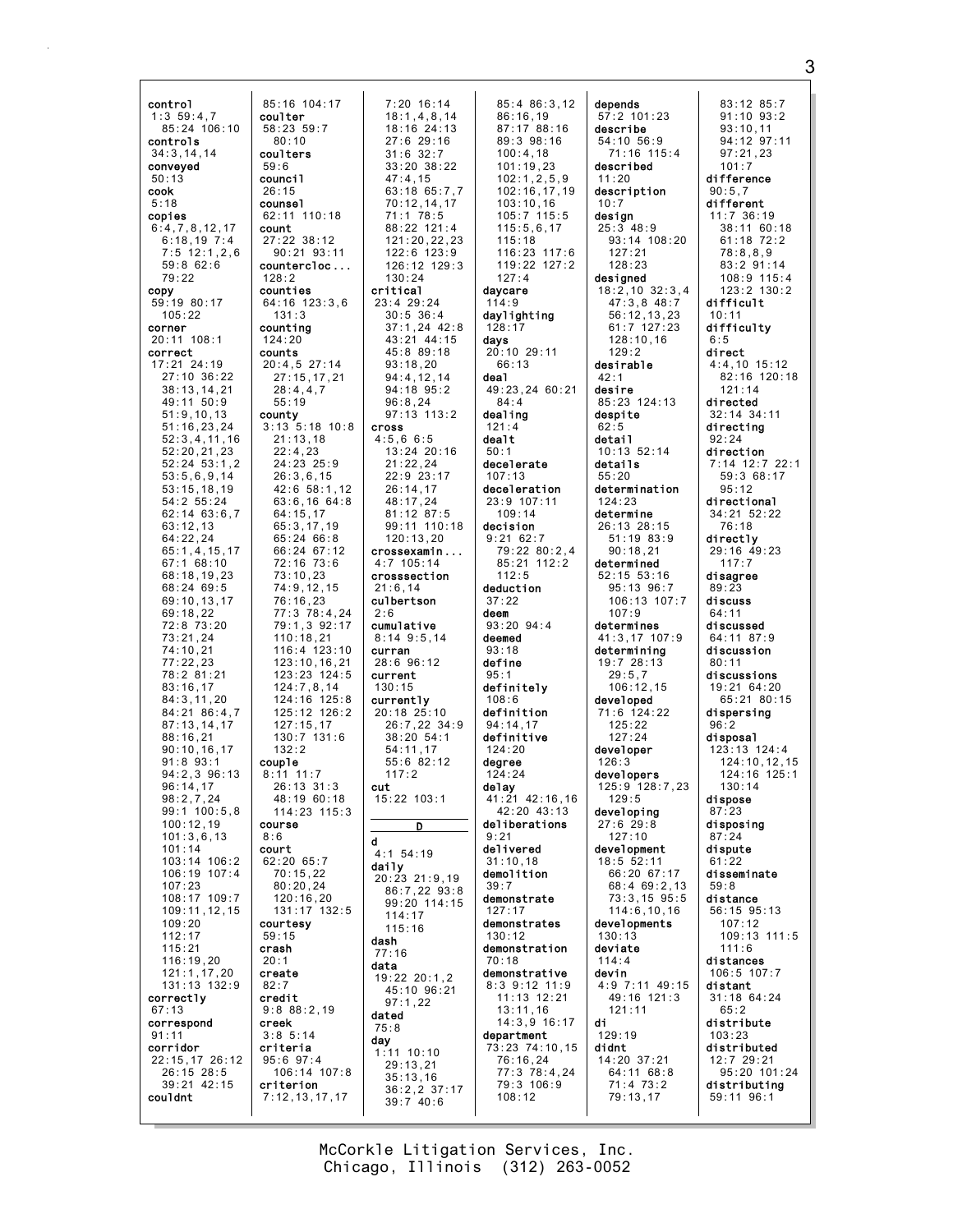distribution drivers 82:10 83:16  $34:22$  52:22 68:18 76:18 84:6.6.24 district drives  $31:13$   $58:21$  $106:24$  $59:6.18$ drivethrough  $60.24$  $127.10$ driving divertina  $26.22$  $38:12$   $84:23$ hebivib drop  $30:20$  $105:4$ division dua1  $21:18$   $22:4.23$  $93:4$ 24:23 25:10 due 26:3.7 74:12 9:23 30:14 document  $32:23$   $33:15$  $12:2$ 35:20 43:23  $82.592.8$ documented duly  $68:3$ 15:10 121:13 documents  $9:10$  $132:5$ doesnt dumb 76:2 79:13  $107:6$  $82:7$  116:3 dump  $124:21$  $119:21$ duplicative doing  $34:10$  59:14  $9:14$ 75:20 87:19 dust  $132.5$  $61:3$ donna dont ė  $6:10.16.17$  $4:1,13$   $42:1,4$  $9:14$  13:11  $42:7$  54:19  $50:1566:12$  $132:2$  $66:14$  74:22 earlier 75:22 79:22  $36:24.98:15$  $80:13$   $85:5$ early 85:10 88:8,9  $29:23$  $94:4.17.20$ easier 98:14 100:10  $105.21$  $104:24$ east  $105:11,20$  $20:15$  22:16  $111:13$  $26:19.35:2$  $114:17$   $117:2$ 82:19 83:3  $117:13$   $120:5$  $95:17,21$ <br> $96:6$  110:24 doors  $128:13$  $116.8$ dot eastbound  $72:16.24$  73:4  $33:2$  42:18  $73:6.10$ 81:20 82:5  $110:18.21$  $91:21$   $92:6$ double ecocampus  $38.12$  $39:3,4,13$  40:9 draw  $97.22$ drive economic  $20:6, 8, 11, 19$ 129:13,17,19  $22:6, 18, 18$ educate  $23:4.8.16.18$  $82:10$  $23:21.22$ effect 24:8 27:21  $91:20$  $28:6.8.9.9$ efficient  $29:14,14$  $24:5$  $30:20,20$ efforts  $31:2$   $32:15$  $123:1$  $32:17,20,23$ either  $33:3.5.9$ 22:20 35:3  $34:12$  38:4 66:22 67:18  $39:5, 10, 11$  $110:11,23$  $41:6,10$ elected 44:14,20,24  $129.8$  $45:22$   $46:4$ electronic  $46:10, 10, 11$  $46:13,18$ eliminated 48:10 95:10  $18:15$  $101:6, 12$ elimination  $106:10$  $60:24$  $108:23$ email 109:10 111:2 80:5 119:2,19  $113:4,9$ emissions

 $129:13.16$ employee  $115:10$ employees  $35:22$ employment  $113:14$ enclosed  $128:7.13$ encouraged  $128:8$   $129:5$ endeavor  $125:16$ enforce 84:19 enforced  $82:12$ enforcement  $82:784:2.3$  $85.8$ engaged engineer  $17:8,10$  125:7 engineering  $17:12,1451:3$ engineers 51:4 91:3 95:4  $105 \cdot 17$ enhance  $24:3$ enhances  $23:21$ ensure  $41:7$ ensuring  $129:12$ enter  $101:20,22$  $130:5$ entered  $9:23$  12:12 entering  $11:16$  101:18  $105:7$ entire  $6:20$   $80:2.4$  $102:9.17$  $103 \cdot 10$ entities  $130.7$ entrance 78:13 entries  $68:20$  $108:24$  109:1 envelope 109:3 117:13  $89:14$ essence  $92:24$ estimated 35:7.24 68:17 estimates  $53:4$  $e<sub>t</sub>$ 63:23 evaluate 19:12 40:19  $41:989:4$  $93:12,12$  $129:5,11$ evaluated  $52:1$  129:8 evaluating  $41:1$  97:1 evaluation 19:11 40:11 89:14 evening  $6:12.18$  27:15  $27:19$  28:1 29:24 33:1

Е

 $33:15$   $36:5.8$  $36:9$   $37:2$  $38:5$  42:8.17  $42:19$  54:19  $82:23$   $87:22$ 88:11 114:13  $115.15$ everybody 15:23,23 81:9 evidence  $8:4.15.24$  11.9 11:13 12:12  $12.21$  22  $13:8,21$  14:3  $14:661:2$ evident  $44:6$ exact 59:17 61:2 72:13 119:18 exactly  $60:16$ examination  $4:4,5,6,8,10$  $6:6$  13:24 15:12 48:17 48:24 78:17 81:12 87:5  $99.11$   $115.1$  $121:14$ examined 15:11 121:13 examining  $19:3$ example 88:13 113:24  $114:5$ examples  $113:10$ excerpt  $130:20$ exclusive  $107:1$ excuse 7:17 23:15<br>72:1 94:13 executed  $130:8$ exhaust  $125:14$ exhibit  $6:47:18.24$ 75:3 115:5 exhibits  $7:1.28:39:24$  $11:13$   $13:16$  $14.10$ exist  $18:22$ existing  $18:3, 11, 12, 17$ 18:21 19:13 19:16.17.19  $20:12$   $24:14$  $25:5$  26:18  $27:13$   $28:3$  $28:10, 21$  $29:17.30:8$  $30:16$   $31:7$  $32:8,12$  $37:19.38:8$ 38:23 39:14 40:3 42:11 43:7 45:18  $47:4.851:1$ 51:14 54:14  $61:870:19$ 76:19 88:5 88:23 89:12  $90:2$  125:5  $125:13,19$ 

£

exit 70:23 71:2 78:13  $72:6$   $73:8.13$ exitina  $78:8.10.12$  $33:982:16$ 78:13 82:13  $87:20$  $82:14$   $84:1.8$ expansion  $84:10.15$  $73.19$  $86.11$  15  $87:10.88:5$ expect  $114:2$ 88:12.24  $89.798.10$ expects  $112:14.14$  $86:15$ expense  $114:9.9$  $24:18$  $115.12$ experience  $116:23$   $117:4$ 36:15 42:20 117:7,16<br>119:24 123:9 46:24 122:21 experienced  $123:14$  $121.20$  $41.22$ experiences  $126:11$ 42:15 82:2 127:10 128:1 experiencing  $128:10.15.16$  $97:14$ 128:24 129:1 expert 130:5 131:5  $50:15$   $58:22$ fact expertise  $8:19$  10:23 29:19 30:7 46:24 131:2  $32:13$   $33:2$ explain 78:18 106:20 33:16 37:15 expound 38:18 42:22 44:6 48:11  $122:7$ expressed 66:4 76:24 78:3,22 87:9 extended  $88:2.4.8.19$ 89:14 92:1,9  $42:16$  $94:698:22$ extends factor  $55:9$  $39:15, 17, 18$ extent 71:19 108:10  $96.24$ external factors 39:20 112:23  $38:2$ fair 62:20 89:20 F  $116:9$ fairfield  $2.11$   $11.11$  $83:5$  $42:1, 1, 5, 7$ fairly 53:18 54:23  $14:2$ facilitate fall  $83:16$  $12.10$ facilities fallon  $18:5, 9, 17, 18$  $5:10$ 28:13 47:17 familiar 52:6 102:18  $26:11.54:9$  $124:6$  125:4  $113:19$  $125:5, 13, 19$ far  $129.18$ 58:14 62:2 facility<br>1:3 18:2 19:7  $90.3105.6$  $108.18$   $111.1$  $19:10.13$  $125:6$  $20:5$  28:10 fast  $28:16,20$  $114:8$  $29:4, 16, 18$ fatality  $30:8,9,16,22$  $97:3$  $31:1,4,5,15$ fault  $31:23 \ \ 32:12$  $14:15.23$  $32:19,21$ feasibility  $33:17^{6}34:10$  $129:8$  $34:16.24$ feasible  $35:2, 5, 12, 15$  $124:15$  $35:21 \ 36:3$ fee1  $37:16, 20, 21$  $119:15$  $38:5,939:6$ feet 43:24 44:16  $31:3$  107:15.19 45:8 46:9  $108:5$  114:7  $47:2,7,16,20$ 126:19  $47:21$  48:6 fence  $51:23$   $52:10$  $84:9$  $56:6.759:2$ field  $61:7$  64:10 17:14 19:18.18 64:23 65:10  $122:23$   $125:8$  $65:2366:24$ fifth  $69:970:20$ 

McCorkle Litigation Services, Inc. Chicago, Illinois (312) 263-0052

 $\overline{\mathbf{A}}$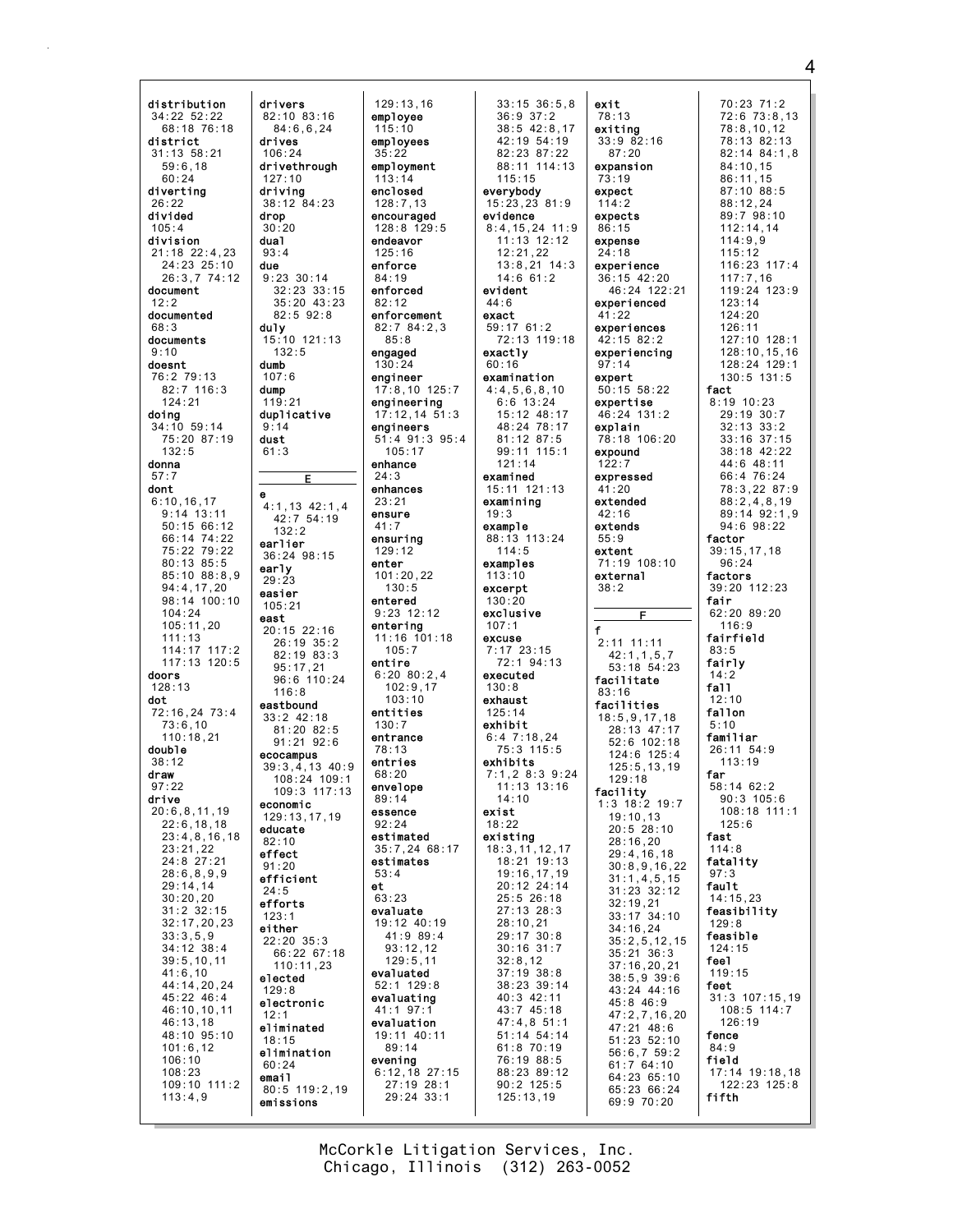$67:21$ followup filed 63:14 114:23 food  $12:2$  $114:8$ final  $25:22$  27:9 foregoing  $108:20$  $132:8$  $127.20$  21 form  $10:22$   $13:8$  $128:21$ finally  $17:175:19$  $122:10.14$  $97.24$ find formal  $95:8$  $89:13$ finds format  $130:21$  $12:2$ fine formatting  $68:680:7$  $27:5$  $115:22$ forth finish  $35:661:12$  $59:1362:1$  $63:1865:7$ 103:4 117:6 70:14 98:20 firm  $121:16$   $125:9$ 15:18,20 17:6  $125:10$  $17:7$ foundation first  $50:18$  $6:13$  7:16 10:6 four  $11:11$   $15:10$  $20:24$  48:2  $19:3,17$ 102:3 115:11  $22:24$   $23:3$ fourlane  $25:1$  29:18  $26:16$ 32:12 37:15 fox 58:21 61:22 41:13 51:14  $59:560:19$ 63:18 65:8  $70:24$  75:5 66:12 70:1.6 75:15 82:20  $70:14,22$  $71:3,478:10$ 95:11,15,16 79:21 80:18  $96:9,19$ 110:1 115:13 frame  $132:4$  $103:15$  105:5 fish free  $26:19$ 93:5 119:15 fit freeways  $125:9$  $56:16$ five frequently  $21:24$  45:10  $101:21$ 48:5 66:19 front  $81:690:6.9$  $57:11$  61:15  $full$  $94:7.9.102:3$  $115:11$  $130:22$  $123.18$  $f<sub>II</sub>11$ fiveminute  $103:2$  $80.24$ fully flexibility 102:24 functions  $98:19$ floor  $126.9$  $126:24$ fund flow  $125.16$  $18:12$  24:5.14 funded  $25:15$  41:19  $125.17$ funding  $53:1488:23$  $93.5 126:8$  $25:20.21$  26:1  $127:22.23$  $26:2$  43:7  $128.2$  $110:7.8.10$ flows further  $18:3.11.18.22$ 15:2 32:11 29:17 31:7 48:3 61:9  $32:8.12$  $80:11$   $83:4$  $38:24$   $47:4,9$ 96:3 114:21  $51:161:8$  $118:20$   $120:9$ fluctuate  $131:14$ future 4:13 fluctuation  $18:2029:8$ focused  $9:13$  $\frac{1}{11:11}$ follow  $39:8$   $84:6$  $g7$ 94:23 106:15  $11:22$ following gap  $6:5$  129:24  $20:7$  41:2.2.5 follows  $45:21,21,23$ 15:11 121:13  $90:15.91:4$ 

 $\overline{c}$ 

gaps  $41:3.746:1.6$  $82:490:18$  $90:21$   $91:1$  $91:10$   $112:8$ darner general 36:20 52:12  $111.24$ denerally 29:20 42:13  $54:4$ generate  $18:5 30:3,4$  $35:19.36:3.7$  $36:8$  47:17  $93:15$   $103:9$  $112:23$   $113:1$ 114:11,15,16 generated 19:8 28:19,23  $29:8,20$  $30:13.15$  $35:11,24$ 37:20 38:9  $38:15$  40:4,8  $40:23$   $44:4$  $51:22$  90:2  $115:14$ generates  $43:20$ generating  $88:5$ generation 53:3 73:7 **gentlemen**  $5:5$ getting  $70:1$  96:3  $106:4$ give  $9:7$  13:17 70:8 72:24 73:2.4 79:9 80:17 86:9 88:19  $103:1$   $107:6$  $107:20$  $113:10.24$  $114:7$ given  $17:19$  43:24  $58:15.66:4$  $85 \cdot 1$  93  $\cdot 13$ 93:14 132:10 gives  $91.12$ giving  $77:21$  86:22  $88.1$ gladly  $80:17$ glen  $5:11$ glenn  $2:17$ **go**  $7:1$  11:2 13:15  $13:23$   $14:5$ 16:1 20:13 28:12 30:17  $30:18$   $38:1,6$  $40:14$   $45:18$  $54:660:5,18$ 65:23 68:14 69:3 71:14 72:6 76:6  $77:13,24$ 79:14 80:21  $82:18,24$  $83:1.3.10$ 

 $88:9.11$  $92:14.16$  $96:3.16$ 103:11 106:8  $108:11.19$ 109:2 112:20  $112.24$  $113:21$   $115:3$ 115:7 116:1<br>117:7 122:1  $122:16$ goa1  $51.6$ goes 13:21 60:21  $63:22$   $96:4.6$ going  $6:23$  11:22  $13:10, 10, 15$  $14:21,23$  $15:22$  30:19  $33:17$   $34:2$ 39:9 40:22 44:14 58:14  $58:16$   $59:1,3$ 59:4,22 60:4  $63:2164:8$  $64:12,13$ 68:22 71:2 71:13 77:13  $79:7,8,9,21$  $80:11.19$  $83:987:22$ 88:24 91:9  $92:7.16$  $93:15$   $94:22$ 95:21,22,23 95:24 99:16  $101:4,5$  $102:1.8.16$ 105:19 108:2  $108:6$  109:4  $109:5$  110:10  $110:14$   $114:3$  $114:14.16$ 117:10.11.13  $120:18$ good  $5:79:1910:24$  $17:4$   $25:16$  $38:3$  45:6  $49:2.4$  81:14 81:15 92:15  $99:13.14$  $111:5.6$  $117:9.14$  $120.19$ governmental  $109:18$ grade 41:21 54:17 graded -<br>41 : 24 grading 41:23,24 42:2  $53:17$ grammar  $53 \cdot 17$ granted 17:3 122:16 grayslake 30:19 113:22  $118:12,12$ great  $10:13$  114:3.4 greatest 44:13 greatly 23:11 25:14 areen  $128:8$ 

groot  $1:7,2:9,5:3$  $28:10$  30:8.8  $30:10, 10, 16$  $30:21.31:4$  $32:10, 19, 20$ <br> $33:17.22$  $34:9.10.15$  $37:20$   $38:5.9$  $39.343.23$  $44:23$   $47:20$ 48:3 49:17  $49.2324$  $50:3$   $57:23$  $58:563:4$ 65:21 66:23 67:19 82:8  $82 \cdot 12$  14 83:13 84:4.8 85:17 88:11 88:23 100:10  $100:16$ 116:23 117:2 117:7 119:24  $125:1,17$  $129:7, 17, 20$  $130.8$ grossman  $99:13$ grossmark  $3:3, 5:15, 15$ 81:2,3 86:24  $99:5.6.10.12$ 99:17 100:1  $100:2, 15, 23$  $101:2, 15, 16$  $103:5,13$  $104:1,6.13$ 104:23 105:1  $105:11$ around  $84:14$ group  $2:16$  64:1 arowth 18:19,20 39:2  $39:15.16.17$  $39:18.20$ quess  $70:5.80:8$ guidance  $125:6$ quide  $10:18$ guy  $116:2$  $\overline{\mathbf{H}}$  $\mathbf h$  $4:13$ hainesville 21:12 22:15  $25:2,18$  28:5  $31:16$   $35:3$  $42:19,23$  $54:15$  91:18  $91:22$   $92:6$  $95:18,24$  $96:1, 5, 6$  $97:16$  101:5 101:12 110:2  $110:15, 16, 23$  $111:3$  116:6  $116:7, 10, 11$  $116:12,18$ half 20:10.24 88:18  $91:8.11$   $93:7$  $111:4.9$ handed  $62:679:23$ 

handful  $35:19$ handle  $127:6$ handling  $128:11$ happen  $120:1$ happens  $119:17,20.23$ hara  $16:5$ hard  $12:1$  37:6  $105:22$ harm  $9:16$ hau1  $53:1$ hauling  $29:4$   $31:9$  $52:15$   $83:8$ havent  $8:2262:17$  $70:771:6$  $108:20$ heading  $91:22$   $100:1$ hear  $100:13$   $101:7$  $104:17$ heard 17:24 29:10 39:3 44:17  $64:12$  79:1  $83:22$  115:3 116:24 124:1  $124.2$ hearing  $1:11 \t2:4 \t4:8$  $5:1,2,8,19$  $6:21$   $7:6.9$  $8:10, 12, 9:3$  $9:6$  10:2.4  $10:18$  11:2<br>11:17,22  $12:13:13:9$ 14:16,19  $15 \cdot 1616 \cdot 6$  $16:11.23$  $17:2$  48:15  $48:18.22$  $50:17.20$  $57.5$   $8.58.18$ 58:19 59:12  $59:15.18.23$  $60:2.14.17$  $60:23$  61:10  $61:14, 20, 24$  $62 \cdot 10$  15 19  $62:22$   $63:20$  $65:11,16$ 66:3 67:3.23 68:12 70:16  $71:7,18$ 72:10 73:19  $74:2,6,18$  $75:276:5$  $77:5,8,9$  $78:16,19$ 79:5,16 80:3  $80:7,16,19$  $81:5,6,8$  $87:4.94:20$  $99:2,4,7,15$ 99:24 103:2  $103:3$   $104:4$ 104:11,18,19  $105:13$ 

114:22 115:2

 $117:18$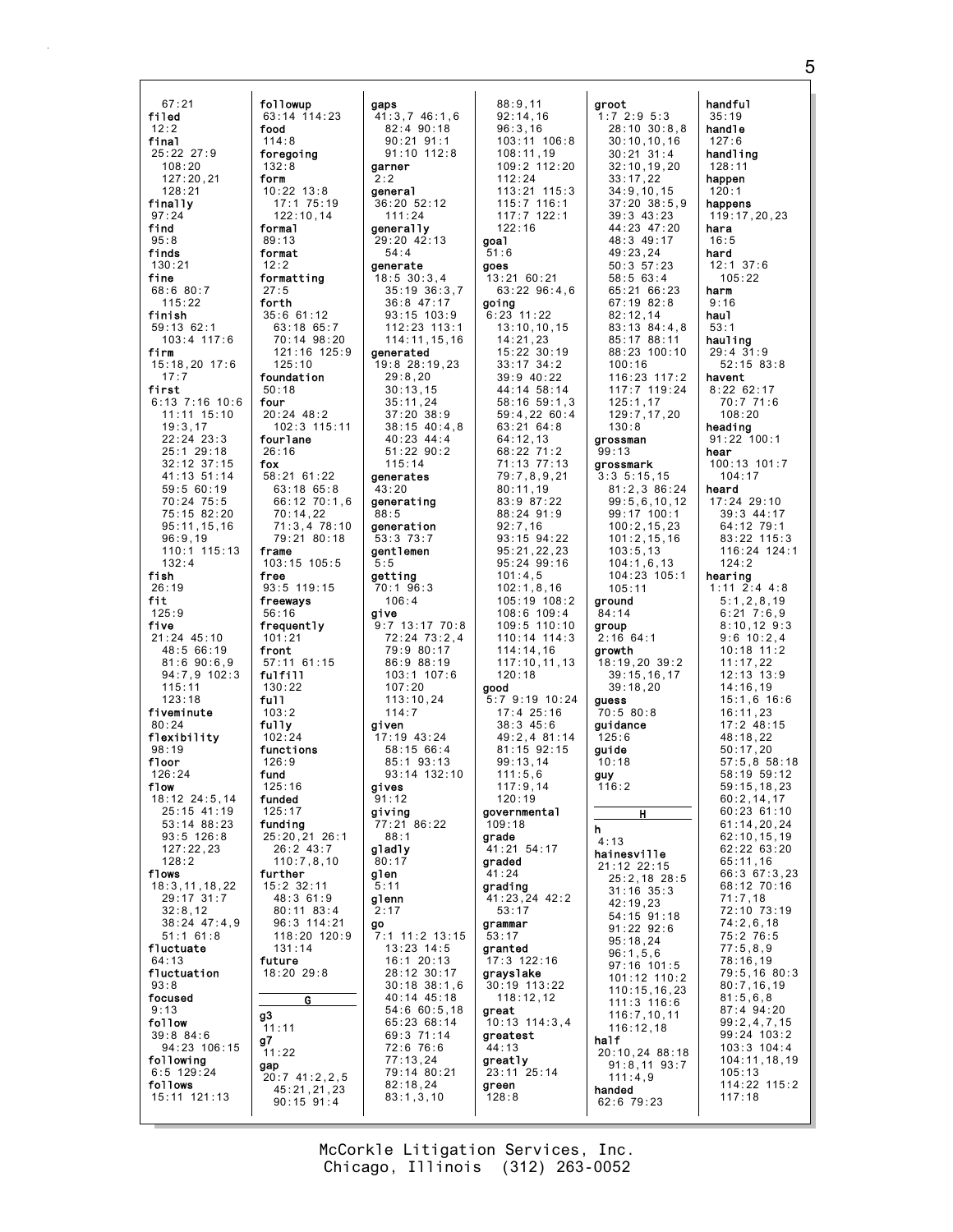118:19,22,24  $123:23$  $119:7,15$ hold 57:15 114:17  $120:6, 12$ <br> $121:7$   $122:12$ holidays  $122:15$  $131:15.16$  $98:20$  $132.811$ homes  $3:9.5:14$ heavy  $93:1$  113:14 honest held  $60.3$  $130:17$ honor help  $58:18$  $14:4$  43:7 44:2 host helpful  $130:6.8.13$  $13:23$   $14:8$ hour  $1:12$  20:21 helps  $103:22$ helsten  $2:74::4,105:7$ 5:9 7:9 9:6<br>9:7 10:21  $11:3,5,10$  $12:19$   $13:3$ 14:11.14.22  $15:3,6,13$  $16:7,8,23$  $17:17.48:15$  $50:11$   $57:15$ hours  $57.19$   $58.14$  $33:6.736:18$ 58:20 59:14 59:24 60:1  $60:20.22$  $61:10.12$ 62:1 63:17  $65:566:1$  $67:6,7,20$ 68:11 70:5 house 70:10 71:17  $105:17$ 72:9 74:1,17 housekeeping  $75:1776:3$  $7:10$  $77:278:7$ hundred 79:23 80:16  $31:3$ 94:13 100:13  $102:23$  $104:17$ idea 118:21 120:8 16:1 72:5  $120:9.24$  $121:2.15$ ideas  $122:12.18$  $125:9$  $131:14$ identical helstens  $12:19$  $10:763:2$ identified heres 70:23 91:10  $13.9$ identifies hes 124:11.13.16  $11:1$   $13:18$ identify  $60.6104.21$  $5:5,21$  14:20 hierarchy  $56:16$ idot high 20:22 21:8  $93:3$ higher  $32:3,24$  56:11  $56:13,19,19$ highest  $27:24$  30:1  $37:282:2,3$  $20:22$  48:7  $89.24$ highlight iii highlights 22:12 57:1 illinois highway  $3:13$  15:20  $21:13$  41:14 73:23 74:10 74:15 76:16 76:23 77:3 78:4,24 79:3 hinshaw  $2:6$ historically

 $117:2$ 

21:7,17 22:3

 $22.10$   $27.23$ 

 $28:2,4$  30:3

 $33:15$   $36:7$ 

 $37:11$   $40:2$ 

82:23 89:16

104:14 113:2

 $36:20$  43:22

81:23 82:17

103:16 104:9

 $104:20$   $127:8$ 

 $104:9.12.15$ 

 $45:161:4$ 

89:17,17

 $116.24$ 

 $119:4$  124:21

22:22 24:23

 $25:226:3$ 

 $107:9,22$ 

 $56:21,22$ 

 $71:12,20$ 

 $17:7.920:8$ 

 $21:2.4.6.16$ 

 $21:23$   $22:8.8$ 

 $23:3,6,11,15$ 

 $23:16$   $24:8.9$ 

 $25:1, 4, 12, 12$ 

 $22:15.17.17$ 

 $20:11.15$ 

 $108:22$ 

 $90:24$   $91:2$ 

 $92:10$   $94:7$ 

114:12.14

 $115:14$ 

 $47:18,18$ 

25:16 26:9  $26:11, 14, 16$  $27:22$   $28:6.8$  $31:1.15.16$  $31:21.24$  $32:3, 14, 23$  $32.24$   $33.5$  8  $33:13$   $34:12$  $35:3.6.9$  $38.139.511$  $39:20$  41:6 42:15.19.23  $43.3$   $44.14$  $45:1$   $46:1.2$  $46:6,14$ 54:14 66:8 67:13 71:24  $71.24.24$ 72:1,1 82:15 83:4 84:16 89:15 95:17  $106:2,7,9$  $108:12$  $110:15$   $113:3$ 118:13 123:2 123:4 131:4  $132:1,6$ illustrative  $9:11$  16:17 im  $58:1665:15$ 80:8 116:2  $117:17$ impact  $18:3,6,10,12$  $18:17,19,21$ 19:13 24:14 29:1,17 31:7  $32:7,11$  $33:20.38:23$ 43:19 44:2,5 44:17 45:7  $47:3.848:4$ 48:12 51:1.5  $52:161:8$ 76:19 83:15 88:23 92:8  $92:21$   $93:9$  $93.1695.56$  $96:2 103:22$  $110.14$ impacted  $88:20$ impacts  $18:14, 15$  33:13  $65:970:19$ impeaching 75:21,21,24 implement  $25:23$  32:10 34:8 44:24 48:3 85:24  $125:12$ implemented 34:15 125:18  $129:18$ important 10:11 13:13,14 13:20 26:24  $28:15.17$  $37:10$  40:16 42:4 43:5,14  $61:389:21$ importantly  $9:18$  27:4  $29:21$  30:4 30:23 40:21 47:13 76:20 84:23 97:12  $113:7$ 

impose  $33:23$   $34:2$ impossible  $54:9$ improper  $62:9$ improve  $25:14$  43:7 improved  $93 \cdot 4$ improvement 23:14 26:20  $73.12$   $106.7$ improvements  $20:1$   $22:20$  $23:1$  24:11  $24:15, 17, 20$ 24:22 25:24  $27:1, 2, 5$  $43:6, 16, 17$  $43:24$   $44:18$  $45:3,15$ 47:24 72:22 74:24 105:24 108:15 113:3 improves improving  $26:16$ inappropriate  $103:$ inbound  $31:9$  46:15  $98:1, 15, 23$  $103:23$ incident  $97:14$ include 43:17 97:9 115:19 126:3  $128:23$ included  $29:4$  39:1.2  $96:20$  101:11  $122:5$ includes  $19:24$   $22:15.17$  $22:18$  40:2,3  $40.78$ including  $21:15$  44:19  $51:21$ incomina  $127:8$ incomplete  $8:20$ incorporate  $128:8$ incorporated  $128.20$ incorrectly  $75:21$ incounty  $123:24$   $124:12$ increase 23:23 30:12,12  $43:13,22$  $44:7.8.11.13$  $47:2286:6$ 93:8 94:11 increased  $39:14$  109:7 increasing  $44:22$ incremental  $30:12$   $43:22$ independently  $90:13$ indicate 27:1 54:24 97:11 102:11

indicated  $8:2.21$  24:3  $27:14.34:3$  $35:11 \ \ 36:22$  $37:13$  43:5  $43:23$   $44:15$  $47.16$  53.16  $54:14$   $57:23$  $63:5, 8, 10$  $82:1,9,11,23$  $83:13.97:24$ indicates  $12.22 38.22$  $56.23$ individual  $91:13$ individuals  $98.11$ industrial 5:3 20:12 22:8  $46:11 \quad 51:8$  $113:12$  $127:13$ industries  $1:7$  2:9 39:3  $57:2363:4$ industry  $19:1$   $51:8$ information  $13:3$   $19:23$  $36:15$  49:10 49:13 60:10  $63:11$   $67:15$ 68:8 69:1,12 72:22 74:11  $100:24$   $102:4$ initially  $69.6$ injuries  $97.1$ iniury  $97:2.3.17$ input  $130:18$ inputs  $41:15$ inguire 66:10 inguiry  $8:2$ instance  $91:18$   $92:20$ institution  $91.295.4$ institutional  $34:14$ instruct  $82:10$ instructions  $81.21$ intend  $8:21,23$  10:12  $121:19$ intense  $79:21$ intention  $64:14$  69:6,9  $98.17$ interconnect 25:9,19 110:3 interconnected  $25:13$ internal  $34:3,14$  120:4 internally  $84:5$ interrupt  $60:3$ intersection 20:18,19 21:16  $21:23$   $23:3,5$ 

 $23:12,13,24$  $24:2.4.6$  $25:2.7.18$  $32:15,23$  $34:12$   $37:7$  $41:6, 18, 19$ <br> $41:22$   $42:23$  $43:2$   $44:8.15$ 44:16,17,19  $44.23$   $45.1$  5  $45:8.10.11$ 45:13,19,22  $54:22$   $55:1.4$ 75:1 81:18 81:20 83:10  $84:15.16.21$ 85:16 90:20  $91.1992.21$  $93:2.3.14.16$  $93:17,19,21$  $94:1.5.10$  $95:1, 11, 12$  $95:15$   $96:5,7$ 96:10.17.19 97:13 110:2  $110:3,15$  $111:2,3,7$  $113:7$ intersections  $20:421:15$  $27:16$  37:9 40:20 41:24  $42:3,5,12,12$ 43:11 53:12  $54:1,3,8,11$  $55:8,10,11$ 59:1 91:14  $92:19,22$ 95:17 96:11 interval  $101:21$ intervals  $101:18$ introduced  $8:4$ introduces  $106:21$ inventory  $19.19$ investigation  $19:18$ involved  $101:10$ isnt  $60:10.89:21$ issue  $10.24$  12.14  $58:20.61:23$ 62:13 66:12  $70.180.12$  $85.9$ issues  $43:4$ january  $76:17$ jean  $6:1$ ieep  $3:6$ iennifer  $1:23$  132:4 job  $10:11$  13:19 jurisdiction  $\begin{bmatrix} 20:21 & 21:8,18 \\ 22:3.11 \end{bmatrix}$ К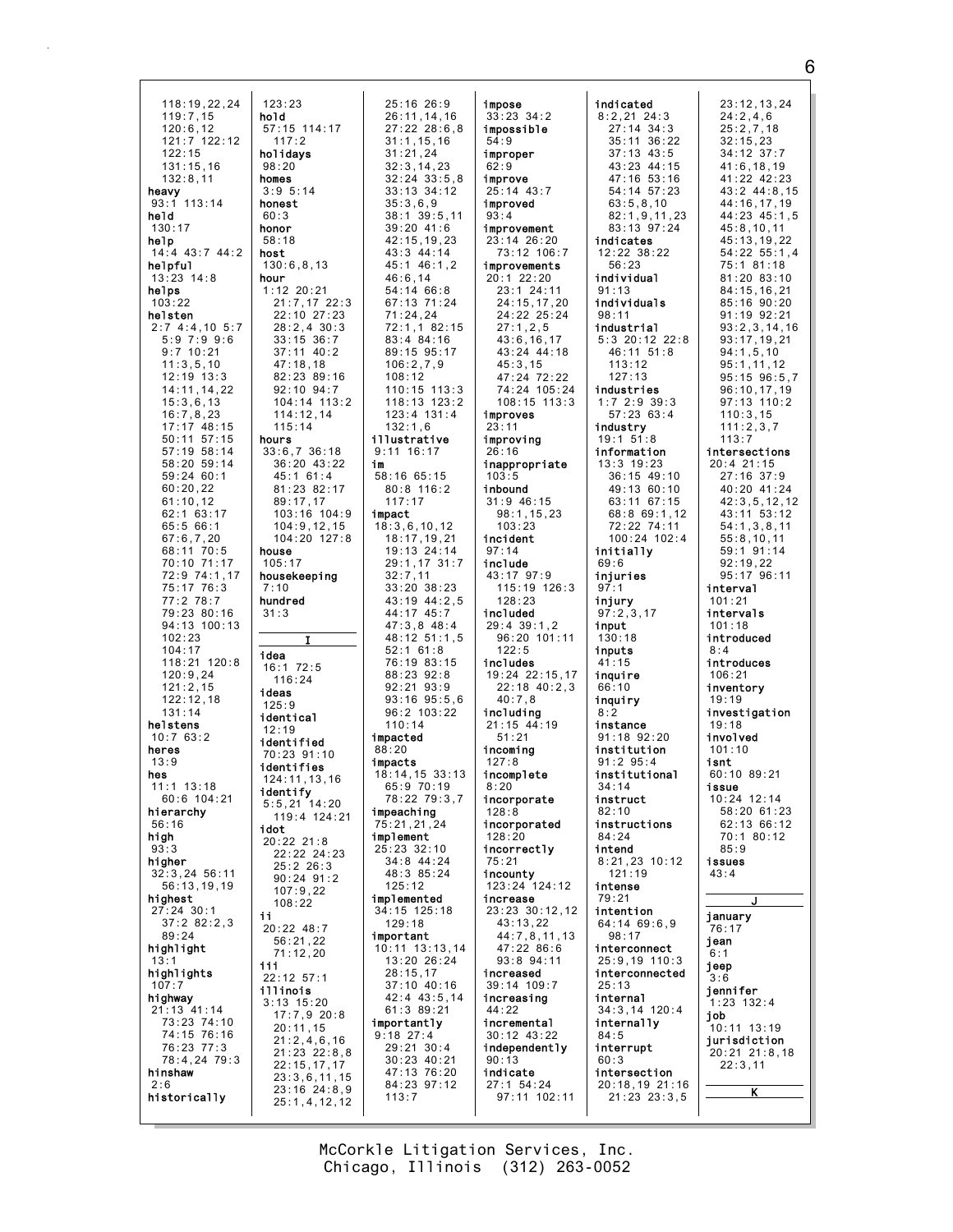| ĸ                | 110:18,21,24     | 101:20.22        | $10:13$ $52:14$   | 82:21 97:14       |
|------------------|------------------|------------------|-------------------|-------------------|
| 132:2            |                  | 122:13.15        |                   | 112:9             |
|                  | 111:7 116:4      |                  | 59:22 62:24       |                   |
| karlovics        | 118:10 119:6     | leaves           | 83:4 99:16        | luetkehans        |
| $2:12 \t5:19,23$ | 123:16,20,21     | $10:24$ $95:19$  | 114:4 115:23      | $2:2,3$ 4:8 5:    |
| $5:24$ 7:5       | 123:23 124:7     | leaving          | living            | 5:196:21          |
|                  |                  |                  |                   |                   |
| $13:17$ $57:5,6$ | 124:14.16        | $30:24$ 37:24    | 15:17             | 7:68:109          |
| 62:11 118:22     | 126:1 127:15     | $90:5$ 101:18    | 11c               | $10:4$ 11:2       |
| 118:24 119:2     | 127:17 130:6     | $105:7$ 113:15   | $2:2$ 3:6         | $12:13$ $13:9$    |
| 119:8,10,16      | 131:6            | 124:22           | 11p               | $14:19$ 15:1      |
| 120:7            | landfill         | leeway           | 3:2               | $16:6$ 17:2       |
|                  |                  |                  |                   |                   |
| keep             | 30:19 31:18,21   | 58:15            | load              | 48:18,22          |
| 77:13            | $64:24$ $65:2$   | left             | 30:21             | $50:17$ $57:5$ ,  |
| keeps            | 65:16 66:7       | 20:17 21:14      | loaded            | 58:19 59:12       |
| $95:19$ $96:1,3$ | $67:12$ 69:4     | 22:2 23:7,19     | 119:20 126:22     | 59:2360:2         |
| kenig            | 69:16 72:7,8     | $33:4$ 39:10     | local             | 60:14,17          |
| $15:18$ $16:3,4$ | 73:20 74:14      | 44:21 45:3       | $1:6$ 5:4 31:14   | 61:10, 14, 24     |
|                  |                  |                  |                   |                   |
| kind             | 75:8             | 45:15,17         | 87:24 123:12      | 62:10, 15, 19     |
| 11:760:17,19     | landfills        | $54:21$ $55:3$   | 130:6             | 62:22 63:20       |
| 66:8 79:11       | 31:2265:23       | 81:17,20         | locally           | 65:11 66:3        |
| 118:14           | 87:24 123:24     | 84:20 85:3       | 95:13 123:24      | 67:23 68:12       |
| kloa             | 124:2,17         | 85:11,15         | locate            | 70:16 71:7        |
| $15:24$ 17:6     | 125:14           | 91:21,21         | 46:10             | 71:18 72:10       |
|                  |                  |                  |                   |                   |
| know             | landscape        | $93:4$ 106:22    | located           | 74:2,6,18         |
| $7:1,11$ 13:16   | 92:13,15 129:1   | 109:9 111:15     | $20:10$ $30:7$    | $76:5$ $77:5$ , 9 |
| 13:1920:9        | landscaping      | 111:17           | $31:22$ $39:4$    | 78:16,19          |
| 26:24 28:17      | 126:16 127:11    | legal            | 55:1 66:8         | 79:5 80:3,7       |
| 33:22 36:11      | lane             | 58:17            | 67:12 116:12      | $80:19$ $81:5$    |
|                  |                  |                  |                   |                   |
| 36:12,13         | 20:19 21:6,14    | length           | 123:10 128:4      | 87:4 94:20        |
| $37:10$ $38:3$   | 21:22,24         | 57:3 106:12.15   | 128:6             | 99:4,7,15,2       |
| 38:20 42:4       | $22:2,9$ $23:7$  | lengthy          | location          | 103:3 104:4       |
| 42:15 43:5       | 23:8,17,17       | 77:15            | $31:5$ $97:12,15$ | 104:11,19         |
| $50:15$ $57:17$  | 23:19,20         | letter           | 106:6 107:15      | 105:13            |
|                  | 25:4 41:16       | 41:21 74:23      |                   | 114:22 115:       |
| 59:560:2,16      |                  |                  | 124:21,23         |                   |
| 63:9 71:11       | 46:15,16         | 76:17            | locations         | 118:19,24         |
| $72:14$ $73:4,5$ | $93:6$ 106:1     | letting          | 125:11 128:1      | 119:7,15          |
| 73:17 74:22      | 106:12,18,22     | 14:5             | longer            | 120:6,12          |
| 79:12 80:13      | $106:22$ $107:1$ | level            | 56:15 98:21       | 121:7 122:1       |
| $93:13$ $94:7$   | 107:1,18         | 41:20 42:2,3,4   | 103:24            | 131:16            |
| 95:15 98:12      | 108:16,19        | 42:7,24 43:1     |                   |                   |
|                  |                  |                  | longterm          |                   |
| 98:14 100:10     | 109:1,9,14       | 43:12 45:6       | 124:4,9,12        | M                 |
| 104:15,20        | 109:14,17        | 54:1, 12, 16     | look              | m                 |
| 108:20           | lanes            | 54:17,23         | $6:23$ 14:6 19:6  | $1:12,13$ 3:11    |
| 113:12,13        | 20:17 21:14      | 55:759:5         | 75:14 83:8        |                   |
| 116:3,21         | 22:123:8.9       | levels           | 83:12 89:21       | 27:17,18,18       |
|                  |                  |                  | 89:24 91:19       | $28:2$ 33:6,6     |
| knowledge        | 23:18 44:19      | $37:3$ 42:14     |                   | 33:6,7,14         |
| 46:24 73:16      | 44:21 45:15      | 54:4 55:12       | 91:24 92:19       | 39:12,12          |
| 102:24 131:2     | 45:16 93:4       | 58:24            | $92:21$ $93:2$    | 45:2,2 98:2       |
| knows            | 106:16           | license          | 93:10 96:9        |                   |
| $10:16$ $15:24$  | lang             | 1:24             | 97:7,21           | 98:4,15,18        |
| 69:7             | $1:23$ $132:4$   | lifecycle        | 101:15            | 98:24 103:1       |
|                  |                  |                  |                   | 103:17,19,2       |
|                  | language         | 130:11,12,17     | looked            | 103:20,21,2       |
|                  | $12:15$ $13:1$   | 130:19,21        | 45:9 51:14        | 104:8,8           |
| ı                | 119:18           | lighting         | 52:17 55:13       | 105:5,5           |
| 132:2            | lannerts         | 128:18           | 55:14 83:12       | 119:22            |
|                  | 7:15             | limit            | 89:17 91:13       | machine           |
| labor            | large            | 11:19 20:20      | 108:21            |                   |
| 116:4            | 33:16 126:6      | 21:7,17 22:2     | looking           | 27:21             |
| 1ack             | 129:13           | 22:10 100:12     | 18:20 27:3        | magna             |
| 106:24 118:2     |                  |                  |                   | 2:11              |
| lake             | larger           | 100:17,21        | $53:4$ $75:13$    | main              |
| $1:2,8$ 2:14,18  | 46:16 56:24      | 107:10           | 95:14,16          | 75:1              |
| $3:4,13$ $5:2,3$ | larry            | limited          | 98:5 102:2,9      | maintains         |
| 5:12, 16, 24     | $3:11$ $5:17$    | $33:13$ $36:4$   | 104:21            | 117:2             |
|                  | laser            | 43:13 44:5       | 113:23            |                   |
| 21:18,21         | 55:2             | 48:12 92:8       | 115:21            | maintenance       |
| 22:4,11,16       | lastly           | 112:7            | <b>looks</b>      | $30:9$ 34:16      |
| 22:22 24:23      | 20:723:23        | limiting         | 53:12 81:8        | 35:20             |
| 25:9 26:3,5      |                  |                  |                   | maior             |
| 26:6, 8, 19      | $27:13$ 41:9     | 111:17           | lost              | 20:14 52:11       |
| 28:735:6         | 46:8             | lindgren         | 66:16 85:12       | 95:11             |
| 42:6 57:24       | late             | $15:19$ $16:4,4$ | 1ot               |                   |
|                  | 29:23            | line             | 9:926:22          | majority          |
| $58:12$ 63:6     | 1 aw             | 76:12.13 77:14   | 59:21 79:14       | $30:24$ 34:11     |
| 63:16 64:8       | 2:11,1662:12     | 78:17            | 96:15 98:18       | 42:12 45:13       |
| 64:15,17         |                  |                  |                   | 117:4,9,18        |
| 65:3,17,18       | lawyer           | lines            | 103:11            | maker             |
| 65:24 66:24      | 67:24            | 77:24            | 105:21            | 9:21              |
| 72:16 73:6       | 1ead             | list             | 112:15 124:1      | making            |
|                  | $9:1$ 11:23      | 25:20 110:7,9    | louder            |                   |
| 73:10 74:12      | leads            | listen           | 99:16             | $6:2$ 33:4,12     |
| 79:3 83:1,11     | 74:4             | 84:24            | 1ow               | 84:5 87:20        |
| 92:17,20         |                  |                  |                   | manage            |
| $93:5$ $95:16$   |                  |                  |                   |                   |
|                  | leave            | lists            | $30:3,4$ 36:9     | 119:24 124:1      |
| $96:12$ 101:4    | 16:24 17:2       | 125:22           | 37:743:21         | 126:6             |
| 101:11           | 59:19 88:9,9     | little           | 45:12 47:17       | management        |

25:21 110:7<br>121:6 122:22  $97:14$  $121.0$ <br> $123:11,21$ <br> $124:13$   $126:2$ ans<br>∷85:1  $126:8$   $127:12$  $120.0$ <br> $127:19$ <br> $128:18$   $131:6$  $: 109:6$ managing  $124:10$ manner  $116:8$  $57:5,8$ manual  $59:12$  $95:3$ manufacturing  $113:13$ 14,24  $\texttt{march}$  $\frac{1}{63}$ : 19<br>63: 20  $130:18$  $mark$  $14:12$ 68:12 marked  $7:11, 15, 19, 23$  $72:10$ markets . . \_. . . <del>.</del><br>; , 18<br><sup>77 : 5 , 9</sup>  $129:7$ marty  $5:10$  $30:3,7$ material  $81:5,8$  $39:7$ materials  $, 15, 24$  $6:8$  122:5  $104:4$ math  $104:21$ matter  $115:2$  $7:10,108:23$  $51:2$  74:10 75:22 77:1  $78:6$ 122:15 matters  $9:17$  15:2  $131:11$  $maximal$  $119:21$ maximum  $3:11$  $39:6$  44:7 , 18 , 18<br>33 : 6 , 6  $46:13$  $m$ ccue  $6:2$  $mean$  $98:2$ 21:4 65:2<br>72:18 84:22<br>92:17 108:6  $5,18$  $103:17$  $, 19, 20$  $112:7,18$  $, 21, 22$ means  $31:6$  52:12<br>55:2 102:15 meeting  $130:17$ meets 126:10 members  $5:226:4,22$  $10:8$  62:7 65:22 mentioned 53:10 107:8  $109:19,24$ 111:7 112:13 method  $50:12,16$ methodologies  $51:8$ methodology  $45:13$  $18:23$ michael  $3:74:35:13$  $15:7,9,15$  $17:5$ michigan  $17:12$ microphone  $124:14$  $6:15$ mid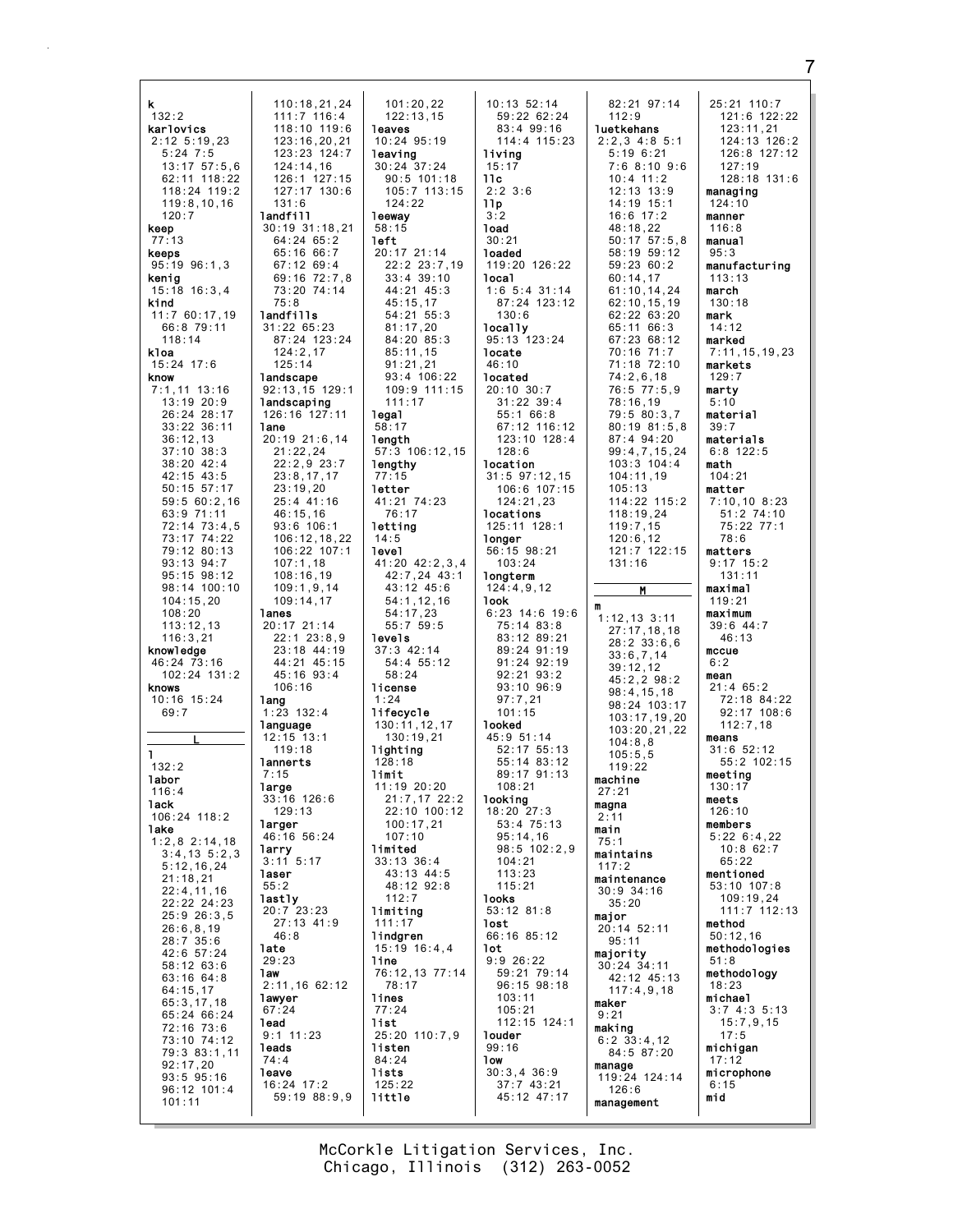114:5 middle 115:14 mile  $95:14$  111:4.4 111:9,10 miles 20:21 21:7,17 22:3,10 mind 105:20 120:5 mine 94:23 minimal 79:11 93:9,16 minimis 129:19 minimization 78:22 minimize 18:2,10,11,15 18:17 29:17 32:11 38:23 44:16 47:3,8 48:4 51:5 61:7 65:9 70:19 83:14 88:22 103:22 129:13,16 minimizing 18:21 24:14 31:7 32:7 33:20 45:7 51:1 128:17 minimum 108:23 125:23 minor 56:17 94:11 minute 104:1 minutes 48:19 81:6 99:6 102:3 104:14,20 105:3,8,9,10 120:18 miscellaneous 115:10 misleading 8:19 missing 88:8 111:12 mitigate 18:19 45:18 model 130:21 moment 65:14 76:2 monday  $64:11$ monitor 90:23 moose 4:9 8:8 34:3 49:15 83:22 100:8 120:3 120:17,21 121:3,8,11 121:16 122:13,20 130:23 mooses 7:11 moraine 58:22 61:22 63:18 65:8 66:12 70:1,6 70:15,22 71:3,4 78:10 79:21 80:18 morning

5:8 6:3,13 27:15,18,23 27:24 29:23 29:24 30:17 33:1,2 36:5

> 49:2 54:19 82:6 87:21

> > N

n 4:1 name 15:14 17:5 99:13 narrative

near 88:3 nearest 113:18,21 nearing 124:2 necessarily 84:22 87:18 necessary 65:9 85:5,7 need 48:19 88:22 109:2 124:1 124:11 needs 51:2 58:10 61:23 71:5

neighborhood 31:12 56:6 neither 79:2 net 30:11 47:21

24:10 38:16 40:6 44:10 125:4 news 25:16 night 6:9 nine

new

114:12 115:14 motion 6:3 mound 28:9 mouth 117:17 move 23:9 60:8 62:10 103:6 115:23 movement 23:10 34:6 45:5 54:21 92:5,8 movements 91:14 92:4 126:14 moving 45:15 mueller 8:1 multifaceted 47:14 multiple 6:17,17 municipal 99:19

36:6,24 37:1 42:8,17,18 99:13 113:15 17:1 122:10,13 124:9 131:18 20:4 nippersink 26:9 noise 61:3 nominal  $93.7$ normally 14:6 north 21:12,21 22:6 27:21 28:10 30:8,8,16,21 31:3,4 32:17 32:19,20 33:17,17 34:10,16  $37 \cdot 20$   $38 \cdot 5$  9 39:9 43:24 46:12 47:20 82:12,14 83:5,10 88:11,24 91:22 97:16 108:18 113:9 116:9,10,23 117:7 northbound 23:17 25:4 92:6 109:10 northeast 20:11 northwest 21:3 39:4 note 43:14 45:9 noted 33:9 notes 132:9 noticed 105:16 notion 10:14 number 8:13,16 13:5 19:18 22:19 24:21 27:16  $33 \cdot 14$   $34 \cdot 4$ 36:14 37:6 37:14 38:7 41:15,16 43:6 45:12 47:14 64:12 68:3 71:11 72:2 82:4  $83 \cdot 2, 5, 87 \cdot 12$ 97:4,17 104:15 112:7  $112.22.24$ 113:16 119:12,16 123:6 129:21 129:23 numbers 40:5 105:20 113:24 numerous 123:1 O o 16:4 oath 121:9 object 9:5 58:16 59:10 70:8 75:17,19 76:3 120:10 objection

8:9 50:11,18 60:7,20,23 61:13 63:17 63:21 65:5 65:11 66:1,1 66:3 68:2 70:11,12 71:17 72:9 72:10 74:1 74:17,18 77:2 78:7 87:1,5 111:17 objects 67:24 observations 19:19 obtain  $19.22$ obvious  $67:4$ obviously 6:16 7:2 79:22  $122.16$ occasion 86:16 occur 37:1 44:14 115:11 126:21 127:21 128:11 occurred 120:13 occurs 27:23 28:1,2 29:22 36:23 oclock 90:4 october 25:22 110:5 offer 8:6 offering 8:5 officer 2:4 4:8 5:1,8 5:19 6:21  $7.698.10$ 8:12 9:6 10:3,4 11:2 11:17,22 12:13 13:9  $14.16,19$ 15:1,7 16:6 16:23 17:2 48:15,18,22 50:17,21 57:5,8 58:18 58:19 59:12 59:15,18,23 60:2,14,17 60:23 61:10 61:14,20,24 62:10,15,19 62:22 63:20 65:11,16 66:3 67:3,23 68:12 70:16 71:7,18 72:10 74:2,6 74:18 75:2 76:5 77:5,8 77:9 78:16 78:19 79:5 79:17 80:3,7 80:16,19 81:5,8 87:4 94:20 99:3,4 99:7,15,24 103:2,3

104:4,11,18 104:19 105:13 114:22 115:2 118:19,22,24 119:7,15  $120.6, 12$ 121:7 122:12  $122.15$ 131:15,16 offices 2:11 officials 19:2,22 offsite 129:7 oh  $112.3$ ohara 15:19 16:4 okay 7:3 15:21 16:15 17:22 27:11 48:22 54:20 57:19 58:20 60:1 61:14 86:6 102:14,22 107:5,21 115:22 121:9 122:9 131:14 once 17:4 32:5 33:18 40:2 43:13 46:4 46:10 67:16 79:12,17 82:24 108:11 110:9 112:1 ones 55:15 onsite 127:22 open 39:24 64:12 105:17 opens 69:9 operate 40:22 42:7  $43 \cdot 11$   $45 \cdot 6$ operated 18:10 operating 19:4,20 34:4 40:20,20,22  $41 \cdot 18$   $42 \cdot 13$ 42:24 43:1 51:15 54:4 54:12,15,18 54:22 55:6,8 55:12 103:15  $128.15$ operation 23:11 24:4 29:18 34:5,9 36:19 38:10  $45.24$   $46.5$ 47:16 55:10 98:19 104:3  $128.24$ operational 34:8 43:4 operations 17:10 31:5 48:13 127:9 128:5,11 opinion 13:17 47:1,6 47:10,11 59:20 74:5

77:16,16,22 78:5,21 79:4 79:7 80:18 92:7 93:13 124:4 131:4 131:8,10 opportunity 70:8 87:7 130:18 opposed 37:17 56:15 87:23 options 124:10,17 oranges 94:16 order 5:4 7:22 11:16 19:19 23:18 82:18 83:9 83:24 84:19 107:14 orderly  $24.5$ ordinance 8:5 9:19 10:17 11:3,6,12 12:5,15 orientation 127:11 original 123:17 originals 6:22 14:13,15 14:16,17 outbound 31:17 46:16 66:6 67:10 outline 122:4 outside 29:23 58:12 64:8 65:3,17 65:18,24 66:24 84:14 overall 44:3 48:11 131:1 overhead 128:13 overloaded 120:1 overnight 87:10 overrule 63:21 overruled 50:19 65:12 66:4 72:11 74:19 87:5 overview 122:21 owners 82:8 P p 1:12,13 2:16 27:18,18 28:2 33:6,7 33:14 39:12 45:2 98:2,4 98:15,18,24 103:17,20,21 103:22 104:8 105:5 119:22 packer 88:15 98:6 117:4,11,14 117:20 page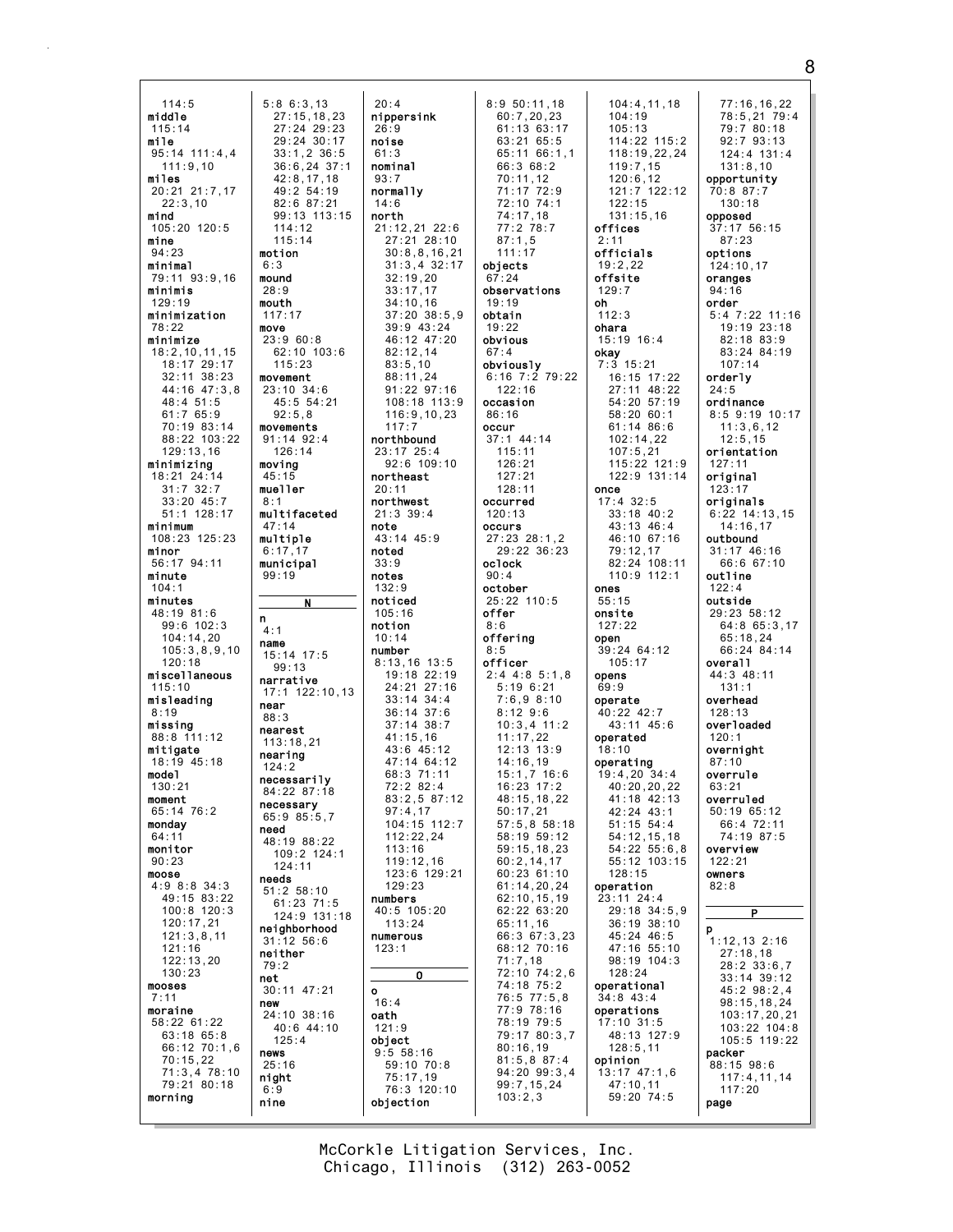4:2,14 11:11 57:13,18 67:4 75:11 75:16 76:11 76:13 77:14 77:24 90:14  $94.15$   $95.8$ 99:24 paragraph  $57 \cdot 14$ , 21, 22 67:5 park 1:2 2:14,18 5:3,12,24 20:12 22:8 46:12 119:6 127:13 parked 30:21 31:3 33:17 38:4 87:10 116:23 parking 113:5 126:15 128:1 part 13:20 22:21,22 22:22 23:1,2 24:7 26:17  $32.9 46.22$ 47:24 64:1 66:9 70:24 71:1 73:12 91:23 98:8,9 participants 12:8 participate 16:9 participated 122:24 participating 75:1 particular 12:14 81:24 92:5 97:23 100:18 101:4 106:5 118:2 119:14 124:21 particularly 13:24 33:14 37:7 47:18 82:22 117:10 parties  $6:3$  12:4,4 parts 14:1 34:9 party 83:18 84:6 pass  $81:3$  120 $\cdot$ 5 passenger 115:19 patterns 18:1 47:2,7 61:6 65:10 77:17 78:9 78:11,12,15 127:22 peak 27:15,23 28:2 28:3 29:22 29:24 30:5 33:1,15,15 36:5,18,20 36:23 37:2 37:10 40:2 42:8,9,17,21 43:21 47:18 82:23 89:3,6 89:6,11,17 89:21 90:1 114:13 115:14 pen 55:2 pending 60:8 104:5 people 9:1 85:22 125:1 percent 44:8,9,12  $95 \cdot 21$ , 21 percentage 33:16 116:21 perform 52:6,8 performed 20:7 41:13 performing 27:3 period 27:15 29:24 periods 29:22 30:5 33:1 36:5 42:17,21 126:24 128:15 permission 80:1 permits 112:21 permitted 127:14 permitting  $127:20$ person  $60.9$ pertain 9:17 pertains 119:23 peter phase 26:8 28:12 40:10,11 128:21 phases 51:11 phillip 2:3 physical physically 14:24 pick 81:23 picture 116:13 place 125:5 plan 34:9 61:5 121:23 122:21

113:2 114:12 126:24 127:8 21:1,10 35:1,4 35:8 39:19 68:21 89:16 92:9 93:7,24 96:4,6 110:9 47:12 127:3 33:15 36:23 64:14 89:4 90:1 103:24 37:2 42:8,9 98:21 111:18  $2.125327.19$ 19:3,11,12,15 19:4,20 51:14 70:21 71:5 123:11,15,16 123:17,21 124:8,19 125:20 126:2 126:13 128:3 129:22,24  $130 \cdot 4$ , 10 131:2,6 planned 73:7 planning 17:20 19:1,2 25:23 26:12 26:15 39:21 123:1,12,13 125:3 131:3 plans 25:11 50:15 119:23 please 5:5 7:1 34:1 40:14,16 48:22 49:6 53:21 57:6 62:22 67:24 68:15 71:23 78:19 123:8 plus 95:11 point 10:15,17 11:5 11:21 13:11 38:6 58:16 58:17 59:16 59:17 61:16 61:20 62:1,9 62:18 65:12 79:11,18 87:19 88:7 104:5 120:22 121:20 pointed  $100.9$ points 11:7 18:13 110:1 polettis 7:19 pollution 1:3 59:4,7 poor 43:1 portable  $12.2$ porter 2:8 5:9 20:6,8 20:11,19 22:6,18,18 23:4,8,16,18  $23 \cdot 20, 21$ 24:8 27:21 28:6,8,8,9 29:14 30:20 32:14,17,20 32:23 33:3,5 33:9 34:12 38:4 39:5,10 39:11 41:6 44:14,20,24 45:22 46:3 46:10,10 59:8,23 62:6 80:14 81:18 81:20 85:20 87:16 95:20 97:13 101:6 101:12 106:2 106:7,10 108:2,15,15 109:5,10 111:2,20

113:4,9 portion 7:16,20 16:10 16:13 30:15 30:22 38:3 59:9,19 116:16,22,24 117:15 118:15 128:4 128:6 129:23 portions 9:12 16:18 64:16 79:24 122:5 125:20 possibility 10:20 possibly 80:13 116:4 posted 20:20 21:7,16 22:2,9 potential 84:3 85:8 124:5,16 powered 93:3 powerpoint 7:12,16,19,23 8:7 9:20 11:8,24 12:1 16:16 121:24 122:4 powerpoints 8:14 13:4 practicality 8:24 practice 51:3 practices 128:9,18 practicing 17:13 prejudicial 14:7 preliminary 7:7 15:2 50:18 108:21 preparation 16:10 prepared 11:23,24 16:16 46:22 121:24 130:12 preparing 25:10 presence 57:7 present 122:13 presentation 7:12,16,20,23 16:16,20 28:11 55:22 64:21 122:1 122:2,4 presentations 8:7 9:20 13:7 pretty 43:1 112:9 115:9 117:19 previous 19:24 previously 7:11 8:1 36:22 86:15 121:8 121:12,16 primarily 57:24 63:6 64:15 115:10 primary 42:22 64:17

principal 15:18 17:5 principle 88:14 principles  $128.9.20$ print  $105 \cdot 21$ printed  $6:19$ prior 12:3,8 70:11  $125.5$ private 98:11 124:24 125:8,15,18  $126.3$ probably 8:22 10:13 35:19 44:12 66:16 67:4 88:14 105:16 111:9 112:23 115:7 120:19 problem 16:3 82:7 84:3 97:12 111:22 problems 45:18 61:1 111:23 procedural 10:18 procedure 75:20 procedures 34:4,8 proceed 15:2 16:7 17:1 48:20,23 81:10 99:9 120:21 123:8 proceeding 75:8 80:22 proceedings 1:10 132:7,10 process 35:12 39:6  $106:3,8$ 107:3 125:3  $127:20$ processes 35:16 37:16 processing 129:5 produce  $12.6$ produced 95:3 professional 17:8,9 47:6 93:13 program 73:12 110:8,8 programs 125:4 progression 25:15 prohibited 33:4 project 25:1,8,9,11,19 26:5,6,10 66:19 73:22 projected 27:4 28:24 29:1 36:6,8 38:15 39:22 39:24 40:2,4 43:11,14 45:6 46:4,7

125:3

86:3 94:1 114:16 projections 37:14 61:4 76:18 projects 17:16,20 24:22 25:18 110:4 promote 127:23 128:17 proper 62:12 properly 12:3 proposal 125:16 126:4 126:10 propose 111:16 proposed 20:1 22:20,21 22:22 23:1,6 24:17,22 27:1 38:10 43:18 47:2 47:23 51:20 57:24 59:2 63:5 84:8,15 87:11 96:16 105:23 112:14 114:6 114:19 117:22 118:1 118:3 126:9 126:17 129:14 130:5 131:5 proposes 33:23 86:12 proposing 23:23 44:18 73:11 109:10 113:3,6 125:17 proven 129:12 provide 6:3,8 21:24  $23.6, 9, 16, 19$ 25:6 35:13 38:24 44:18 44:20 46:15 46:16 59:19  $61:2$   $80:1$   $4$ 86:10 95:6 122:20 124:4  $126:7$ provided 17:15,18 20:17  $20.19$   $21.15$ 24:21 26:22 29:14 36:16 43:16 46:9 46:12 47:24 49:10,13 60:9 69:13 127:12  $128.13$ provides 22:7 78:11 83:2 providing 24:5 44:1 46:13 56:15 91:12 provision 12:19 proximity 43:2 47:20 88:4 public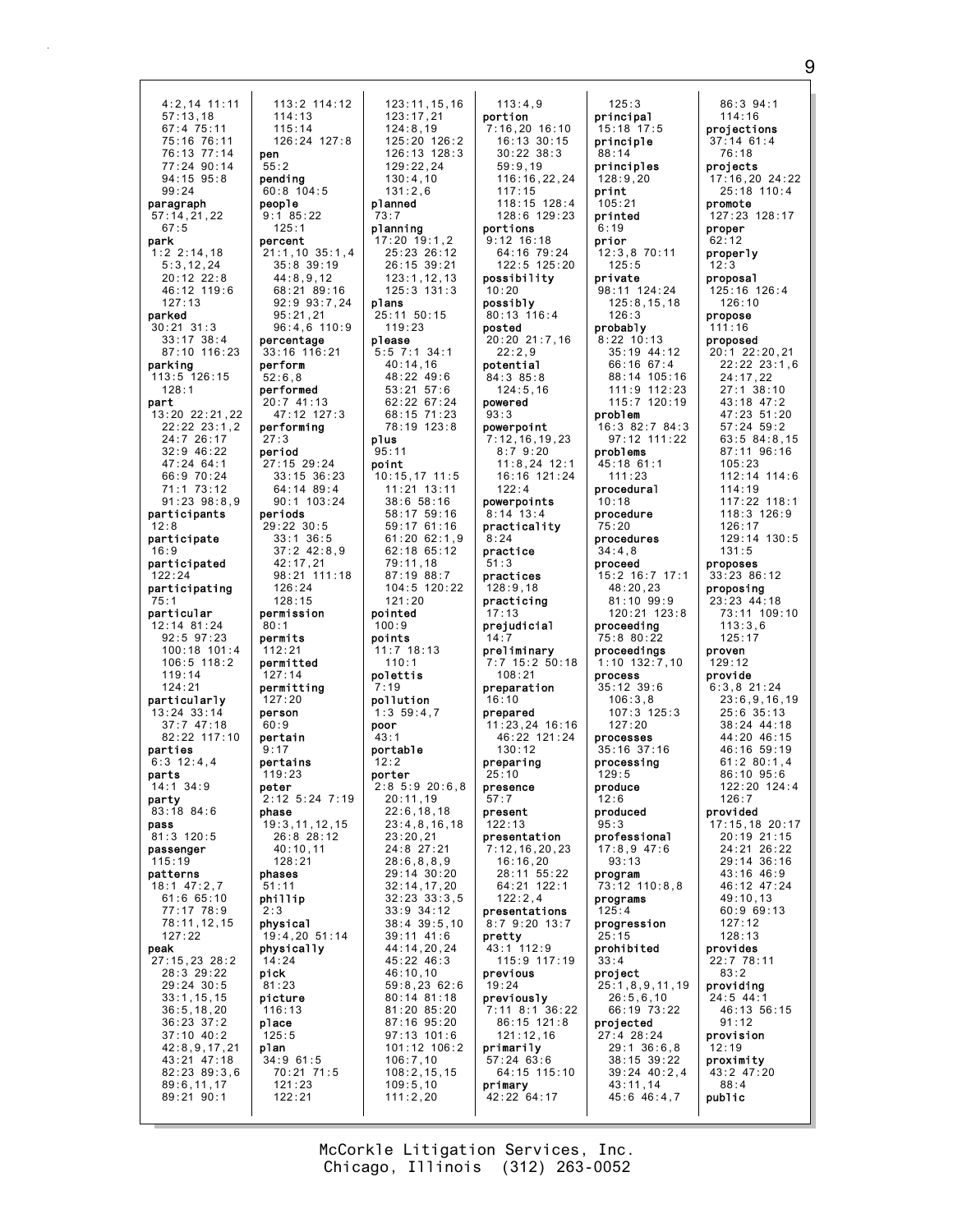$16:11$   $43:18$  $130:17.18$ pull  $49:5$  53:20  $112:21$ pulling  $\mathbf{r}$  $106.23$  $132:4$ pullthrough radius  $128:10$ purpose  $38:24$  56:14 78:17 95:18 purposes  $14:9$  125:3 pursue raise  $129.9$  $60:7$ purview range  $12.10$ 44:12 pushing ranges 86:18  $91:12$ put rate  $9:9$  14:12 38:11 41:15 reach  $66:9$  106:4  $109:21$ read 112:15 113:2  $117:17$  $120:17$  $\Omega$ quadrant  $39.5$ qualifications reads  $121:17$  122:17  $38:7$ quality ready  $25:21$  99:21  $110:8$ really quantity  $99:21$ quarter  $111 \cdot 4$ quarters  $111:10$ question rear  $60:6.8.10$  $45:14$  $61:18$   $62:16$ reason  $63:1464:37$  $64:966:17$  $67:468:4$  $71:6.876:6$ 77:7.10 79:7 recal1 86:13 87:7  $92:15$   $94:19$ 94:22 100:7  $100:14$  101:9  $63.7$  $102:12,13,20$ 102:23 104:5  $104.18$  19 114:3 119:11 119:12,14,16  $119:19.22$  $120:3$ questions  $4:7$  105:12  $110:17$ recess  $113:17$  $114:24$ 115:23 119:3 119:8 129:22  $130:19$ queue  $124:7$  $33.2$ queuing  $42:16, 16$  55:9<br>126:14 quicker  $115:24$ auickly  $29:10.74:6$ auote  $11:12$  124:8.14

 $125:2$ quotina  $126:1$  $119:17$ R  $110:6$  $113:8$ 44:22 108:1.9  $26.8$  $109:4$ radiuses  $26:6$ 23:24 46:16 record  $108:10$  $127:24$  $79:15$ recorrect  $10.6$ recross 107:11 127:18 recurring 119:21  $89:11$  $8:23.54:9$ 59:16 67:13 recycling 71:7,9 76:14  $123 \cdot 14$ 79:8 105:20 redacted  $125.7$ reading redirect  $59:21,2262:8$  $120:9$ reduce  $87:12$  $81:10.99:9$ reduced  $13:13.33:13$  $45:7.18.79:5$ reduction  $79:6 82:20$  $94:9$  $103.16$  $112:10$  $124:19.22$ reference  $123:22$  $130:11$  $9.2042.22$ referred reasons  $9:3$  30:14 reflect  $37:14$  43:20  $57:7.9$ refresh 61:21 71:19  $76:1.22$ 98:12 99:18 regarding recapture receive  $6:726:186:16$  $110 \cdot 4$ received 25:3,16 26:1  $43:650:13$ 78:23 79:2 86:4 119:2  $85.3$  $119:18$  $17:8$  $81:6.7$  131:20 regular recognize  $QQ$  $8:20$  10:10, 12 75:11 104:12  $84:7$ recognizes reject  $10:14$ recollection related 76:1.22 recommendation 19:12 40:11  $36:9$   $37:7$ 81:19 111:19 release  $126:5$   $128:3$  $127:18$  $128:22$ relevance  $129:10$   $130:4$  $130:10$ recommendat...

76:21 81:16  $125:23.23$ recommended relevant  $25:20$  26:16 recommending relied  $123:23$ reconstruct rely reconstruction relying remedy 9:17,24 10:12  $85:8$  $13:23$   $14:5,8$ remember  $15:14$   $57:6.8$  $61:13$   $71:9$  $75.676.14$  $76 \cdot A$ rendered  $58:23$  $129:6$  $120:10,11$ repeat recyclables rephrase 92:13 129:1  $85:13$ report 44:2 47:21 reported reporter 30:14 43:20.23  $82:5$  96:3 reductions  $37:19.38:7$  $131:18$  $44:7$ referenced  $8:17$ request  $63 \cdot 4$  125  $\cdot$  24  $16.24$ require 27:6 34:4.24  $39:9$  46:8 required  $50:370:50$  $72:21$   $73:7$ 73:11 74:23  $75.795:4$  $110:18$   $113:8$  $113:17$ regardless requires registered resident regulations  $56:18$  $resolve$  $85:11$ 97:17 116:5 respect relatively  $50:12, 15 58:17$  $10:1$  $65:666:2$ respects

74:1,3,17<br>75:17 76:4  $8:20$ respond  $77:6$  78:7  $68:1$ response  $59:963:24$  $70:13$  $130.2$  $10:9$  $9:1$  27:5 39:18 rest  $81:1$  $11:6,10$  12:18  $114:8$ restrict 62:16 76:2 remembers  $85:15$ renewable  $64:686:13$  $101:9$ result 46:21 49:18.19 results  $57:11$  63:3  $66:4,9,11$  $67:5.972:17$ 72:18 73:1.2 73:4 80:15  $24:9.10$  $90:12$  110:19 retail  $114:8$  $1:23$   $132:7$ review 62:20 80:21,24  $120:16,20$  $132:5.14$ reviewed reporters represent represented  $9:9$ richard  $2.8$ requesting rick  $10:1$  12:11  $5.9$ 18:18 60:24  $10:9$  $61:5$  107:11 right  $129:21$  $61.270.1214$ requirements  $50:23$   $83:24$  $123.12$ 126:11 127:5  $130:22$  $18:8,1665:8$ 70:18 130:11 requiring  $124:10.15$  $119:3,4,5,5$ residential risks  $9:23$  34:15 road  $106:11$ 108:14 109:9  $111:15$ respectfully

42:19 46:11  $54:15$  56:20  $83:1.585:20$ 87:11 91:19  $91:22$   $92:20$  $8:2$  12:14 responses  $95:16.18.24$  $96.12$  12 12 responsibility  $97:16$  101:4  $101:5, 11, 12$  $107 \cdot 10$   $110 \cdot 2$  $110:24$  111:3 restaurant  $111:7$  116:3  $116:10.18$ roads 85:3 98:15,17  $20:14$  32:3,4 restricted  $55:18$   $56:9$  $97:19$ restriction roadway 32:13,22 33:10  $18:7$  19:5, 14  $39:10$  45:4 19:21 20:1  $82.11$  $20:16$  21:3 restrictions  $21:13,22$ 32:11 33:18,23  $22:14,19$ 39:9 44:1.24  $28:1$  29:2 48:2 111:16  $30:1, 17, 23$  $113:6.7$  $31:2,15$  $32:16$   $33:20$  $92:3$  130:14  $37:3.5$   $38:2$  $38:16.17$ 27:22 42:10  $40:6, 19$   $41:3$  $43:9$   $45:21$  $43:8.44:2.5$  $45:23$ 44:11 47:22 resurfaced  $47:23$   $48:4$ 48:13 51:15  $52:2$   $55:19$  $56:2, 5, 12, 16$ 69:20 70:19  $73:776:20$  $6:9$  19:23 59:5 76:24 79:21  $82:2,4,15$  $97:11$ 88:10 89:1 89:19.22  $41:9$  49:19  $90:1.7.10.22$  $74:14.22$  $110.22$ 76:15 78:3 roadways  $96:21$  130:16  $48:655:14$  $56:8,1170:3$ reviewing  $73:12.82:3$  $83:689:12$  $90.294.11$  $95:10$ role ridiculous  $10:8$ rolloff  $117.12$  $13:18$   $23:7.20$ rollout  $25:4$  33:8.12  $98.6$  $44.2257$ rollup  $53:8$   $59:10$  $110:1$  $60:8,16$ room  $15:23$   $116:3$  $61.17$   $68.6$  0 70:8 75:12  $126:15$ 76:11 77:11 rosemont  $89:8.93:5$ 15:20 17:7  $103:12$   $104:7$ roughly  $105:24$  $111:1,1,18$  $106:12.22$ round 107:16,17,18  $1:2$  2:14,18  $108:2,4$  $3:45:2.12$ 109:6 110:20  $5:16,24$ 112:11, 16, 24 22:11 36:7,9 113:1 117:24  $119:6$  123:20  $118:11,17$ route 20:22 21:2 129:13,17,20 22:12 26:15 26:23 31:24 21:12,21 22:5  $32:1$  56:21  $22:7,7,16,16$  $56:22,23$  $25:2,18$  26:6  $57:1$  60:15  $26:8,9,19,20$ 68:22 70:4  $28:6,6,7,7,9$ 71:10 72:13  $31:16$   $35:3,6$ 81:21 91:19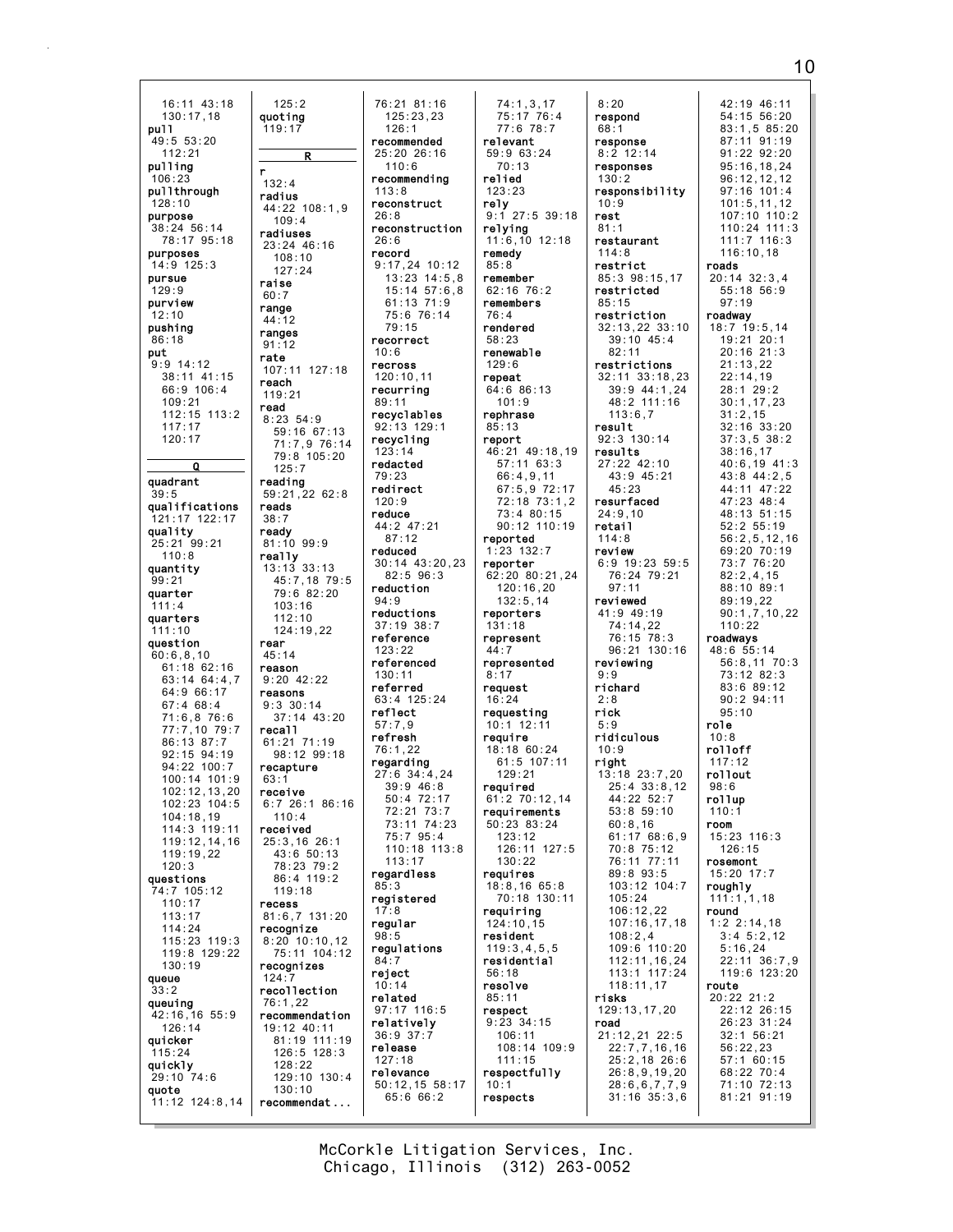92:20 93:22 routes  $18:9$  19:9 second  $28:19$   $29:5$  $7:20$  11:3  $30:18$  32:5  $34:22$   $48:5.6$  $48:7$  51:22  $53:1$  56:6  $61:2$  70:23  $71:11, 12, 16$  $71:21$   $72:2.5$  $82:24$   $83:2.8$  $87:19$ routina  $83:14$ rudolph seconds  $2:11$ rule  $62:368:176:7$ section rules  $11:8,9,11$  $84.7$ run  $26:18$ running  $31:12$   $125:13$ runs 76:13 sections  $12:11$ sector S. s  $2:8,12 \ 3:7$ see  $4:13$  132:4  $28:4$  30:2 safe 126:8 127:23 satisfying  $47:4$ saying 88:1 117:19 sayings  $29:6$ says  $9:13$  12:15  $60:24$   $63:4$ seeing 76:1 78:10  $86:21.87:1$ seen 88:22 95:9<br>99:19 100:3 seibert  $102:9$  116:17 116:18 123:9  $124:8$   $125:2$ 125:21 126:5 seiberts  $128:3,22$  $129:4$  130:20  $132:5$ selected scale  $8:16$ 41:23,24 semi schedule  $31:19$  $125.2$ senior schirott  $65.11$  $2:2$ sense schoo1  $42:16$ 41:23 53:17 sent science  $74:23$  $17:11$ sentence scope 63:17 65:6 separate  $70:13$ 20:17 22:1 screen  $109:22$ screened  $127:9$ september screening  $1:12$  $126:8$ series se  $125:22$  $14:6$ seriously season  $124:9$  $110:13$ serve sechen  $2:16,17$  4:7  $5:11,118:9$  $54:24$  75:19

105:13,15<br>109:21,23 served  $12:3.564:9$ service  $35:20$  41:20  $23:14$   $25:8$  $42:3,4,14,24$  $28:12.30:6$ 43:1.12 45:7  $32:22$  37:18  $54.2$   $4$  12 16  $38:741:1$  $55:7.12$  $57:16,21,22$ 58:24 64:13  $58.21$   $59.6$  $115.11$  $59:1760:3$ serving  $60:23$  67:5 18:9 20:14  $23:5.8$  41:10  $68.2071.1$  $44:16$   $45:8$  $80:20.82:21$ 46:11 48:5 session  $11:6$  $80:691:911$ set  $48:1961:12$  $63:18$   $65:7$ <br> $68:20$   $70:14$  $20:16$  21:22  $22:1.9.23:17$  $121:16$  $26:14,17$ seven  $7:4.5$  21:14  $60:163:3$  $122:6$  130:1  $48:11$  $131:1.12$ shape  $10:22$   $13:8$ shaw 36:16 49:11.13 124:24 125:16 49:14,22,24  $125:18$   $131:3$  $50:2,858:6$ 58:7 66:22  $67:18$  $31:12$   $35:7$ shifts  $37:658:1$  $35:22$ shopping  $77:14.17$ 113:18.19  $80:1$  84:15 short  $53:11$  81:7 84:21 97:23  $131:20$ 111:23 115:8 shorthand  $116:6.11$  $132:7.9.14$ show  $27:22$  43:10  $15:3$  120:14  $45:4$  115:13 showing  $31:4$  32:2 36:3  $10:24$  61:6 shown 58:9 60:9.12  $42:11$   $45:23$  $63:11.15$  $130:3$ shows  $64:19$  124:3  $22:13$   $28:3$  $7:23$  14:20  $34:21$   $35:23$  $37:4$  40:1 68:20 100:24 shrubs  $84.10$ side  $41:5$  45:9  $84.1496.10$ sides 84:10 signal  $25:5,9,19$ 41:17 110:3 57:21,22 67:6 signalized 21:22 95:11  $96:10.19$  $23:7,7,19,19$ signals 44:21,21  $25:11,13$  $45.15 \times 107.1$ significant 26:20 44:18  $113:4$ significantly  $24:3$  30:14  $47:21$ similar  $18:4$  39:8 57:24 58:13  $41:23$   $42:2$ 82:11 109:17  $64:15,15$ simply

 $112:12$ 

 $120.20$ 

 $60:5,19$ 

 $106:22$ 

 $118:5$ 

 $63:22$ 

 $63:6,16$ 

 $9:11$   $12:22.23$ single  $46:9.18$ singleunit  $31:11$ sir  $103:18$  104:16  $121:10$  $e i f$  $90:22$  105:19 site  $5:4$  20:9.14  $26.21$   $27.17$ 29:11 30:6 46:8,13 88:3  $95:5.10.12$  $96:18.99:20$  $101:19.22$ 103:11 105:7  $112:16, 19, 20$  $114:6.19.20$  $118:12$  $126:13,15$  $128:18$ sitina  $1:4,6.5:2.8:5$  $8:18$  12:15 50:24 73:19 75:8 122:6  $129:11,23$  $130:1,6,9$  $131:12$ sits  $90:20$ sitting  $1:3$ six 45:10 48:9  $94:7,9$ size  $29:12$  57:2  $108:7.9$  $126:12$ sized 126:18 127:7 slide  $22:13$   $28:3$ 34:21 35:23  $37:4$  40:1  $49:5.9.53:20$  $53:24$   $54:6$  $55:16$  68:14  $101:15$ 109:21 115:3  $116:1.16$  $118:5,6$  $130.320$ slides 100:24 117:23 slightest  $62:17$ slower  $23.945.16$ smith  $119:5.17$ software 41:14,14 solid  $3:12$   $5:18$ 17:16 121:5  $122:23.24$  $123:1, 11, 12$  $123:13.21$  $125:8,21$ 126:2 129:6  $131:2,6$ somebody  $66:22$  67:18,18  $6.89$ somewhat 53:17 63:22

sooner  $94:21$ sorry  $21:5$  55:23  $85:12$  99:23  $116:14$ sort  $19:5$  107:5  $110:4$  113:13 sound  $51:291:8$  $107:16$ sounds 107:17 116:8 sources  $49:14.15$ south  $21:12,21$  22:6 26:18 82:14  $83:1,10$  $84.10$  116.9  $116:10$  $118:11,16$ southbound 23:18 44:21 93:5 108:14 108:15 109:5 southeast  $21:3$ spacing  $46:13$ speaker  $6:14$ speaking  $110:16$ speaks  $87:2$ specific 39:18 70:21  $71:5.10$  $90:24$  92:4 97:12 119:10 specifically  $6:79:1966:5$ 70:17 93:11  $97.21$ speculative  $124:6$ sneech  $63:2$ speed 20:20 21:7.17  $22:2.9$  $107:10$ spe11  $16:1$ spoke  $55.1$ spoken  $127.14$ spread  $102:1$ spring 28:7 54:22  $96:12$ square 114:7 126:19 squared  $58:21$ squarely 8:4 9:23 78:11 SS  $132:7$ stage  $127:21$ stand 68:13 79:8  $84:14$ standpoint  $55:11$ start

7:8 11:4 12:8  $75:15$  81:2  $89:5$  106:23  $120:20$   $121:8$  $124:9$   $131:19$ starting  $77.14$ starts 76:12 118:7,8  $118.10$ state 15:14 17:8,12  $18.14$  62.12 101:7 106:14 131:4 132:1  $132.6$ statement 12:1 61:17 66:11 77:15 79:8 116:9 statements  $11:23.63:23$ states  $12:21$   $18:1$  $130:4$ station  $1:8$  5:3 22:21  $23:2,5$  28:23  $29:20,22$  $30:13$  31:10  $32:9,18$  34:5  $34:7^{6}35:19$  $36:1, 19, 23$  $37:11$   $38:1$  $38:11.15$  $39:8, 23$  40:5 40:24 41:11 43:17.19  $44:4,6$  46:1  $46:5, 20$  48:1 48:12 51:20  $53:13.56:3$  $57:24$   $58:13$  $63:5.1666:7$  $67:11.68:22$ 69:4.17.22  $85:19.87:11$  $87:23$   $89:3$  $89.2290.35$  $90:6.91:20$  $95:19$  117:6  $117:10.12$  $118:3$   $125:17$  $126:4,6,17$  $128:6.9.23$  $129:4$  130:5  $130 \cdot 13$ stations 30:2 124:17  $125.22 128.1$  $129:11.15$ statute  $50:24$  71:3 stay 88:24 115:22 stephen  $3:3$ steps  $65:9$ steve  $5:15$  99:13.15 stillman  $116:13.17$ stop  $87:22$  118:3 stopped  $45:17$ storage  $30:9$   $88:2$ 126:23 127:5 stored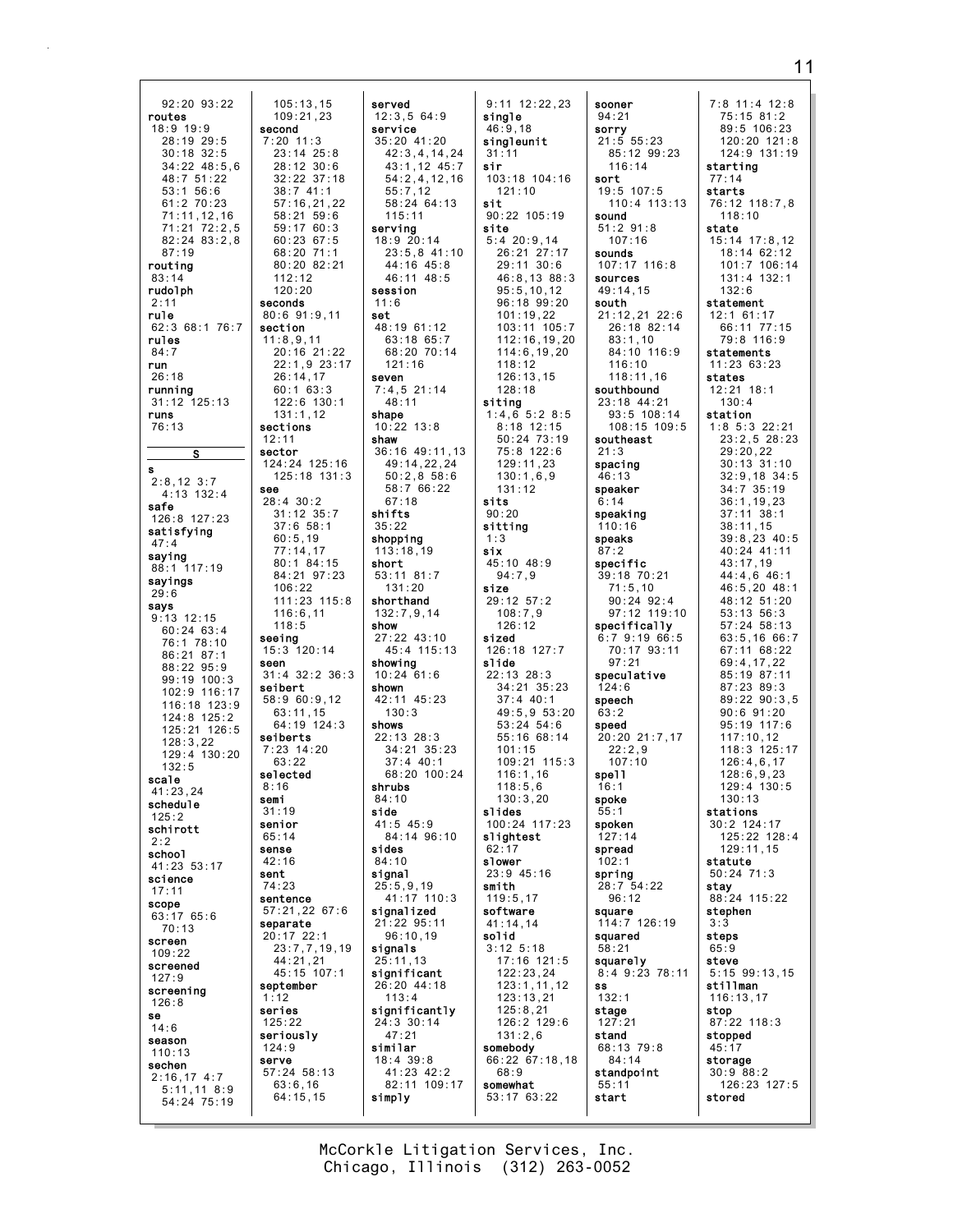| 117:15                         | summarized                      | 41:12 45:20                  | 47:13 58:23                      | $9:8,22$ 11:18                   | 58:5 60:12                        |
|--------------------------------|---------------------------------|------------------------------|----------------------------------|----------------------------------|-----------------------------------|
| storm                          | 14:2                            | 124:3                        | 63:22 75:7                       | $12:9$ $13:11$                   | 66:19,23                          |
| 126:8,16<br>127:12             | summarizes<br>130:2             | talked<br>107:3 110:11       | 75:11 76:9<br>82:1 86:14         | $13:23$ $14:3,4$<br>14:7, 10, 20 | tomorrow<br>6:20                  |
| storms                         | summary                         | 117:22                       | 87:3 98:18                       | 14:22 15:22                      | tons                              |
| 98:20<br>stormwater            | 13:22<br>superior               | talking<br>49:9 50:5         | 109:24<br>thank                  | 16:17 58:15<br>60:4.961:17       | 29:13 35:13,16<br>$36:1, 2$ 37:16 |
| 127:15,15,18                   | 130:15                          | 53:23 70:22                  | $7:6$ 12:16                      | $62:8$ $63:20$                   | $37:17$ 39:6                      |
| 127:19<br>128:18               | supporting<br>$37:21$ $38:10$   | 72:19 78:14<br>83:13 86:22   | 14:14 15:6<br>16:6 17:22         | 63:22,24<br>64:7 66:9,12         | 40:5 86:3,5<br>86:12,16,19        |
| straight                       | supposed                        | $92:9$ $94:6,16$             | $17:23$ 21:5                     | 66:14 68:3                       | 94:9 101:19                       |
| 88:11                          | 110:4                           | $113:11$ $114:7$             | 27:11,12                         | 74:23 75:22                      | $102:5$ 127:1                     |
| stream<br>$41:4$ $46:2,6$      | sure<br>$11:10$ $13:17$         | 114:18,19<br>115:18 116:6    | 34:19,20<br>48:14 49:4,6         | 76:6 78:10<br>79:10,10           | 127:4<br>top                      |
| street                         | 15:24 26:10                     | talks                        | $50:20$ $70:10$                  | 86:20 87:1                       | 28:23                             |
| 41:5 116:9<br>streets          | 29:10 49:21<br>60:662:19        | 66:5<br>tandem               | 81:14 100:22<br>102:21 105:4     | 93:7 102:12<br>102:20 104:7      | total<br>35:21 102:18             |
| 100:24                         | 66:13,19                        | 110:13                       | 105:11 120:6                     | 104:21                           | 115:16                            |
| strike<br>55:23 103:6          | 84:5,18 87:2<br>110:10 111:5    | taper<br>106:17,20,21        | 120:7,14<br>131:16,19            | 111:13<br>$114:15$ $117:3$       | towns<br>19:24                    |
| strongly                       | 118:18 125:4                    | 106:23,23,24                 | thats                            | 117:23                           | tractor                           |
| 128:8<br>struggling            | sustainable<br>128:8,20         | 107:12,14<br>109:16,17       | $8:15,17$ 9:21<br>$10:9,15$ 15:5 | 119:22 120:2<br>120:17,24        | 91:4<br>traffic                   |
| 77:6 79:6                      | sustained                       | tarped                       | 26:22 27:24                      | 124:7 125:16                     | $15:19$ $17:6,9$                  |
| studied<br>101:3               | 68:2<br>swalco                  | 126:23<br>task               | 29:19 32:18<br>40:18 41:4        | thinking<br>$101:3$ $117:8$      | $17:14$ $18:1,3$<br>18:6, 11, 12  |
| study                          | 129:10 130:7                    | 40:12 41:1                   | 48:15 49:10                      | thinks                           | 18:18,21,24                       |
| 18:24 19:3,24<br>20:722:13     | 130:16,20<br>switch             | 59:8<br>tasks                | 52:5, 17, 19<br>53:1,16          | 103:5<br>third                   | 19:6, 8, 23, 24<br>20:3,23 21:9   |
| $22:14$ $26:8$                 | 120:19                          | $19:16$ 29:3                 | 54:19 66:11                      | 19:11 26:5                       | 21:11,19                          |
| 26:12,12<br>27:3 28:13         | sworn<br>$15:8,11$ $121:8$      | 51:17,18<br>tch              | 67:269:6,9<br>69:12 71:13        | 28:11 37:23<br>40:10 83:18       | 24:1,6 25:5<br>25:8,11,13         |
| $35:15$ $37:12$                | 121:13 132:5                    | $4:17$ 75:3                  | 76:7 79:18                       | $84:6$ 100:1                     | 25:15,15,19                       |
| $38:24$ $39:2$<br>39:21,21     | system<br>$18:7$ 19:5,14        | team<br>65:21,22 66:20       | 79:19 80:7<br>82:2 85:5,22       | thought<br>117:5 119:11          | 26:22 27:3<br>27:14,15,22         |
| 40:10 41:2.2                   | 19:21 29:2                      | 66:21 67:17                  | 85:23 86:3                       | 119:12                           | 28:1, 4, 4, 12                    |
| 41:5 42:13<br>45:21,21,23      | 30:17,23<br>31:2,15             | 68:4 69:2,13<br>73:3,15      | 86:17 89:20<br>$90:2,12$ $93:3$  | three<br>23:17 43:24             | 28:18,22,22<br>28:23 29:7,8       |
| 46:23 47:12                    | $32:16$ $33:21$                 | 129:8                        | $93:8$ $94:8$                    | 45:12 47:23                      | 29:17,19                          |
| 50:4,651:7<br>$51:12$ $52:9$   | 37:3,538:2<br>38:17,17          | technologies<br>124:18       | 95:14 96:7,7<br>$96:19$ $99:2$   | 105:8,9,10<br>$111:9$ $119:3$    | 30:1,3,11,12<br>30:13, 15, 22     |
| 52:13 73:18                    | $40:7$ $44:2.5$                 | technology                   | 104:8,12                         | 124:16                           | $31:7,23$ $32:5$                  |
| 74:13,13<br>76:15,21           | 44:11 47:22<br>48:4,13          | 124:23 128:19<br>129:12,14   | 107:21 111:9<br>111:11 112:1     | 125:10 130:7<br>threephase       | 32:8,12,13<br>32:16, 19, 24       |
| 77:1 78:3                      | $51:15$ $52:3$                  | te11                         | 114:14                           | 19:3                             | 33:3,4,7                          |
| 86:2,589:2<br>89:10 90:15      | $53:17$ $56:2,5$<br>69:21 70:20 | 34:1 40:15,16<br>58:11 62:12 | 115:22<br>116:18                 | timber<br>$3:8$ 5:13             | 35:11, 15, 18<br>$35:24$ $36:4$   |
| 95:5,6,7,9                     | 78:8 82:4,15                    | 63:15 64:7                   | 118:18 120:2                     | time                             | 36:10,20                          |
| 101:10<br>114:10               | 88:10 89:1<br>89:19 90:1,7      | 71:20 80:9<br>101:17 105:6   | $120:4$ 125:6<br>theres          | 8:69:910:5<br>$11:19$ $13:18$    | 37:2,5,8,12<br>37:19,24           |
| 130:23                         | $90:22$ 130:14                  | 106:3,11                     | $9:16$ 13:24                     | 48:17 57:9                       | 38:3,8,16,23                      |
| subject<br>$7:10$ 16:11        | 130:15<br>systems               | 120:23<br>ten                | 20:18 41:3<br>71:11 72:1         | 58:16 67:21<br>69:8 70:9         | 39:14,22<br>40:3,4,6,8,8          |
| 107:2,21                       | 40:19                           | 90:6,9                       | 77:14 82:23                      | 72:14 79:13                      | 40:13,18,23                       |
| submitted<br>$9:10$ 46:22      | T                               | tend<br>$8:18$ 9:1           | 83:5 85:21<br>85:22 88:2         | 79:18 80:23<br>85:4,488:17       | 41:4,8,12,13<br>41:16.19          |
| 114:11 119:4                   | t                               | tender                       | $90:9$ $97:3$                    | $89:4,6$ $98:12$                 | 43:10,21,22                       |
| 127:3<br>submitting            | $3:3$ 4:13 126:1<br>126:1,5     | 14:15,17,24<br>48:16         | 104:5 106:17<br>108:1 112:23     | 98:21 99:8<br>101:23             | 44:3,6,7,10<br>44:13 46:2,3       |
| 8:24                           | 128:3,22                        | tendered                     | 113:12                           | 103:15,24<br>$105:5$ 111:18      | 46:6,7,17,19                      |
| subparagraph<br>$12:20$ $13:5$ | 129:10 130:4<br>130:11,22       | 14:11<br>term                | 119:10<br>120:10                 | 112:10                           | 47:2,4,7,9<br>47:11,17,22         |
| subsequently<br>123:18         | table                           | 29:4                         | theyre                           | 120:19 121:4                     | 48:8 50:4,6                       |
| substantive                    | 5:10 129:24<br>take             | terms<br>41:20 52:14         | $6:6$ 7:2 8:17<br>$9:4,4$ 11:18  | 121:20 129:9<br>times            | 51:1, 2, 4, 7<br>51:19,21         |
| 13:12                          | 28:21 34:23                     | 115:4                        | 13:12.15                         | 68:3,589:3                       | 52:2,13                           |
| successful<br>34:18            | $37:18$ $65:8$<br>71:11 79:9    | test<br>44:22                | 34:2 40:21<br>40:22 56:5         | $90:24$ $93:1$<br>104:15,20      | 53:13.14<br>55:15,18              |
| sufficient                     | 80:20,23,24                     | testified                    | 71:13 87:19                      | 115:6 127:6                      | 56:13,14,14                       |
| $41:3,7$ $45:24$<br>46:1,6,19  | 83:3,4,6<br>99:8 107:20         | 15:11 78:20<br>121:13        | 87:20,21,22<br>88:10 102:1       | timing<br>41:17 124:24           | 56:24 58:22<br>61:3,4,5,6,8       |
| 126:13,14,15                   | 113:18 114:7                    | 126:12 129:2                 | 125:24                           | 125:7                            | 65:10 68:21                       |
| 126:16,19<br>suggest           | 120:5,18<br>131:17              | 131:11<br>testify            | 129:19<br>thing                  | tipping<br>126:21                | 70:19,21<br>71:5 72:17            |
| 79:20 91:7                     | taken                           | 121:4,19                     | $6:13$ 24:9                      | today                            | 72:18 73:1,4                      |
| suggesting<br>103:16           | 72:2 81:7<br>100:4 131:20       | testimony<br>$8:8$ 11:22,24  | 79:20 89:21<br>122:19            | $6:1$ 16:21<br>18:22 47:13       | 73:7,18<br>74:13,13               |
| suggestion                     | 132:9                           | $12:3,8$ $13:12$             | things                           | 69:8 72:4,20                     | 76:15,18                          |
| 7:14<br>summaries              | talk<br>22:5,24 25:13           | 13:21,22<br>14:2 17:15       | $8:11$ 10:20<br>52:15,17         | 79:1,22<br>131:11                | 77:1,16 78:3<br>78:9,10,11        |
| 8:17                           | $31:8$ $35:10$                  | 17:18,19                     | think                            | told                             | 78:15,22                          |
|                                |                                 |                              |                                  |                                  |                                   |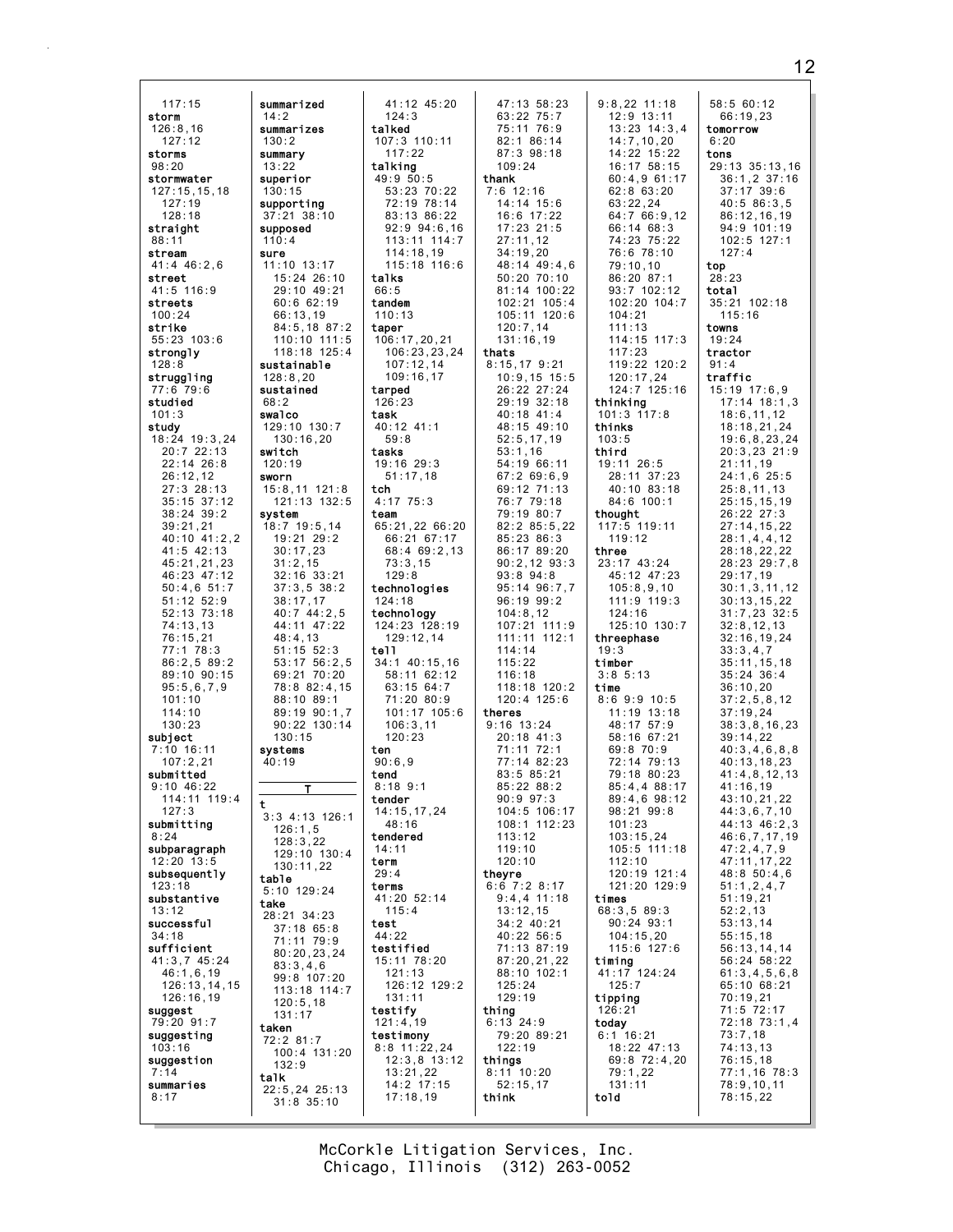| 81:17,19                                                                                                                                                                                                                                                                                                                                                                                                                                                                                                                                                                                                                                                                                                                                | 117:6, 10, 12                                                                                                                                                                                                                                                                                                                                                                                                                                                                                                                                                                                                                                                                                                          | 88:15 92:10                                                                                                                                                                                                                                                                                                                                                                                                                                                                                                                                                                                                                                                                                                                   |
|-----------------------------------------------------------------------------------------------------------------------------------------------------------------------------------------------------------------------------------------------------------------------------------------------------------------------------------------------------------------------------------------------------------------------------------------------------------------------------------------------------------------------------------------------------------------------------------------------------------------------------------------------------------------------------------------------------------------------------------------|------------------------------------------------------------------------------------------------------------------------------------------------------------------------------------------------------------------------------------------------------------------------------------------------------------------------------------------------------------------------------------------------------------------------------------------------------------------------------------------------------------------------------------------------------------------------------------------------------------------------------------------------------------------------------------------------------------------------|-------------------------------------------------------------------------------------------------------------------------------------------------------------------------------------------------------------------------------------------------------------------------------------------------------------------------------------------------------------------------------------------------------------------------------------------------------------------------------------------------------------------------------------------------------------------------------------------------------------------------------------------------------------------------------------------------------------------------------|
| 82:3,6,13,16                                                                                                                                                                                                                                                                                                                                                                                                                                                                                                                                                                                                                                                                                                                            | 118:3 124:17                                                                                                                                                                                                                                                                                                                                                                                                                                                                                                                                                                                                                                                                                                           | 98:6,6                                                                                                                                                                                                                                                                                                                                                                                                                                                                                                                                                                                                                                                                                                                        |
| 82:18 83:9                                                                                                                                                                                                                                                                                                                                                                                                                                                                                                                                                                                                                                                                                                                              | 125:17,21                                                                                                                                                                                                                                                                                                                                                                                                                                                                                                                                                                                                                                                                                                              | 101:17,20,24                                                                                                                                                                                                                                                                                                                                                                                                                                                                                                                                                                                                                                                                                                                  |
| 85:3, 14, 17                                                                                                                                                                                                                                                                                                                                                                                                                                                                                                                                                                                                                                                                                                                            | 126:3,5,17                                                                                                                                                                                                                                                                                                                                                                                                                                                                                                                                                                                                                                                                                                             | 102:6,7,10                                                                                                                                                                                                                                                                                                                                                                                                                                                                                                                                                                                                                                                                                                                    |
| 85:18,20,22                                                                                                                                                                                                                                                                                                                                                                                                                                                                                                                                                                                                                                                                                                                             | 126:22 128:4                                                                                                                                                                                                                                                                                                                                                                                                                                                                                                                                                                                                                                                                                                           | 102:10.15                                                                                                                                                                                                                                                                                                                                                                                                                                                                                                                                                                                                                                                                                                                     |
| 88:5, 20, 23                                                                                                                                                                                                                                                                                                                                                                                                                                                                                                                                                                                                                                                                                                                            | 128:5,6,9,22                                                                                                                                                                                                                                                                                                                                                                                                                                                                                                                                                                                                                                                                                                           | 115:5,8,17                                                                                                                                                                                                                                                                                                                                                                                                                                                                                                                                                                                                                                                                                                                    |
| 89:1, 2, 6, 6                                                                                                                                                                                                                                                                                                                                                                                                                                                                                                                                                                                                                                                                                                                           | 128:24 129:4                                                                                                                                                                                                                                                                                                                                                                                                                                                                                                                                                                                                                                                                                                           | 115:19                                                                                                                                                                                                                                                                                                                                                                                                                                                                                                                                                                                                                                                                                                                        |
| 89:11,11,15                                                                                                                                                                                                                                                                                                                                                                                                                                                                                                                                                                                                                                                                                                                             | 129:11,15                                                                                                                                                                                                                                                                                                                                                                                                                                                                                                                                                                                                                                                                                                              | 116:22,22                                                                                                                                                                                                                                                                                                                                                                                                                                                                                                                                                                                                                                                                                                                     |
| 89:18,22,22                                                                                                                                                                                                                                                                                                                                                                                                                                                                                                                                                                                                                                                                                                                             | 130:5.13                                                                                                                                                                                                                                                                                                                                                                                                                                                                                                                                                                                                                                                                                                               | 117:3,4,5,11                                                                                                                                                                                                                                                                                                                                                                                                                                                                                                                                                                                                                                                                                                                  |
| 89:24 91:15                                                                                                                                                                                                                                                                                                                                                                                                                                                                                                                                                                                                                                                                                                                             | transferred                                                                                                                                                                                                                                                                                                                                                                                                                                                                                                                                                                                                                                                                                                            | 117:12,14,14                                                                                                                                                                                                                                                                                                                                                                                                                                                                                                                                                                                                                                                                                                                  |
| 91:20,21,21                                                                                                                                                                                                                                                                                                                                                                                                                                                                                                                                                                                                                                                                                                                             | 66:6                                                                                                                                                                                                                                                                                                                                                                                                                                                                                                                                                                                                                                                                                                                   | 117:20                                                                                                                                                                                                                                                                                                                                                                                                                                                                                                                                                                                                                                                                                                                        |
| 92:21,24                                                                                                                                                                                                                                                                                                                                                                                                                                                                                                                                                                                                                                                                                                                                | transportation                                                                                                                                                                                                                                                                                                                                                                                                                                                                                                                                                                                                                                                                                                         | 119:20,24                                                                                                                                                                                                                                                                                                                                                                                                                                                                                                                                                                                                                                                                                                                     |
| 93:6,8,9,15                                                                                                                                                                                                                                                                                                                                                                                                                                                                                                                                                                                                                                                                                                                             | 15:20 17:7,14                                                                                                                                                                                                                                                                                                                                                                                                                                                                                                                                                                                                                                                                                                          | 120:1                                                                                                                                                                                                                                                                                                                                                                                                                                                                                                                                                                                                                                                                                                                         |
| 94:11 95:5                                                                                                                                                                                                                                                                                                                                                                                                                                                                                                                                                                                                                                                                                                                              | 19:1,2,22                                                                                                                                                                                                                                                                                                                                                                                                                                                                                                                                                                                                                                                                                                              | true                                                                                                                                                                                                                                                                                                                                                                                                                                                                                                                                                                                                                                                                                                                          |
| 95:18,23,24                                                                                                                                                                                                                                                                                                                                                                                                                                                                                                                                                                                                                                                                                                                             | $21:19$ $22:4$                                                                                                                                                                                                                                                                                                                                                                                                                                                                                                                                                                                                                                                                                                         | 132:8                                                                                                                                                                                                                                                                                                                                                                                                                                                                                                                                                                                                                                                                                                                         |
| 96:2, 2, 4, 15                                                                                                                                                                                                                                                                                                                                                                                                                                                                                                                                                                                                                                                                                                                          | 22:23 24:24                                                                                                                                                                                                                                                                                                                                                                                                                                                                                                                                                                                                                                                                                                            | trustee                                                                                                                                                                                                                                                                                                                                                                                                                                                                                                                                                                                                                                                                                                                       |
| $97:5$ 101:1                                                                                                                                                                                                                                                                                                                                                                                                                                                                                                                                                                                                                                                                                                                            | 25:10 26:4,7                                                                                                                                                                                                                                                                                                                                                                                                                                                                                                                                                                                                                                                                                                           | 6:1,1                                                                                                                                                                                                                                                                                                                                                                                                                                                                                                                                                                                                                                                                                                                         |
| 103:10,23                                                                                                                                                                                                                                                                                                                                                                                                                                                                                                                                                                                                                                                                                                                               | 74:12 91:3                                                                                                                                                                                                                                                                                                                                                                                                                                                                                                                                                                                                                                                                                                             | trustees                                                                                                                                                                                                                                                                                                                                                                                                                                                                                                                                                                                                                                                                                                                      |
| 105:17,23                                                                                                                                                                                                                                                                                                                                                                                                                                                                                                                                                                                                                                                                                                                               | 95:4 106:9                                                                                                                                                                                                                                                                                                                                                                                                                                                                                                                                                                                                                                                                                                             | 2:13                                                                                                                                                                                                                                                                                                                                                                                                                                                                                                                                                                                                                                                                                                                          |
| 108:7 110:3                                                                                                                                                                                                                                                                                                                                                                                                                                                                                                                                                                                                                                                                                                                             | 108:12                                                                                                                                                                                                                                                                                                                                                                                                                                                                                                                                                                                                                                                                                                                 | try                                                                                                                                                                                                                                                                                                                                                                                                                                                                                                                                                                                                                                                                                                                           |
| 111:17,20                                                                                                                                                                                                                                                                                                                                                                                                                                                                                                                                                                                                                                                                                                                               | transported                                                                                                                                                                                                                                                                                                                                                                                                                                                                                                                                                                                                                                                                                                            | $51:4$ $54:5$                                                                                                                                                                                                                                                                                                                                                                                                                                                                                                                                                                                                                                                                                                                 |
| 112:9,14                                                                                                                                                                                                                                                                                                                                                                                                                                                                                                                                                                                                                                                                                                                                | 64:23 66:24                                                                                                                                                                                                                                                                                                                                                                                                                                                                                                                                                                                                                                                                                                            | 62:21 80:9                                                                                                                                                                                                                                                                                                                                                                                                                                                                                                                                                                                                                                                                                                                    |
| 113:2,8,17                                                                                                                                                                                                                                                                                                                                                                                                                                                                                                                                                                                                                                                                                                                              | 67:11 129:7                                                                                                                                                                                                                                                                                                                                                                                                                                                                                                                                                                                                                                                                                                            | trying                                                                                                                                                                                                                                                                                                                                                                                                                                                                                                                                                                                                                                                                                                                        |
| 113:23 114:1                                                                                                                                                                                                                                                                                                                                                                                                                                                                                                                                                                                                                                                                                                                            | travel                                                                                                                                                                                                                                                                                                                                                                                                                                                                                                                                                                                                                                                                                                                 | 80:9 103:1                                                                                                                                                                                                                                                                                                                                                                                                                                                                                                                                                                                                                                                                                                                    |
| 114:10,14                                                                                                                                                                                                                                                                                                                                                                                                                                                                                                                                                                                                                                                                                                                               | 19:9 29:6 38:4                                                                                                                                                                                                                                                                                                                                                                                                                                                                                                                                                                                                                                                                                                         | 115:22                                                                                                                                                                                                                                                                                                                                                                                                                                                                                                                                                                                                                                                                                                                        |
| 115:9, 10, 10                                                                                                                                                                                                                                                                                                                                                                                                                                                                                                                                                                                                                                                                                                                           | $51:23$ 61:1                                                                                                                                                                                                                                                                                                                                                                                                                                                                                                                                                                                                                                                                                                           | 116:11,15                                                                                                                                                                                                                                                                                                                                                                                                                                                                                                                                                                                                                                                                                                                     |
| 115:13 126:8                                                                                                                                                                                                                                                                                                                                                                                                                                                                                                                                                                                                                                                                                                                            | 82:13                                                                                                                                                                                                                                                                                                                                                                                                                                                                                                                                                                                                                                                                                                                  | 117:17                                                                                                                                                                                                                                                                                                                                                                                                                                                                                                                                                                                                                                                                                                                        |
| 127:22,23                                                                                                                                                                                                                                                                                                                                                                                                                                                                                                                                                                                                                                                                                                                               | traveling                                                                                                                                                                                                                                                                                                                                                                                                                                                                                                                                                                                                                                                                                                              | 120:23                                                                                                                                                                                                                                                                                                                                                                                                                                                                                                                                                                                                                                                                                                                        |
| 128:2                                                                                                                                                                                                                                                                                                                                                                                                                                                                                                                                                                                                                                                                                                                                   | 31:20 32:17,18                                                                                                                                                                                                                                                                                                                                                                                                                                                                                                                                                                                                                                                                                                         | 125:18                                                                                                                                                                                                                                                                                                                                                                                                                                                                                                                                                                                                                                                                                                                        |
| trailer                                                                                                                                                                                                                                                                                                                                                                                                                                                                                                                                                                                                                                                                                                                                 | $32:20$ $35:2,5$                                                                                                                                                                                                                                                                                                                                                                                                                                                                                                                                                                                                                                                                                                       | turn                                                                                                                                                                                                                                                                                                                                                                                                                                                                                                                                                                                                                                                                                                                          |
| 68:21<br>trailers<br>$31:19,19$ $33:12$<br>34:23 35:8<br>56:1 64:24<br>69:3,15,20<br>70:4 72:5<br>$91:5,6$ $92:12$<br>109:8 115:9<br>126:22<br>train<br>82:10<br>trans<br>128:5<br>transcript<br>$1:10$ $75:6$<br>132:9<br>transfer<br>$1:8$ 5:3 22:21<br>23:2,529:6<br>29:20,22<br>30:2,13<br>31:10, 18, 20<br>32:9,18<br>33:11<br>34:5,6<br>$34:23$ $35:8$<br>35:19 36:1<br>36:19,23<br>37:11 38:1<br>38:10, 15<br>$39:8,23$ 40:4<br>40:24 41:10<br>43:16,19<br>44:4,6 45:24<br>46:5,19 48:1<br>48:12 51:20<br>53:13:56:1,3<br>$57:24$ $58:12$<br>63:5,16<br>64:23 66:7<br>67:11<br>68:21<br>68:22 69:3,4<br>69:15,16,20<br>69:21 70:4<br>72:5 85:19<br>87:11,22<br>89:3,11,21<br>90:3,5,6,9<br>91:6,20<br>92:12 95:19<br>109:8 115:8 | 35:9 56:2<br>69:21<br>traverse<br>38:2<br>traversing<br>26:23 56:8<br>tree<br>84:9<br>trees<br>84:9<br>tressler<br>3:2<br>trip<br>53:3 88:18<br>trips<br>$36:7,9,14$ 37:6<br>87:12,16,16<br>88:15 102:18<br>105:4 114:12<br>114:13,17<br>115:5, 11, 18<br>truck<br>20:22 21:11<br>22:12 24:1<br>32:1,5,10,13<br>32:13,16,18<br>32:19 33:4,7<br>$34:16$ $35:18$<br>$38:8,12$ 39:9<br>41:8 44:24<br>46:17 48:2,7<br>56:13,21,22<br>$56:24$ $57:1$<br>71:12,21<br>81:17,19<br>82:13 85:14<br>87:19 101:22<br>102:2 105:7<br>112:9<br>108:7<br>113:8<br>115:9<br>trucks<br>21:1,11 30:10<br>30:10, 17, 24<br>31:11,11,14<br>31:19 33:11<br>33:14,16<br>34:11,23,24<br>35:1,4,20<br>56:1 59:1<br>69:19 82:21<br>82:22 87:10 | 20:17,18 21:14<br>22:2 23:7,8<br>23:8,19,20<br>$25:4$ $33:5,8$<br>33:12 44:19<br>45:4, 15, 17<br>54:21 55:3<br>57:13 75:5<br>75:10 76:11<br>81:17,19<br>84:20 85:3<br>85:11 91:21<br>91:21 93:4,5<br>105:24<br>106:12,16,18<br>106:22,22<br>107:1,1,13<br>107:18 108:2<br>109:4,9<br>111:15.17<br>turning<br>23:10,20 24:1<br>$24:2$ 41:4<br>46:3,17<br>85:15 108:8<br>109:8 113:5<br>127:24<br>turns<br>39:11<br>two<br>8:16 13:5<br>18:13,16<br>20:10 21:6<br>21:14,22<br>22:1,9,21<br>23:18 25:17<br>31:5,24<br>$35:22$ $38:7$<br>43:22 44:20<br>45:11 47:19<br>74:7 76:20<br>87:16, 16, 18<br>87:19 88:15<br>88:18 89:17<br>92:11<br>94:10<br>95:17 99:6<br>108:9 110:1<br>110:12<br>115:13,15,15<br>119:12,16<br>twolane |

 $\overline{a}$ 

20:16 type 19:8 28:18 48:8 51:21 52:5,11 66:11 83:22 97:3 114:1 124:20 types 52:19 55:18,19 61:2 113:10 123:2 typically 29:12 36:23 84:24 96:9 98:3 103:19 103:19,20  $107.9$ U umhum 58:2 77:18 unacceptable 58:24 understand 38:11 60:20 64:4,10 69:10,11 77:6 80:8 84:12,13 90:8 92:16 112:3 understandably 62:8 understanding 34:13,17 65:18 65:20 67:2 67:22 69:14 79:6 100:16 100:20  $103 \cdot 14$ , 18 undesirable 42:2,5,24 54:15 undisclosed 80:14 unfortunately 6:11 unique 47:19 university 17:12 unknown 6:14 unnecessary 9:4 unsignalized 54:22 updated 123:18 upgrade  $25:5$ upper 100:12,17,20 upwards 86:21 usage 73:8 112:15 use 6:14 9:20 10:21 11:14 12:24 13:6 19:23 32:14 34:11 39:17 71:12 72:6 82:24 83:24 88:13 109:1 114:1,18 115:4 128:17 uses 103:11 111:20

112:18,22,24 113:10,13 128:19 usually 95:14 utilize  $11:23$  56:1 69:20 129:12 utilized 11:16 59:1 115:4 129:14 V vacuum 113:24 validity 79:4 value 79:10 variation 86:8,22 varies 57:2 various 19:21 106:15 122:5 vehicle 57:3,4 87:15 92:10 126:14 vehicles 20:24 21:1,10 21:20 23:10 34:6 45:16 45:17 52:19 88:3,15 90:6 90:10,10 92:11 94:7 94:10 98:6 102:7 115:20 117:15 version 79:23 versus 56:18 vicinity 20:4 27:16 view 10:12 127:9 village 1:1,2 2:14,18 3:4 5:2,12 5:16,23,24 6:2 8:5 9:7 9:18 22:11 79:24 85:23 106:10 107:22 108:22 112:10 114:11 119:5 123:20 villages 7:2 112:4,5 visibly 62:8 volume 19:8 20:23 21:9,20 27:24 28:18 29:7,19 30:3 30:4 35:10 35:23 36:4 37:8 40:2 43:21 47:17 51:21 56:13 56:18 61:4 82:3,22 89:18,24 93:6,14 113:17 114:14 113:5 48:3 wait want wants 79:24 warn 69:24 wasnt waste water way ways 47:14 60:18

115:16 126:7 volumes 28:24 29:1 32:24 37:11 39:14 40:3 41:16 43:10 46:7 89:15 volunteer volunteered W wagner 57:7,7 67:24 68:1 waiting 119:21 waiver 11:19 6:23 11:3 28:17 59:16 59:17 60:19 61:12,19 75:14 98:19 110:13 117:13 125:23,24 118:18 3:12 5:18 17:16 29:13 30:18 31:10 31:13,17 35:13,16 36:1,2 37:16 52:6,10 60:13 64:22 65:23 66:6 66:23 67:10 83:19,23 87:23 89:6 92:13 93:24 98:1,11,23 99:20,21 100:4,11 102:5 103:20 103:21 121:5 122:23,24 123:1,11,13 123:13,21 124:10,13,14 125:8,21 126:2,7,21 126:24 127:8 128:3,5,11 129:1,6 130:14 131:2 131:6 126:8,16 127:12 9:16 10:22 11:23 13:7 13:12 32:6 33:19 38:11 40:19 54:5 60:21 76:13 109:2 112:11 118:11,12  $24:12,13,15$ 

Chicago, Illinois (312) 263-0052 McCorkle Litigation Services, Inc.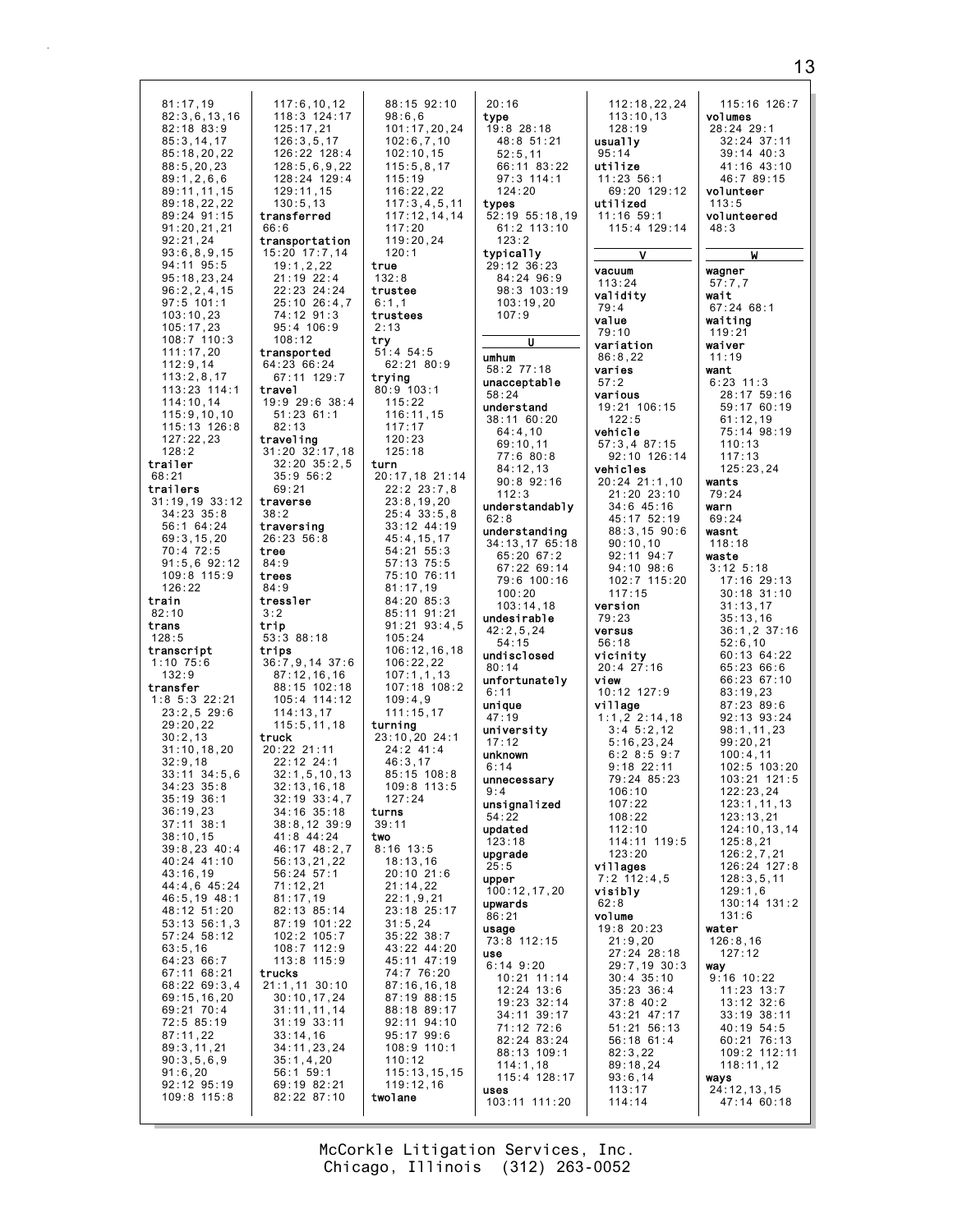| 84:5                           | 11:14 12:24                  | 122:24                         | 77:14                          | 102:6,7,10,10                 | 122:24                        |
|--------------------------------|------------------------------|--------------------------------|--------------------------------|-------------------------------|-------------------------------|
| week                           | witness                      | 123:18 131:1                   | 106                            | 16hour                        | 300                           |
| 25:17 110:12                   | 4:2 11:22 15:4               | yellow                         | 75:11 77:24                    | 102:19                        | 114:12,13                     |
| weeks<br>25:17 110:12          | $15:8,10$ 16:3<br>17:455:1,3 | 116:16<br>yesterday            | <b>10minute</b><br>131:17      | 176<br>71:24                  | 31<br>53:20 72:1              |
| weight                         | 67:22 68:10                  | $6:5$ 14:11,19                 | 11                             | 18                            | 326                           |
| 79:14                          | 71:10 72:13                  | 61:22 119:9                    | 36:789:8,8                     | 20:23 77:24                   | 102:15,17                     |
| went                           | 76:8 79:19                   | youre                          | $90:4$ $91:7,9$                | 193                           | 105:4 115:6                   |
| 49:21 60:19                    | $81:3$ $87:6$                | 23:20 26:11                    | 91:11                          | 115:6                         | 115:17                        |
| 62:6                           | $103:9$ $104:2$              | 57:17 60:4,5                   | 116                            | 1989                          | 34                            |
| werthmann<br>$4:3$ 8:7 15:5,7  | 104:22,24<br>119:11,13       | 62:14 88:1<br>$92:24$ $99:9$   | 4:8<br>12                      | 123:17<br>1999                | 21:2 22:9 24:9<br>95:22       |
| 15:9, 15, 16                   | 120:2 121:10                 | $99:15$ 102:2                  | $1:12$ $21:20$                 | 123:18                        | 35                            |
| $15:21$ $16:9$                 | 121:12                       | $104:7$ $109:4$                | 35:2189:9                      |                               | 35:4                          |
| $16:24$ 17:5                   | witnesses                    | 109:10                         | $91:9$ 101:24                  | $\overline{2}$                | 350                           |
| 24:16 27:7                     | $12:9$ $13:6$ $14:1$         | 110:10                         | 130:3                          | 2                             | 114:12,13                     |
| 28:16 33:22<br>38:6 40:14      | wonderful<br>13:19           | 113:19<br>117:19               | 120<br>20:8,11,15              | 99:21,22,24                   | 36b<br>4:17 75:3              |
| 46:21 48:14                    | word                         | 120:15 121:9                   | 21:16,23                       | 126:1,5,12                    |                               |
| 48:16 49:2,8                   | 106:24 118:2                 |                                | 22:8,15,17                     | 129:3<br>20                   | 4                             |
| 50:13,24                       | words                        | z                              | 23:3,6,11,15                   | 17:1564:14                    | 4                             |
| $53:24$ $63:1$                 | 36:18 59:17                  | zion                           | $23:16$ $24:8$                 | 69:7 78:1                     | 7:13 14:10,17                 |
| $63:24$ $64:2,5$<br>66:5 67:10 | 71:3 117:17<br>work          | 30:19                          | 25:1, 4, 16, 18<br>25:19 26:9  | 2000                          | 21:10 28:2                    |
| 67:23 75:10                    | $17:19$ $35:22$              | zoned                          | 26:11,14,15                    | 114:5                         | 98:1 99:21                    |
| 76:23 78:2                     | 73:11 83:14                  | 112:20<br>zoning               | 26:16,18,23                    | 2004<br>123:19                | 103:19,20<br>104:8 105:5      |
| 78:20 81:14                    | 107:23                       | 112:19                         | 27:22 28:5                     | 2010                          | 119:22                        |
| 94:15,18                       | 108:22                       |                                | 31:1, 16, 21                   | 123:19                        | 128:22                        |
| $97:24$ 103:1<br>103:4,8       | 110:13<br>worked             | 0                              | $31:24$ $32:3$<br>32:14,23,24  | 2012                          | 40                            |
| 104:4 105:16                   | 34:16                        | 0                              | 33:5.8.13                      | 75:9 76:17                    | 20:20 21:7,17                 |
| 112:13                         | working                      | 104:20                         | $34:12 \ 35:3,6$               | 2013<br>$1:12$ $123:22$       | 89:16<br>41                   |
| 114:22 120:7                   | 36:1666:18                   | 00                             | $35:9$ $38:1$                  | 2015                          | 99:22,24                      |
| 120:15                         | world                        | $1:12,13$ 27:17<br>27:17,18,18 | 39:5, 11, 20                   | 25:24 26:2                    | 45                            |
| werthmanns<br>75:7             | 36:10<br>worse               | $28:2,2$ 33:6                  | 41:6 42:15<br>42:23 43:3       | 110:12                        | $22:3$ 96:6                   |
| west                           | 90:3                         | 33:6,6,7                       | 44:14,19                       | 2016                          | 117:20                        |
| $20:15$ 22:16                  | worst                        | 39:11,12,12                    | 45:1,22 46:2                   | $39:23$ 40:1<br>43:10         | 47<br>72:1                    |
| 26:19 31:21                    | $35:14$ $37:13$              | $39:12$ $45:1,2$               | 46:6,14                        | 215                           | 48                            |
| 31:22,24                       | worth                        | 45:2,2 81:22<br>81:22,22,22    | 54:14 68:23                    | 107:19                        | 4:5                           |
| 35:5,968:22<br>70:4 82:18      | 79:10<br>wouldnt             | 82:17,17,17                    | 70:4 81:21<br>82:15,24         | 22                            |                               |
| $82:24$ $83:4$                 | 85:11 93:20                  | 82:17 89:8,8                   | 83:4,11                        | 76:12                         | 5                             |
| 84:10,14                       | 113:2,5                      | 89:8,990:4                     | 84:16 85:3                     | 23<br>17:1368:14              | 5                             |
| 92:16,17                       | written                      | $90:4$ $98:1,2$                | 87:16 89:15                    | 75:8                          | 7:17,18 14:10                 |
| 95:15,22                       | 50:10 116:7                  | 98:4,15,18<br>98:24 103:17     | $91:19$ $93:22$                | 24                            | $28:2$ 33:7<br>39:12 45:2     |
| 110:24 116:8<br>118:7,8,10     | wrong<br>$11:1$ 64:22        | 103:17,19,20                   | $95:20$ $96:16$<br>97:13,16    | 103:16                        | 81:22 82:17                   |
| westbound                      | $65:15$ 80:8                 | 103:20,21,22                   | 101:4,5,6,11                   | 240                           | 98:2, 4, 15, 18               |
| $25:3$ 42:18                   | 103:15                       | 104:8.8                        | 101:12,13                      | 107:15<br>24hour              | 98:24 103:21                  |
| 109:5                          | wrote                        | 105:5,5                        | 105:24 106:2                   | $20:5$ 27:20                  | 103:22                        |
| whats                          | 57:23 67:9                   | 119:22<br>120:17               | $106:7$ $108:3$                | $98:19$ 104:3                 | 129:10<br>50                  |
| 13:13 70:13<br>96:24 110:21    |                              | 000                            | 109:6,10<br>110:3, 15, 16      | 24ton                         | 20:21 93:24                   |
| $113:18$ $131:8$               | x                            | 20:23 21:10,20                 | 111:2,3,8,18                   | 31:18                         | 95:21,21                      |
| wheelbase                      | x<br>4:1,13                  | 114:7,17                       | 113:4,22                       | 25<br>$22:10$ 49:5            | 129:15                        |
| 57:3                           |                              | 126:19                         | 117:22 118:1                   | $101:15$ $115:3$              | 500                           |
| wholeheartedly                 | Y                            | 000foot<br>114:8               | 118:13,14,15<br>121            | 25th                          | $39:6$ $90:7,10$<br>55        |
| 89:23<br>widened               | yard                         | 0301                           | 4:10                           | 1:11                          | $30:10$ $117:3.5$             |
| 21:23.24 23:6                  | 30:9                         | 1:7                            | 13                             | 25year<br>64:14               | 59                            |
| widening                       | yeah                         | 084003293                      | 71:24 76:17                    | 28                            | 71:24                         |
| 23:14 44:20                    | 36:13:50:7<br>$52:18$ $56:4$ | 1:24                           | 134                            | 126:19                        |                               |
| width<br>57:3                  | 58:10 74:11                  | 1                              | $21:4,6$ 22:17<br>25:12 28:6,8 | 29                            | 6                             |
| wild                           | 86:8 90:11                   | 1                              | 31:16 42:20                    | 54:6 55:16                    | 6<br>$7:21$ 14:10             |
| 28:6 54:22                     | 92:1,7                       | 26:8 39:19                     | 43:3 95:17                     |                               | $16:14$ $18:1,4$              |
| 96:12                          | 104:10                       | 44:8,9,12                      | $95:23$ 101:6                  | <u>3</u>                      | 24:13 27:6                    |
| winnebago<br>66:7,8 67:12      | 107:20,20<br>108:6 111:12    | 57:9 129:24                    | 101:6, 13, 13<br>13hour        | 3<br>$1:13$ $7:17,20$         | 27:17.18                      |
| 67:12 69:4                     | 111:12 112:7                 | 130:10,22<br>10                | 101:24                         | 12:20 27:18                   | 29:16 31:6<br>$32:7$ $33:20$  |
| 69:16 71:13                    | 112:22                       | $21:10$ $36:8$                 | 14                             | 29:12 33:6                    | $38:22$ 47:5                  |
| 72:3,7,8                       | year                         | 76:13 89:8                     | 36:7                           | $39:12$ $45:2$                | 47:15 70:12                   |
| 73:19,23                       | 39:16,19,23,23               | $90:4$ $92:9$                  | 15                             | 81:22 82:17                   | 70:14,17                      |
| 74:9,14,15                     | 45:12 73:20<br>78:21         | 131:19                         | $4:4$ 27:23,24                 | 114:6, 17, 20<br>117:1 120:17 | 71:1 77:14                    |
| 75:8 76:15<br>76:23 77:3       | years                        | 100                            | 57:9 109:21<br>120:18          | 126:13 128:3                  | 78:5 88:22                    |
| 78:4,6,24                      | $17:13$ 26:13                | 35:868:21<br>104               | 16                             | 131:19                        | 103:17 126:1<br>130:4, 11, 22 |
| wish                           | 39:22 45:11                  | 76:12                          | 104:9, 12, 15, 20              | 30                            | 60                            |
| 103:7                          | 64:12 66:19<br>69:7,7 93:4   | 105                            | 114:7                          | 21:769:7<br>117:1,18          | 30:10,10.83:1                 |
| wishes                         |                              | 4:7 76:13                      | 163                            |                               | 83:1 92:20                    |
|                                |                              |                                |                                |                               |                               |

Chicago, Illinois (312) 263-0052 McCorkle Litigation Services, Inc.